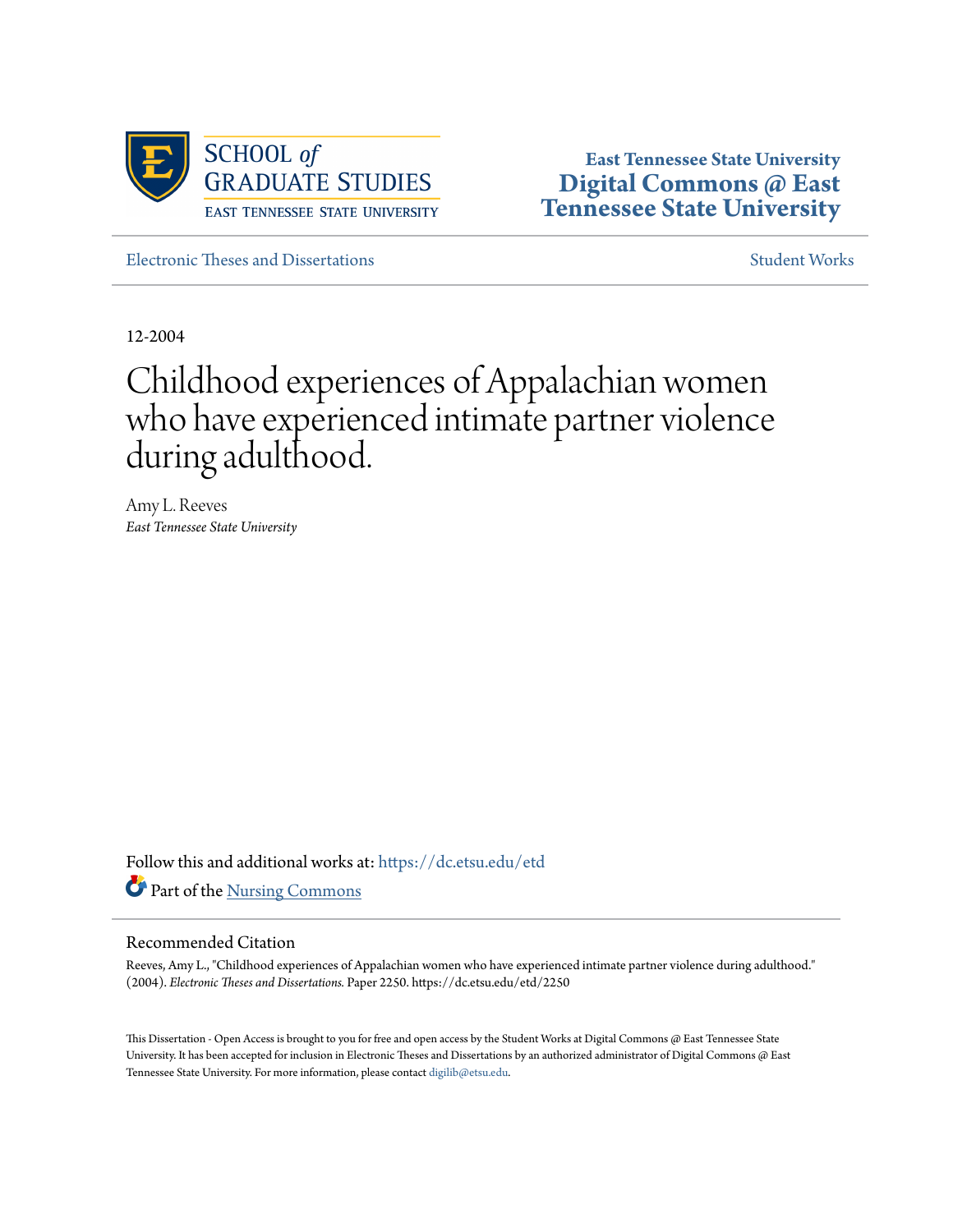Childhood Experiences of Appalachian Women Who Have Experienced Intimate Partner Violence During Adulthood

> A dissertation presented to the faculty of the Department of College of Nursing East Tennessee State University

> > In partial fulfillment of the requirements for the degree Doctor of Science in Nursing

> > > by Amy L. Reeves December 2004

Lois W. Lowry, DNSc., RN, Chair Diana Conco, PhD, RN Jo-Ann Marrs, EdD, APRN Larry Miller, PhD

Keywords: Appalachia, intimate partner violence, nursing, Neuman Systems Model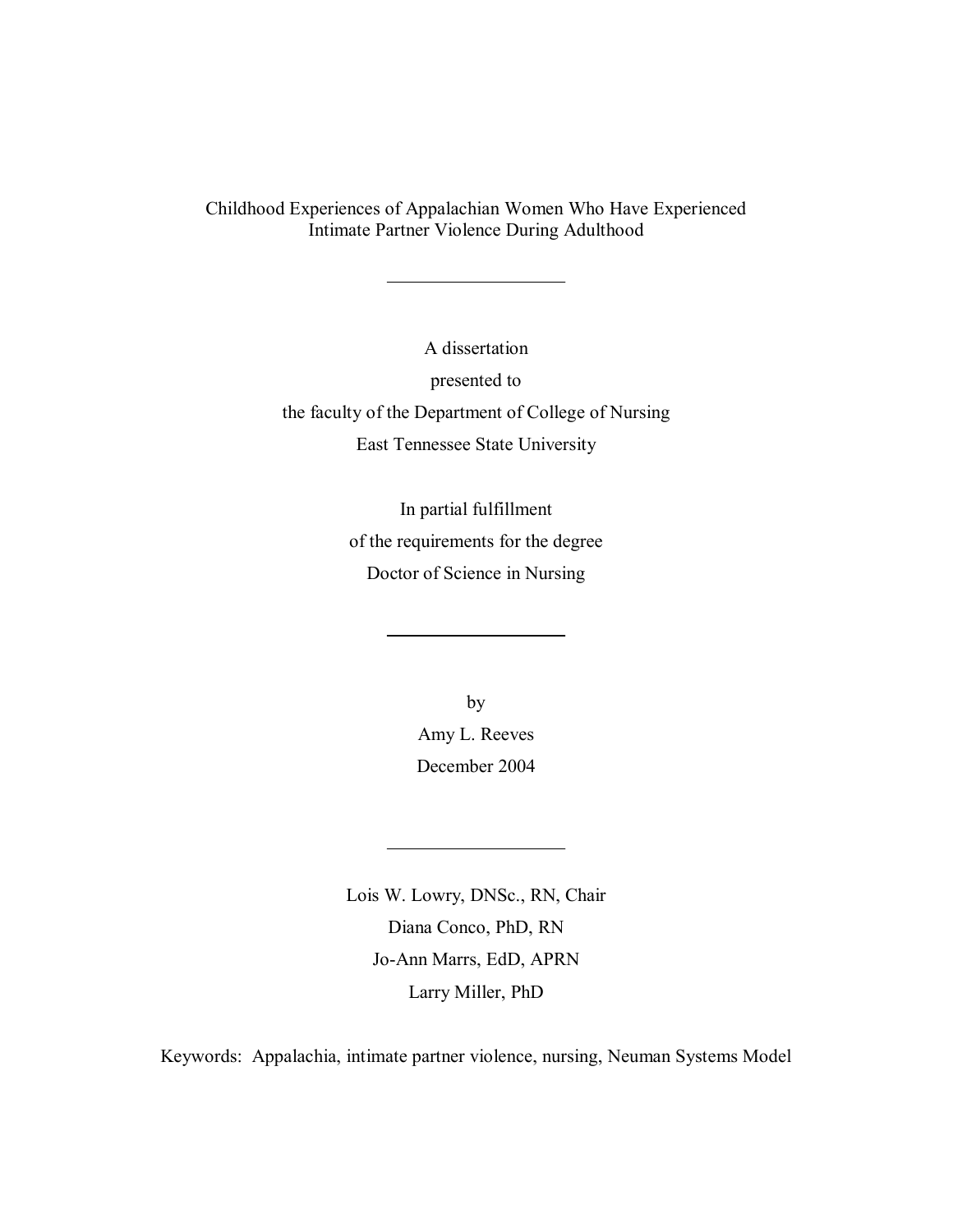#### ABSTRACT

#### Childhood Experiences of Appalachian Women Who Have Experienced Intimate Partner Violence During Adulthood

by

#### Amy L. Reeves

Recent national surveys in the United States estimate one in five females will experience abuse by an intimate partner during her lifetime. Previous quantitative research linked childhood victimization to repeated victimization in adult relationships. This qualitative study explored the lived experiences of childhood in eight female victims of intimate partner violence who were born and reared in southern Appalachia. Interviews were analyzed using a descriptiveinterpretative phenomenological method as described by Van Manen. The three essential themes from childhood were identified as: living 'as if' an orphan; surviving in chaos; and manifesting a devalued self. These themes were congruent with findings from quantitative literature regarding family violence. After analyzing the data, it was found that the Neuman Systems Model provided a comprehensive perspective for linking the data to a nursing theoretical framework that is used to guide practice, education, and research; thus extending nursing science. Through increased awareness of personal stories, previous negative attitudes toward victims can be altered and behaviors changed, leading to improved nursing care.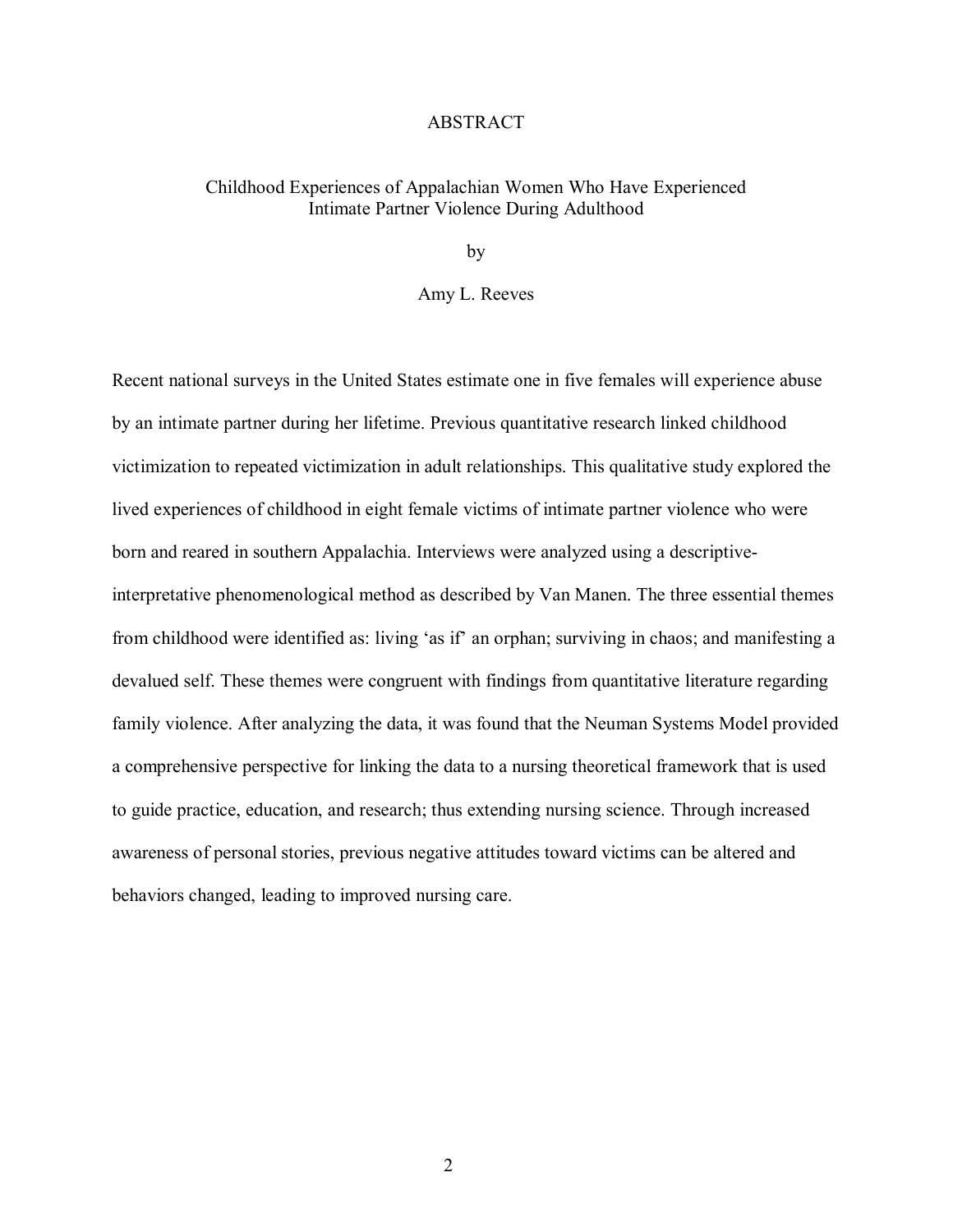Copyright 2004 by Amy L. Reeves All Rights Reserved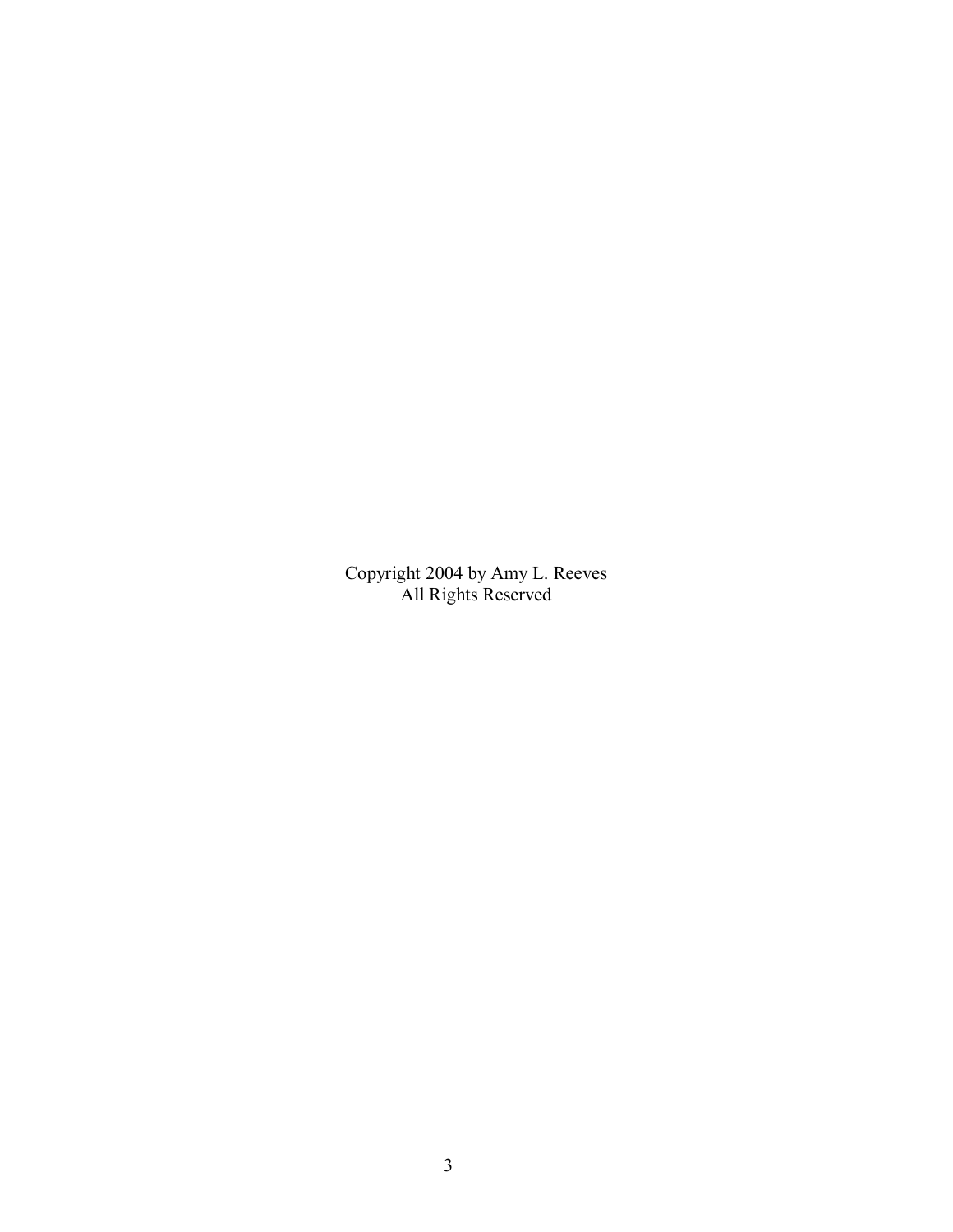#### DEDICATION

This dissertation is dedicated to all of the women

who suffered abuse as adults

and likely suffered as children

and

especially to those who shared their stories from childhood

for the purpose of this dissertation.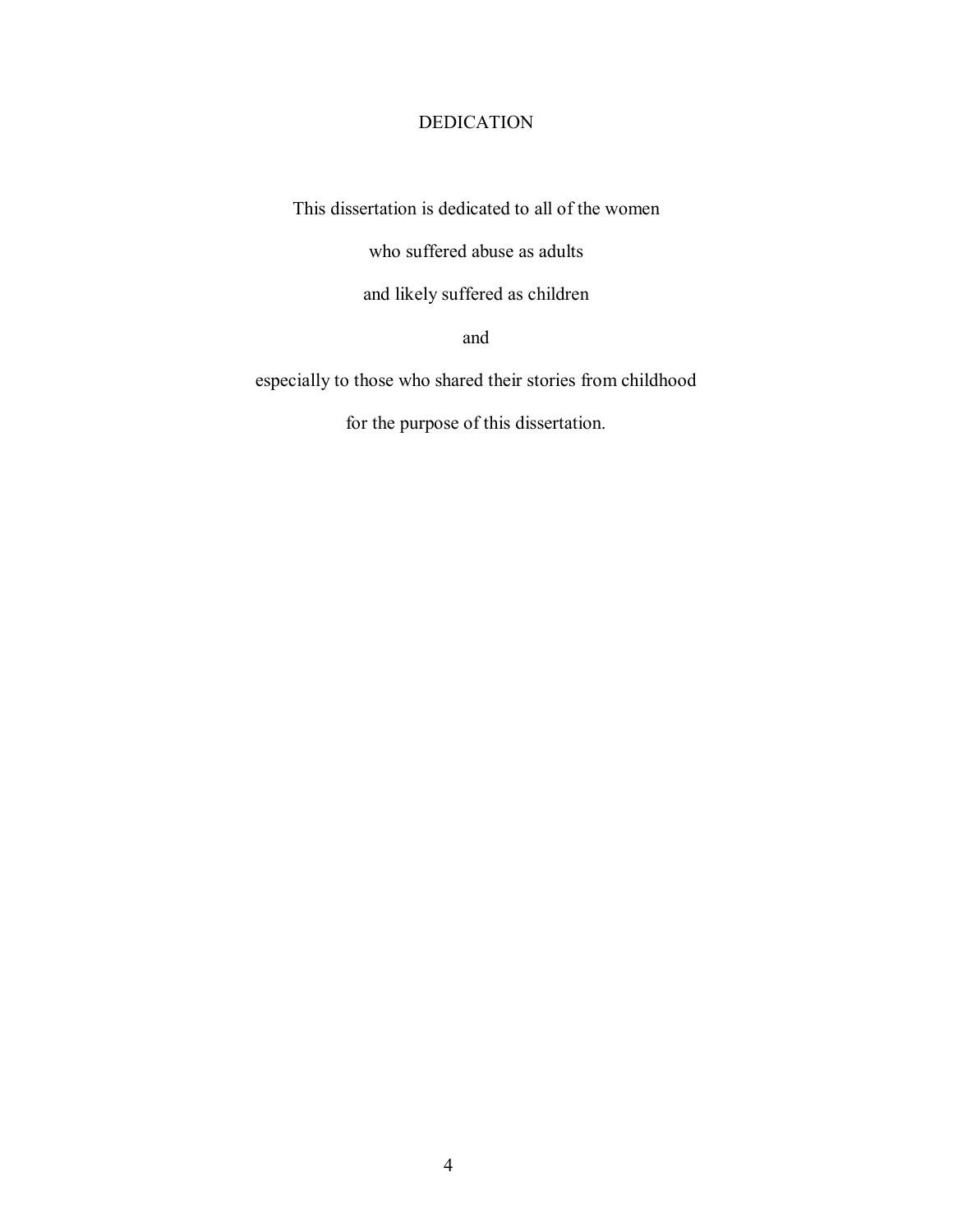#### ACKNOWLEDGEMENTS

 When one begins a journey, it is uncertain how it will progress and what its outcome will be. As a doctoral student I was told to choose my dissertation committee with care. I could not have asked for a more talented group of professors to have been on my committee. I would like to acknowledge the contributions of the many people who have guided, shaped, and supported the process of this dissertation. I would like to especially thank: my committee chair and mentor, Dr. Lois W. Lowry, who has provided guidance, wisdom, and encouragement during my entire DSN program; and my committee members, Dr. Diana Conco, Dr. Jo-Ann Marrs, and Dr. Larry Miller for your support and encouragement; the non-committee members who participated in the process, Dr. Karen Reesman and Dr. Virginia Farr, for your willingness to be part of this enormous undertaking; my participants for allowing me to tell your pain-filled stories. You have been the teachers in this process; and, my husband Bob and my son Paul, for understanding my absences and my absent-mindedness when I was present.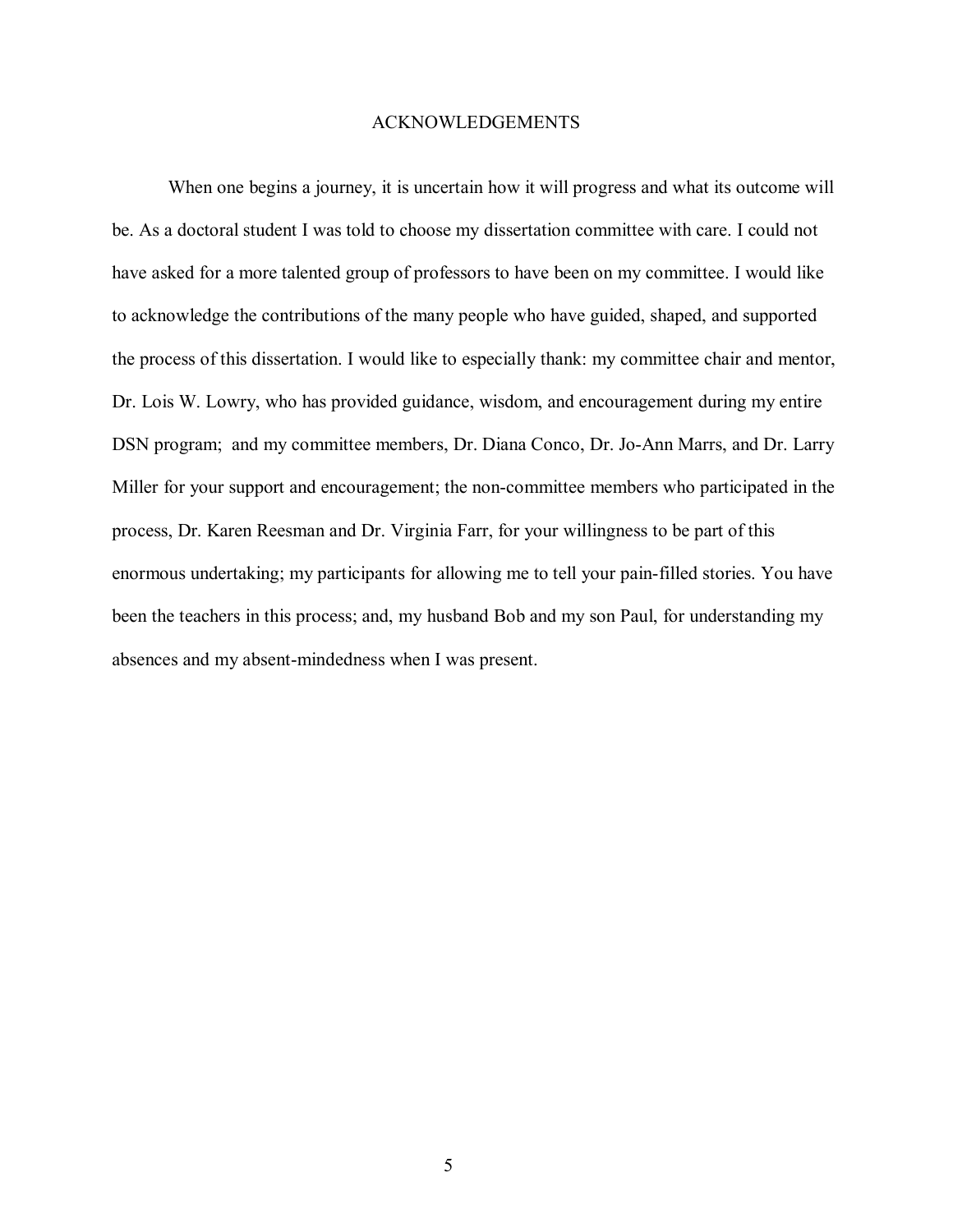## **CONTENTS**

## Page

| $\mathcal{R}$  |
|----------------|
| $\overline{4}$ |
|                |
| 10             |
|                |

## Chapter

| 12 |
|----|
| 12 |
| 13 |
| 14 |
| 14 |
| 15 |
| 15 |
| 15 |
| 15 |
| 17 |
| 17 |
| 18 |
| 18 |
| 19 |
| 20 |
| 20 |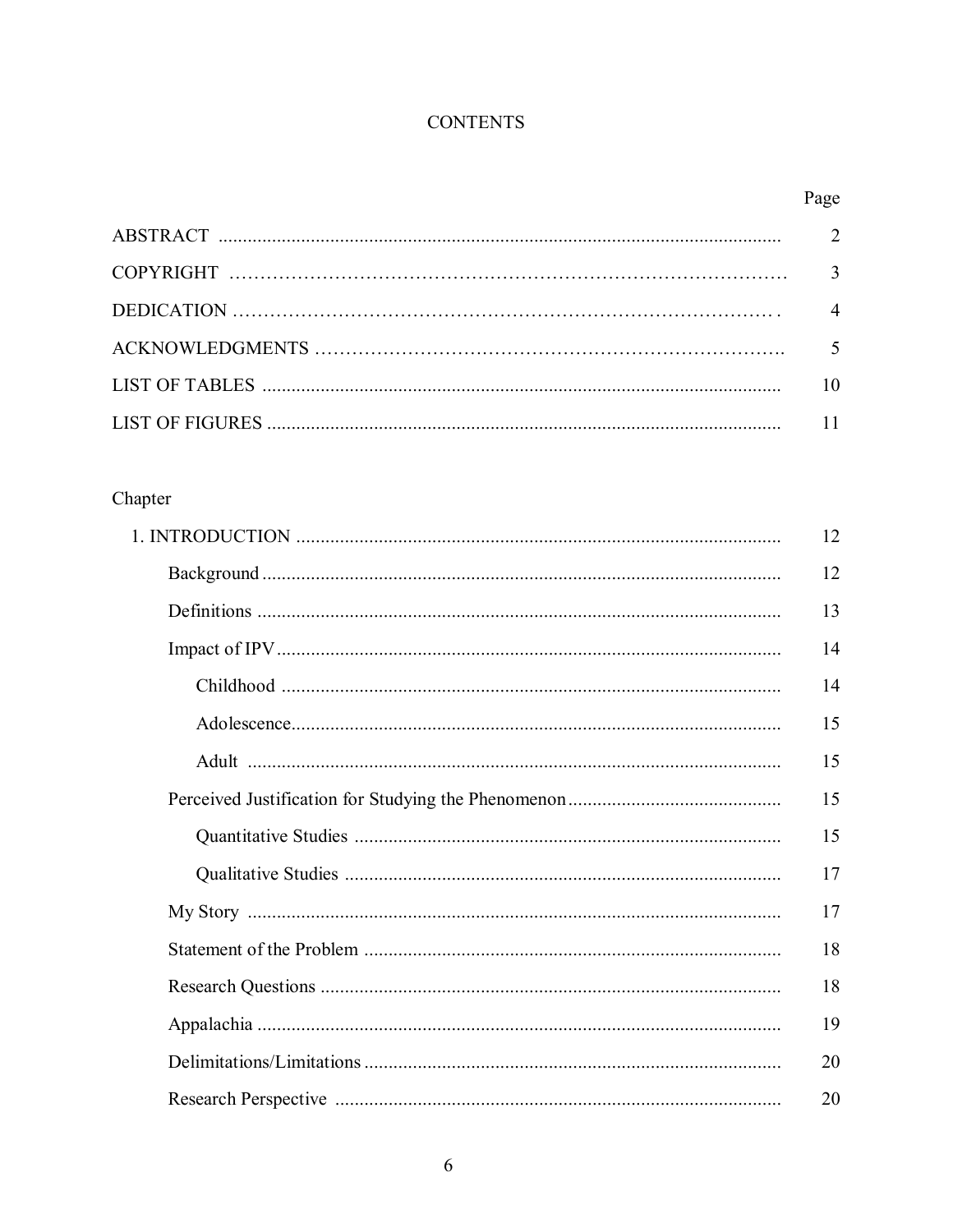# Chapter

# Page

| 21 |
|----|
| 21 |
| 23 |
| 23 |
| 23 |
| 24 |
| 24 |
| 25 |
| 26 |
| 28 |
| 28 |
| 31 |
| 31 |
| 32 |
| 32 |
| 33 |
| 34 |
| 35 |
| 35 |
| 36 |
| 37 |
| 38 |
| 38 |
| 39 |
| 40 |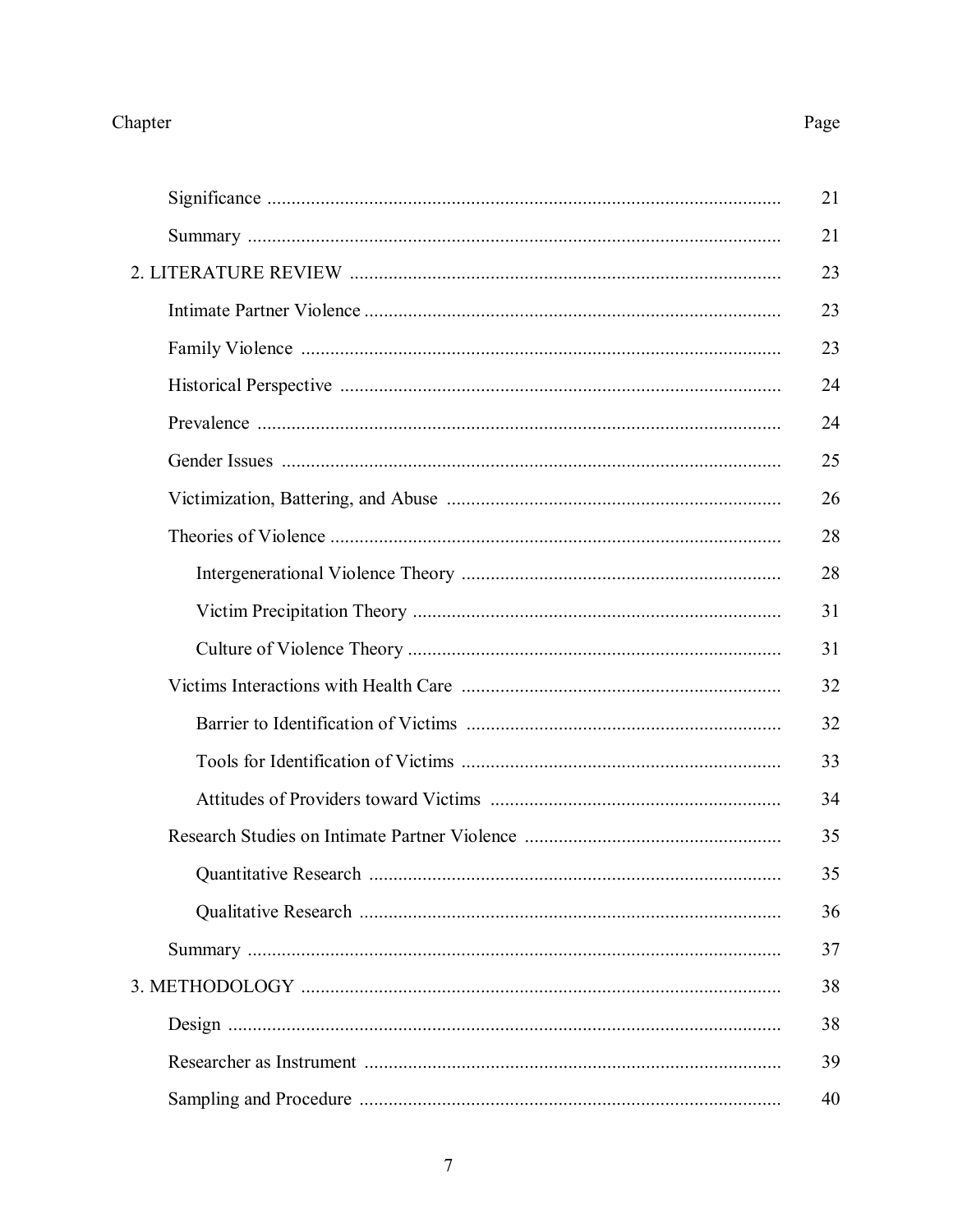# Chapter

# Page

| 41 |
|----|
| 42 |
| 43 |
| 43 |
| 44 |
| 45 |
| 47 |
| 48 |
| 48 |
| 49 |
| 55 |
| 61 |
| 64 |
| 66 |
| 66 |
| 66 |
| 67 |
| 69 |
| 70 |
| 70 |
| 71 |
| 71 |
| 83 |
| 83 |
| 86 |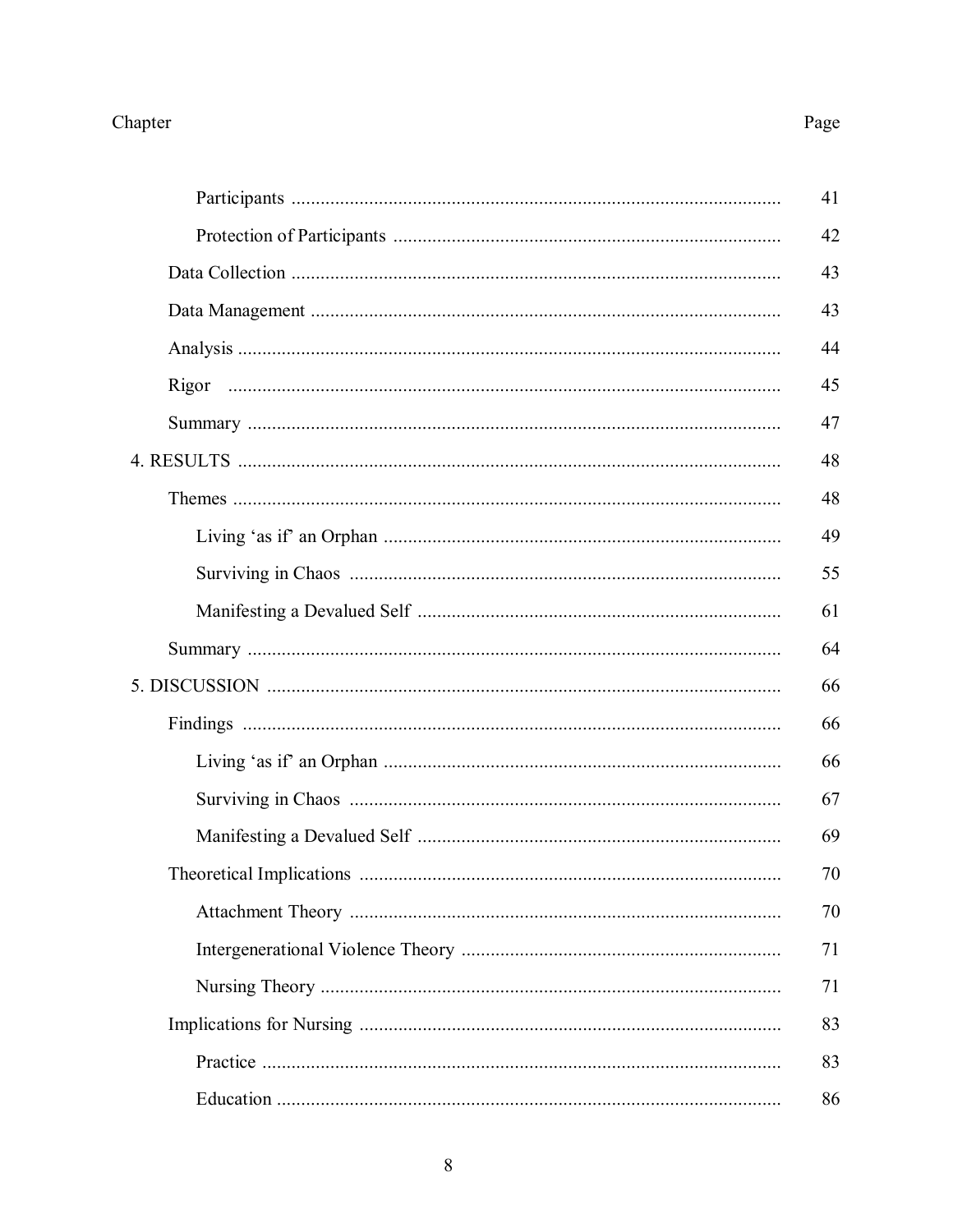# Chapter

| Research |  |
|----------|--|
|          |  |
|          |  |
| VIT A    |  |

Page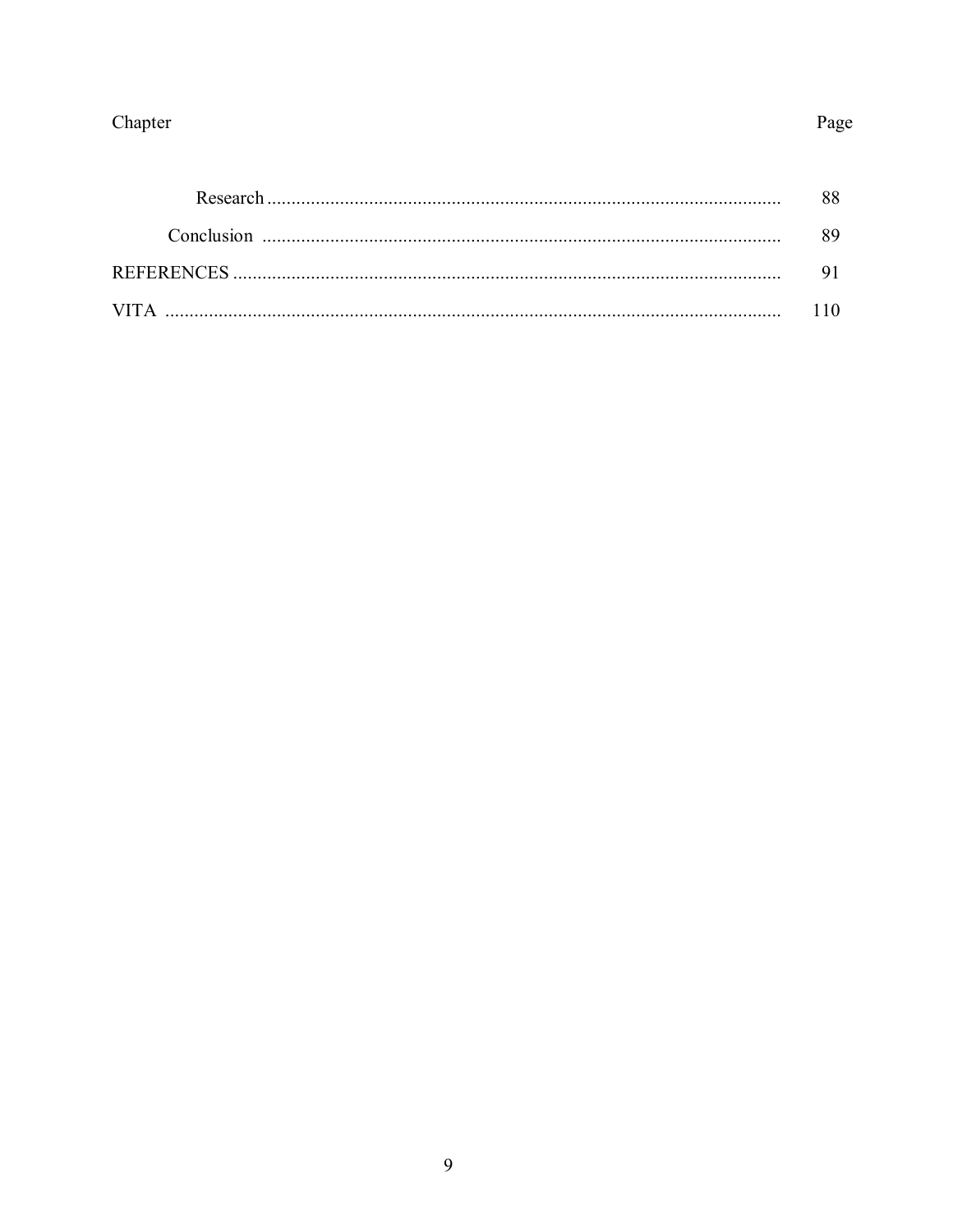### LIST OF TABLES

| Table | Page |
|-------|------|
|       |      |
|       | 44   |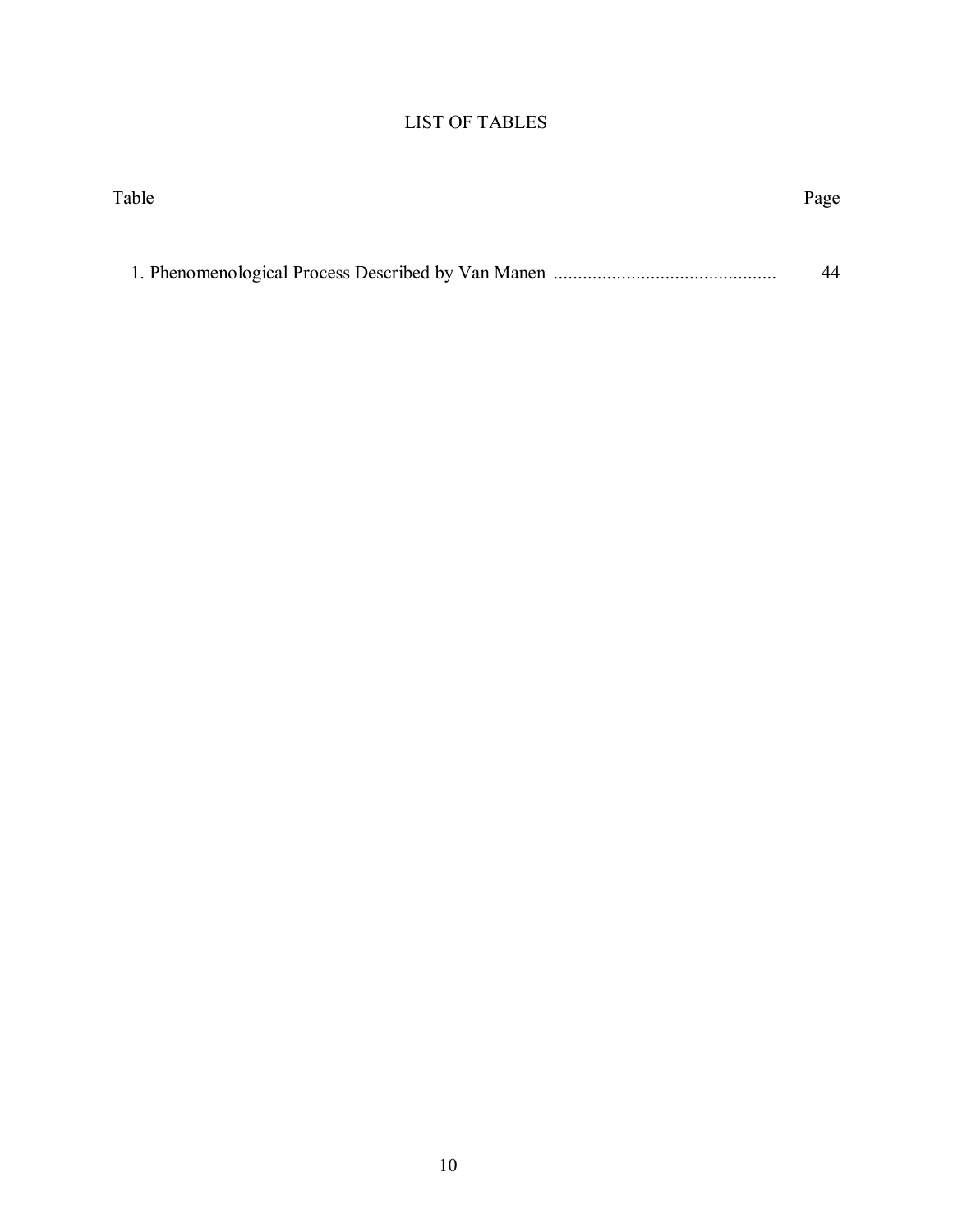### LIST OF FIGURES

| Figure | Page |
|--------|------|
|        |      |
|        | 79   |
|        | 80   |
|        |      |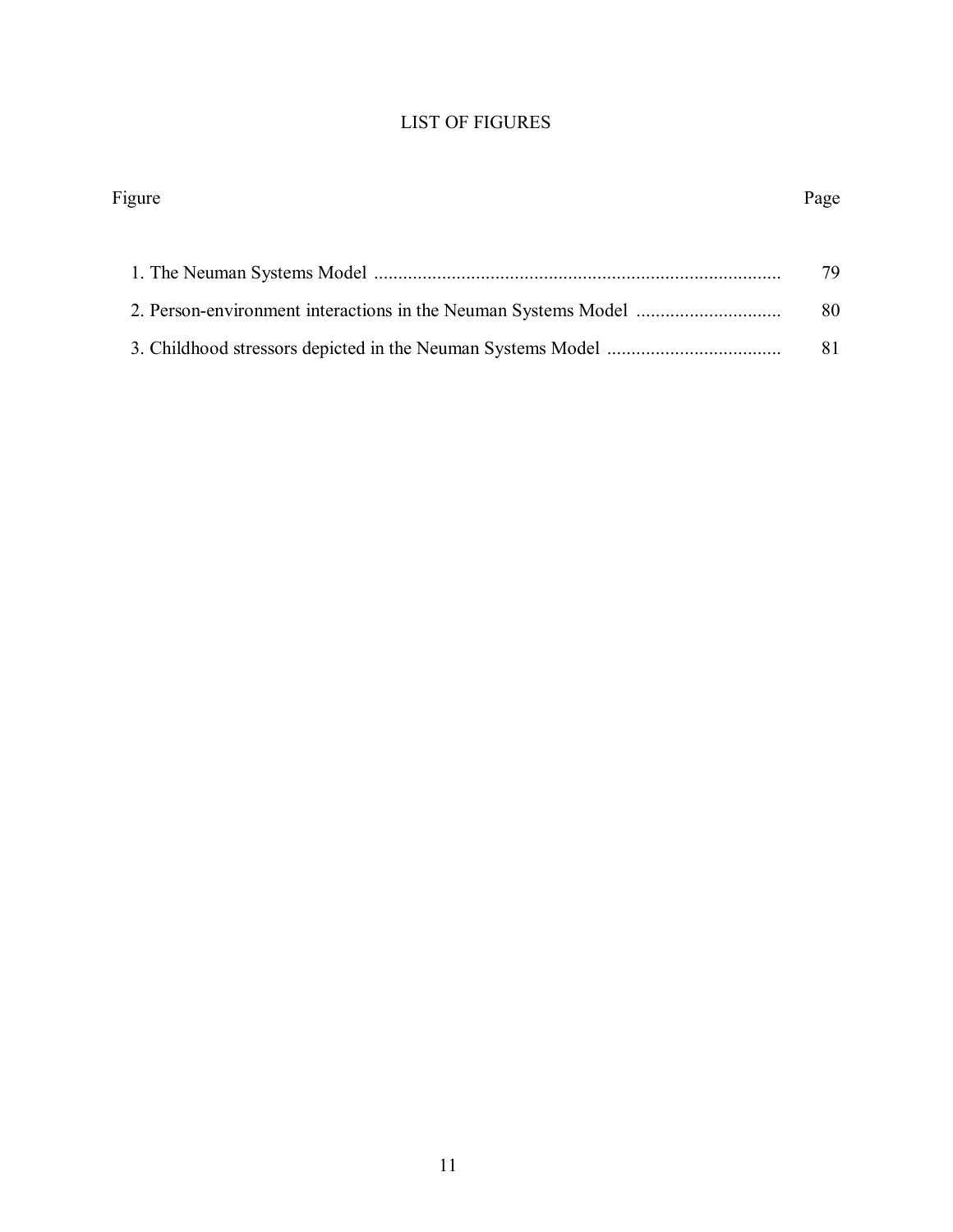### CHAPTER 1

#### **INTRODUCTION**

#### **Background**

 Recent national surveys in the United States estimate one in five females will experience abuse by an intimate partner during her lifetime (Tjaden & Thoennes, 2000). Despite the prevalence of intimate partner violence (IPV), the victim is often not identified by healthcare providers (Asher, Crespo, & Sugg, 2001; Blair, 1986; Brown, Lent, Brett, Sas, & Pederson, 1996; Council on Scientific Affairs, 1992; Elliott, Nerney, Jones, & Friedmann, 2002; Feldhaus et al., 1997; Fogarty, Burge, & McCord, 2002; Hadley, Short, Lezin, & Zook, 1995; Nicolaidis, 2002). This lack of identification leaves the victim vulnerable to more aggressive and violent abuse, and it allows her children to live in danger as well. Not only do children witness violence toward their mother but a significant percentage of children of abused mothers are also abused by the mother's intimate partner (American Medical Association, 2000; McKibben, DeVos,  $\&$ Newberger, 1989; Pulido & Gupta, 2002; Wright, Wright, & Isaac, 1997). The impact of intimate partner violence on society is estimated to be greater than \$67 billion per year which accounts for approximately 15% of the total costs of all crimes committed in the United States each year (Miller, Cohen, & Wiersema, 1994). These costs take into consideration medical expenses, loss of productivity from work, as well as, pain, suffering, and quality of life costs. These costs do not include cost estimates of the related phenomenon of child abuse. In addition to the economic burden to society, other costs such as associated drug abuse, alcoholism, and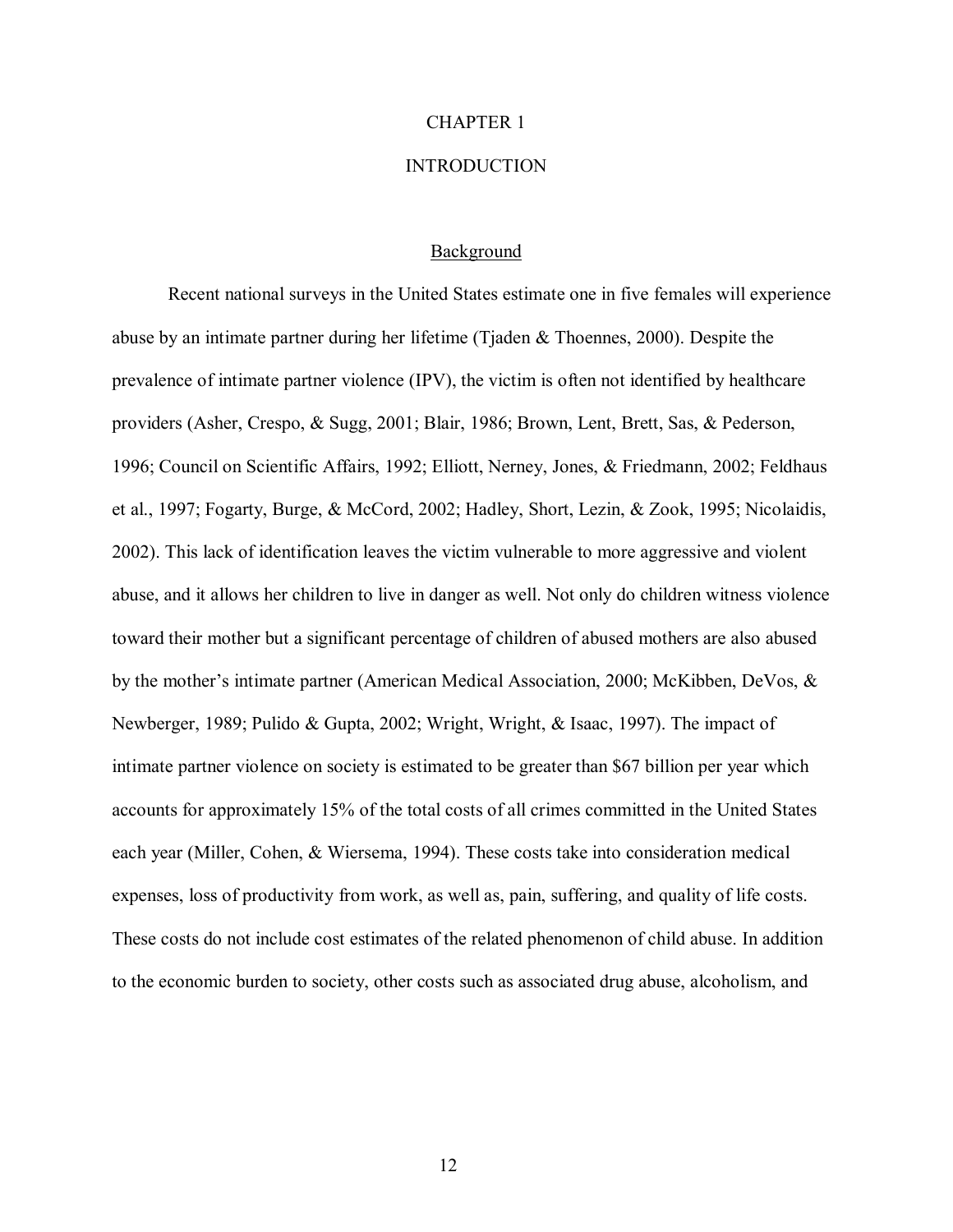homelessness should not be overlooked (Anderson, 2002; Berman, Hardesty, & Humphreys, 2004; Renzetti, 2001; Siegel & Williams, 2001). Perhaps the largest cost is the impact on the quality of human life of the victim of intimate partner violence.

#### Definitions

 The terminology of intimate partner violence is contradictory and needs to be further clarified. Many authors use the terms, domestic violence, intimate partner violence, and family violence interchangeably (Myers, 2002; Schafer, Caetano, & Clark, 1998). Many researchers in the field of IPV would argue that this practice lends confusion to studies (Tjaden & Thoennes, 2000).

*Intimate partner violence* (IPV), previously termed domestic violence, is violence that occurs between those currently or previously involved in heterosexual or homosexual intimate relationships (American Medical Association, 2000; Fishwick, Campbell, & Taylor, 2004). Intimate partner violence is a complex process of abuse that may include emotional, physical and sexual violence, isolation, and intimidation (American Medical Association). For this study, the term intimate partner violence will be used for adult relationships that are characterized by emotional, physical, and/or sexual violence. IPV is chosen over the older term, *domestic violence*, which originally referred to violence that resulted between couples who lived together (Fagan, 1996). More recently *domestic violence* has been used to refer to any violence within a family situation, including child abuse (Flitcraft, 1997; Mooney, 2000).

*Family violence* for the purpose of this discussion will describe violence that occurs in a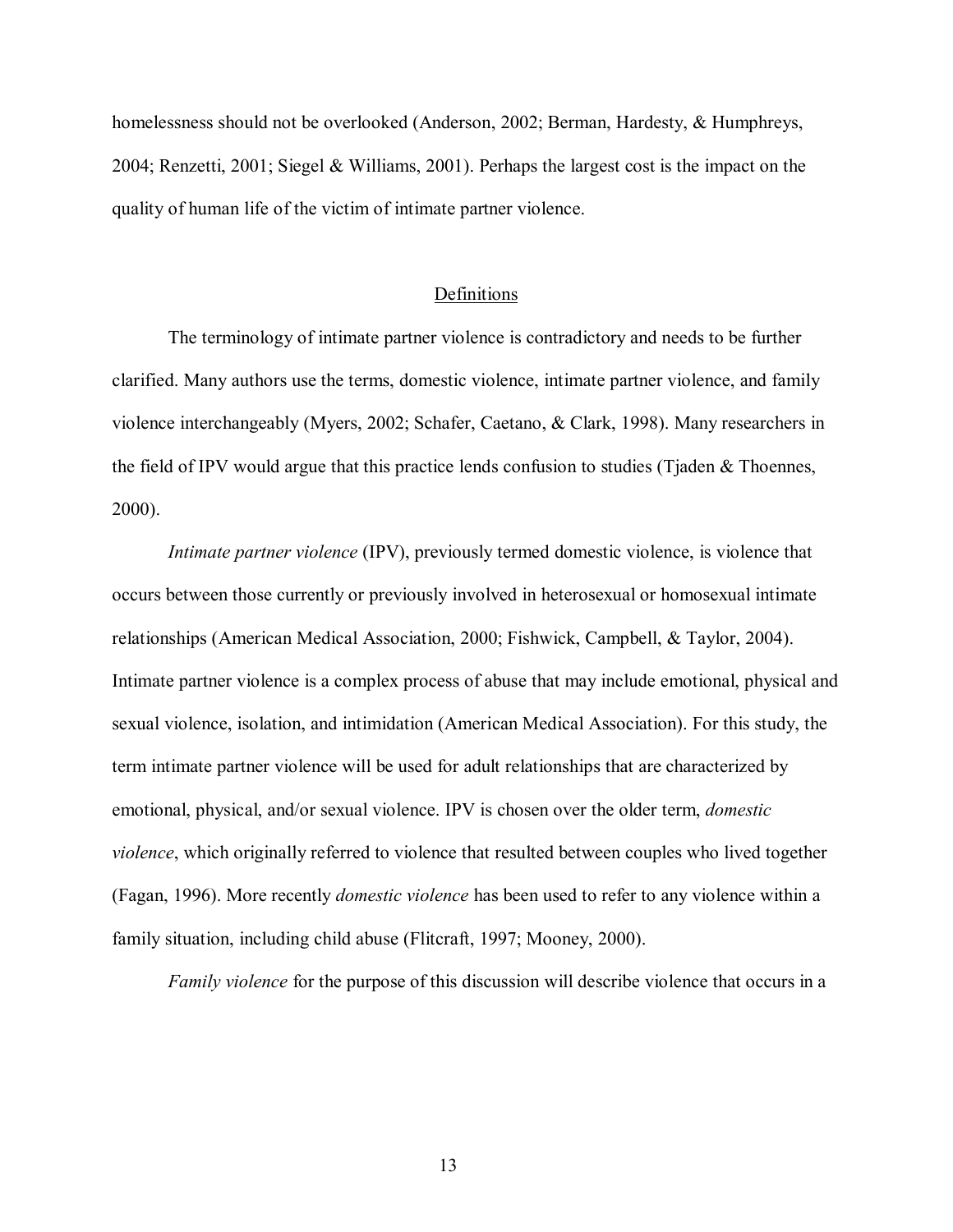family that extends beyond intimate partners. It includes child and elder abuse (Campbell  $\&$ Humphreys, 1993; Gelles, 1993), sibling violence, and the violence of children towards parents (Gelles, 1997; Wallace, 1999).

#### Impact of IPV

#### Childhood

 Growing up in a family with violence between parents is not without consequence. Exposure to violence (observation, hearing, seeing the outcome) has both a short-term and longterm negative impact on the child's development and function (Arroyo  $\&$  Eth, 1995; Barnett, Miller-Perrin, & Perrin, 1997; Berman et al., 2004). The short-term effects often include physical and behavioral symptoms, such as headaches and aggression. The long-term effects may include psychological and sociological issues, such as depression and difficult social adjustment (Barnett et al.; Vostanis, Tischler, Cumella, & Bellerby, 2001). Researchers have also proposed that children who have witnessed violence between parents are more likely to be physically abused by their parents than children who had not witnessed violence in the home (Henning, Leitenberg, Coffey, Turner, & Bennett, 1996). Witnessing parental violence as a child increases the potential of victimization or perpetration of intimate partner violence during adulthood (Hotaling & Sugarman, 1990). Female children who were physically abused by their mothers were found to be at an increased risk of adult partner violence. Male children who witnessed their fathers abusing their mothers were more likely to become adult perpetrators of partner violence (Heyman & Slep, 2002).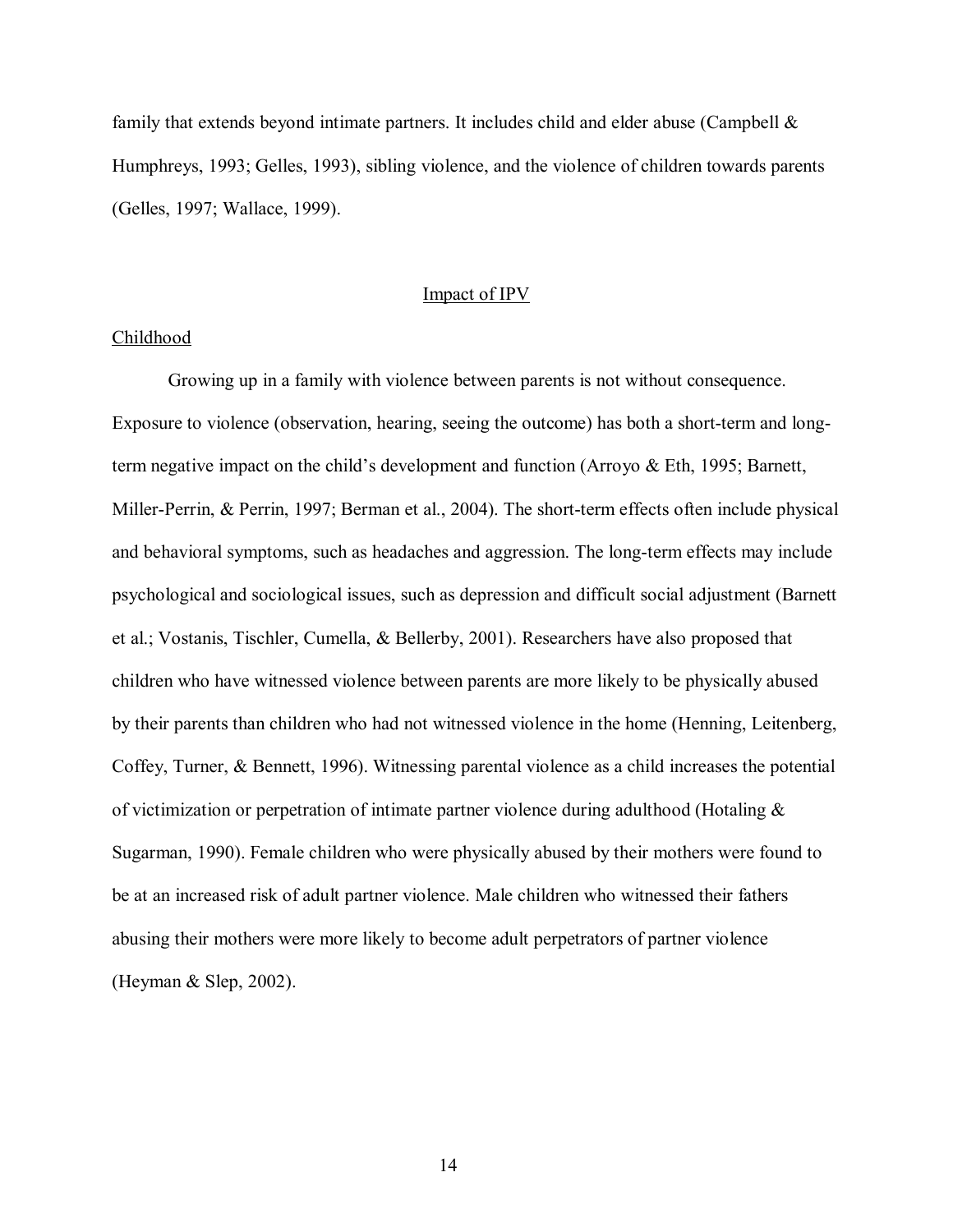#### Adolescence

 Few researchers have examined the impact of family violence on the adolescent as the majority of research has focused on the impact on younger children. However, the few studies that are available do show a significant relationship between violence in the home and violent peer relationships during adolescence (Berman et al., 2004; Levendosky, Huth-Bocks, & Semel, 2002; Wolfe, Wekerle, Reitzel, & Gough, 1995).

#### Adult

 Adult females who are victims of intimate partner violence have been found to have more problems with depression and psychosomatic disorders than non-abused women (Campbell, Kub, Belknap, & Templin, 1997; Vostanis et al., 2001; Wallace, 1999). Psychosomatic disorders include abdominal pain, headaches, asthma, pelvic pain, and a host of other physical symptoms that are related to mental distress that is of a prolonged nature (Council on Scientific Affairs, 1992; Porcerelli et al., 2003).

#### Perceived Justification for Studying the Phenomenon

#### Quantitative Studies

The available research studies examining the potential causations and risk factors of IPV are retrospective, confusing, and often contradictory. Definitions of victimization vary in published studies. Some researchers have suggested that there is an elaborate association between victimization in childhood and later victimization in adulthood, which is mediated by the psychological health found in the home of the child (Draucker, 1997; Wyatt, Newcomb, & Reiderle, 1993). Other studies have examined intergenerational violence, which is the theory that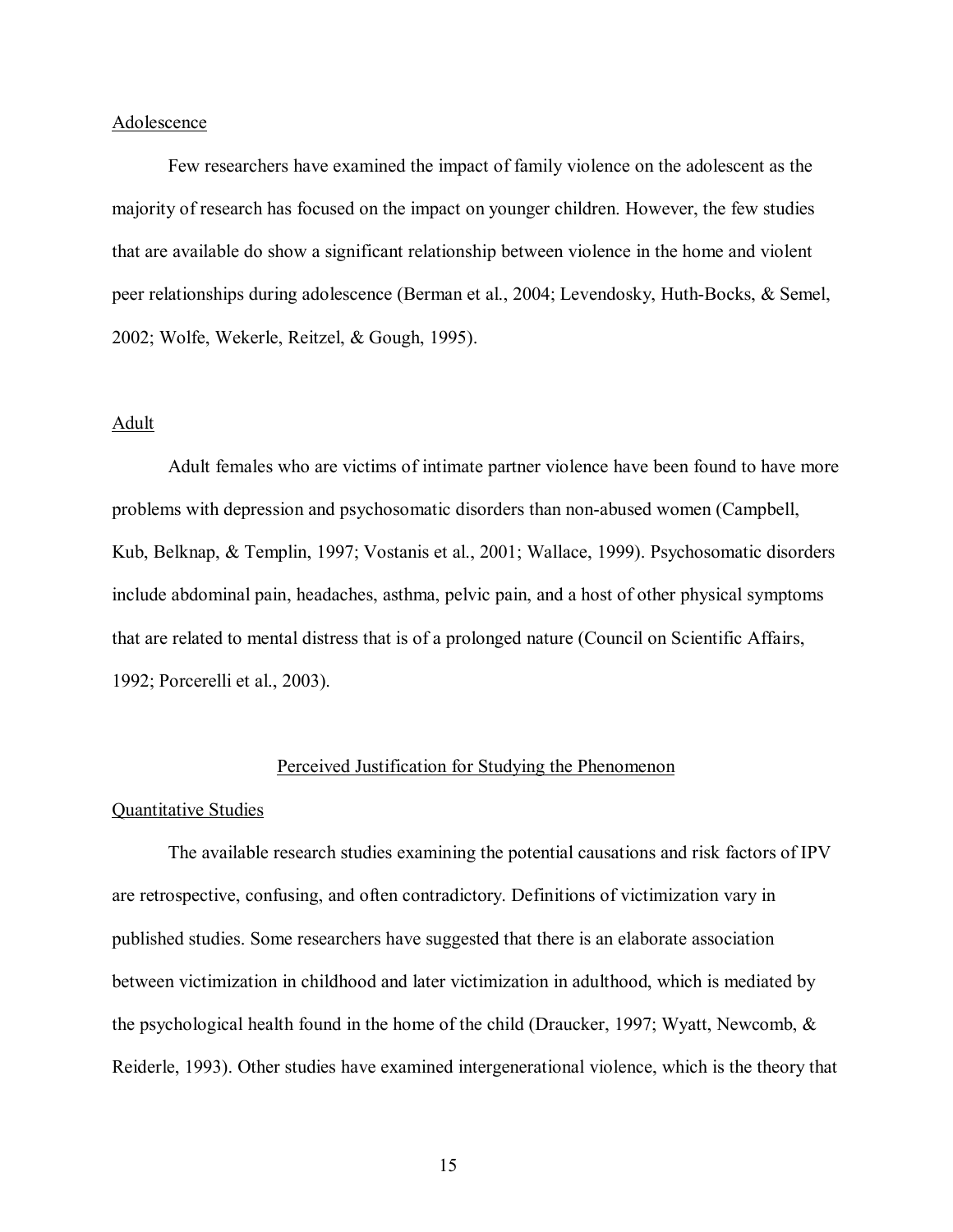violent behaviors are passed from one generation in a family to the next (Reiss & Roth, 1993). Many of the studies were conducted with female college students and examined the relationship between sexual assault and later forms of victimization (Arata, 2000; Gidycz, Coble, Latham, & Layman, 1993; Kessler & Bieschke, 1999). A study using data from the 1985 National Family Violence Survey, a sample collected through random digit dialing, suggested that childhood victimization is linked to repeated episodes of victimization in adult relationships (Heyman & Slep, 2002). Researchers, in a survey of 2592 women who attended primary care clinics in London, asked about childhood physical and sexual abuse as well as various forms of adult abuse, including domestic violence, rape, and other violent experiences. Experiencing rape before the age of 16 or childhood physical abuse by parents was associated with adult partner violence victimization (Coid et al., 2001).

In the 1970s and 1980s, theories of victim precipitation (Brodsky & Hobart, 1978), sex role socialization (Walker, 1979), learned helplessness (Walker, 1979), learned behavior (Westra & Martin, 1981; Wolfe, Jaffe, Wilson, & Zak, 1985), and female masochism (Shainess, 1979) were all posited as causes of adult violent relationships. More recent theories suggest a link between the experience of child sexual abuse and adult sexual abuse victimization (Arata, 2000; Koss & Dinero, 1989). Other researchers have suggested a link between child sexual abuse and various forms of adult victimization, perpetrated by both partners and strangers (Coid et al., 2001; Finkelhor & Browne, 1985; Gidyz et al., 1993; Kessler & Bieschke, 1999; Krahe, 2000; Walker & Browne, 1985). Muehlenhard, Highby, Lee, Bryan, and Dodrill (1998) reviewed sexual revictimization studies of both males and females. In the review, methodological problems from various studies, such as the use of convenience samples involving college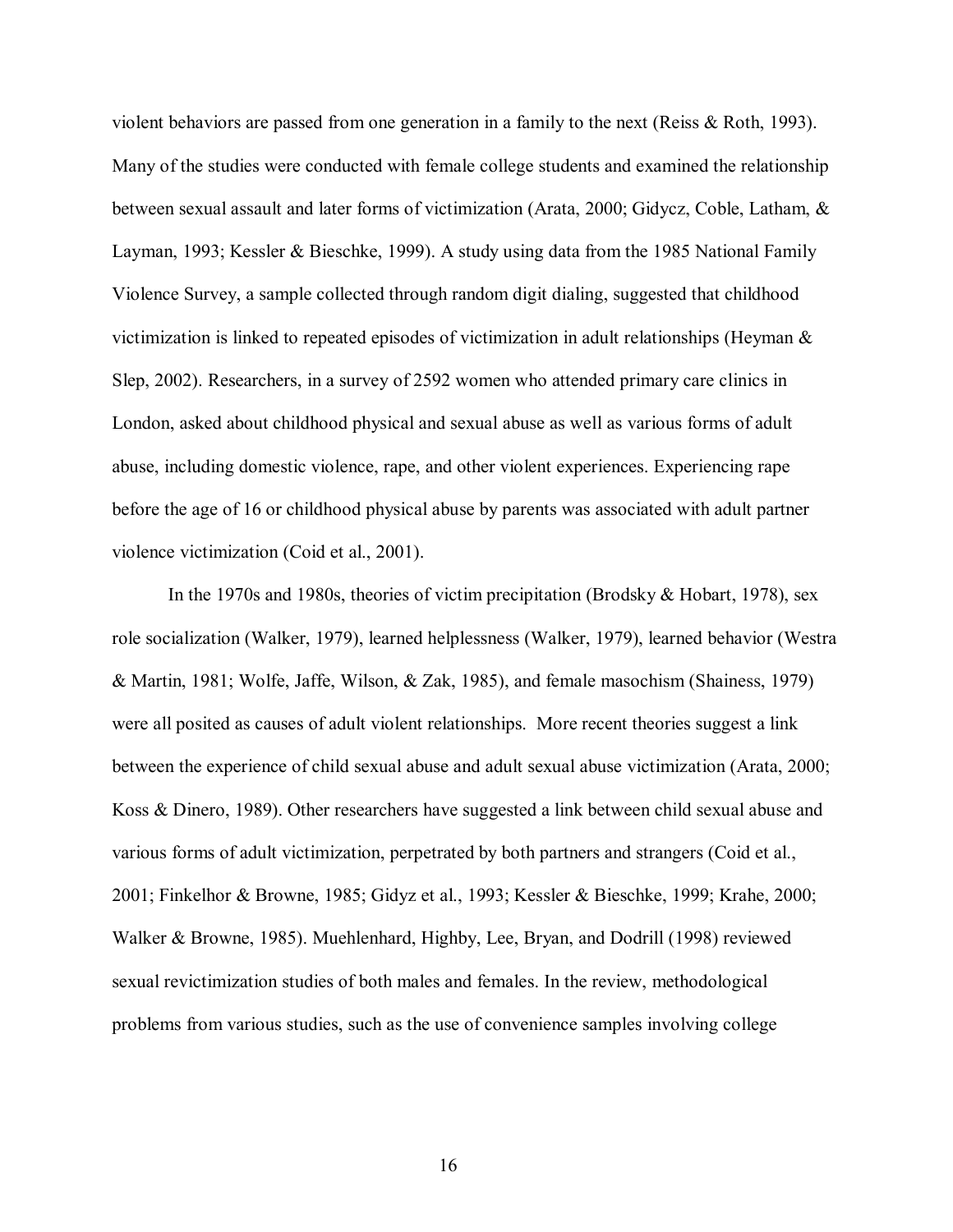students and using a retrospective approach were discussed. Thus, these studies may provide only a limited insight into the problem of victimization.

#### Qualitative Studies

 While the majority of quantitative studies have focused on the relationships between childhood victimizations and adult re-victimization, qualitative researchers have had primarily two foci: understanding the lived experience of being in a violent relationship and the lived experience of successfully leaving a violent relationship (Carpiano, 2002; Farrell, 1996; Nicolaidis, 2002; Sleutel, 1998; Smith, 1997; Taylor, 2001). These studies have discussed the female adult experience of violent relationships, but have not explored their childhood experiences. Given the disparity in the findings from quantitative studies and the limited scope of qualitative studies, more research is needed to explore the experiences of childhood. This study of childhood experiences of known victims of IPV may allow linkages to be made to previous quantitative studies that have suggested a relationship between child and adult victims. Furthermore, it may answer questions left unanswered in prior quantitative and qualitative studies.

#### My Story

I became interested in the field of intimate partner violence by default. I was a victim. Actually, I was a victim of IPV in multiple relationships beginning in adolescence. I had a boyfriend who often threatened me and was emotionally abusive but never physically abusive. I remember telling my best friend, "If anything ever happens to me, it wouldn't be an accident." It wasn't until she challenged my words and suggested that my thinking was crazy, that I thought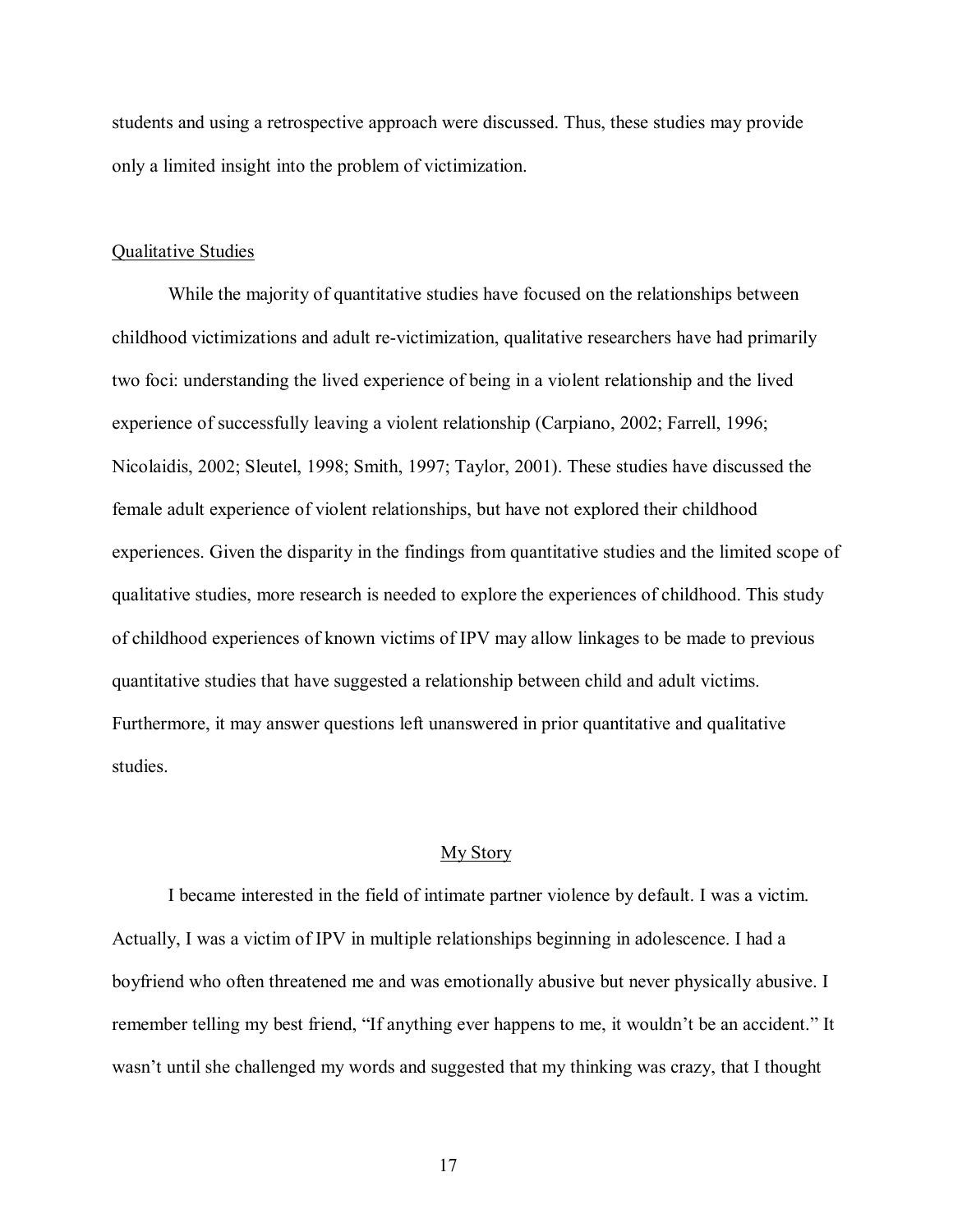that there might be a problem with the relationship. Later, I married a charming man who later pointed a gun at me, threatened my animals, tore the phones out of the walls in our home, and removed the spark plugs from my car. He was emotionally abusive, but he never hit, punched, or kicked me. I was able to leave that relationship when I finally became fearful ENOUGH, though it took some time. Since leaving, I have met many other women with similar stories of partner abuse. I have met these women while working as a nurse practitioner and while teaching nursing students in a public university. When I have reflected with them on our collective experiences as victims of intimate partner violence, I have wondered about the past. Could there have been something in our respective childhoods that predisposed us to violence? Did we have a sign on our foreheads that said, "Abuse me!"? The literature doesn't have the answers to that question for me, for other victims, or for the professionals who interact with victims.

#### Statement of the Problem

 The purpose of this phenomenological study was to gain understanding of the lived experiences of childhood in female victims of intimate partner violence who were born and reared in southern Appalachia. The lived experiences of childhood will be generally defined as participants' memories from childhood.

#### Research Questions

 The research questions were: What is the childhood experience of women in Appalachia who have experienced intimate partner violence during adulthood? How do Appalachian women who have experienced IPV describe their childhood, their home life, their childhood relationships, cultural beliefs, and religious/spiritual beliefs?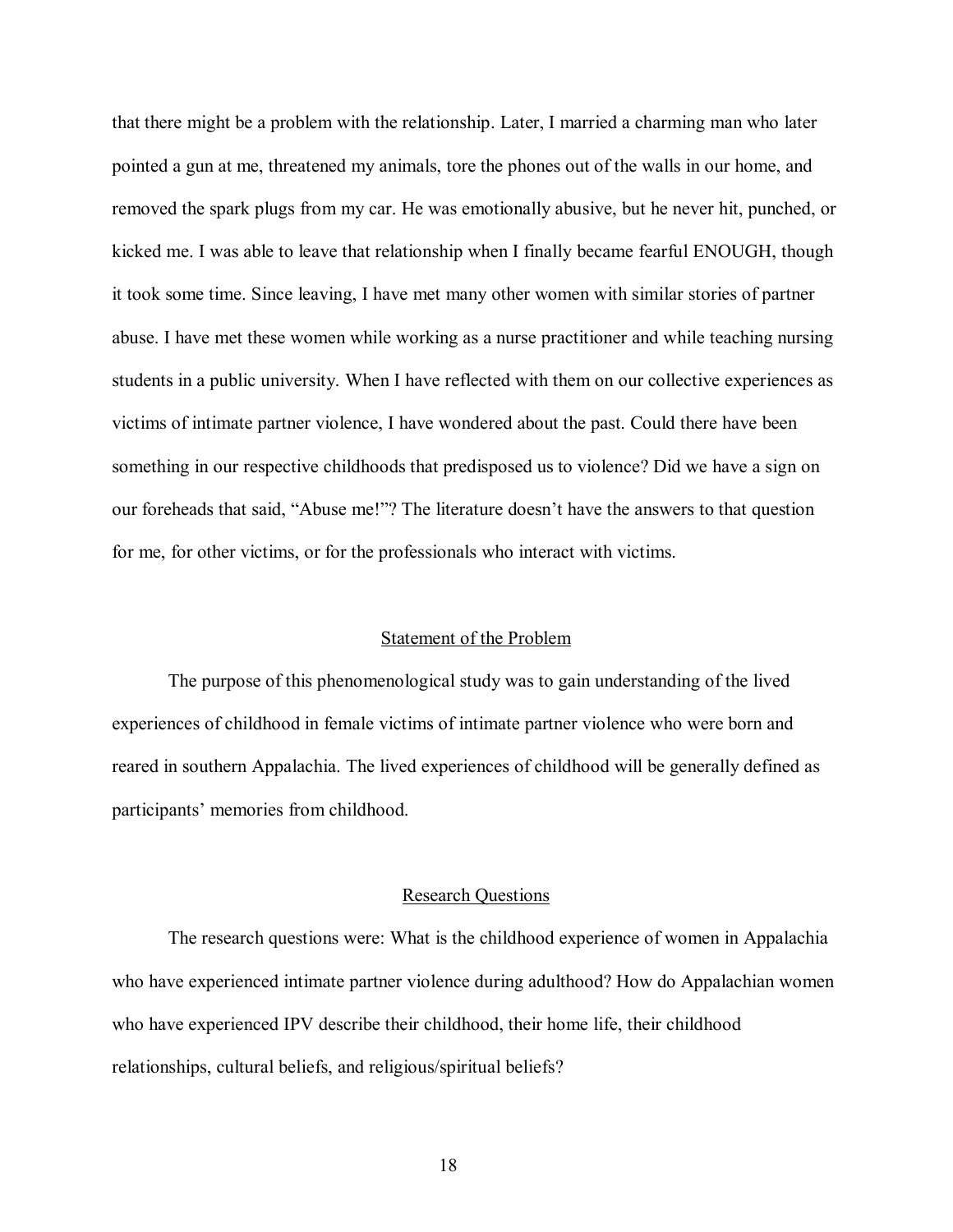#### Appalachia

 Appalachia is both a geographic region and a culture (Appalachian Regional Commission, 2004; Purnell, 2003; Rural and Appalachian Youth and Families Consortium, 1996). The region consists of the entire state of West Virginia and portions of 12 other states with a population approaching 23 million. This mountainous region is further divided into subregions of north, central, and southern Appalachia. Southern Appalachia includes counties in Mississippi, Alabama, Georgia, South Carolina, and North Carolina. Portions of Tennessee and Virginia are considered either central or southern Appalachia dependent upon the location involved (Appalachian Regional Commission). The Appalachian region has a history of severe poverty, with many counties today classified as distressed according to the Appalachian Regional Commission. One third of the families in the region in 1965 were considered to be living in poverty. Participants in this study were children or young adults during this time period. Although in the year 2000, the poverty rates for the Appalachian region had decreased to 13.6%, with the Tennessee region at 14.2%; poverty in the entire region exceeded the national average of 12.4% (Appalachian Regional Commission).

 Appalachians often have intense family connections with traditional male-female roles (Rural and Appalachian Youth and Families Consortium, 1996). Many continue to value selfreliance over formal education (Purnell, 2003). In the United States in 2000, 80% of the adult population over the age of 25 had completed a high-school degree compared to only 58.4% to 75.8% of the adults in counties represented by participants in this study. As a culture, Appalachian residents are primarily fatalistic with a present-orientation rather than a future one. This outlook of acceptance of life situations is reflected in the belief that God is in direct control of one's life rather than the individual (Purnell). Most religious groups of the area are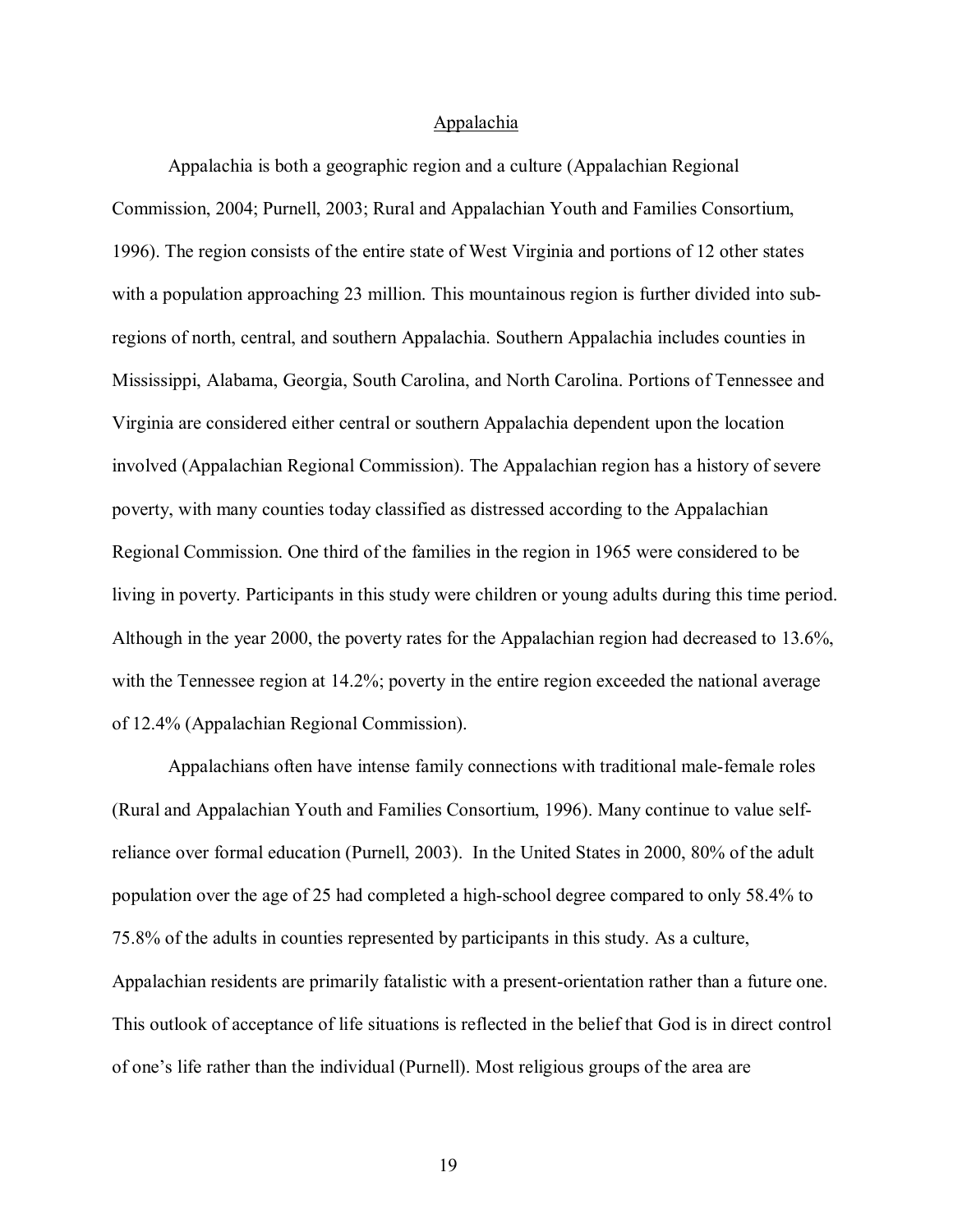fundamental Protestant and rely on literal interpretation of the King James Version of the Bible (Purnell).

#### Delimitations/Limitations

 While men are victims of intimate partner violence, the literature suggests there are far fewer cases of female-to-male victimization (Johnson & Elliott, 1997; McFarlane, Willson, Malecha, & Lemmey, 2000; Rennison, 2003). Therefore, this study will address only female victims of partner violence. The exclusion of males in this study is also based on previous research which has shown different outcomes for males compared to females with regard to childhood violence (Heyman & Slep, 2002). Women who were not born and reared in Appalachia will not be participants. The Appalachian cultural impact on violence is an important consideration in this study. Previous studies have examined the unique issues of partner violence that are found in rural communities; such as, the lack of support, isolation, and depressed economy in rural areas (Mulder & Chang, 1997; Myers, 2002). The limitations of this phenomenological study, as with any exploratory study, are that the findings will not be generalizable.

#### Research Perspective

 The childhood experiences of Appalachian women over the age of 18 who have experienced intimate partner violence during adulthood is the phenomenon of interest for this study. A phenomenological approach is believed to be the most appropriate method to discover the participant's experiences of childhood.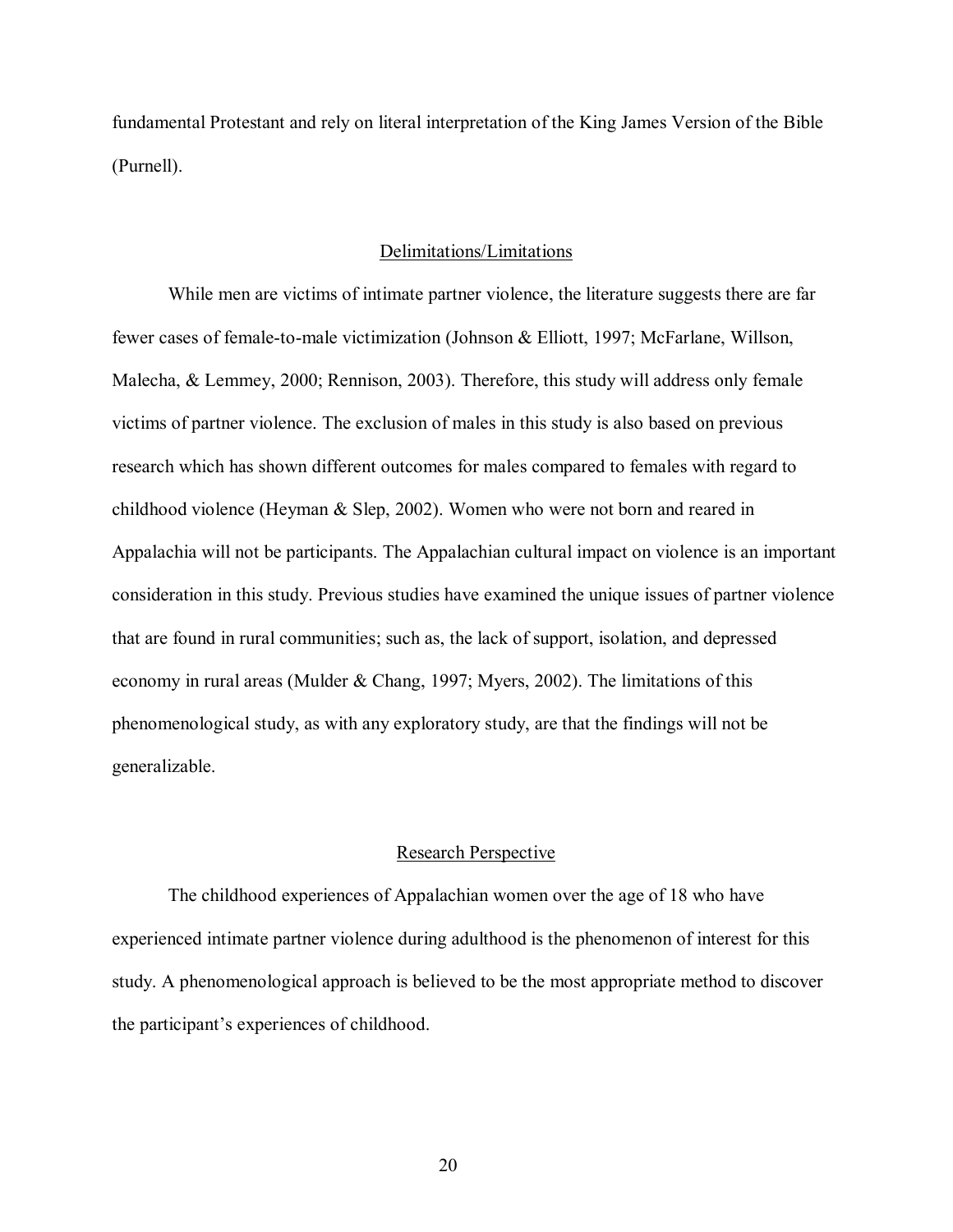Phenomenology has its roots in nineteenth century European philosophy, as a rejection of the mind-body dualism of the period (Spiegelberg, 1971). Phenomenology is both a philosophical point of view and a research methodology. As a form of qualitative inquiry, phenomenology investigates the *lived experience* of the individual. The reality of the individual is in the meanings attributed to the experience (Omery & Mack, 1995).

#### Significance

 It is imperative that more information be known about predisposing factors because it is predicted that 20% of adult females will experience IPV (Tjaden & Thoennes, 2000). Current theories state that witnessing the abuse of their mother during childhood or experiencing abuse themselves during childhood (Heyman & Slep, 2002; Hotaling & Sugarman, 1990) will result in adult victimization. Prevention strategies may be developed that could reduce the economic and sociological impact of IPV. Confirmation of these theories can also be beneficial to the professions of law enforcement, social work, education, medicine and nursing because these professionals have regular interaction with children and adults who are victims of violence in their families. By understanding the childhood of female adults who have been victimized, nurses, particularly, may be able to develop empathic relationships with victims rather marginalizing or blaming the victim.

#### Summary

The focus of this chapter has been the problem of domestic violence in our culture and the need for an increased understanding of the phenomenon in general. Specifically, there is a need for more information about the childhood experiences of those who have been victims of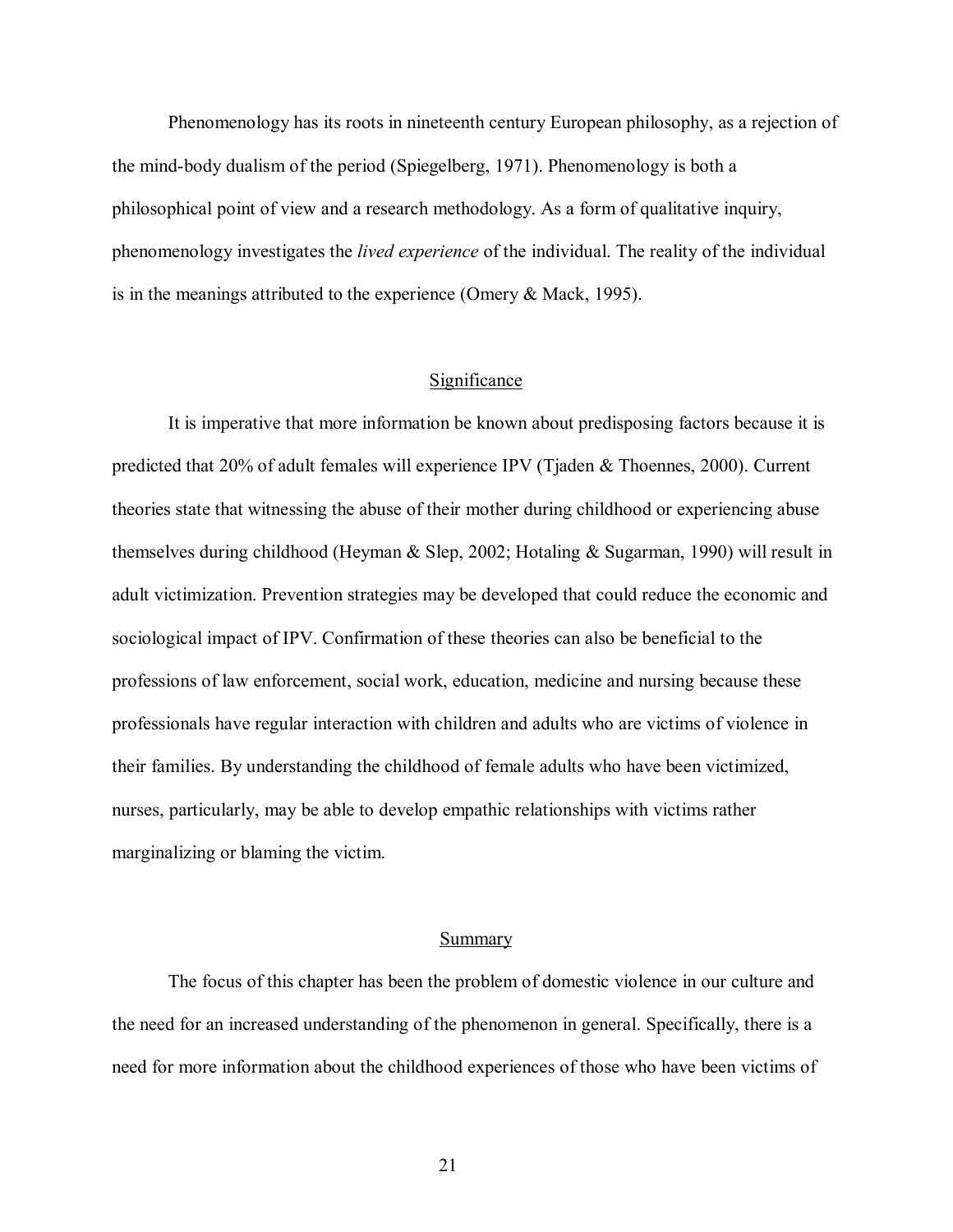adult intimate partner violence. The next chapter will provide detailed information and critique on the literature relevant to the topic of intimate partner violence.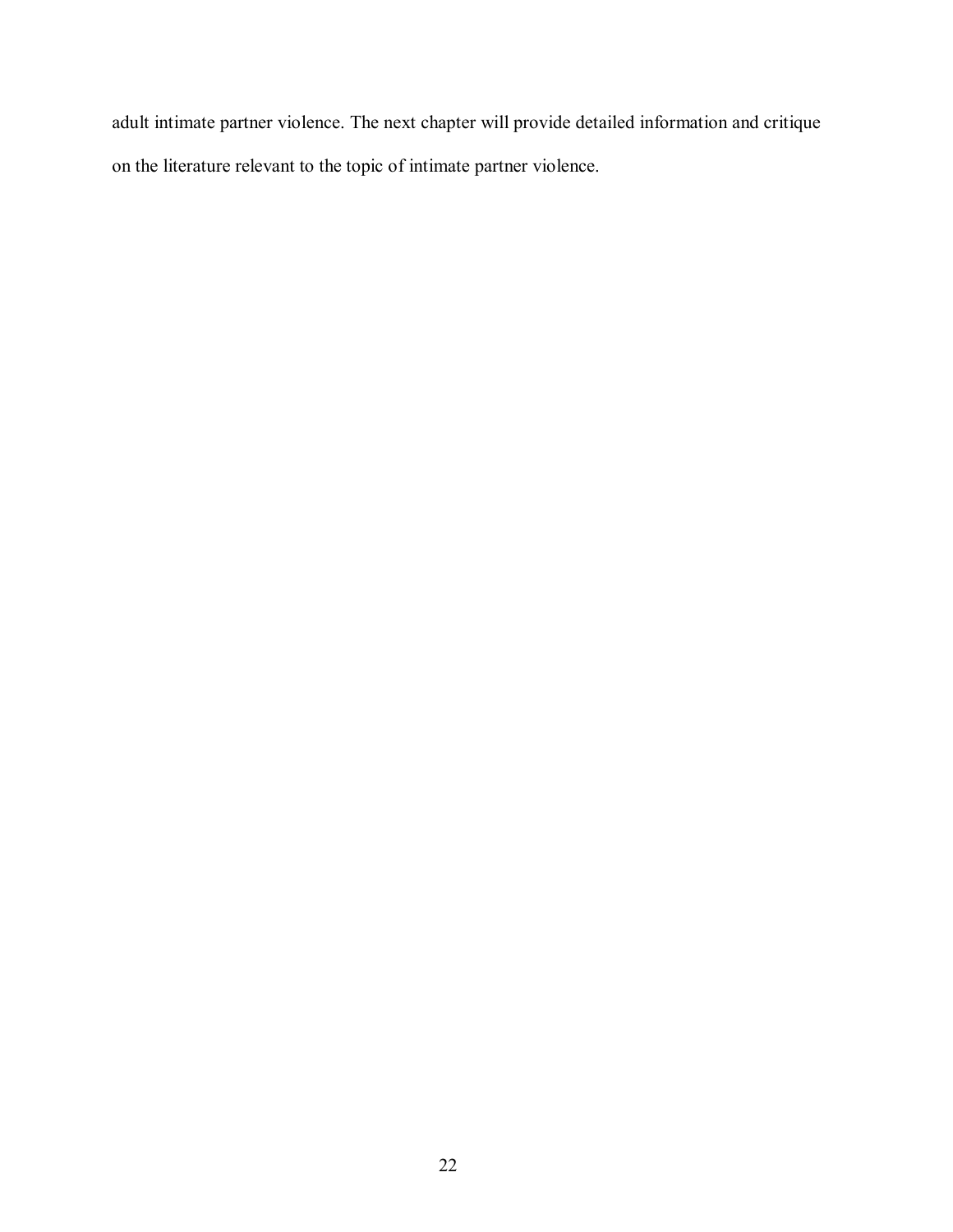#### CHAPTER 2

#### LITERATURE REVIEW

#### Intimate Partner Violence

Intimate partner violence, previously termed domestic violence, is violence that occurs between those currently or previously involved in heterosexual or homosexual intimate relationships. Intimate partner violence is a complex process of abuse that may include emotional, physical, and/or sexual violence, isolation, and intimidation (American Medical Association, 2000).

*Domestic violence* is a term that has evolved over time. Originally the term referred to violence that resulted from couples who lived together (Mooney, 2000). Domestic violence became the preferred term, as it was not gender specific (Flitcraft, 1997; Mooney), over the previous term *wife abuse* which assumed victims were only married women (Fagan, 1996). Later, domestic violence was the term to refer to any violence within a family situation, including child abuse. Presently, it is generally understood that male and female, married or single individuals can be victims of relationship violence. Domestic violence has generally been replaced with the more inclusive term, intimate partner violence, which does not require the couple to cohabitate and may include violence that results from a previous relationship (American Medical Association, 2000).

#### Family Violence

*Family violence* describes violence that occurs in a family that extends beyond intimate partners. Family violence includes child and elder abuse (Campbell & Humphreys, 1993), the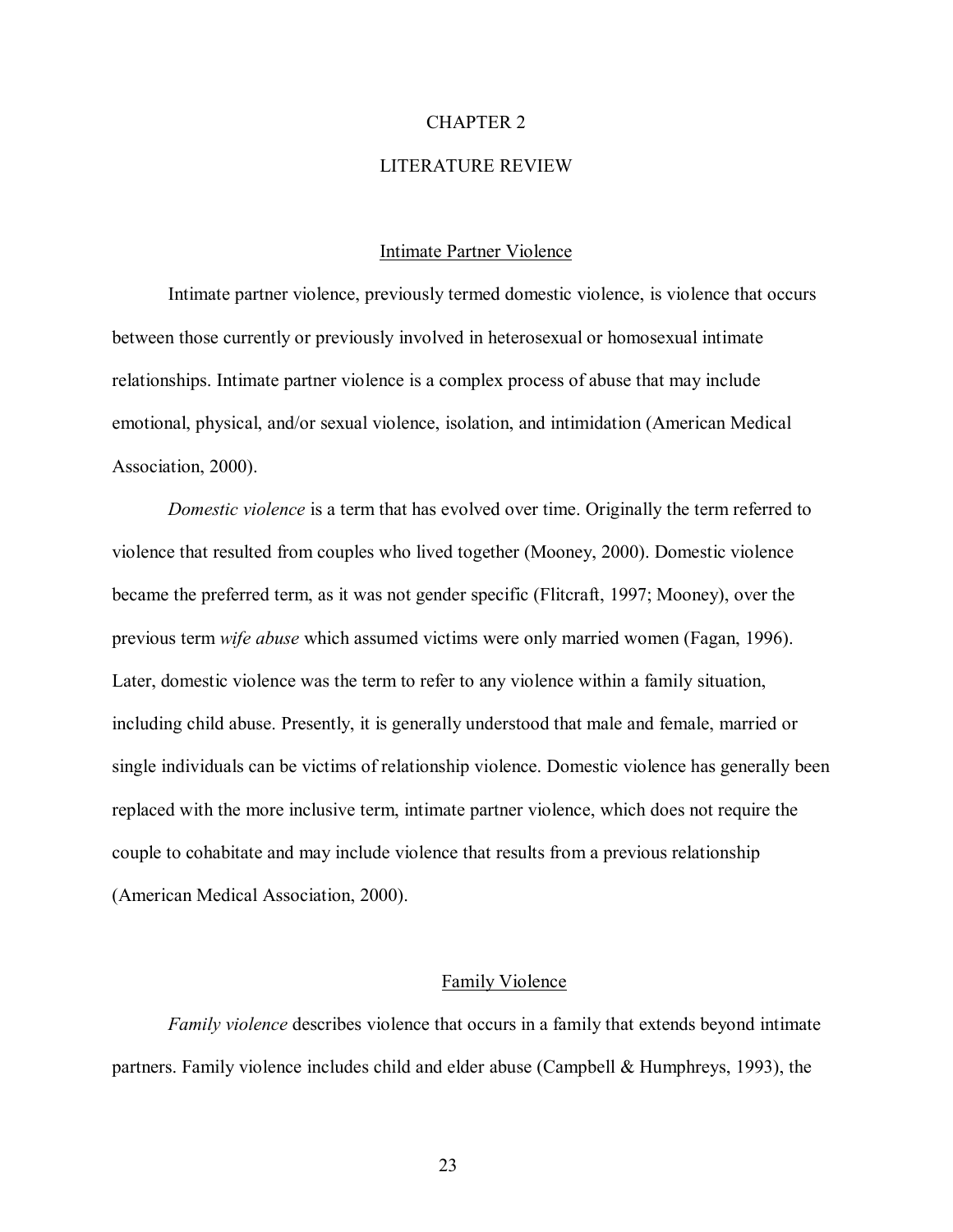violence of children towards parents and between siblings who live together (Gelles, 1993; Reiss & Roth, 1993; Wallace, 1999).

Intimate partner violence and family violence, especially physical abuse of a child, often coexist. Research studies have shown 30% to 59% of mothers of abused children are also abused (McKibben et al., 1989; National Center for Injury Prevention and Control, 1999; Wright et al., 1997).

#### Historical Perspective

Violence in families is not a new problem, though much attention has been given to the topic in the past 30 years. Evidence of violence against women has been found in mummies 2000 to 3000 years old. The facial fractures in the female mummies were thought to be the result of personal violence (Hampton & Coner-Edwards, 1993). In England in the 1700s, a judge gave men legal permission to beat their wives with a stick as long as the stick was not thicker than their thumb; this became the *rule of thumb* (Hampton & Coner-Edwards). Abuse of one's wife has not been a crime until the last century, as the wife was considered the property of the husband (Barnett et al., 1997). In 1962, the California Supreme Court refused to hear a wife's assault charges against her husband, citing damage to the home environment was contrary to "the policy of the lawî (NiCarthy, 1982, p. 4). Until 1970, Pennsylvania had a law on their books that prohibited men beating their wives after 10 p.m. on Sundays (Hampton & Coner-Edwards).

#### Prevalence

*Intimate partner violence* (IPV) is a pervasive problem in the United States. The annual rates for intimate partner violence vary by source. The most recent data from the Bureau of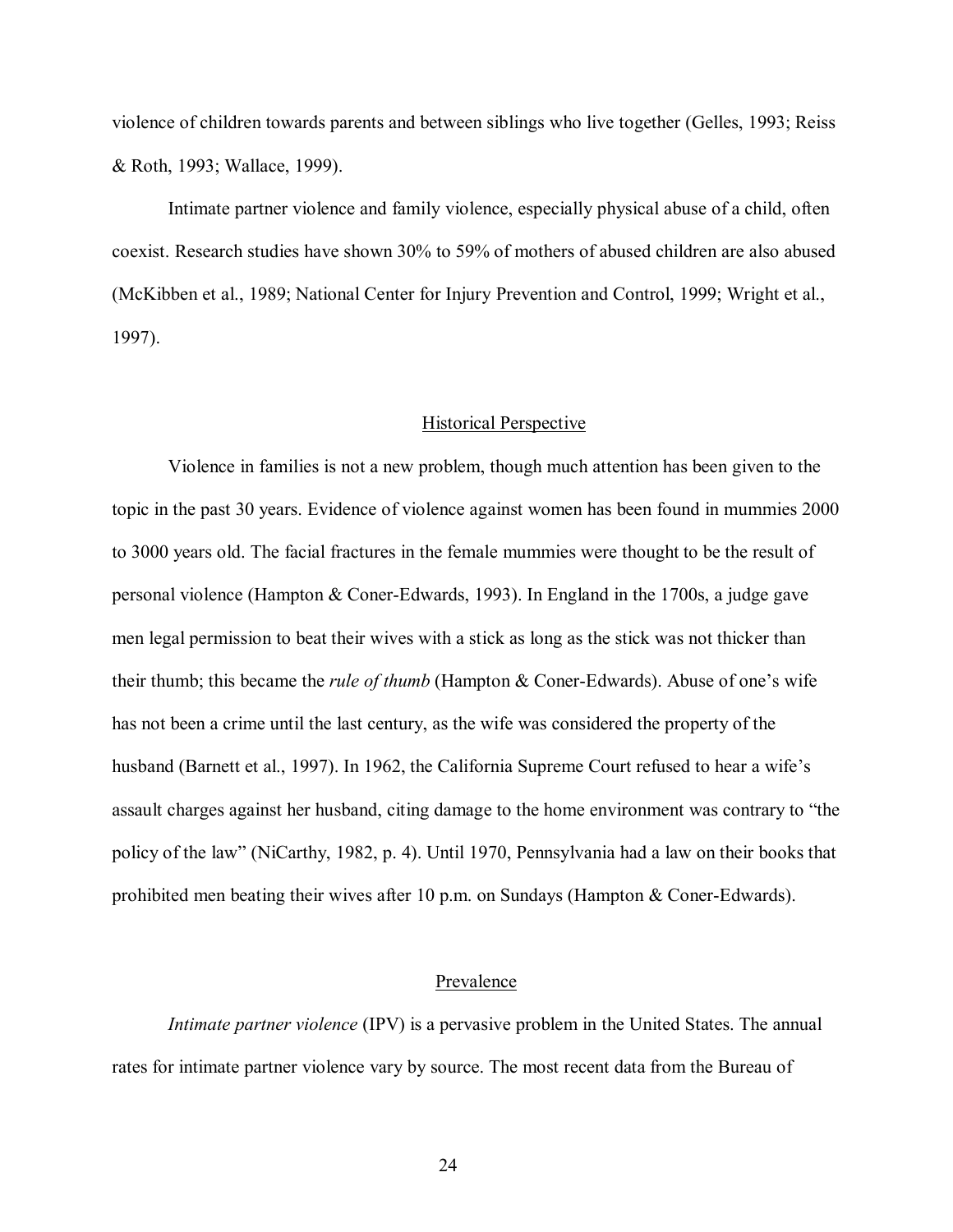Justice Statistics, compiled from the National Crime Victimization Survey (NCVS), suggest that intimate partner violence rates have fallen over the past decade from 1.1 million to 691 thousand episodes per year (Rennison, 2003). Though the decline looks promising from this data, a national survey conducted by telephone generally does not include those who do not speak English fluently, those who are of lower socioeconomic status, hospitalized, or homeless individuals, and those who are fearful to report due to current abusive situations in the home. It is suggested that the rate of intimate partner violence is double that of the national surveys (Council on Scientific Affairs, 1992).

A telephone survey of 16,000 adults (8000 males, 8000 females), conducted during a sixmonth period in 1995-1996, reported nearly 25% women and 7.6% men had experienced some form of intimate partner violence in their lifetime. From these figures, annual rates estimated 1.5 million women and over 800,000 men would be physically and/or sexually victimized by their partners each year (Tjaden & Thoennes, 2000).

#### Gender Issues

 Women report victimization more than men (26.7% of women compared to 13.5% of men) though this phenomenon is not well understood (Tjaden  $\&$  Thoennes, 2000). It has been suggested that men are too embarrassed to report violence in their intimate relationships, as it suggests that they are less than a man (Heru, 2001). If this is indeed the case, these feelings may stem from previous rights granted to men to physically discipline their wives (Dobash & Dobash, 1992). This right was not extended to women. It is reported in most literature that women experience interpersonal violence more than men because women report more episodes of victimization than men. Studies have cited intimate partner violence occurring in women up to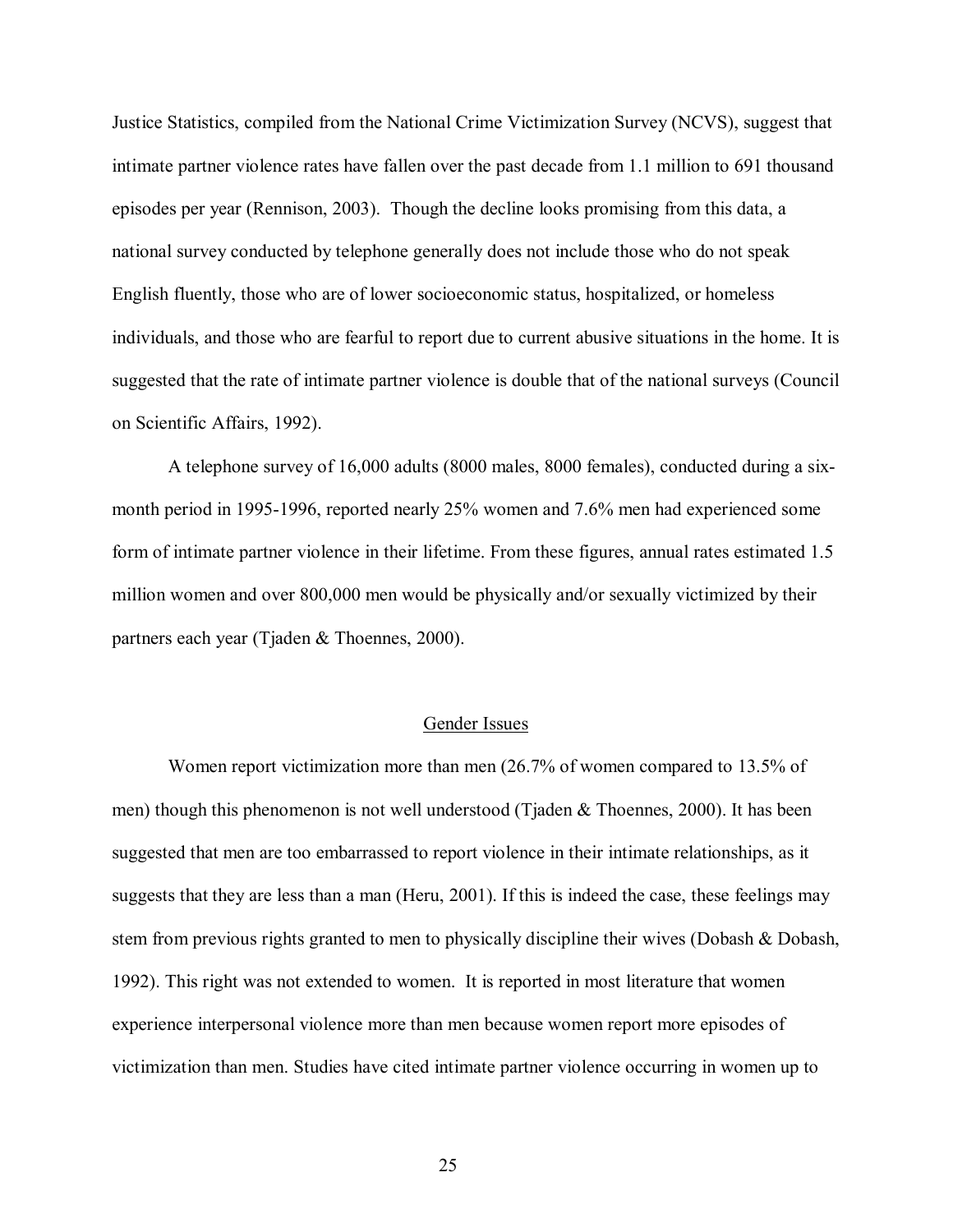ten times more than in men (Johnson & Elliott, 1997; McFarlane et al., 2000). This has led many researchers to link gender and victimization (Heru, 2001; McFarlane et al; Walker & Browne, 1985). However, a recent study of over 1000 subjects visiting a family practice clinic reported victimization by partners in 4.9% of women and 3% of men subjects (Porcerelli et al., 2003). The severity of injuries that occur has been reported to be greater in female victims than in male victims (Siegel & Williams, 2001). Controversy exists over whether women who are reported as perpetrators initiate the violence or if it occurs in self-defense (Anderson, 2002; Walker & Browne). Those who believe women initiate violence at the same rate as men argue that shelters and help for men should be available (Anderson).

#### Victimization, Battering, and Abuse

To better understand intimate partner violence, the concepts of victimization, battering and abuse need to be explored. According to Webster's Third New International Dictionary, unabridged (1993), victimization is the *act or process of victimizing or the state of being victimized* (p. 2550). Victimize, according to Webster's, means: *to make a victim of; sacrifice; to slaughter as a sacrificial victim; to subject to deception or fraud; cheat, dupe, trick; to destroy (plants) entirely* (p. 2550). The Random House Dictionary of the English Language (1966) defines victim as *a person who suffers from a destructive or injurious action or agency* (p. 1591). Victim from its roots in Old English meant *idol, image*; from Old High German, meant *holy*; from Old Norse, meant *temple*; and from Sanskrit, meant *separates*, *sets apart* (Websterís Third New International Dictionary, p. 2550). These derived definitions have primarily positive connotations, while the meanings of today do not. Synonyms, such as prey or quarry, are suggested in today's usage (Webster's Third New International Dictionary). The dictionary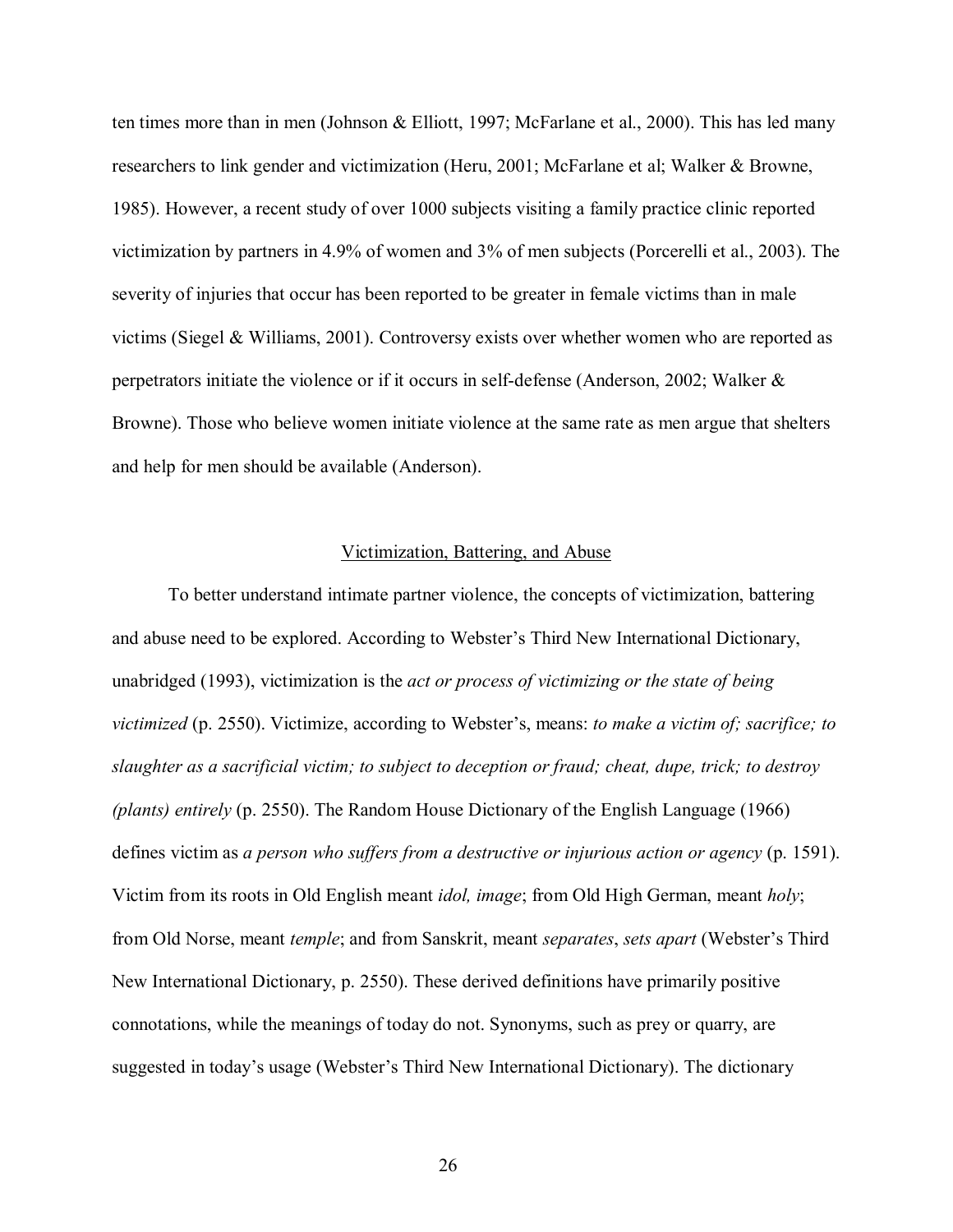definitions are inadequate to understand the complex phenomenon of victimization; therefore, a concept analysis was done.

According to this analysis, victimization is a discrete event of physical violence that occurs after a form of interaction between two or more people that results in harm to a victim. The harm may be physical, emotional, and/or social in nature (Reeves, 2003). Victimization, though a discrete event with a defined beginning and end, may be recurrent and progressive. In intimate relationships, physical victimization is generally preceded by emotional abuse (Smith, Earp, & DeVellis, 1995). Exploration of literature from other disciplines is helpful to broaden understanding of a concept.

The majority of the information on victimization comes from criminal justice and psychology. The term victimization as related to criminal homicide can be found as far back as 1935 (DePorte & Parkhurst). In the 1940s, a branch of criminology known as victimology was created (Heru, 2001). Literature in the 1930s and 1940s rarely use the term victim. One study used the term *participant* of incest rather than victim (Sloan & Karpinski, 1942). The United States Department of Justice has conducted *victimization* surveys since the 1970s (Ellis & Beattie, 1983) and psychology has studied multiple forms of victimization since that time (Finkelhor, 1979). While these disciplines have primarily focused on the physical aspects of victimization (sexual and physical abuse), it is imperative that the emotional aspects be considered.

 Emotional abuse is an aspect of intimate partner violence that is often overlooked. Victims and health professionals often downplay the importance of emotional abuse in the cycle of violence (Sleutel, 1998; Smith, 1997). Some authors recognize emotional abuse as the constant *battering* of an individual through the use of threats, intimidation and isolation (Dobash,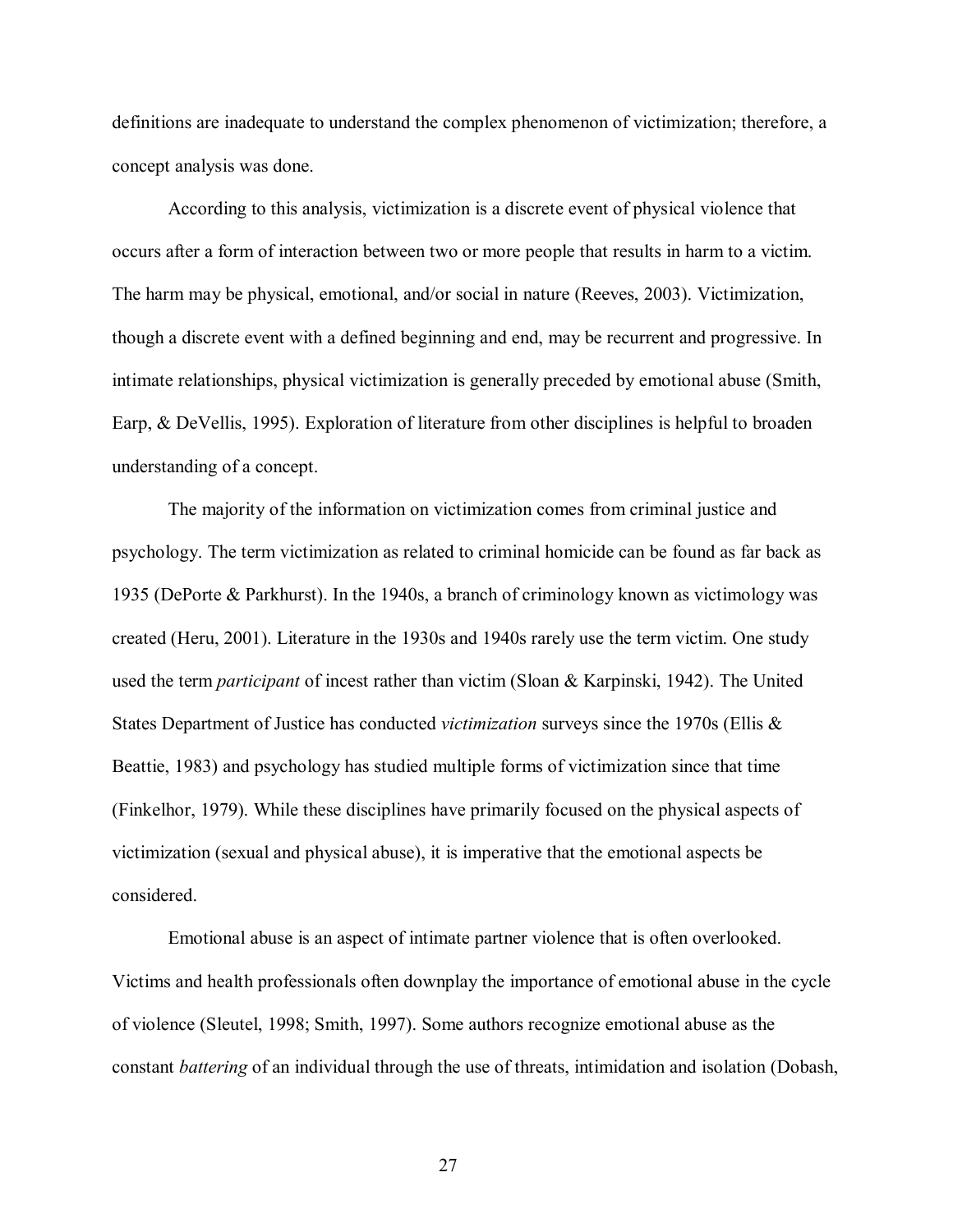Dobash, Wilson, & Daly, 1992; Ferraro & Johnson, 1983; Smith et al, 1995). However, others consider battering to entail repetitive physical assault in the context of control (Blair, 1986; Campbell & Humphreys, 1993; Campbell et al., 1997), rather than a constant process of emotional abuse that may include intermittent episodes of violent victimization (Reeves, 2003). ìPatriarchal terrorismî has been described as the use of violent and nonviolent behaviors by a male perpetrator to gain control of the female victim (Johnson, 1995, p. 284). These behaviors lead to feelings of shame, guilt and a loss of self by the victim (Smith et al., 1995). In a situation of constant battering with unexplained and unprovoked episodes of physical violence, the victimís focus becomes one of daily survival rather than escape (Walker & Browne, 1985). This may provide some understanding of why the victim does not leave the situation.

 In the literature, the concept of abuse is not generally defined. It is assumed that the reader understands the term. Abuse is discussed in relation to sexual, emotional, or physical assault and is usually applied to child victims (Briere, 1992; Finkelhor & Browne, 1985; Heyman & Slep, 2002; Moncher, 1996). On occasion, it is used to describe adult victimization (Beutler & Hill, 1992; Koverola, Proulx, Battle, & Hanna, 1996). By using the generic term *abuse* in conjunction with three different types of perpetration (physical, sexual, and emotional abuse) and adult and child victims, it is apparent there may be confusion in the terminology used when discussing violence within the family.

#### Theories of Violence

#### Intergenerational Violence Theory

 Intergenerational violence, also known as cycle of violence theory, is a theory derived from social learning theory that posits violent behaviors are passed down through generations of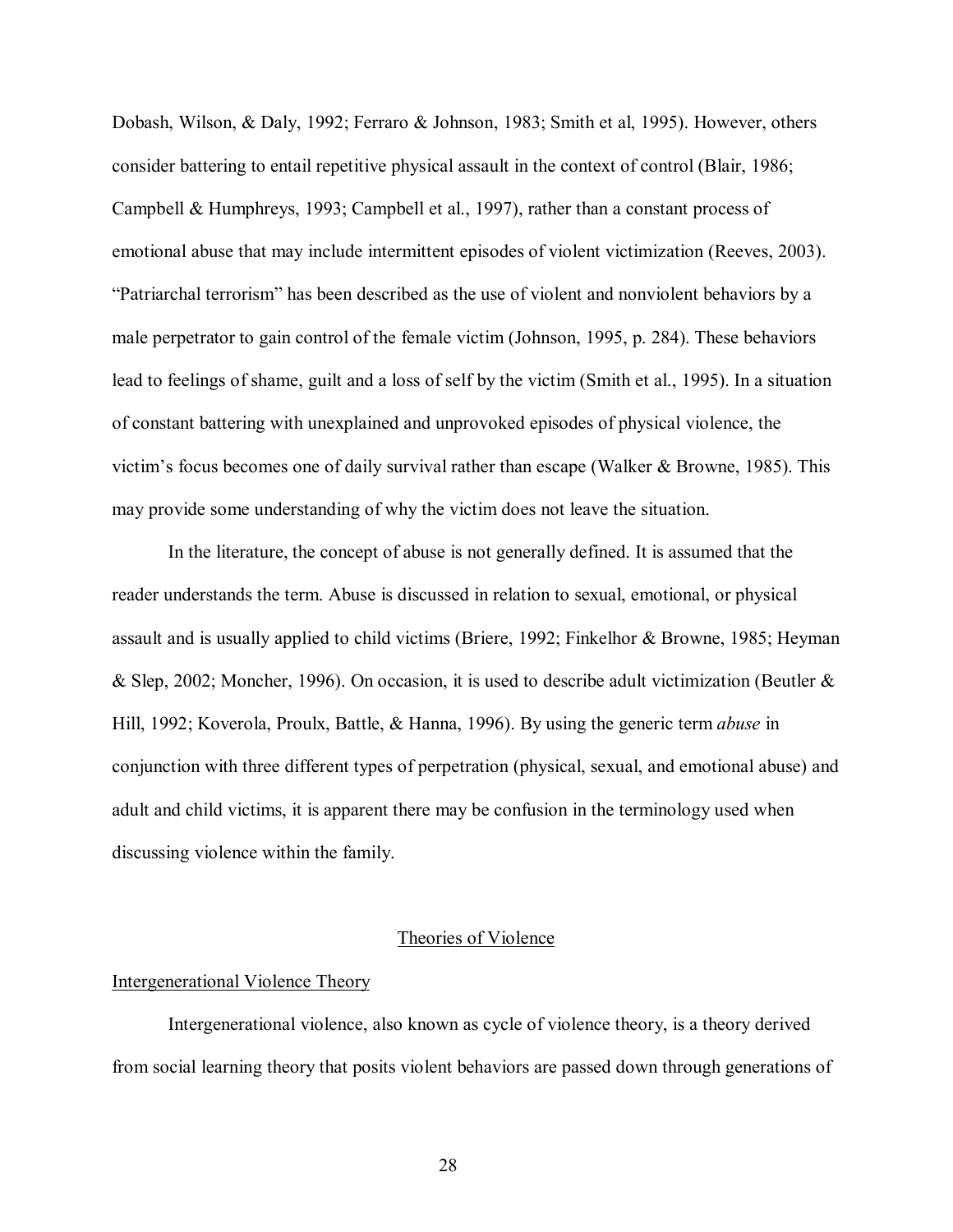family, either through direct experience of violence or exposure to violence (Gelles, 1997; Hampton & Coner-Edwards, 1993; Wallace, 1999; Walker, 2000). Direct experience of violence is being the recipient of some form of violence from a family member. Exposure to violence is the witnessing of violent events among family members (Wallace). Intergenerational violence has been the focus of controversy and research. In a review of literature, Kolbo, Blakely, and Engleman (1996) found that children exposed to family violence, whether through observation of parental abuse or being the recipient of abuse, had impaired development. Development was found to be impaired in behavioral, cognitive, emotional, and social areas; however, the studies varied widely in the type and degree of impairment. Review studies in the 1980s (Hotaling & Sugarman, 1986; Pagelow, 1984; Sedlak, 1987) evaluated risk factors (socioeconomic status, experience of violence as a child, witness of violence during childhood, belief in traditional sexroles, religious and/or occupational incompatibility with spouse) for spousal abuse by male partners. The influence of the five risk factors on spousal abuse were incongruent across these four studies which limits the conclusions that can be made about the predictive value of these factors in these studies (Hotaling & Sugarman, 1990).

The emotional health of the family of origin has been linked to adult intimate partner violence (Draucker, 1997). Furthermore, childhood violence, both witnessing and experiencing, has been suggested as a risk factor for becoming a victim of adult violence (Henning et al., 1996). Victimization of female children by their mothers placed the children at an increased risk for adult partner violent victimization. Male children who witnessed their father abuse their mother were more likely to become abusers in intimate adult relationships (Heyman  $\&$  Slep, 2002). Children who experienced prepubescent sexual abuse and repeated abuse in adolescence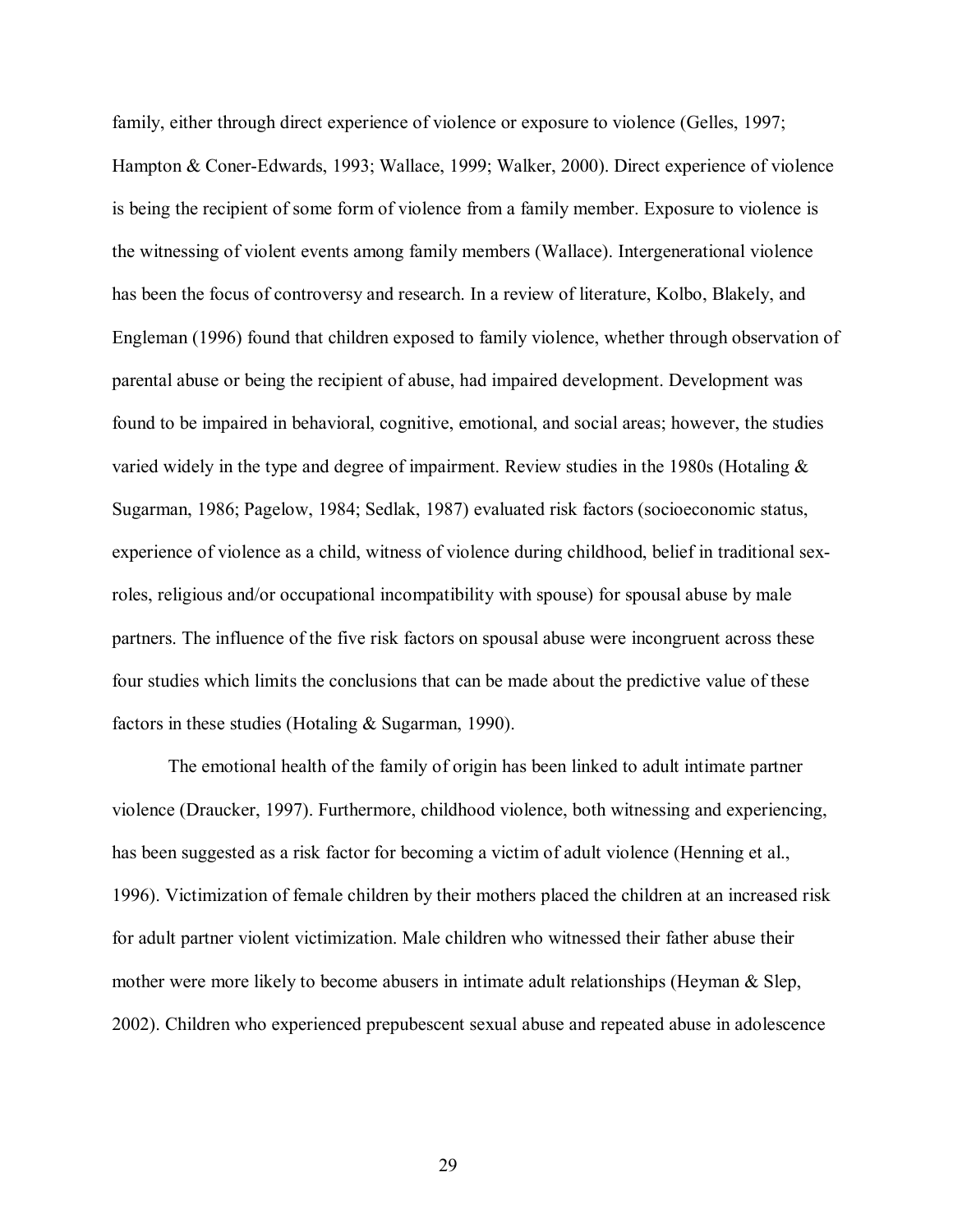had an increased incidence of experiencing domestic violence as adults (Siegel & Williams, 2001).

 A study conducted by secondary data analysis with the National Family Violence Study of 1980 with 2143 families, of which 1183 were adult females, revealed witnessing family violence as a child was not a risk factor for adult partner violence. Socioeconomic status (SES) did not discriminate between abused and non-abused women, but those with lower SES were more likely to be more severely abused than those with higher income levels. As these results conflicted with other studies, the researchers suggest that the focus of research should concentrate on the perpetrator of partner violence (Hotaling & Sugarman, 1990).

 An anonymous mailed survey with 617 subjects in New England revealed that 20% of the sample had witnessed at least one episode of parental violence as children, with the most aggressive violence being perpetrated by the father (Henning et al., 1996). The witnessing of the father abusing the mother correlated with increased levels of psychological difficulty as an adult. However, in families with this type of violence, it has been suggested that other family difficulties exist and that actual causation of adult issues may be difficult to directly relate to a particular incident (Henning et al.). The researchers suggest future research should examine the combined influence of multiple types of family problems. The limitations of this study are that it was retrospective with subject self-selection and the subjects were fairly homogeneous.

 A study of 622 self-selected women from Ohio reported 62% had experienced emotional abuse and 35% had experienced physical abuse in an intimate relationship. The results of this study suggest the environment in the family of origin and childhood abuse impact adult intimate relationships. As with the previous study, this study was retrospective and homogeneous in terms of socioeconomic status and ethnicity. The researcher recommended using qualitative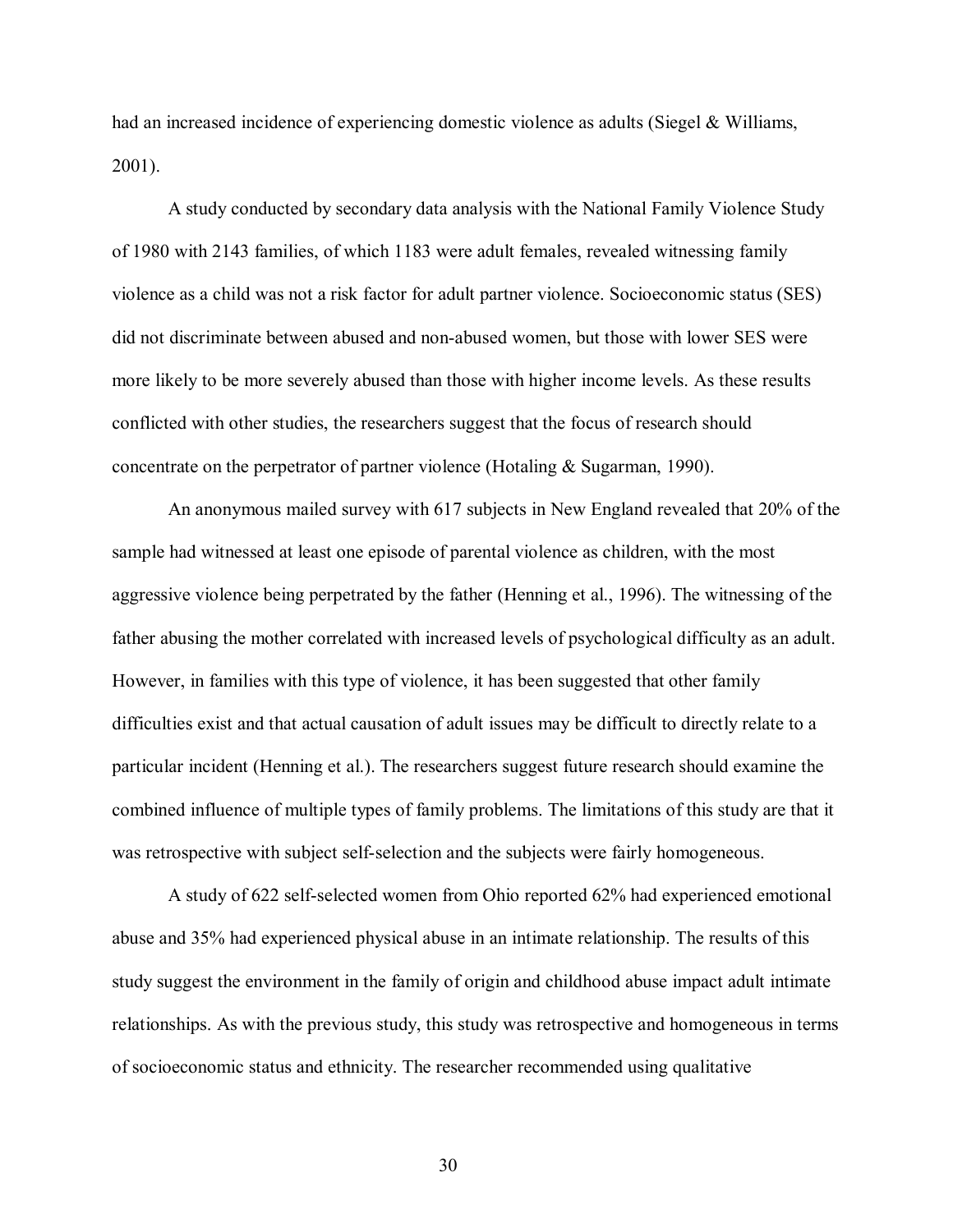methodology to better understand some of the complex aspects of this study (Draucker, 1997). This lends support to the importance of this researcher's current study. Theories of causation of violence, other than intergenerational violence, have been suggested by other researchers.

#### Victim Precipitation Theory

 Until the 1970s, many of the theories of violence suggested that women provoked or encouraged their attacks and possibly enjoyed them due to a masochistic personality disorder. This abnormal desire for punishment led the woman to become dependent and "self-destructive" (Shainess, 1979, p. 188). Research over the past thirty years has discounted these theories and considered the complexity of the phenomena, such as the influence of culture and how it may play an important role in understanding violence.

#### Culture of Violence Theory

 The culture of violence theory (Wallace, 1999) asserts that violence has become acceptable through socialization by the media, game manufacturers, and sporting events (i.e., boxing). Television shows, including cartoons, have become increasingly violent toward humans. According to the American Academy of Child and Adolescent Psychiatry (1999), the average American child watches 3 to 4 hours of television daily. Researchers Murray and Lonnborg (1995) found that prime-time television depicted approximately 5 acts of violence per hour, while Saturday morning children's programming, the violent acts occurred up to 20 to 25 times per hour. It is estimated that by the time a typical child finishes elementary school he will have witnessed over 20,000 murders and over 80,000 assaults on television (Murray  $\&$ Lonnborg). Over the past few years video games have become increasingly violent with graphic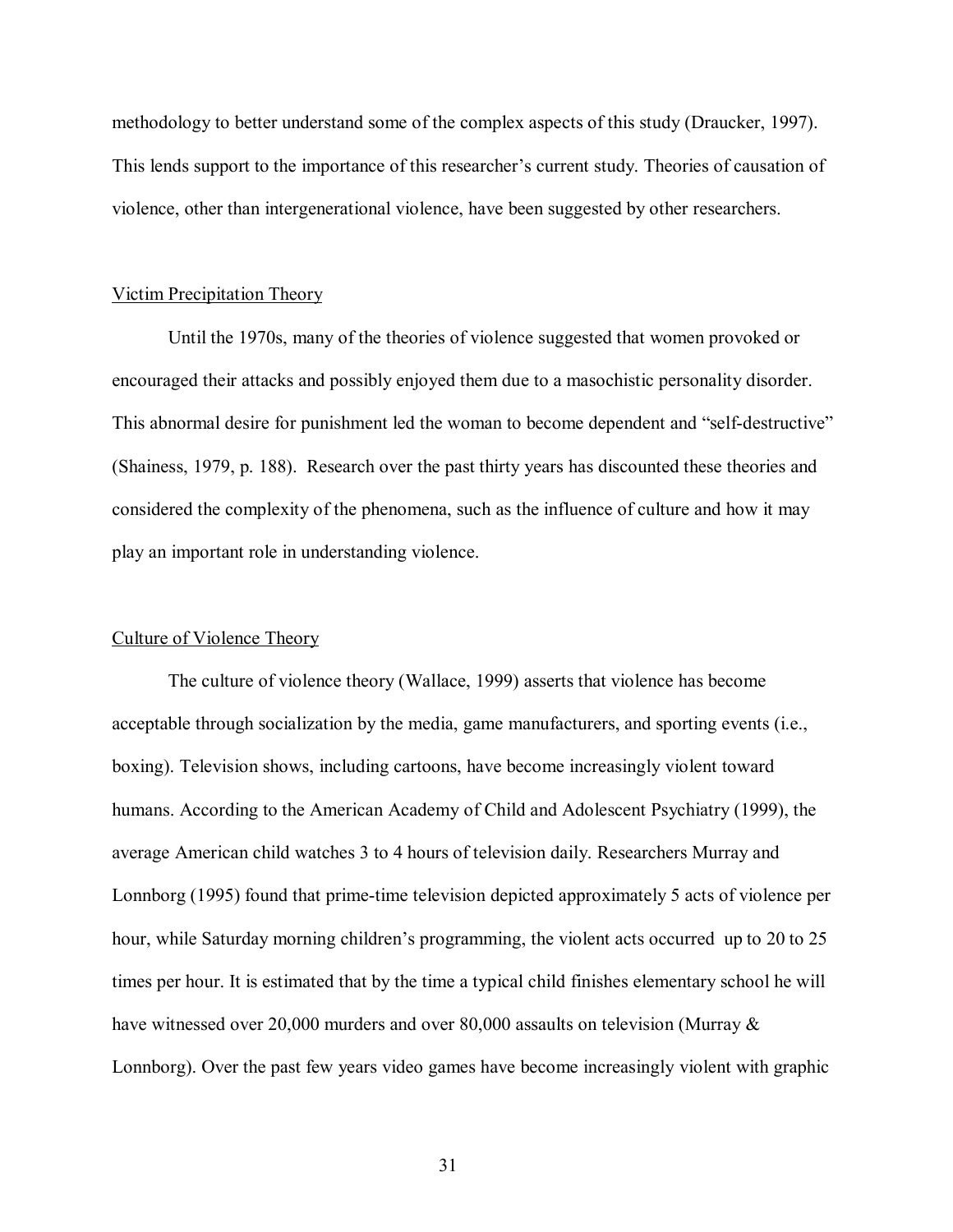depictions of brutality. Though the video game industry has used a rating system to help guide parents in choosing age-appropriate games, children are allowed to purchase games intended for mature audiences without parental approval. The video game series, *Grand Theft Auto*, gives points to players for running over people in stolen cars, participating in drive-by shootings, and planning robberies. The makers of *Grand Theft Auto* also developed the game *Manhunt.* The manufacturer's website describes *Manhunt* as a "brutal bloodsport" (Rockstar Games, 2004). Violence becomes viewed as an appropriate method for dealing with problems in everyday life as the media makes violence seem glamorous (Wallace).

#### Victim Interactions with Health Care

 Victims of intimate partner violence often encounter health professionals in either the emergency room or in a primary care setting. Victims visit emergency rooms for care of injuries related to partner violence or for a safe place to stay while the perpetrator calms down (Flitcraft, 1997). Typically, they seek care in primary care offices for somatic complaints (Asher et al., 2001; Johnson & Elliott, 1997; Sugg & Inui, 1992) rather than preventive health.

#### Barriers to Identification of Victims

Despite the prevalence of partner violence, detection of victims remains low (Council on Scientific Affairs, 1992; Berry, 2003; Blair, 1986; Elliott et al., 2002; Fogarty et al., 2002; Pan, Ehrensaft, Heyman, O'Leary, & Schwartz, 1997; Richardson et al., 2002) with less than 1 in 20 accurately identified (Hadley et al., 1995). Physicians and nurses report time constraints, the length of available screening tools, and personal discomfort with the topic as barriers to screening for partner violence (Brown et al., 1996; Davis & Harsh, 2001; Elliott et al; Fogarty et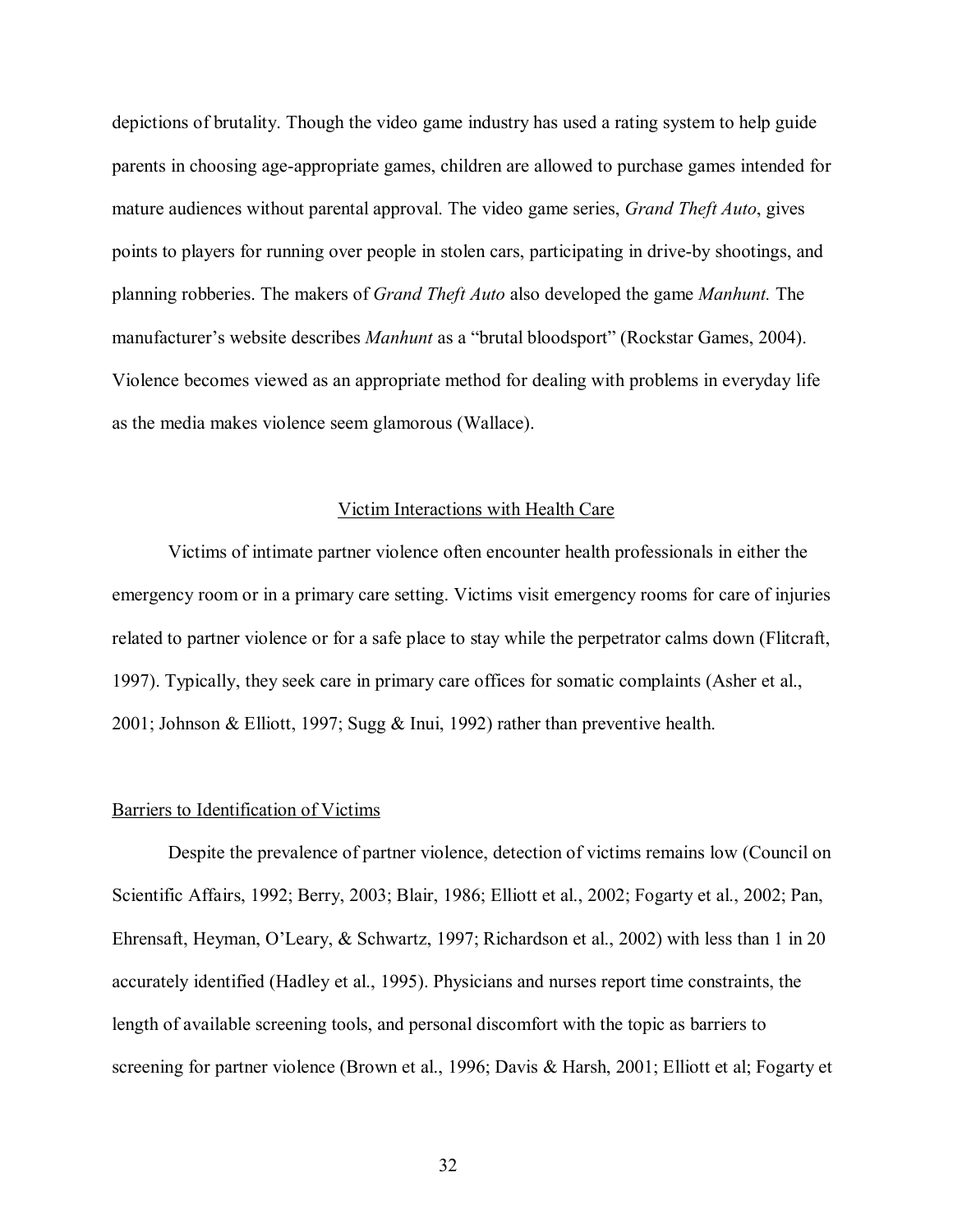al.; Nicolaidis, 2002). Ten percent of 1075 physicians surveyed reported never screening for domestic violence in their practice and only six percent routinely screened patients (Elliott et al.).

Though the American Medical Association (2000) and the American Nurses Association (2000) recommend the routine screening of patients for domestic violence; some British researchers disagree, citing lack of documented evidence of reduction of exposure to violence and patient objection to screening as the reasons (Ramsay, Richardson, Carter, Davidson & Feder, 2002; Richardson et al., 2002). In the Richardson et al., study, of 1207 subjects, 20% of the women screened objected to being screened for domestic violence victimization by their provider if their office visit was for a reason unrelated to violence. It is important for providers to understand that patients may object to screening, but it is at least equally important to understand the reasons behind the objection. The objection may be an important piece of information in the process of screening. Do abused patients object to screening because of not wanting to deal with the situation they are in or do they object to the method of screening or the attitude of the screener? In one qualitative study (Nicolaidis, 2002), the participants reported feeling empowered after being asked about violence and offered resources, as it showed someone cared and that there were options available.

#### Tools for Identification of Victims

 Numerous tools for screening for partner violence have been developed. The first was the Conflict Tactics Scale by Straus (1979), which was developed to measure intra-family violence. The scale has been criticized for its length, complex scoring methods and the need for a purchased manual to score the scales. However, it has been used in national studies and has been used more than any other tool (Schafer, 1996).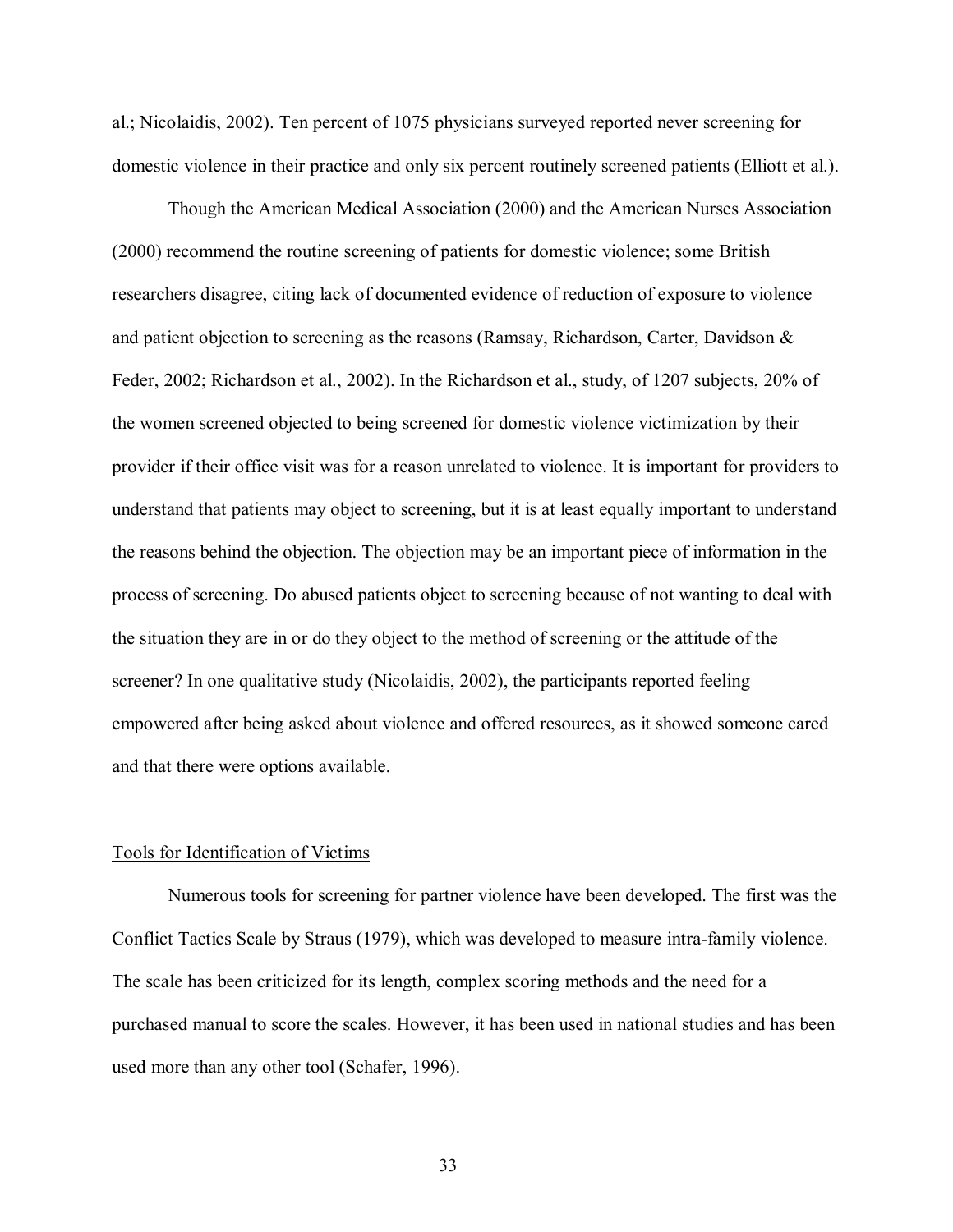Other tools, such as the Womenís Experience with Battering (WEB) (Smith et al., 1995), the Woman Abuse Screening Tool (WAST) (Brown, Lent, Schmidt, & Sas, 2000), the HITS, which asks participants if their partner has "Hurt, Insulted, Threatened with harm, and Screamed at themî (Sherin, Sincacore, Li, Zitter, & Shakil, 1998, p. 508), the Partner Violence Screen (Feldhaus et al., 1997), and the Abuse Assessment Screen (Soeken, McFarlane, Parker, & Lominack, 1998) have been developed by psychologists, physicians, and nurses. These tools have 10 questions or less and easy scoring protocols. In addition to these tools, computer-based screenings are being utilized in some emergency departments. These tools are partner violence surveys on private computer terminals in emergency rooms. The early reviews of computer screening have cited privacy and decreased embarrassment for the victim responder as positive aspects of the process (Scheck, 2003). Though not mentioned by the authors, this type of screening is impersonal and may be perceived as a rather cold approach to a very personal and painful issue.

#### Attitudes of Providers toward Victims

 In addition to lack of time to screen due to length of tools, attitudes of providers have been a barrier in screening for intimate partner violence. Many providers have complained of feeling helpless when they identify relationship violence if the patient did not leave the situation. The experience of feeling helpless in previous situations became a reason to not explore suspected cases of intimate partner violence (Sugg  $\&$  Inui, 1992). In another study of 34 nurse practitioner students (97% female), 94% of the students reported experiencing some form of personal violence. Most of these students demonstrated empathy towards patients in violent relationships; however, a few felt there was a justification for the abuse due to victim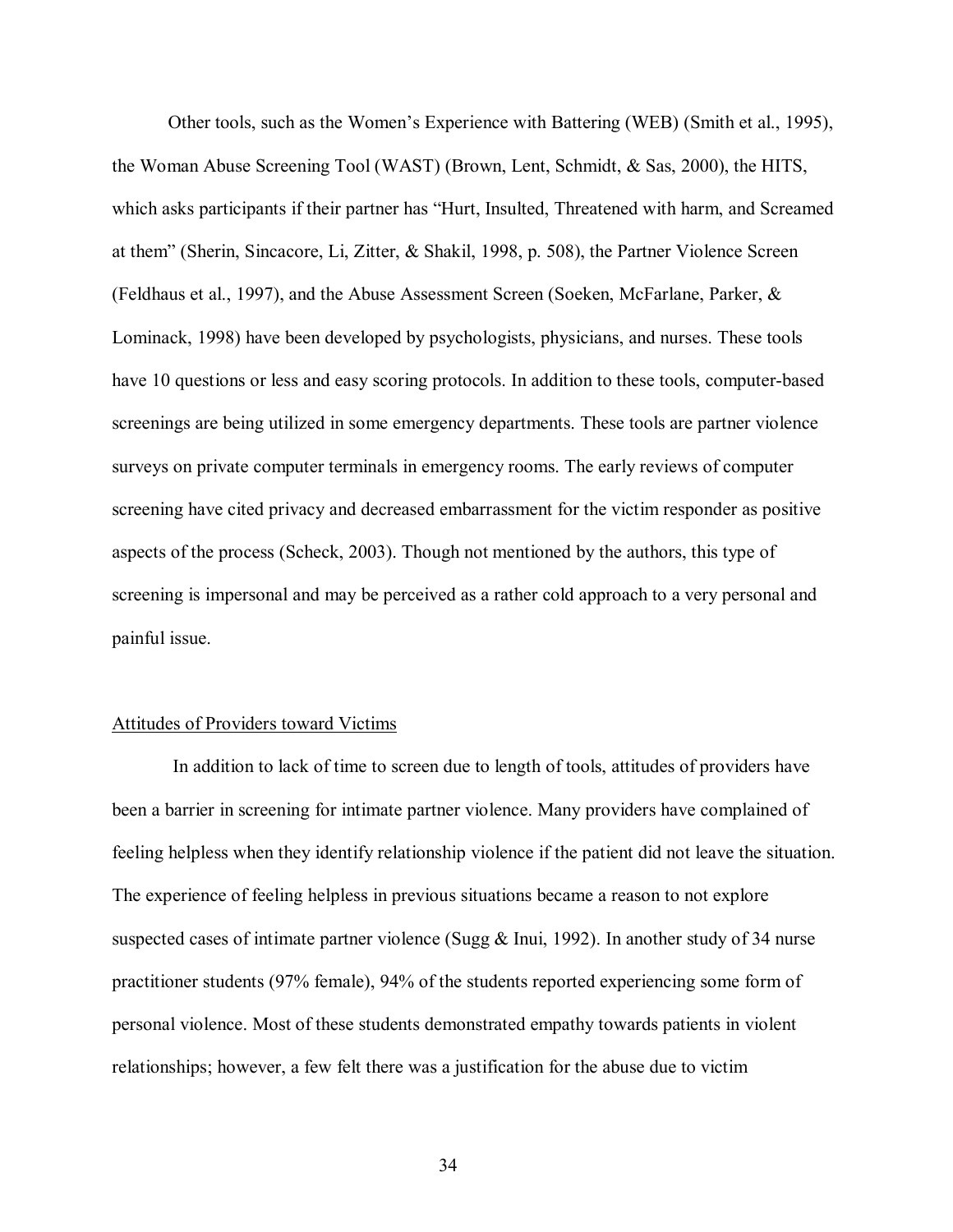provocation (Bessette & Peterson, 2002). In a review of qualitative literature, female victims of partner violence reported physicians and nurses often did not ask the cause of apparent injuries, while other providers who were aware of the abuse made cruel and judgmental remarks (Sleutel, 1998).

#### Research Studies on Intimate Partner Violence

#### Quantitative Research

Researchers in the area of intimate partner violence have used both the quantitative and qualitative paradigms. Quantitative studies have primarily examined incidence and prevalence, gender differences, and methods of identification of partner violence. A study using data from the 1988 National Survey of Families and Households (NSFH) found equal victimization rates between males and females. However, greater negative outcomes on health were found in women who have been victimized by men, compared to men who had been victimized by women (Anderson, 2002). These findings have also been supported in a recent study that evaluated male and female family practice patients for violent victimization (Porcerelli et al., 2003). The study by Anderson has limitations that must be considered. First, the data evaluated were 14 years old at the time of publication. Also, the NSFH surveyed only heterosexual couples who lived together.

Another national study with face-to-face interviews with 1599 couples found discrepancies in reporting of violent behaviors between male and female respondents. The women were more likely to report episodes of violence than the men in the relationship (Schafer, Caetano, & Clark, 1998). This study also excluded homosexual couples and couples that did not reside in the same household.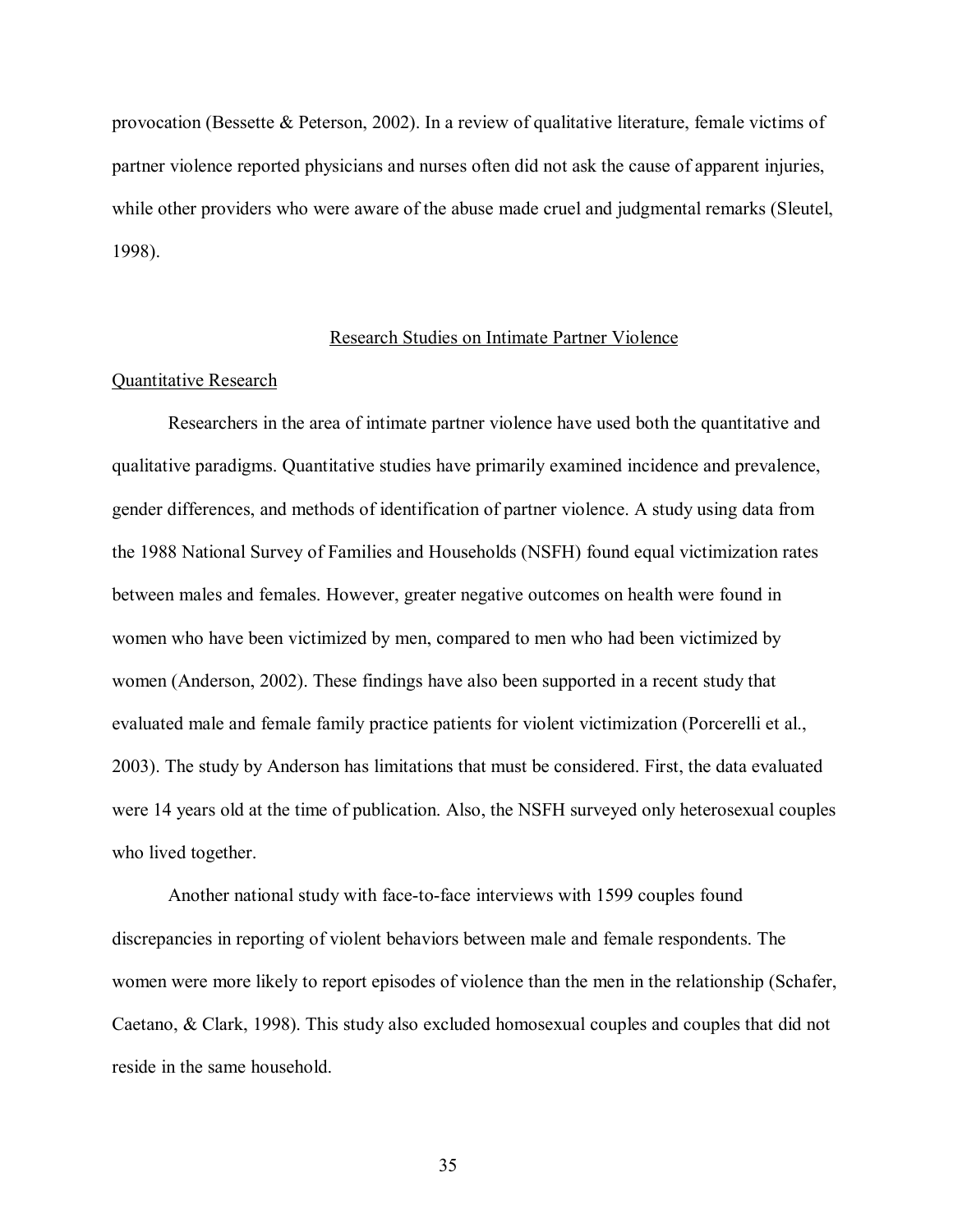In a family practice patient study in Minnesota (Johnson & Elliott, 1997), 46% of the 127 women subjects reported experiencing violence from their current or former partner. Rural women reported experiencing more violence than the urban subjects. The study had a small sample size from three different clinics and concern was expressed by the researchers about the reactions of subjects to the use of the term, *force*, in relation to sexual activity. A study of 90 female family practice patients in New York reported 15% of the subjects had experienced an injury or had been fearful of their partner in the previous year. Again, a small sample size limits these findings. However, these studies do suggest that victims of partner violence do visit primary care clinics and should be screened for intimate partner violence.

# Qualitative Research

 Prior to 1992, the majority of research on intimate partner violence was quantitative. The few studies found that were qualitative describe the lived experience of being in an abusive relationship (Campbell & Parker, 1999). From 1992 until 1996, the amount of qualitative research on relationship violence increased slightly with the focus remaining unchanged from the previous decade (Campbell & Parker). The majority of recent qualitative studies have focused on the lived experience of leaving a violent relationship. A phenomenological study of 12 women from various ethnic groups in Hawaii, who had been abused in the past, was conducted by Taylor (2001). The overarching theme was the pervasive effect of the abuse on their individual lives during that relationship. In a study of women who had children and left violent relationships, it was found that motherhood could delay healing as mothers had to focus much of their energy on their children's well-being (Carpiano, 2002). In another study related to healing after leaving a relationship, women reported positive physical, mental and spiritual outcomes in the process of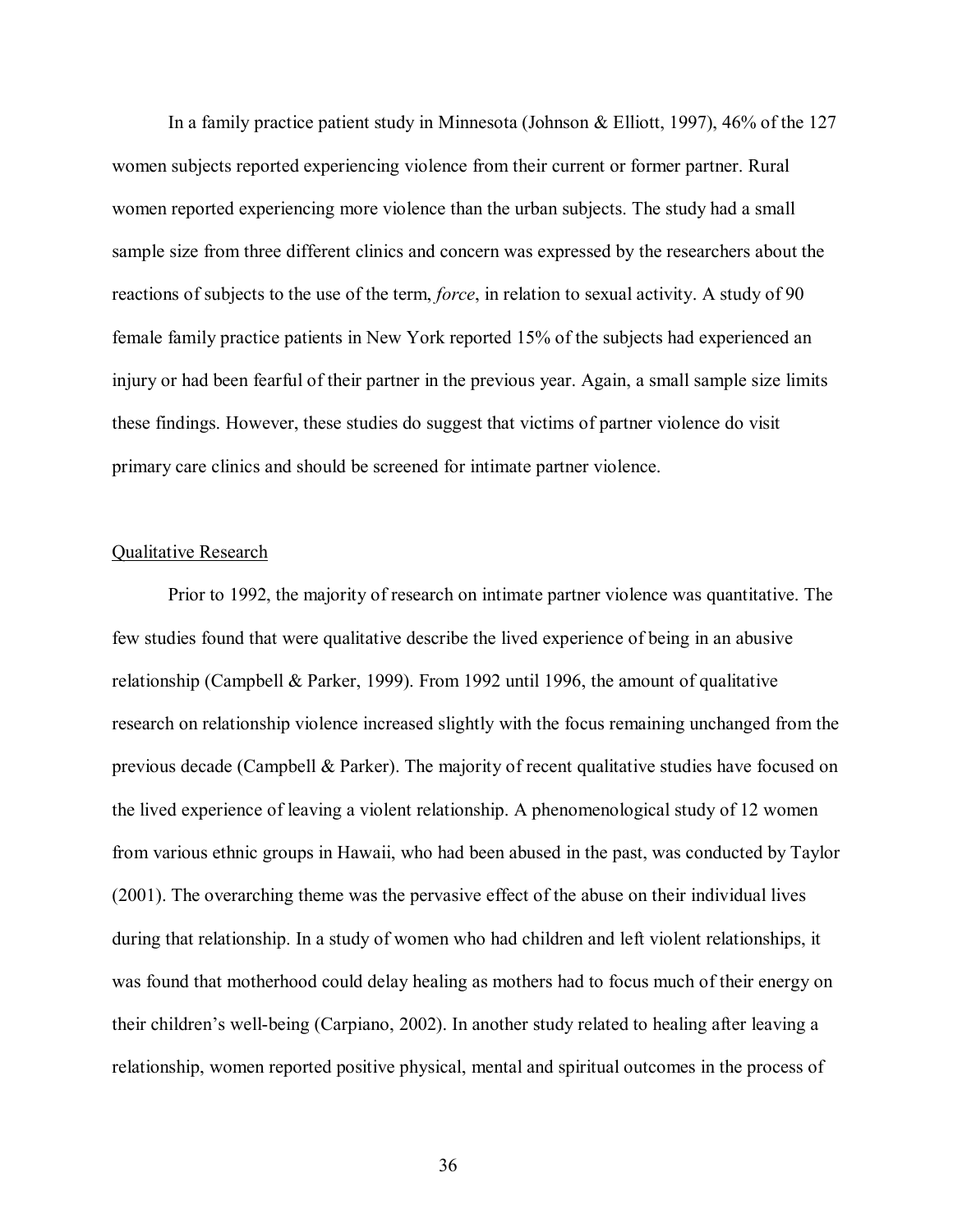reclaiming self (Farrell, 1996). The majority of qualitative studies in the field of IPV have focused on the lived experience of abuse or leaving an abusive relationship. Life experiences prior to the partner abuse in adulthood have not been previously studied using qualitative methodology.

# Summary

 In this chapter I have discussed background information and the current state of the science in the field of intimate partner violence in both quantitative and qualitative studies. The lack of research in the area of childhood in adult victims of partner violence represents a gap in the current literature. Therefore, this study was designed to fill that gap.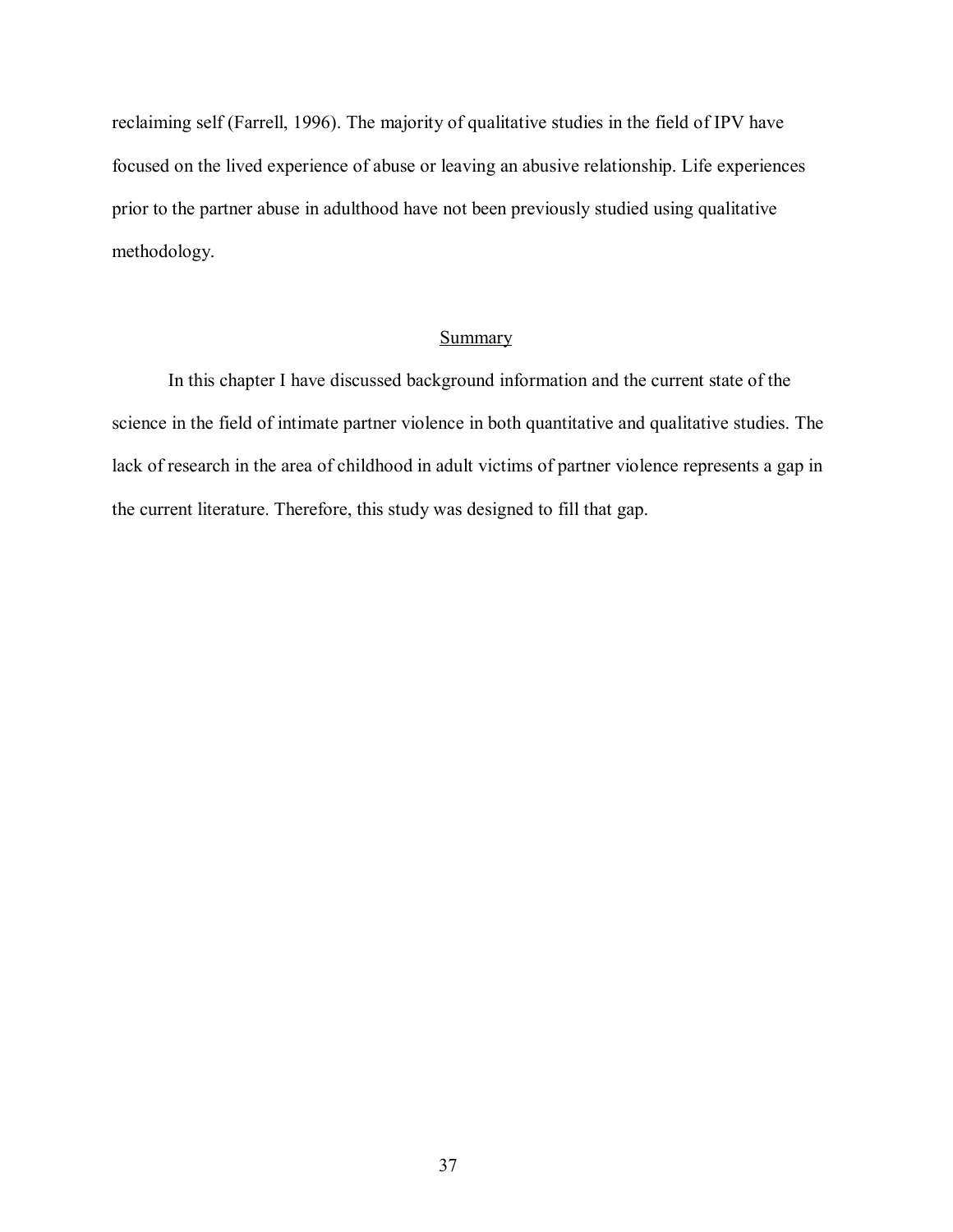# CHAPTER 3

# METHODOLOGY

#### Design

 Phenomenology was chosen as the method of inquiry for this study due to the paucity of published information about the childhood of women who had experienced adult partner violence. Other qualitative methods were considered; but given the state of the science regarding the phenomenon, the *lived experience* needed to be explored to understand the experiences of childhood. The question for this study was: "What is the childhood experience of women in Appalachia who have experienced intimate partner violence during adulthood?"

 Edmund Husserl is credited as the founder of phenomenology (Moran, 2000). Husserl rejected the Cartesian beliefs of the mind and body separation and instead believed in the social construction of meaning and reality (Omery & Mack, 1995). He also believed the researcher must be able to set aside personal beliefs and biases through the use of *bracketing* (Drew, 1999). Giorgi, Colaizzi, and van Kaam are modern philosophers from the Duquesne school who have followed the basic belief structures of Husserl and conducted descriptive phenomenological studies (Polit, Beck, & Hungler, 2001).

As a student of Husserl, Martin Heideggar rejected his teacher's major tenets and moved phenomenology from a descriptive approach to an interpretative one (Cohen, Kahn, & Steeves, 2000; Moran, 2000). A third common approach is hermeneutical phenomenology which is a blend of descriptive and interpretative phenomenology (Bergum, 1991) which moves toward the goal of understanding (Omery & Mack, 1995). This method of phenomenology arose out of the Dutch school at Utrecht, of which Van Manen is a contemporary follower (Cohen et al.). For the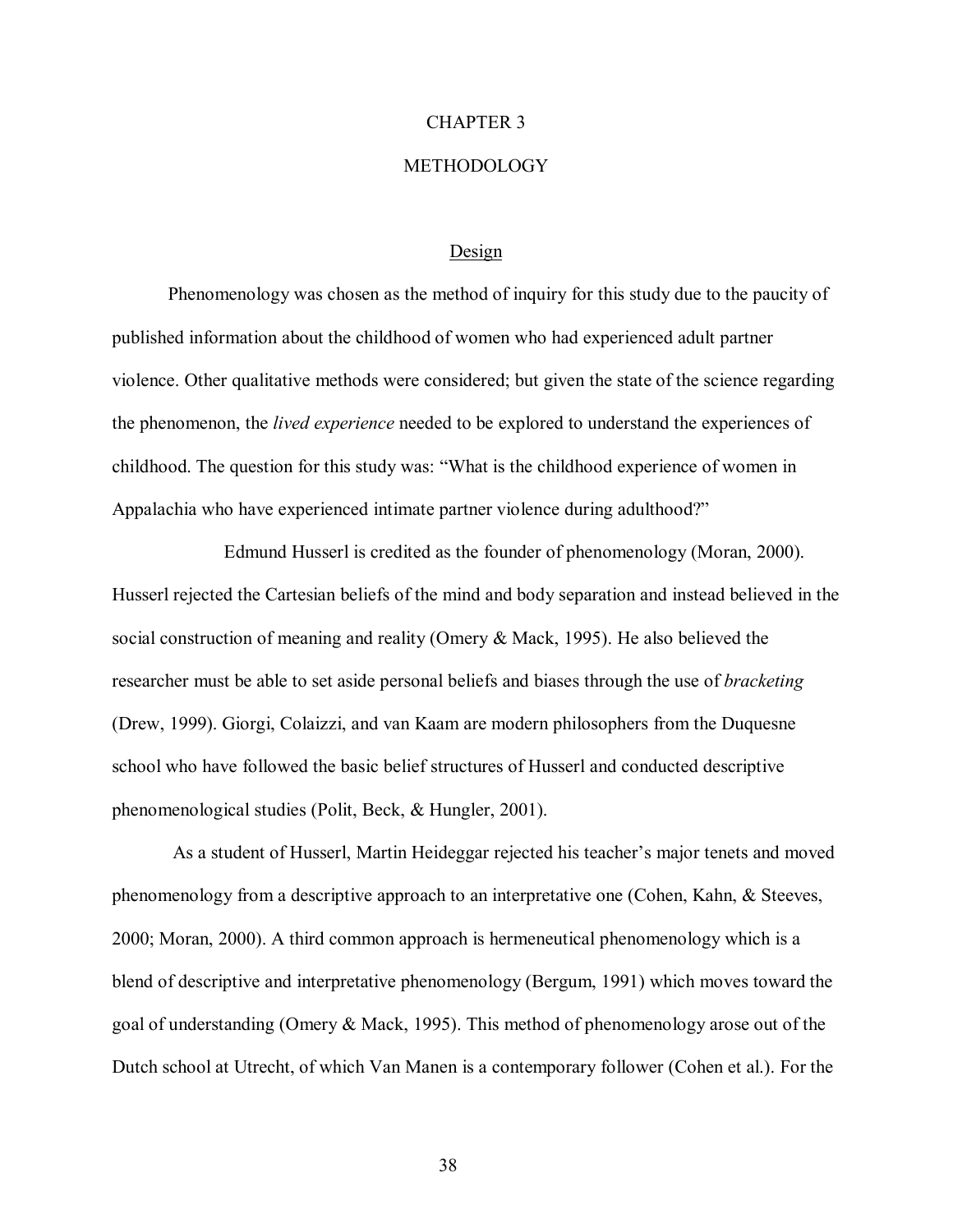purpose of this study, the phenomenological method used by Van Manen was used because of its descriptive and interpretative blend and its value of culture.

Descriptive-interpretative phenomenology as a method, described by Van Manen (1990), is congruent with my beliefs of the importance of going beyond the words of the participants to achieve abstraction through interpretation. Van Manen proposes that a rigid structure not be followed in the research process; although, research texts publish 11 steps to his method (Boyd, 1993; Russell, 1999). Reflection of the phenomenon through *dwelling with* the data and writing and rewriting are key components of the process.

#### Researcher as Instrument

 The researcher is the instrument used to collect and analyze data. To that end, it is important for the researcher to be aware of personal biases and to have strong interviewing and interpersonal skills. I am a family nurse practitioner in southern Appalachia and a doctoral student in nursing who has worked in inpatient hospitals, home health, family practice, and nursing education. I am specifically interested in understanding the lived experience of childhood in Appalachian females who have experienced partner violence during adulthood. As a previous victim of partner violence, I have met other women who also have been victims. After sharing our stories of the past, I believe that the family and social experiences during the formative years of childhood may be related to future partner violent victimization in adulthood. As a practitioner, I am aware of the increasing problem of violence in families and have had the opportunity to interact with multiple female victims of adult partner violence. These interactions have convinced me that the phenomenon of partner violence is not well understood and needs further study.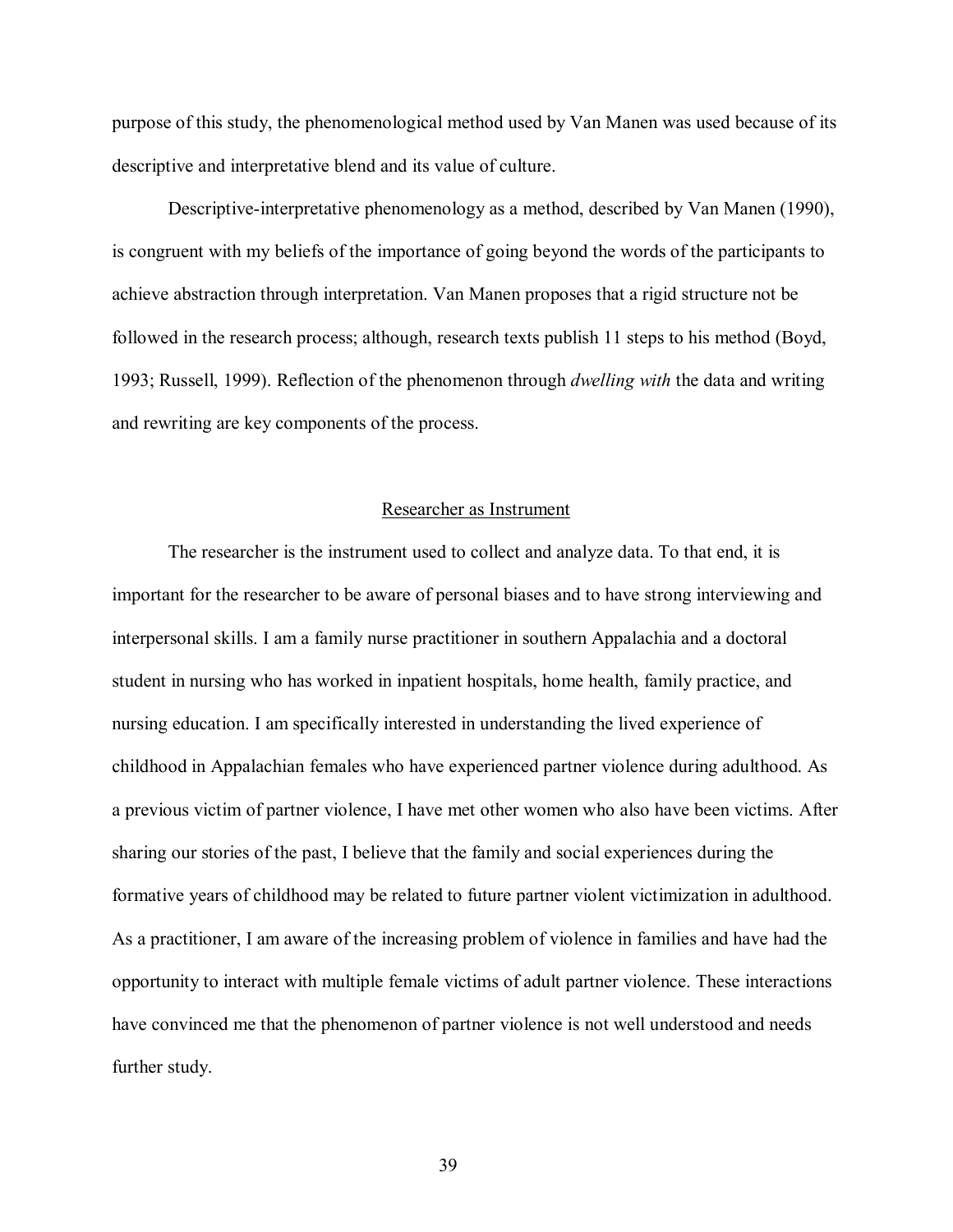In order to increase my awareness of my personal biases and prepare to interview participants, I participated in a bracketing interview. The aim of bracketing is to set aside preconceived notions about the phenomenon that might unconsciously narrow the focus of the interview (Thomas & Pollio, 2002). The rationale for a bracketing interview, though not specific to Van Manenís procedure for phenomenological method, is to help a researcher understand her own presuppositions and the potential emotional aspects of relating childhood experiences to a another person. My bracketing interview was conducted by a nurse researcher with experience in intimate partner violence that has participated in and conducted bracketing interviews. During my bracketing interview, I became emotional and cried when I recalled some of the painful events from my childhood. This experience helped me prepare the participants for the possibility of a similar occurrence in their interviews. Prior to each interview, I discussed the potential of painful and emotionally-laden memories being brought to mind. I reminded participants that the interview would be self-directed and topics that brought discomfort need not be further discussed.

# Sampling and Procedure

 A purposive sampling method was used to locate women from southern Appalachia who have been victims of adult partner violence. All participants met the inclusion/exclusion criteria; namely, female over 18 years old, born and reared in southern Appalachia with a self-reported history of IPV. A local nurse researcher working in the field of intimate partner violence and other nurses in the area familiar with my research assisted in referring participants to me. The participants then contacted me by email or phone or gave permission for me to contact them. Once these women participated, a snowball approach was used to access other participants.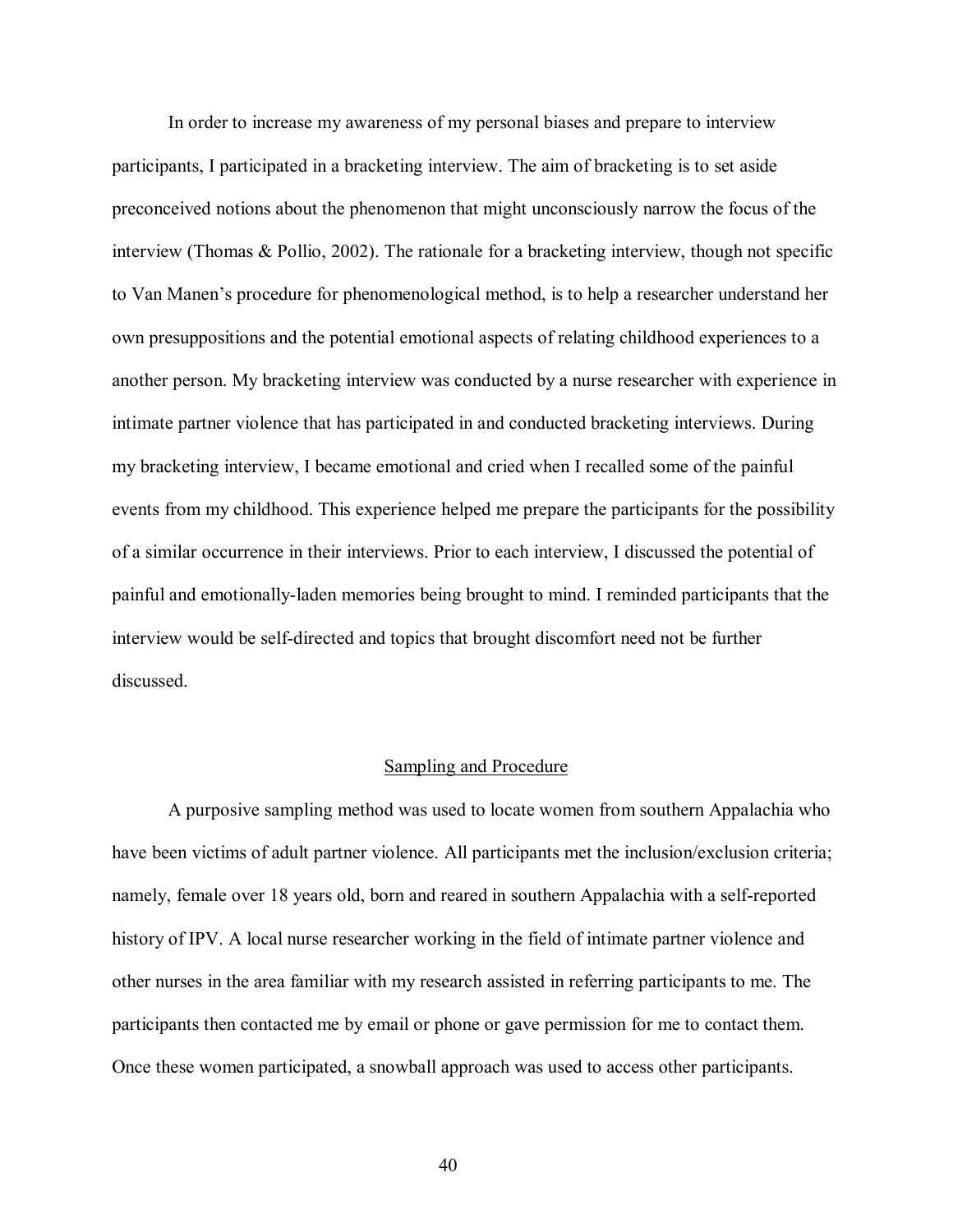Based on literature from phenomenological methodology, fewer than 10 interviews were anticipated to reach data saturation (Polit et al., 2001). Data saturation is the state when the derived meanings and themes have become repetitive over the course of participant interviews and further data collection would not add related information to the study (Russell, 1999).

Prior to beginning the research study, a single interview was conducted for the purpose of developing interview skills and refining the research questions. This interview was observed by an experienced nurse researcher in the field of phenomenological inquiry and intimate partner violence. After the interview, the experienced researcher and I met privately to debrief the strengths and weaknesses of the interview. The planned initial question, "Tell me about your childhood," was too broad to elicit information. The opening question was then modified to "Tell me about the people you lived with as a child." Further questions were then asked based upon the participants' responses to elicit information about school, church and cultural experiences of childhood. An additional question was asked about what an ideal childhood would be like for the individual, except in one interview when the participant brought the subject up herself.

# Participants

 Eight adult women, ages 33 to 54, who were born and reared in Appalachia participated in this study. Two participants had received their GEDs after finishing the  $11<sup>th</sup>$  grade. One was a high school graduate, two had some college, two had four-year college degrees, and one had completed a master's degree. Seven of the eight women worked in the health care field; four of whom were Registered Nurses and three were nursing assistants. One had worked as a convenience store clerk prior to becoming a nursing assistant. The final participant worked in various jobs, including a convenience store. The majority of participants cited a religious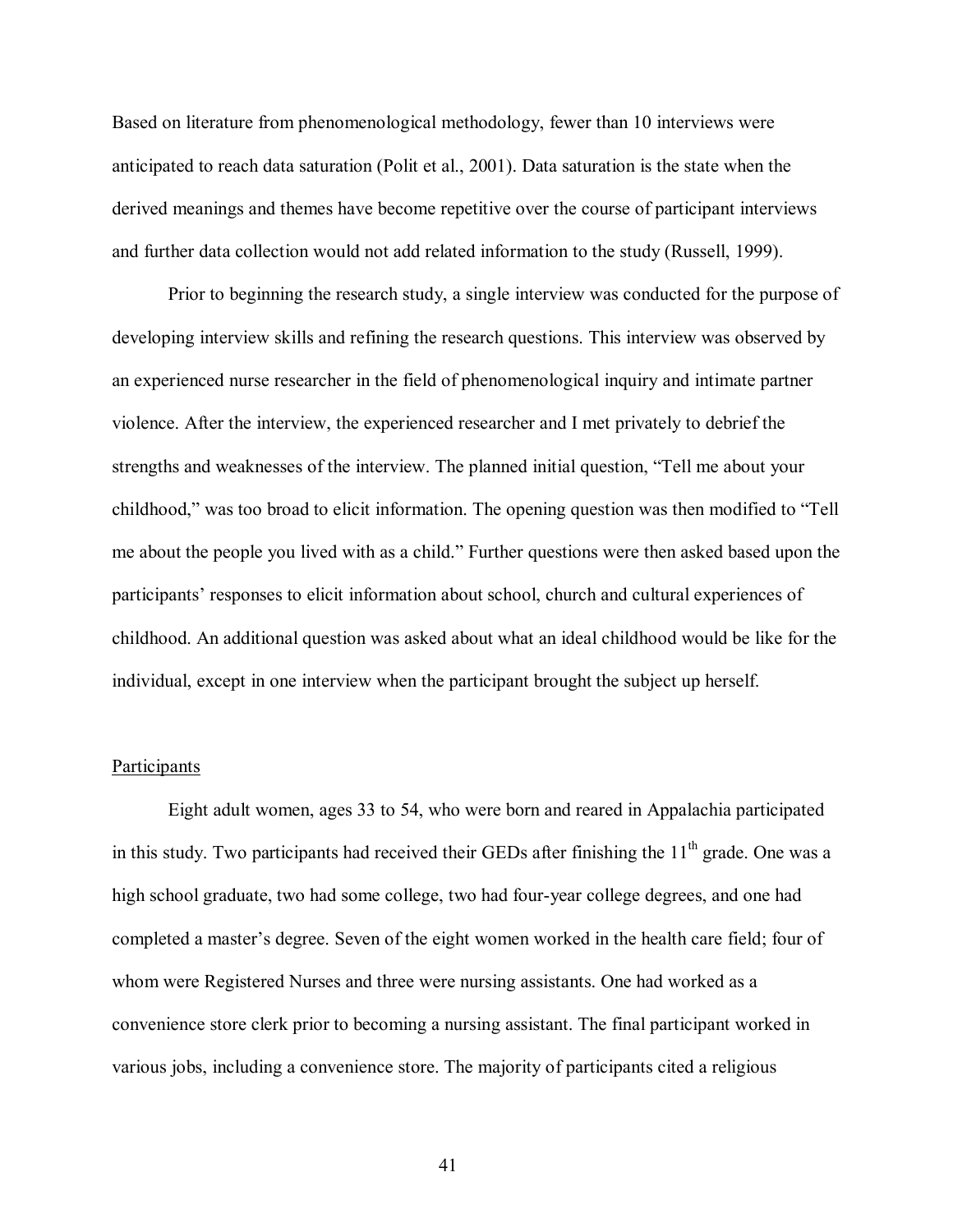affiliation with the Baptist faith, one with the Lutheran church, one with the Assembly of God, and one did not specify a particular faith.

Although each participant had a history of IPV, as a safety consideration, the participants could not be involved in a violent relationship during the study. Each participant was asked the opening question, "Tell me about the people you lived with when you were a child," followed by specific questions about family, peer, school, religious and cultural experiences, if the participant did not bring them up on her own.

## Protection of Participants

 The rights of participants in this study were protected in several ways. Institutional Review Board (IRB) approval was obtained through East Tennessee State University. The purpose of the study was disclosed prior to the interview. Interviews were scheduled at a location convenient to the participant in an area conducive to privacy. Voluntary informed consent was obtained from each participant after reviewing the consent aloud and giving a copy of the consent to the participant. Participants were informed that they could refuse to answer any questions that made them uncomfortable, and that they could withdraw from the study at any time without penalty. Participants were assured confidentiality by the omission of names and potentially identifying information in the interview transcription, analysis, and dissemination of results. Permission to audiotape the interviews was obtained. The consent form contained contact information about me and my dissertation advisor, as well as the local domestic violence crisis line. The consent forms and the interview transcripts will be stored in separate locked filing cabinets in the Center for Nursing Research at East Tennessee State University for ten years, according to IRB requirements.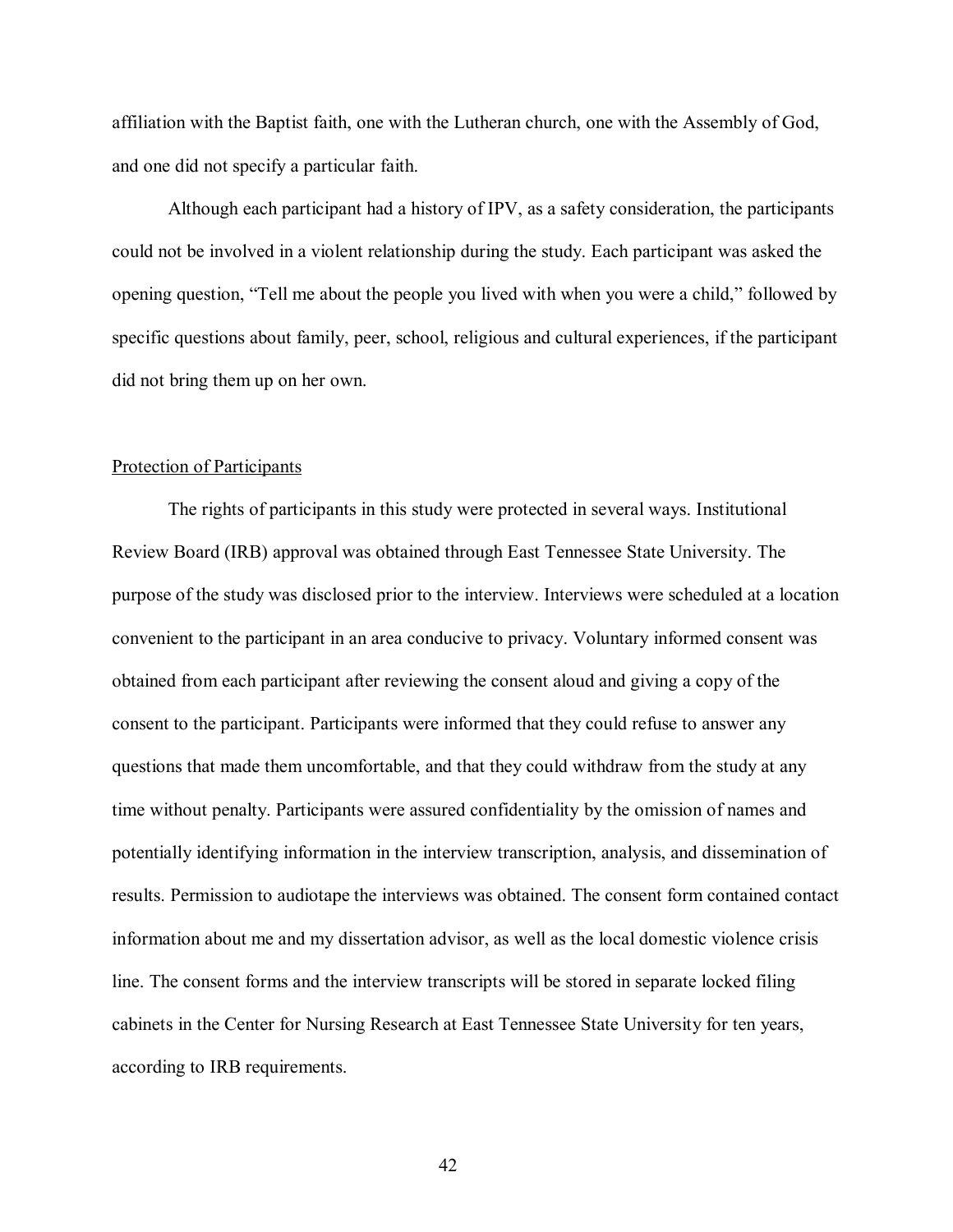# Data Collection

 Time was initially spent establishing rapport with each participant because the purpose of a phenomenological interview is to gain understanding (Fontana  $\&$  Frey, 1998). Then the initial interview question, "Tell me about the people you lived with as a child," was asked, followed by questions regarding childhood relationships, friends, school, and church. The interview was semi-structured and followed the participant's lead. Each interview lasted approximately one to two hours and was audio-taped. Transcription was performed by the researcher which enabled her to have an increased opportunity to spend time with the data. Interviews were digitally recorded and erased at the end of the study. The purpose for digital recording rather than traditional recording was that there would be no tapes to destroy at the end of the study. Immediately after an interview was conducted, I recorded my initial thoughts and impressions about the interview in private. These field notes became part of the data kept in a journal in my home office and were available to my dissertation committee.

# Data Management

 The researcher chose to transcribe the interview into a word-processing program rather than use a data management program. Each line of the transcription was numbered to facilitate the handling of the data. In phenomenological interviews, large amounts of information are accumulated that must be managed by the process of data reduction. The direct, hands-on approach facilitated sorting of relevant data from the irrelevant data. After data reduction was accomplished, the data were analyzed based upon the process described by Van Manen (1990). Table 1 depicts the Van Manen procedure.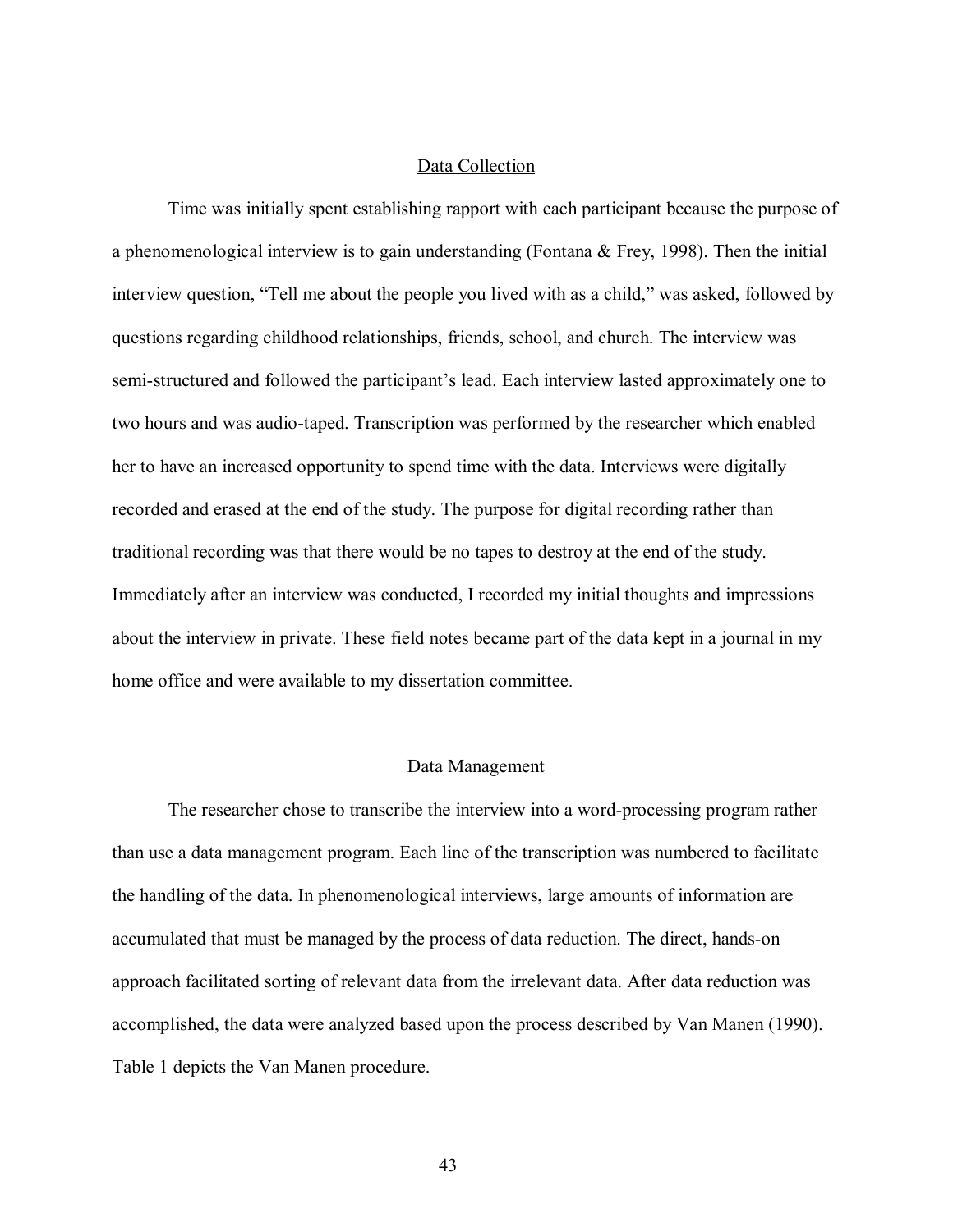# Table 1

# *Phenomenological Process Described by Van Manen*

- 1. Focus on the phenomenon of interest.
- 2. Develop the research question.
- 3. Researcher explores assumptions based on personal experiences and beliefs.

**\_\_\_\_\_\_\_\_\_\_\_\_\_\_\_\_\_\_\_\_\_\_\_\_\_\_\_\_\_\_\_\_\_\_\_\_\_\_\_\_\_\_\_\_\_\_\_\_\_\_\_\_\_\_\_\_\_\_\_\_\_\_\_\_\_\_\_\_\_\_\_\_** 

- 4. Obtain data from personal experiences and from participant descriptions.
- 5. Review phenomenological literature.
- 6. Analyze the data for significant statements.
- 7. Derive essential themes through immersion in the data.
- 8. Pay attention to the use of language from the participants.
- 9. Provide rich examples of the essential themes.
- 10. Write to facilitate immersion and further refinement of themes.
- 11. Rewrite.

# Analysis

 $\mathcal{L}_\text{max}$  , and the contribution of the contribution of the contribution of the contribution of the contribution of the contribution of the contribution of the contribution of the contribution of the contribution of t

 A modified version of the descriptive-interpretative analysis process described by Van Manen was used in this study. The qualitative analytic process is a recursive one, rather than linear. Analysis began with data collection and continues throughout the study (Cohen et al., 2000). The goal of analysis was to develop thick descriptions that portray the lived experiences of individuals who experience a particular phenomenon (Cohen et al.). Individual interviews were read, line by line, for significant statements by three committee members, one outside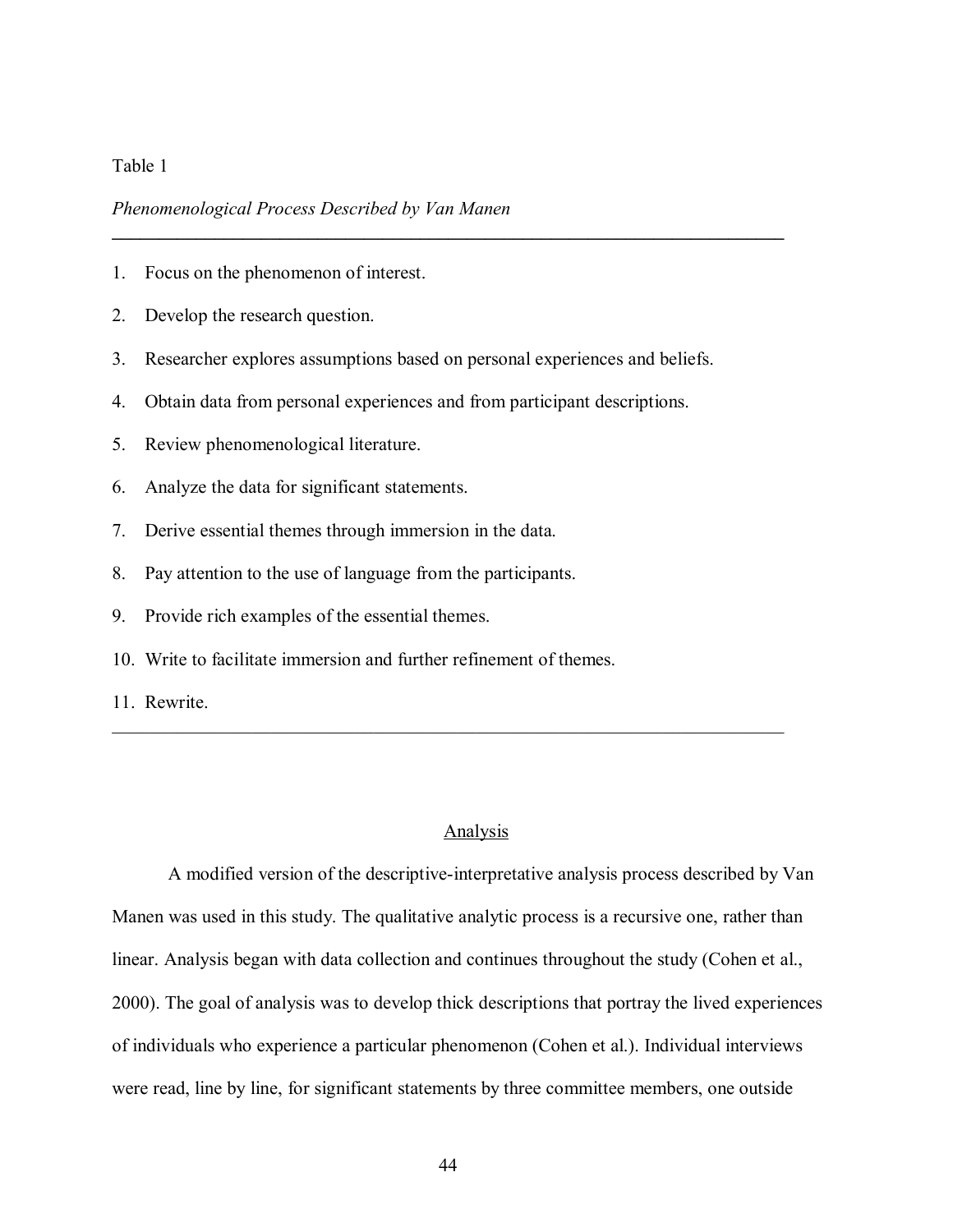researcher not involved in the study, and myself. Regular meetings with two committee members were held to review interviews for content and significant statements. These findings were recorded in a journal kept in my home office available to my dissertation committee. The thematic statements were highlighted and transcribed onto color-coded paper to keep each interview separate. Data immersion occurred by *dwelling with the data*, through continual reading and writing processes (Russell, 1999). Writing and rewriting about the data, according to Van Manen, (1990) is essential to find meaning in the data. Meanings were derived from the significant statements. These meanings were then collapsed into categories and later into emerging themes (Miles & Huberman, 1994). These emerging themes were evaluated within and across interviews. Field notes and journals were used to connect my observations to the transcribed interviews and to continue the explorative process. Through the process of *intuiting*, remaining open, the data were pushed to go beyond the words of the participants to a level of abstraction (Van Manen). This level of abstraction is necessary to make the data meaningful to health professionals, nursing, and other disciplines. Once analysis was complete, the researcher met with the outside researcher who analyzed each of the transcripts for the purpose of ensuring rigor.

# Rigor

 In qualitative research, rigor is established through credibility, auditability, applicability, and confirmability (Appleton, 1995; Guba & Lincoln, 1981; Russell, 1999; Sandelowski, 1986). Credibility refers to truthfulness of the presentation of data (Sandelowski). In this study, credibility was achieved by returning to five of eight selected participants with initial, emerging themes. These participants were asked to review the emerging themes for accuracy related to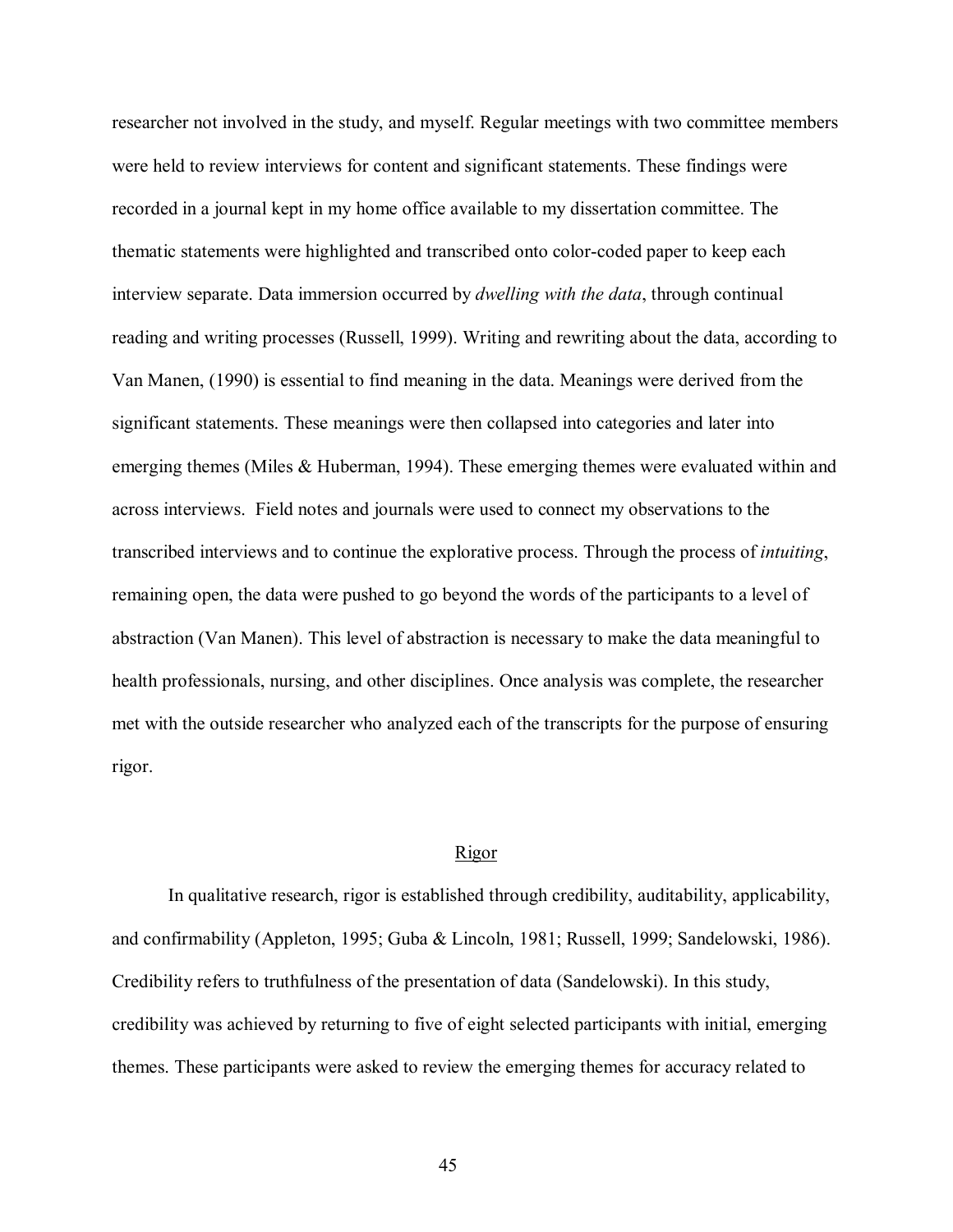their lived experiences of childhood and were given the opportunity to further clarify statements or provide additional information (Lincoln & Guba, 1985). Three participants were purposefully not asked to participate in this follow-up as it was the belief of the researcher and committee members that follow-up might be too distressing for them. In addition, the researcher kept a journal to document experiences during the data collection and analysis processes (Russell) and decision-making during the analysis process.

 Auditability is the establishment of a research or audit trail that documents the decisions made through the entire study. I kept memos and field notes of the research process in a journal beginning with the initial reasons for study interest, through the bracketing interview process, the interview phase, and later the interpretation and analysis phases (Russell, 1999; Sandelowski, 1986). This audit trail will allow another experienced researcher to follow these processes and understand the reasoning process regarding findings (Burns, 1989; Lincoln & Guba, 1985; Russell; Sandelowski). The journal was available to my committee.

 Applicability, or *fittingness* (Guba & Lincoln, 1981), occurs when the data *fits* in contexts beyond the original study. Other individuals, outside of my study, who have experienced partner violence, will be able to relate to, or see their story in the data, if thick descriptions from a purposive sample have been provided. To enhance applicability, peer debriefing with two additional researchers was used to identify potential biases and review interpretative processes (Appleton, 1995; Sandelowski, 1986). One of the researchers was a committee member who reviewed the transcripts independently. The other was a qualitative researcher in the field of education with an extensive professional career in mental health counseling. These researchers provided analyses of the interviews that were congruent with my findings.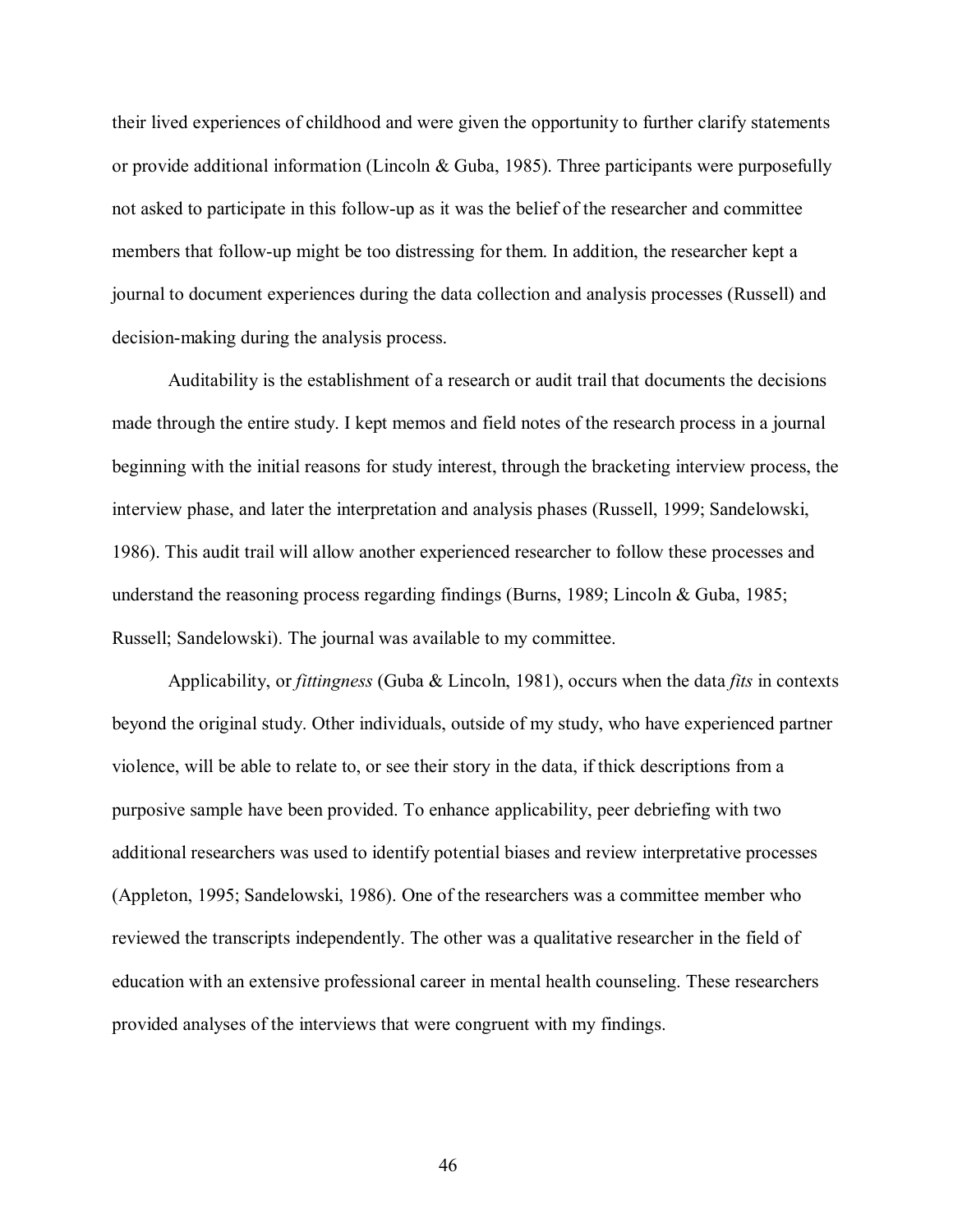Confirmability is the process of minimizing bias during the research process and in the final product (Kahn, 2000; Sandelowski, 1986). However, this in no way suggests that the researcher will not have influence on and be influenced by the data (Sandelowski). Objectivity is not the goal of qualitative research. The researcher is expected to purposefully engage with the participants. Confirmability of the data is considered to have been achieved when the three previous elements of credibility, auditability, and applicability have been reached (Guba & Lincoln, 1981; Russell, 1999).

# **Summary**

 Individual interviews were conducted with eight women from Appalachia who had experienced adult partner violence, to explore their recollections of childhood experiences. Prior to the interviews, I conducted one practice interview with an individual who met the sampling criteria for the study. I participated in a bracketing interview to decrease my risk of directing or analyzing the interview in a narrow manner. After interviews were analyzed, emergent findings were shared with select participants and outside researchers to enhance the rigor of the study.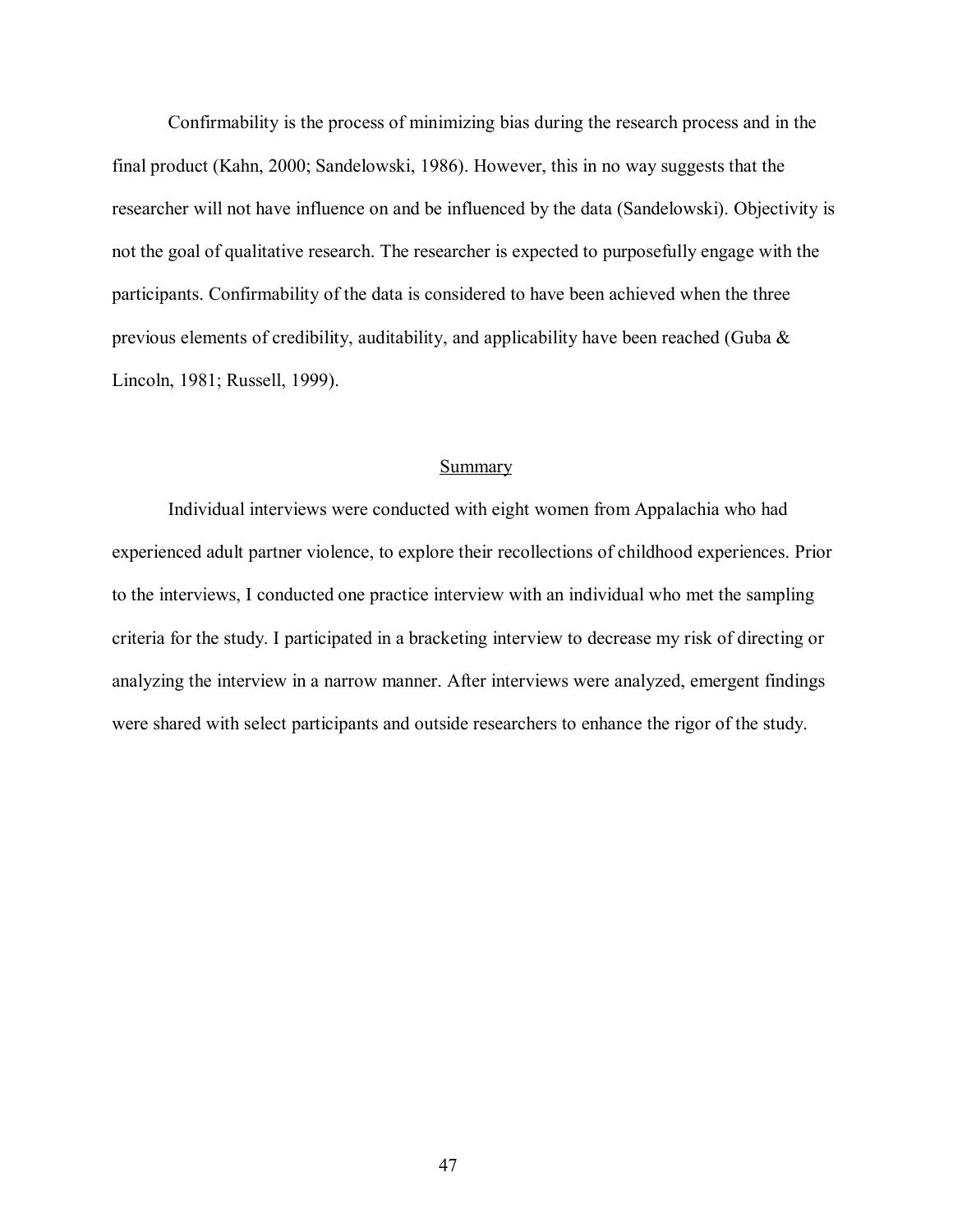# CHAPTER 4

#### RESULTS

*What is the source of our first suffering? It lies in the fact that we hesitated to speak. It was born in that moment when we accumulated silent things within us. Gerald Bachelard (as quoted in Maquire, p. 18)*

 This study used a phenomenological methodology to discover the lived experiences of childhood in women from Appalachia who had previously experienced adult intimate partner violence. The transcripts from the individual participants were analyzed for meaningful statements using the method described by Van Manen (1990). Significant statements were identified and collapsed into categories and meanings. Through the process of dwelling with the data, essential themes were formulated. The essential themes that describe the lived experience of childhood for the eight participants will be described in this section.

### Themes

 For each interview participants were asked about the people who had lived in their homes during childhood. Then, participants told about childhood experiences in school and church. Finally, each participant discussed feelings about herself. Three essential themes were derived from these interviews: living 'as if' an orphan; surviving in chaos; and manifesting a devalued self.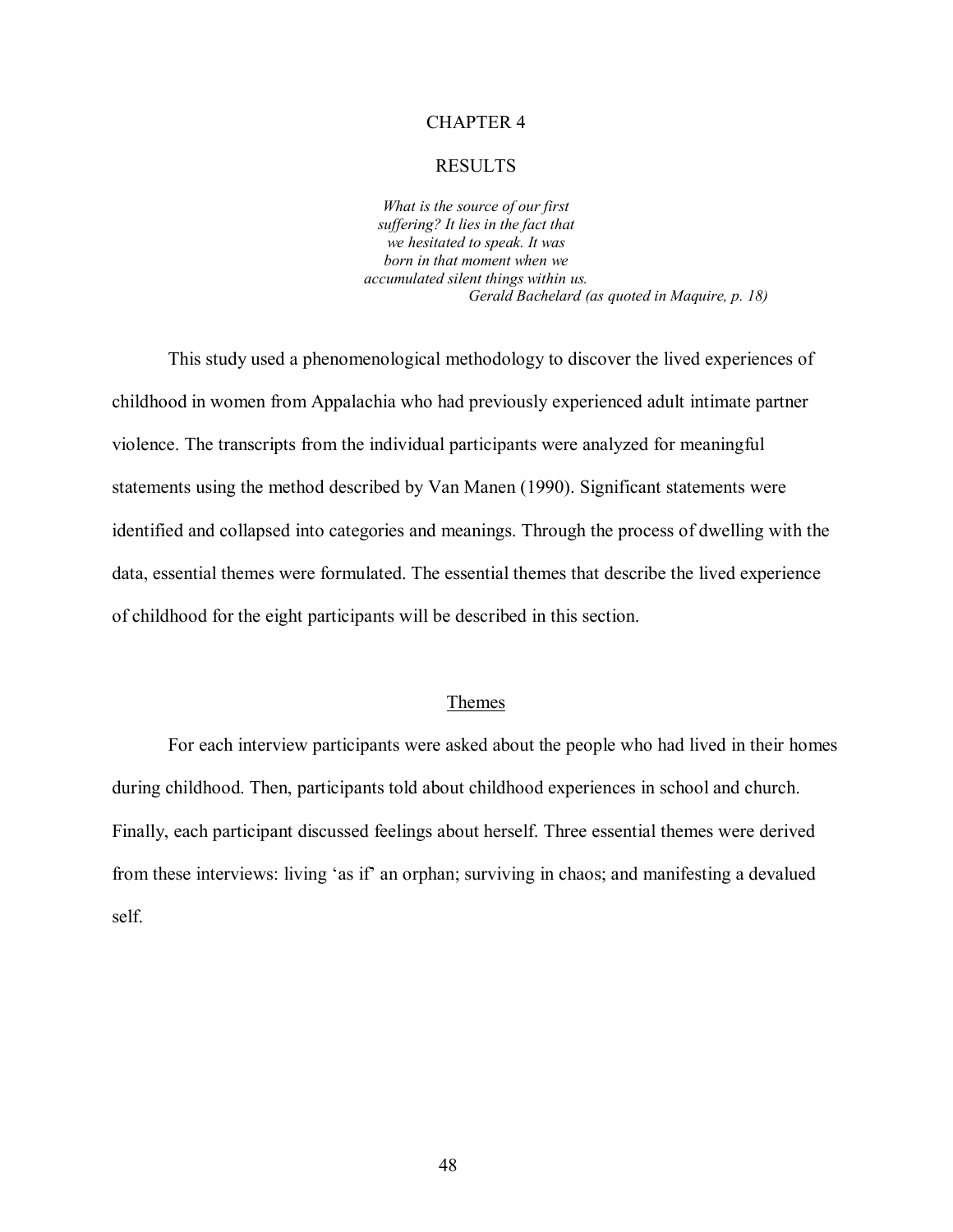### Living "as if" an Orphan

 Participants related many of their life experiences from the perspective of feeling like an outsider within their families compared to siblings or peers. Interactions with family, peers, church members, and other community members were few and often non-supportive. Positive adult role-models were rare in their experiences.

Participants described the physical absence of their fathers. Typical responses from the participants included: "He was home only about 6 months out of the year, about like 2 months at a time. Then he would go back out to sea for 2 months, back and forth like that." "My dad was not around much." "I don't know where my dad was during this (time) because he didn't work. So I don't know. I never thought of that before. Where was Dad?" "He was gone a lot working. He'd get off work at the plant at 3. Then he'd work as an electrician until 7 or 8 o'clock at night." "Dad was always out of town working construction when I was little. He was out of town all the time." "He drank a lot. He was an alcoholic. He died at 48 with cancer. I was 12 years old. I was kinda like a daddy's girl."

 Participants related the lack of an emotional connection to their fathers. They talked about never being told they were loved. One participant described her experiences with her father, "My father was physically present, mentally absent, never abusive, but never there either... he wasn't there emotionally. Until his death I had never heard my father say I love you." Another participant shared, "I don't remember Daddy ever telling me he loved me."

One described her father's behavior one Christmas, "He took us shopping to pick out three presents each for Christmas and he put them in lay-away. He promised that he would have them out. And he never did." Another reflected on her father's death:

 Now my real dad, the day he died, had my college announcement in his wallet. That was pretty touching to me, though he had never said, 'I'm proud of you.' Just the fact that was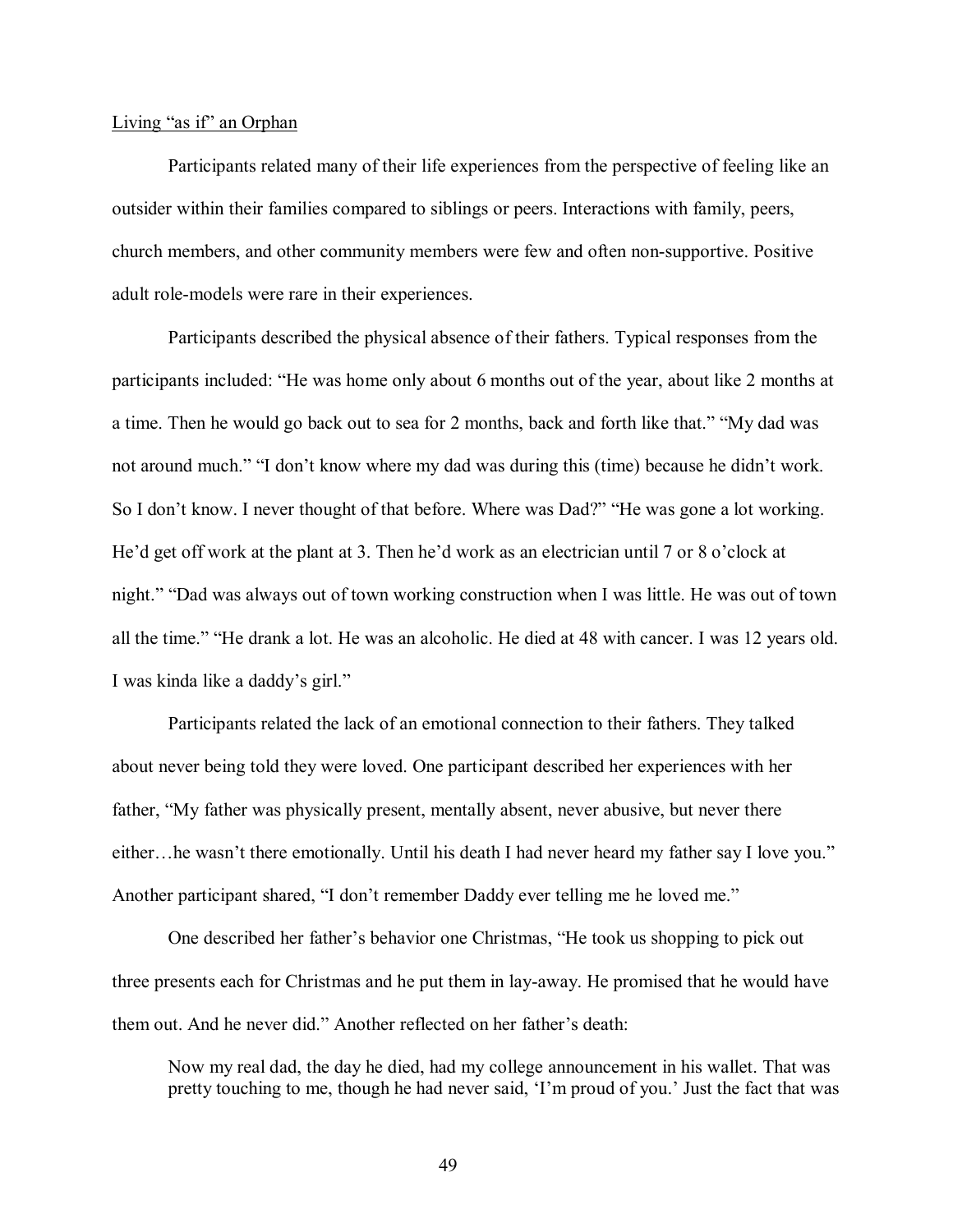there. It was the only thing of that type there. Only his social security card and my announcement. That was pretty touching. He was a very closed person....He never showed any kind of emotion other than anger up until he died.

Another participant described her father's behavior toward her mother when she was hospitalized as an infant, "My dad told her that if she didn't leave my bedside that he was going to try to take my brother away from her. Mom, I'm sure, had arrangements made for my brother, was not being neglected."

Participants talked about their father's denial of their children. One described her father's attitude toward his children, "He told us that none of us was his. That Mama, that each one of us was fathered by somebody else, but we all look alike." Another participant said, "He didn't think they were his children. He thought my mom was fooling around on him."

 The mothers of these participants were generally physically present but emotionally absent. Some were told directly they were unwanted, while others intuited that message from the behaviors of their mothers. There was an obvious absence of a mother-daughter relationship from an early age. The mothers' behaviors in this study were described in similar ways by participants, some of whom were from families with only one child; others were from large families with up to 10 children. One participant described her mother's feelings about her children:

I am the youngest of, I don't know how many there have been, preface it that way. Seven of us grew up together but I know a set of twin brothers that I have and a sister that I have that my mom put up for adoption. We have never met them. We don't know where they are. I suspect that there's more, but she's (mother) very private about that....Maybe she didn't want us. I don't think any of us were planned....Maybe she didn't want us, so we were disposable. And after that many live births, maybe we were disposable.

# Another participant said:

She didn't like me and she didn't want me. She told both of us, very clearly, that she didn't want us, that she had not planned to have any more children. That we were an accident and she didn't want either one of us. I heard that all of my life.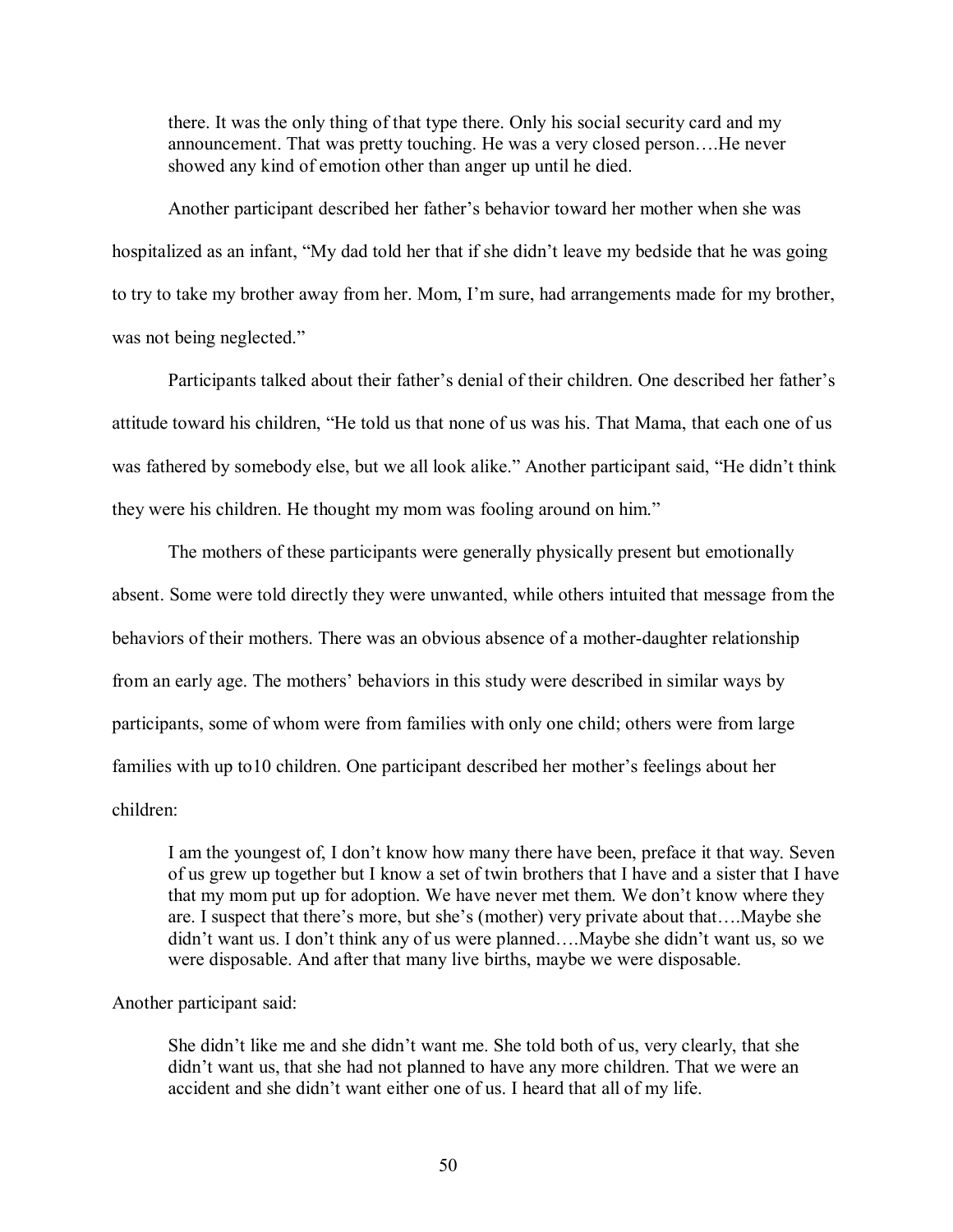This same participant went on to describe her impossible attempts to please her mother:

And I think this is what I thought, that if I make A's in school, and work real hard, and date the guys she tells me to, and I do what she tells me to do, then she'll like me. But no matter what I did, she didn't like me. Now I know that I could have spit out gold and walked on water and it wouldn't, she would have fussed at me for getting footprints on the water and it wouldn't have been enough gold.

One participant described living primarily with her grandmother because "I was always in my

mom's way. She was a partier. She liked to frequent bars and things like that." Another stated:

 She was always getting us out of the house. I remember she would send us to school in the snow. I mean literally snow up to our knees. We had to walk. I didn't have boots, just shoes and socks....And then they decided to turn school out, so we had to turn around and walk back home. And then when we got home, Mama wanted to spank us for coming home. It's like she wanted rid of us. Didn't want to put up with 6 kids. And, I don't really remember having a happy childhood....she may have delivered 6 children, I don't think she was ever a mother to any of us.

However, she went on to painfully describe her mother leaving the family:

 She left me when I was 9. When I turned 11 we found out she was living in Pennsylvania. She was wanting to remarry is the only way we found out....So she needed to get her past resolved. So that's how we found out where she was....I had cried for her, and cried for her, and cried for her, for ever so long.

In addition to poor relationships with parents, some participants described their relationships

with other adult relatives. One described the lack of a relationship with her grandparents:

 We would visit my maternal grandmother and grandfather, but I had no relationship with them. I was one of 43 grandchildren and they didn't seem to even notice I was alive. I remember one Christmas that there were presents under the tree for the grandchildren my age, but not for me or my sister. I never ate a meal there, or spent the night there.

Another participant described spending time with an uncle and aunt who did not provide

appropriate supervision for her summer visits when she was a young teenager.

I stayed with them that summer and their son. He was 11 or 12 years old. We'd go all over Knoxville on the city bus. They didn't care. We'd be in the bad part of town. Nobody really cared what we did. Then I stayed with them, they had a camper at a campground where you have a permanent site....I was 14 or 15 and I made them think I could drive. I had never drove. I drove all over that place that summer.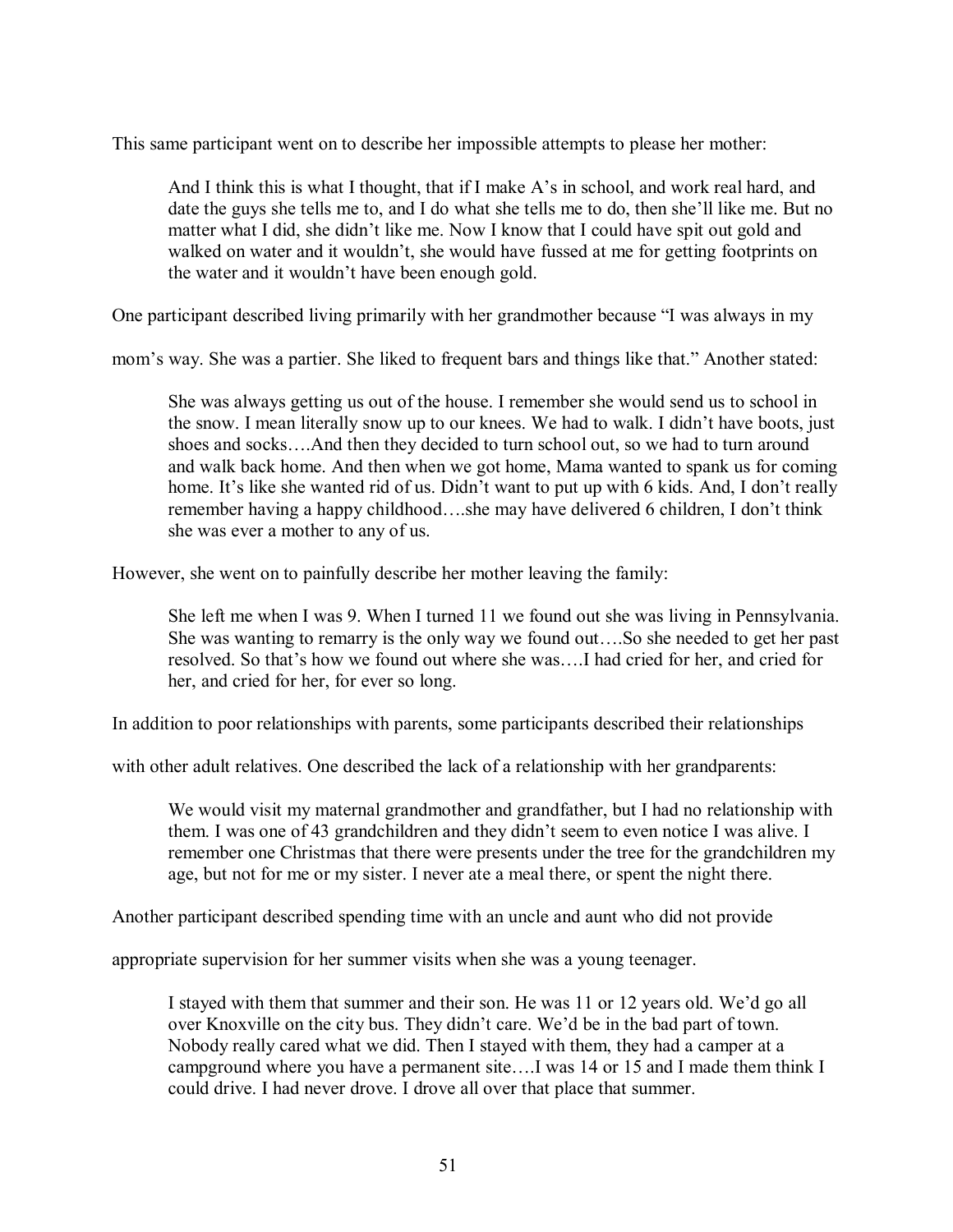One participant described the physical and verbal abuse she received from her adult sister who

lived in the home with her and their parents.

My oldest sister there at the house was mean, very mean. She tried to be the mom all of the time even when mom and dad were there. In one incident she kept telling me something and me and my other sister were sitting on the couch. Mom and Dad were sitting on the loveseat. She (sister) jerked me up by the arm and started beating me a belt, belt buckle and all. Mom and Dad just sat there and watched. They didn't make her stop.

She went on to describe another incident with this same adult sister:

I remember fighting a lot with her. You just had to know her. She was so bossy and annoving. She would always try to make me do a lot of stuff that I didn't want to do. I'm sure it was just typical teenage rebellion. One time she was mixing up a cake and we got in a fight over something. She would always cuss me and put me down. That kind of thing. She was just weird. She was pulling my hair, her a grown woman, old enough to be my mom. I remember taking a hunk out of her arm. I bit it so hard I brought blood. I remember slinging arms and the cake batter went all over the wall and floor. Somehow it always ended up being my fault.

School experiences, particularly the elementary school years, were painful for these

participants when they were children. They expressed that they were often the only persons left

out of activities at school, whether intentional or not. They were frequently mistreated by their

classmates. For example, one participant related:

 Back when I was 7 or 8, there were these little whirly things that came in potato chip packages. It was this little thing that had a tail on it and a string on the end. You could fly it in the wind and it would make a whirring noise when it flew around. And everybody in my classroom had one and they would get out at play period and do that and we were so poor that I couldn't have one. Every day I would have to stand there and watch them play. Of course they wouldnít let me touch it. I was always, always on the outside watching everybody playing with their toys. That's how I remember elementary school, standing on the outside, watching people play with their toys. I would be the person that, they'd have a birthday party and every person in the classroom would get an invitation but me.

Another participant cried when she told about her friends from church who would mistreat her

when at school with other children: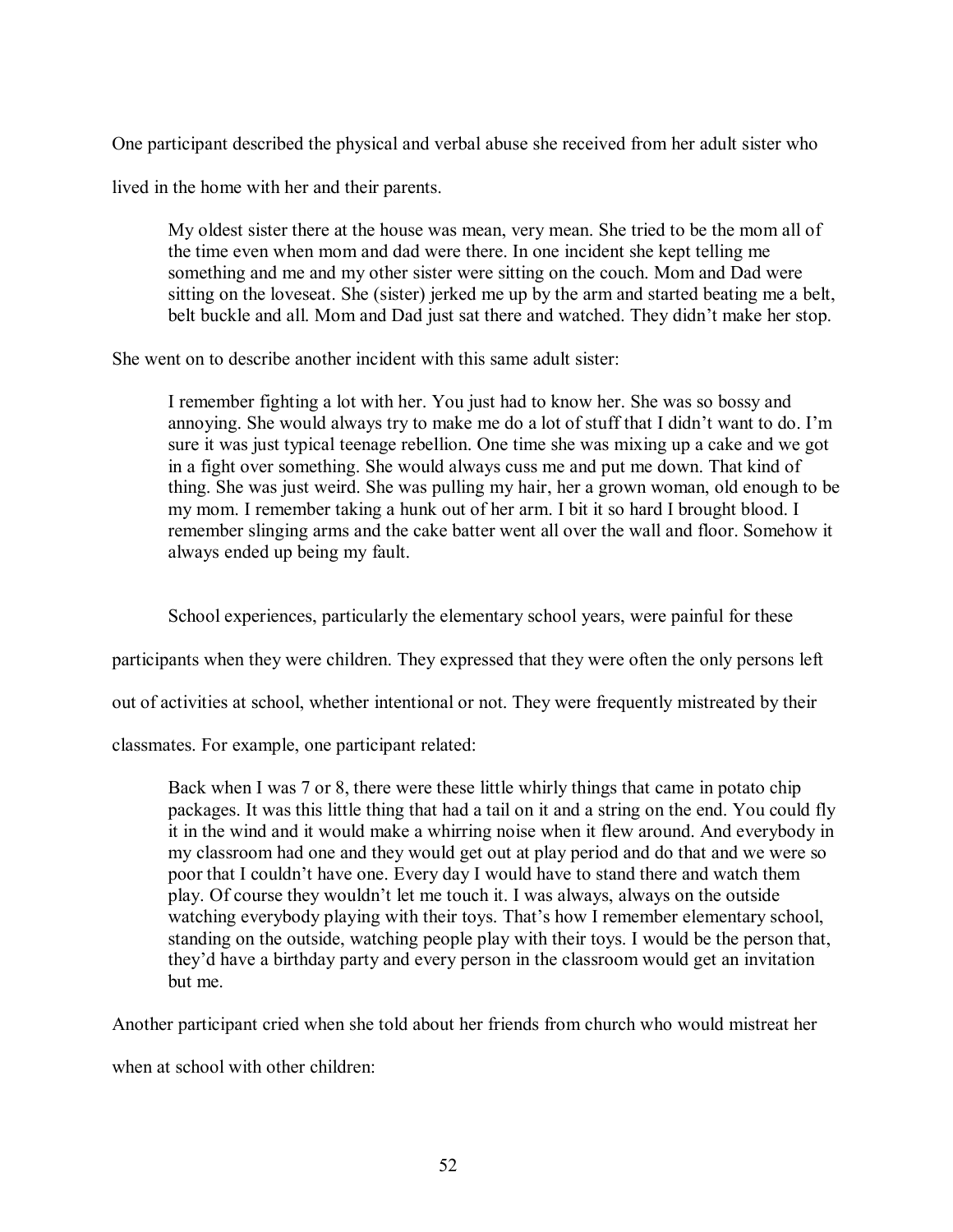I've been big all of my life and I was red-headed and I had freckles. My hair was curly. I was made fun of all the time. 'Red-head, red-head, five cents a cabbage head, red on the head.' Well even the girls I went to church with, at school they were different. They would make fun of me too. They would be nice to me at church and different at school. They were with their clique. And at recess, I would sit there outside by myself and I would go home and cry every evening. This was from first grade until fifth grade when we moved. It went on the whole time.

As these participants entered the teen years, one participant described continued mistreatment by

peers; however, many of the women found the teens tolerable and even positive for them.

When we moved to the projects, we were white trash. It didn't matter what our hopes and dreams were. The boys we wanted to date weren't allowed to date us because we were 'project girls.' And it didn't matter how good of a girl you were; if you stayed in church, it didn't matter you were still white trash. The boys I would have liked to have dated at school. I didn't have the clothes. You had to be with the  $\gamma$  kids. You had to have nice jeans.

Interactions with elementary school teachers were also difficult for many of these

participants. Some participants related incidents when teachers demonstrated a range of negative

behaviors from a lack of compassion to episodes of unreasonable punishment. For example, one

shared:

 I had a teacher in third grade that if you had a good paper, she would put it up in the classroom for good penmanship. She hated me. Hated me. There was nothing I could do right for that woman. I tried the entire year. I tried to get one paper up there. Never, the entire year, did I get my paper up there. I cried. It broke my heart. Everyone in the classroom got one up there, but me.

Another described how she was treated by a teacher after her mother left and her alcoholic father

was unavailable to help her with school work.

 Nobody ever helped us with our homework. I remember one of my teachers, just literally beating my hind end off because I didn't have my homework....But this teacher was a hard teacher. She had no compassion at all, that we were orphans. She didn't care. She just knew that she had homework that was assigned and that you either done it or she was going to beat your hind end for it. And I remember how humiliated I was for getting a paddling.

Yet another participant recalled a situation with her teacher: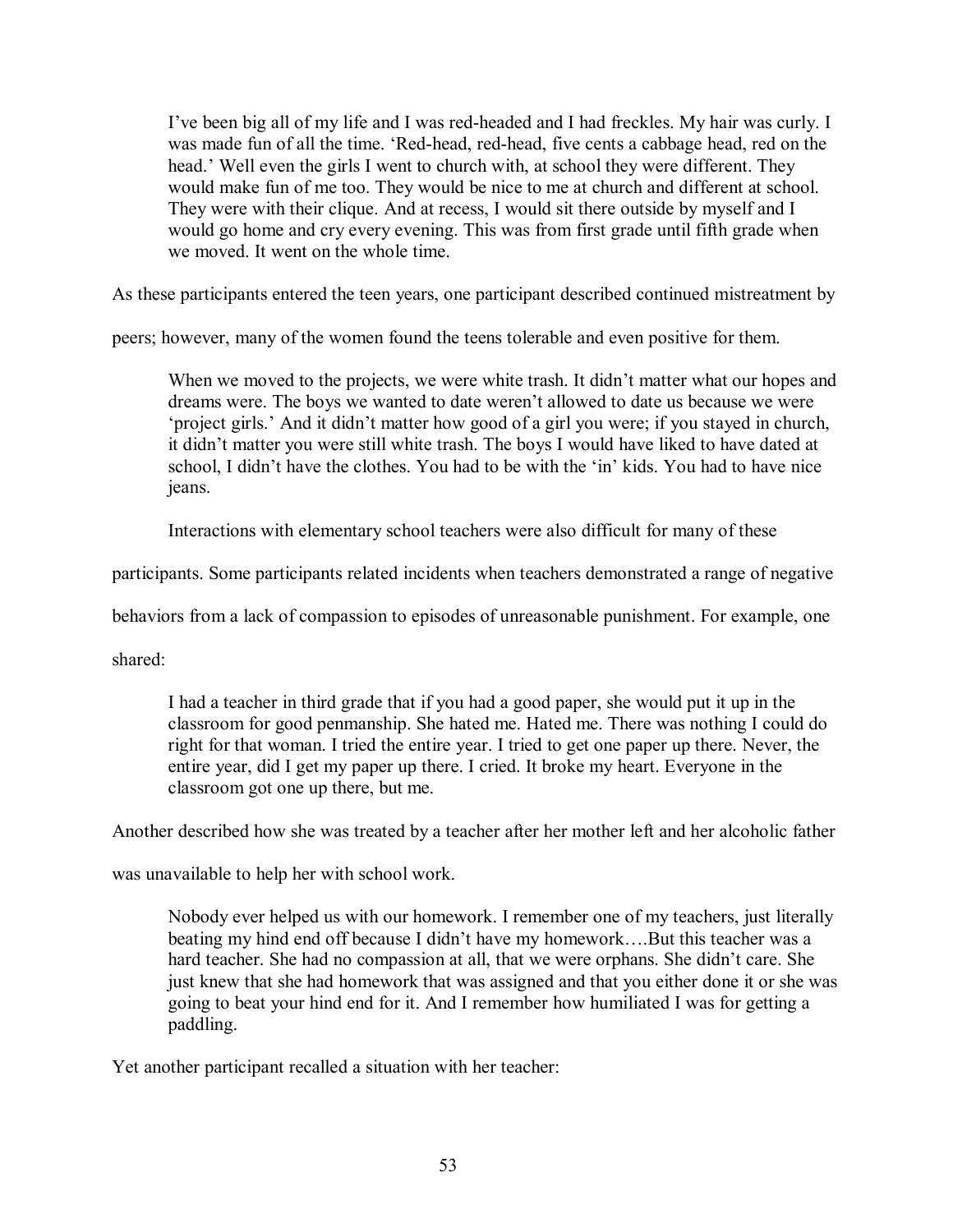I was so petrified of her. Because she had a switch. She would hold your middle finger and switch your hand as punishment....I got blisters that were bleeding. My hands started swelling and I didn't do my homework that night. Grandma wrote a note for me to excuse me and that I would make it up but that I hadn't been able to write. I remember she took that switch and whipped my hands. It hurt so bad and they were just pouring the blood because they were nothing but blisters, bloody blisters anyway.

Many of the participants went to local churches near their homes during childhood. Even

when the children enjoyed going to church, church members did not always accept them. One

described her experience:

I went to Sunday school and did things with the youth during my teen years. It was pretty much the same story at church as it is at school. If you don't have the right clothes, even though you hope that it's not that way, it's there. I was never invited to sleep-overs or the rich people in the church never asked me to babysit their children, whereas the other girls in the youth group could babysit for the doctors and lawyers.

Another shared her experiences:

We went to church but didn't really, I never felt like I really meshed with that group of people. I always felt like an outsider. A lot of it had to do with that we were just really poorly dressed, that sort of thing. And I had a different life than they did....I didn't have the same life they did, that's why I felt like an outsider. I had to get home. I had to cook. I had to clean. I had to wash.

Some participants discussed going to church without their parents. One stated "there were just"

certain members of the church that were just snobs, all about gossiping, nobody quite meeting

their expectations." Another related:

I always knew I was different. I sat by myself at church and that was okay. It didnít bother me. I wanted to be there. I guess I always envied the families that came together. It would have been nice for the whole family to come to church but it didn't bother me. It truly didn't bother me.

Childhood perceptions of God were of an unloving, unforgiving, and judgmental person,

similar to their perceptions of parents and peers in their lives. Some of the participants felt God

was unable to love and accept them and shared these beliefs by saying they felt, "God wouldn't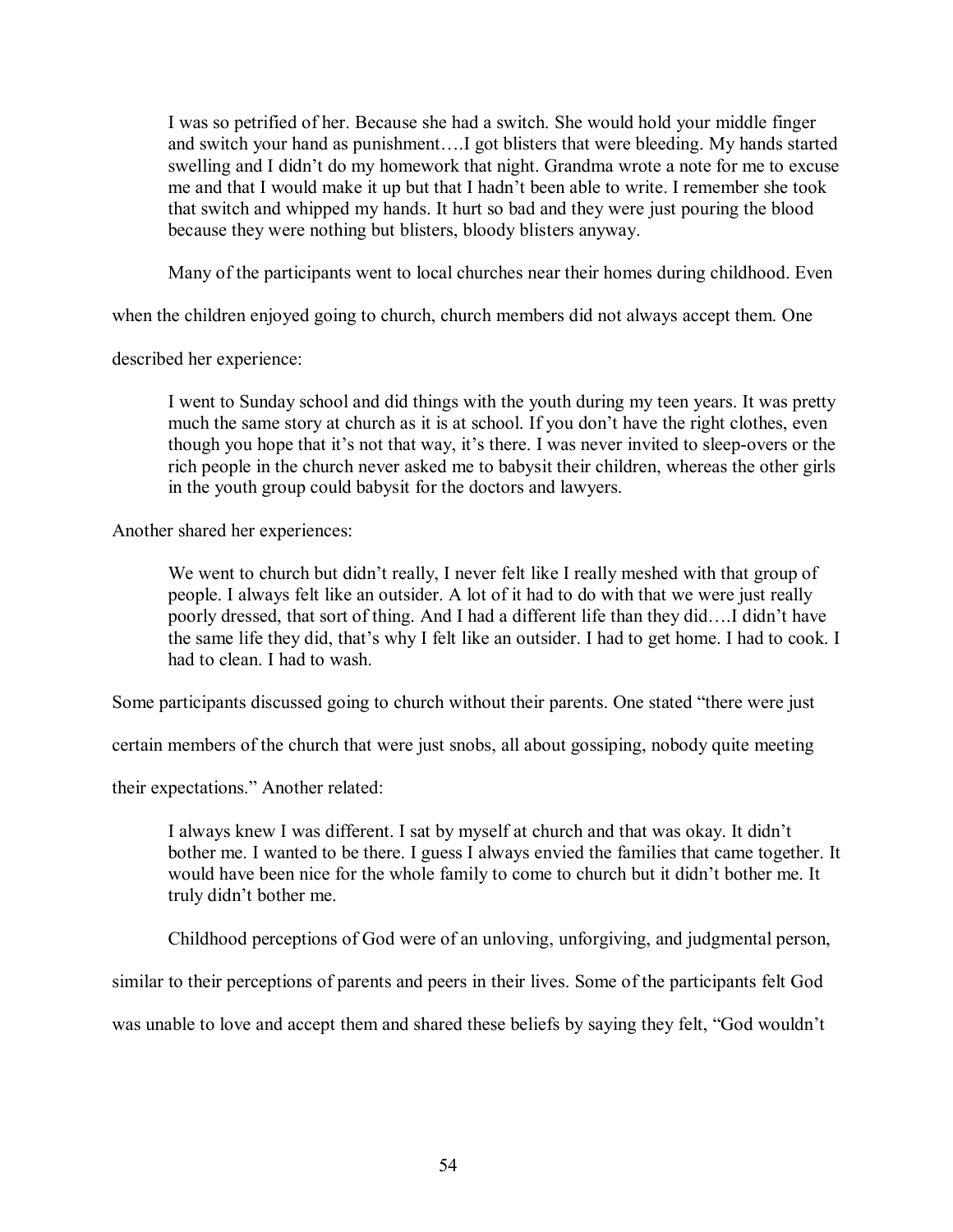forgive me" or, "I always felt like God would condemn me." One described her impressions of God in more detail:

But I pictured him as this big man looking down on me and if I do one thing wrong he's going to take that whip and hit me with it and say, 'You're going to Hell.' Had me scared to death....Some of the revivals, usually the only things the preachers preached on was the big white horse and hell, fire, and brimstone. We wasn't taught the love of God. I was terrified.

 During childhood the participants lived as emotional orphans with few interpersonal relationships. Fathers were generally physically absent and emotionally unavailable. Mothers were often physically present but did not develop bonds with their daughters. Elementary school did not provide a positive outlet for these participants. Instead, the early school years were characterized by a lack of positive peer relationships and occasionally unsympathetic teachers. Some participants attended church but were often mistreated there as well. For these children, even God did not provide a source of comfort but was another adversary among a long-list of those who could not or would not love them.

# **Surviving in Chaos**

The second theme in this study, 'surviving in chaos,' refers to the unpredictable, unsupervised and often hostile home environment of the participants. Fear was often part of daily life. Participants described incidents that demonstrated surviving, rather than thriving in these environments. Survival required ingenuity, bravery, personal strength, intelligence, and willpower as detailed in their exemplars.

 One of the primary sources of chaos was the parental use and abuse of alcohol. The effects of drinking alcohol caused parents to pass out, be unavailable, be unable to work, and be unable to provide appropriate care for their children. One participant described her mother: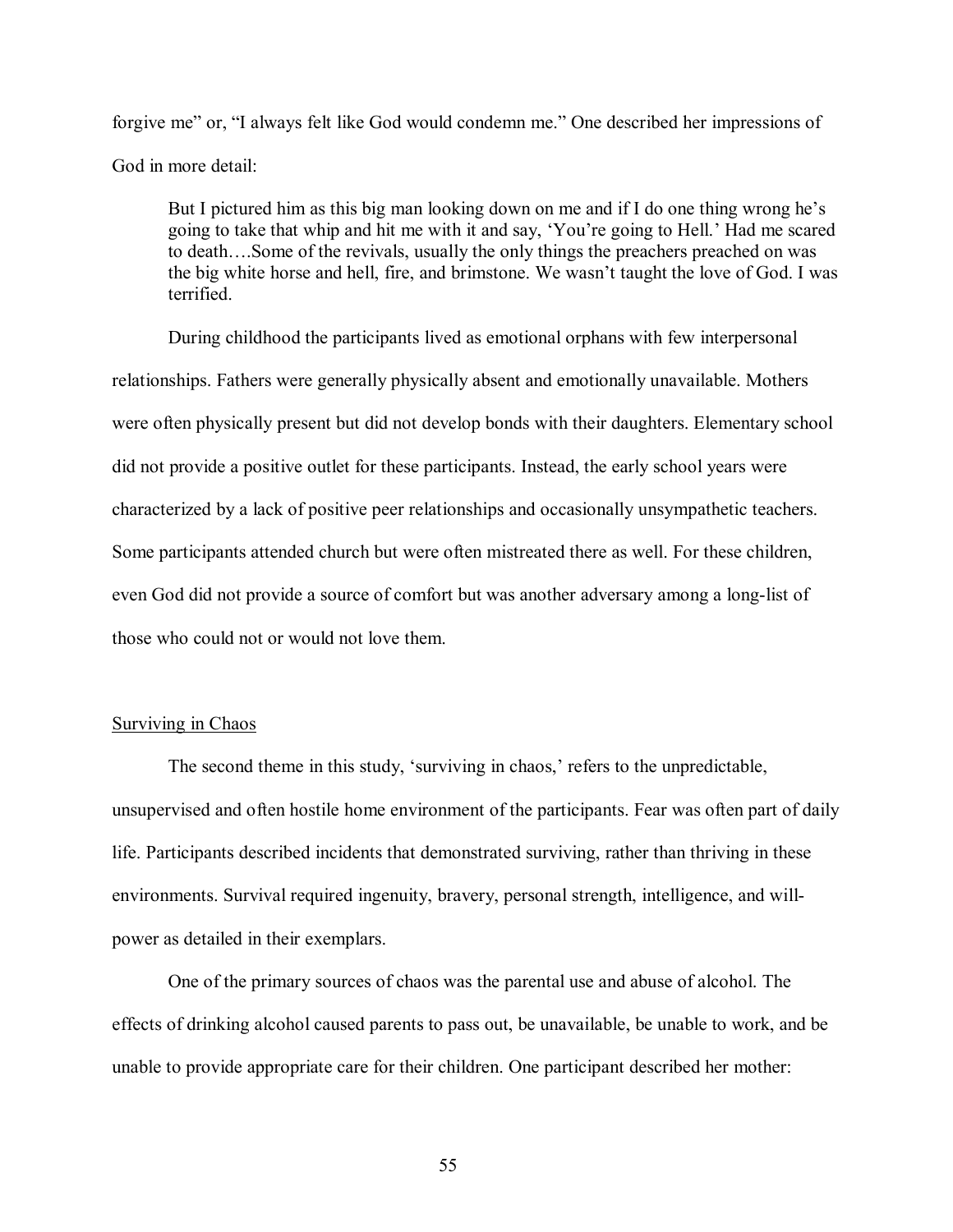She was always drunk.....We took care of ourselves. We didn't really have her. I joke and say we walked miles in the snow in the winter, which we did because she wouldn't pick us up. If it snowed, the bus would drop us off at a certain point and we didn't have a ride because she was usually drunk. She would drink until she passed out....They (parents) never had much money, yet they had enough to drink. They had enough for cigarettes. They had enough for beer or alcohol.

The same participant described Christmas time with extended family:

At great-grandmaís somebody would always show up drunk. So we would all be guessing who would show up and make an ass out of themselves this year. My dad had it a couple of years, my mom a few times, her brothers. Everybody drank except one lady.

Another described her father's problems with alcohol and how it disrupted her home life when

she was young:

He would come in drunk every weekend or every other weekend. When he would come in drunk we would pack up and go to my sister's in North Carolina. Come back on Monday when everything settled down. It was like that a lot on weekends growing up. There was a lot of arguing and fighting. One of my brothers came in drunk, my dad and both of my brothers were drunk, one tried to stab my dad, pulled a knife out on him. My dad busted a chair over his head and that was a lot of our weekends mostly and sometimes during the week too.

In these households it was not uncommon to witness or experience acts of violence. The

randomness of violence added to the chaotic atmosphere. Physical violence between parents was

described by one:

I remember the abuse. I can tell you, I can remember hiding behind the couch when he was beating her (mother). I can remember one time her making him very angry, because she said something that he didn't like and he hit her with a hot poker that he had just stirred the fire with. And I can remember the horror of the ambulance coming to take her to the hospital and the police coming.

One participant described her father shooting a gun inside the house one night:

He shot through the wall one time. I remember I was asleep and I heard the gun. There was no insulation between the two pieces of wood, so the bullet went through the first wall and dropped down (between the walls) and my brothers were sleeping on the other side of that. I remember my mom saying, 'If that bullet hadn't gone down between the walls, you would have killed one of the boys.' I can remember thinking that would be awful. Scared to death that something bad would happen and I always slept in the boys' room because we only had two bedrooms. I had the top bunk and they had the bottom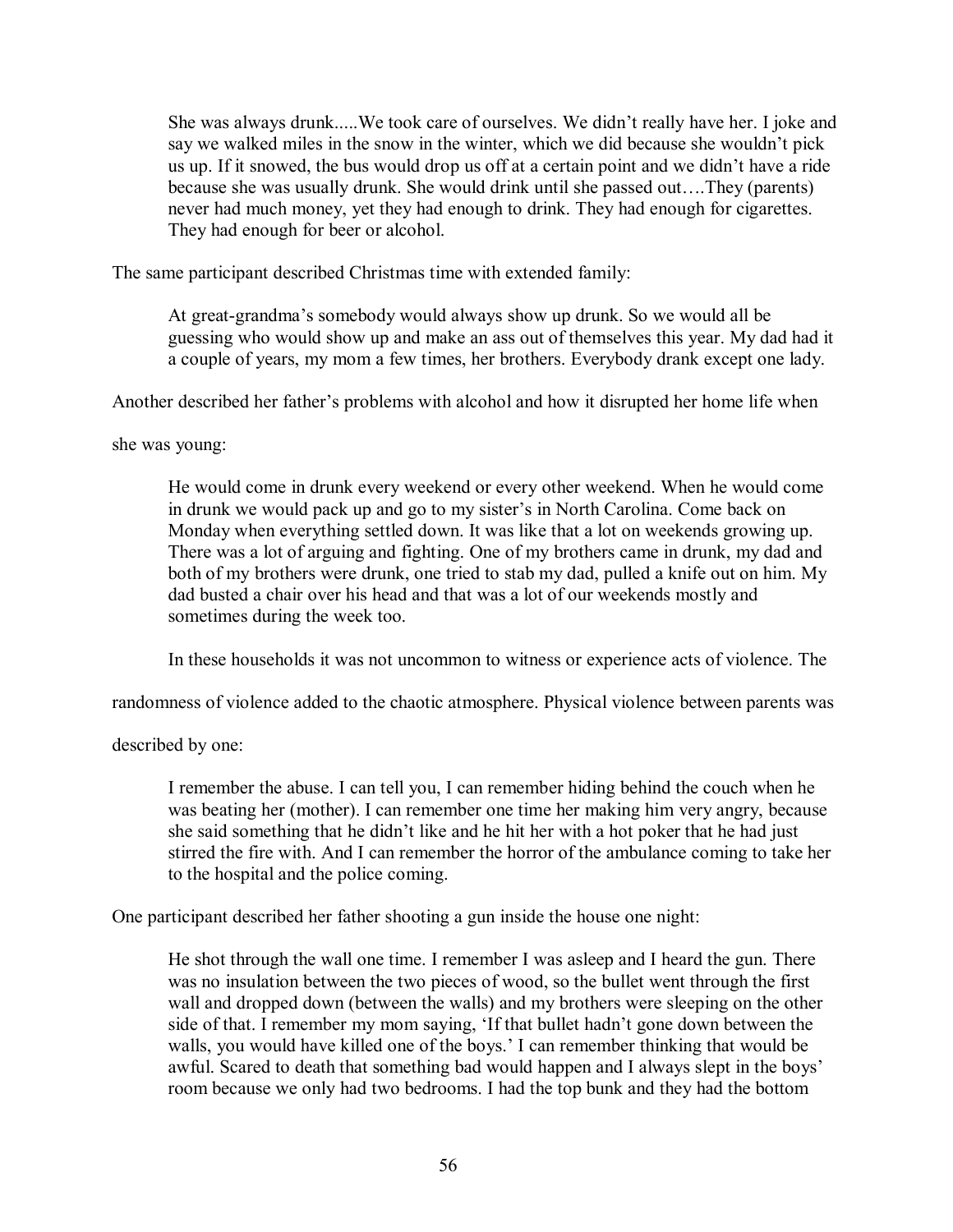bunk. I can remember, time after time, all the screaming and neighbors calling the police. I felt like the police were part of the family they came so often.

Another participant described her mother's physical abuse toward her:

She beat me until I was black and blue and bloody and I wouldn't cry. And I wouldn't cry. Now, I might cry after she left. But I wouldn't cry. And I wouldn't give up. She could never break me. I think that has kept me alive until this day.

A participant described how her step-father abused her physically and emotionally with her

mother's knowledge:

She was always there. Always there when he talked to me that way. Always there when he hit me. Always there, but would never say anything. I remember talking to her and saying, 'Mom, why do you put up with this? Why do you let him treat me this way?' She was afraid of living the life she had before. She had a home now. They had a nice car. She had plenty of food to eat and her child had plenty of food to eat. She was taken care of. She had her place and she didn't want to leave it. She wasn't willing to give it up for me.

Another described her step-dad hitting her and her mother:

He would hit me and mom. But there were other times that he would be drinking. I remember one time he had been drinking and he actually broke the kitchen table in two, all the things on the table were on the kitchen floor.

The children were often left to fend for themselves for prolonged periods of time or in

potentially dangerous situations. Participants described being unsupervised by parents or other

adult caregivers. One related her experiences of being left alone after her parents divorced, when

she and her mother left the state and no one knew where they were:

I was probably like  $5<sup>th</sup>$  grade. They (mother and her boyfriend) would leave on Friday and come back on Sunday and leave me there....The neighbors kind of watched out for me. There was an elderly couple that lived on one side of us and then some guy with 5 kids and I just kind of mingled in with them. They kind of watched out for me.

Another described her experiences of being left unsupervised while her mother was drunk:

It was like we never had anybody watching us. There was a pond that we could ice-skate on. We skated on our tennis shoes. My brother fell through and almost got killed. It was deep. We skated on the river. You know that wasn't very frozen....No supervision, none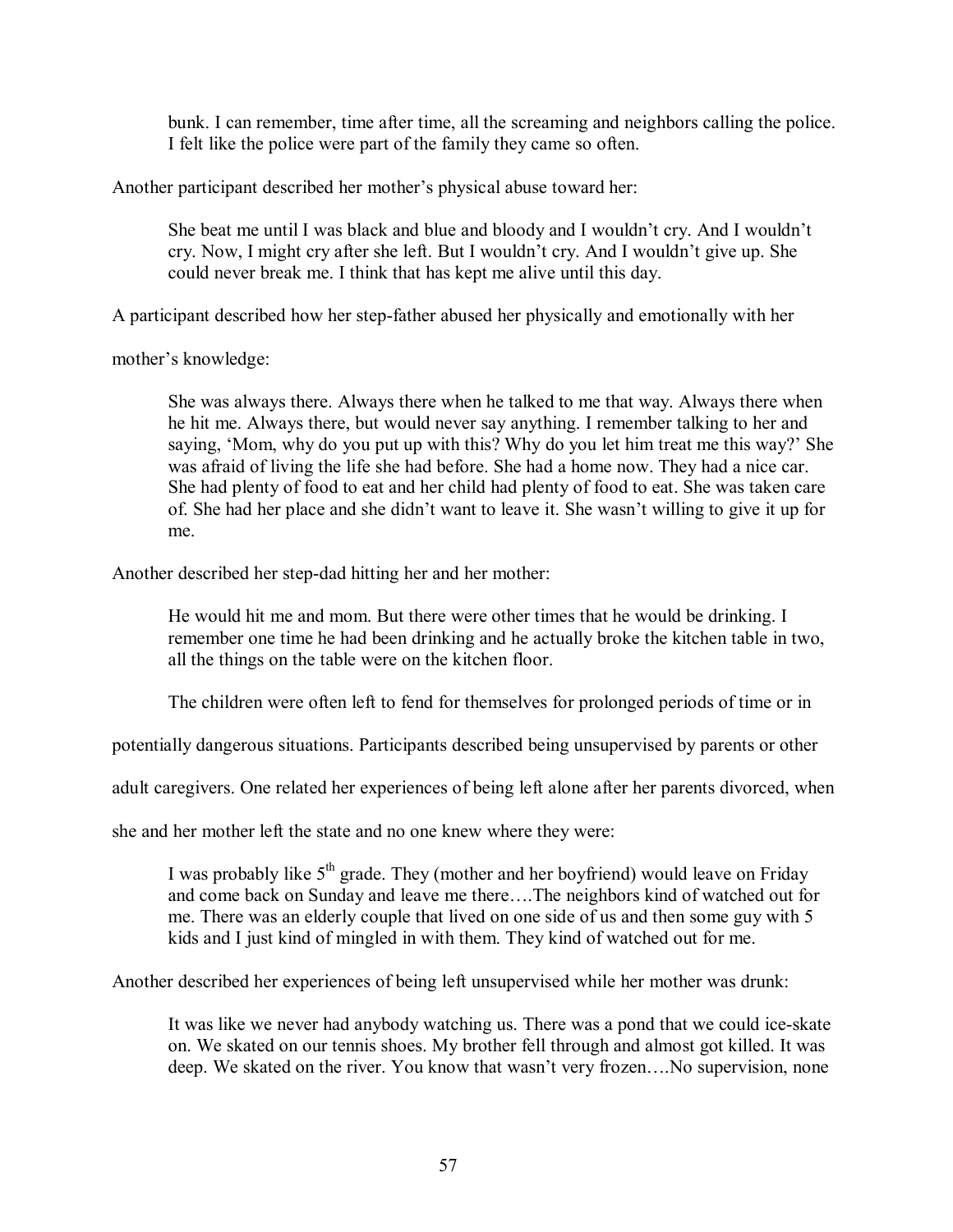whatsoever. We were by ourselves. We could do what we wanted because mom was usually asleep in the house after a drinking binge. Dad was out of town.

Participants were forced to become self-reliant at an early age in order to feed and clothe

themselves or to avoid physical abuse from their parents. Childhood was not a time to be a child

for anyone in this study. Childhood was a time to become a miniature adult with overwhelming

responsibilities. One participant described doing the household chores while her mother watched:

As soon as we got old enough, we did, as soon as I could stand up in the chair, I did the dishes. When I was ten years old, I could go to the grocery store and buy groceries as good as an adult woman. You know, you did the ironing, the washing, you know. If you didn't do it, she 'beat the tar' out of you. I learned very early to build a fire in a woodstove, to cook and to clean, to garden, and I could can and stuff by the time I was 9 or 10 years old. You were just a domestic servant and she sat in a chair and that was it.

Another described her responsibilities as a 9-year old, "I remember getting up early in the

morning and having to go chop wood myself and carry coal to build a fire." One described how

her responsibilities changed as a teenager:

I stayed with Grandma until I was about 16 and I moved back in with Mama because I was old enough to 'do for her.' I would do the dishes. Mama didn't do any grocery shopping. I would ride the city bus and Mama had a charge account at the market. I would get what I could carry and I would go back. I would get enough to last a couple of days....I was able to do the laundry at the laundry mat. We didn't have a washer and dryer. She would drop me off. I would call her at the local bar when I was done and she would come and pick me up and drop me off at home.

A participant described how she and her sister resorted to shoplifting to 'fit-in' at school:

We were tired and humiliated from going to school and being laughed at. We were tired of people, you know, they didn't care how cruel they were in middle school....So as a result, we would go downtown and would pick us up some school clothes because I wanted to look nice. There were always dances at school, but we never had anything to wear. When school started, Daddy would hand us ten dollars. 'Here is your \$10. Get what you can. That's all I've got.' That \$10 had to buy my composition books, my pencils, pens, gym clothes, anything I needed because that's all we got. I thought if they catch me (stealing) and send me off at least I will have food and clothes. I wouldn't worry about it. Me and my sister discussed it and we knew what would happen if we were caught. We were tired of going to school without a coat. We had to walk to school from the projects. It was a long walk. We had no coat, no boots, no gloves in the snow. No nothing. We thought, 'we have lived like this our whole life.' We were tired of it. We would go to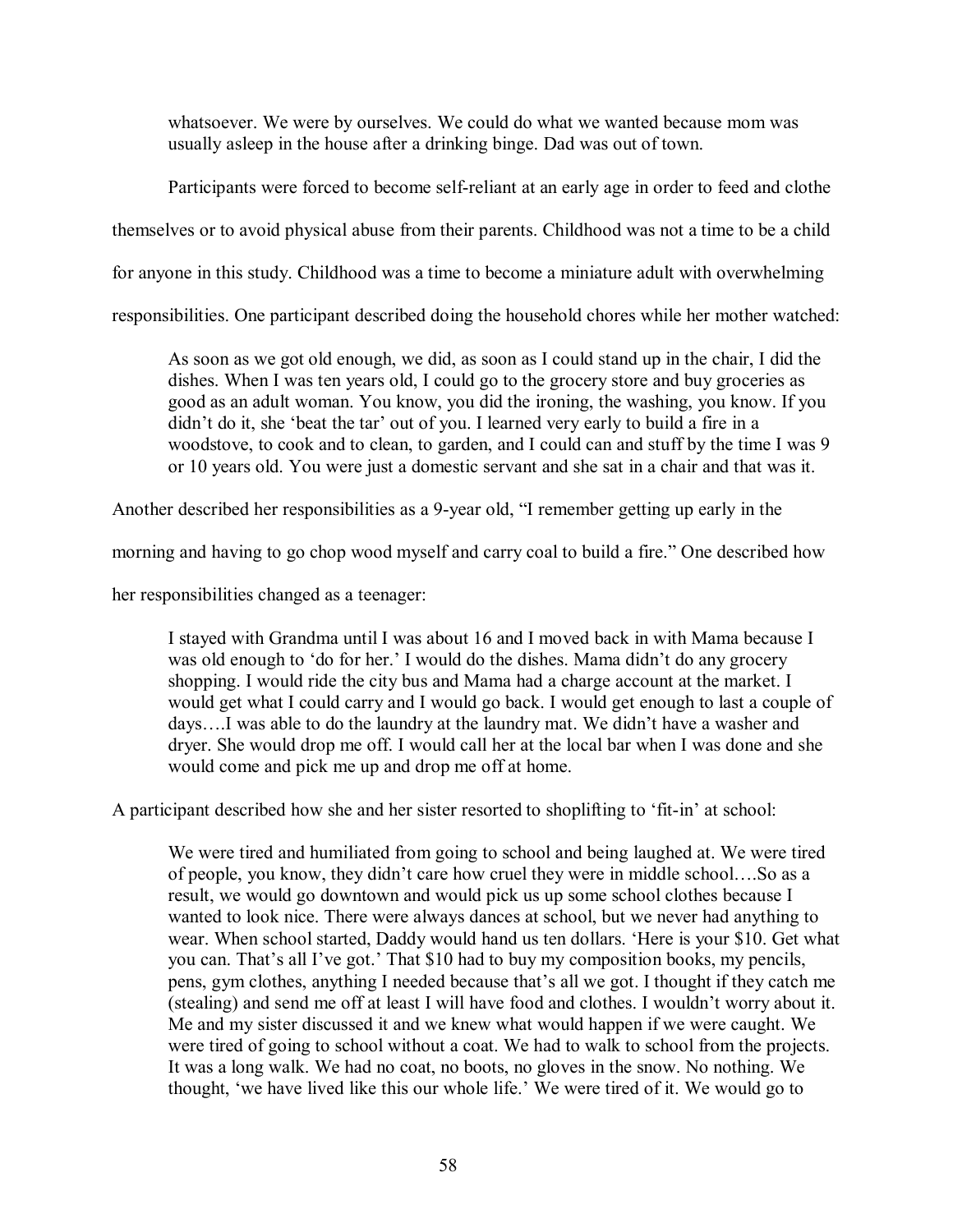town and we wouldn't get anything extravagant. We would get blue jeans, a pair of panty hose and we would wear them, wear them and then put nail polish on our runs. We didn't do it often because we were afraid.

One participant shared her extraordinary sense of self-preservation as a preschool child in order

to avoid further sexual abuse by a relative. Her mother knew about the abuse from a physician

but allowed the abuse to continue as the abuser was a relative and the child's free babysitter. Her

father was drunk most of the time and didn't work.

I would try to stay out of their house. There were a couple of girls in the neighborhood so I would go out to play. Back then we played out until dark and no one ever watched us. The whole neighborhood was out. I remember making excuses not to go, pretending to be sick, making myself throw up, so that I just wouldn't have to go, but I would have to go anyway and I had made myself throw up...but I kind of felt like the sacrificial lamb. 'Why did you sacrifice me? Why did I have to be the one?'

Parents denied that bad things happened in their families and went to lengths to hide the

facts. One participant, who was being sexually abused by her sister's husband, described her

experience of telling her mother about the abuse and being forced to keep quiet about it:

I remember telling her over and over what was happening. You know kids have funny words for things. I had heard my brothers refer to their 'part' as 'peter' and that was their word. I remember telling her that my brother-in-law had 'peter-ed me mommy." And she was like, what? And she just wouldn't believe me for the longest time until I got this really bad infection and had to take me to the doctor....That was the first time I remember her believing something was going on but she never did anything to stop it even then. It continued until I left for the children's home. And it was like, 'We can't be telling your sister about this because we don't want to upset her. She's married.' So after awhile, you just accept this is part of life.

Another participant described her father covering up for her mother's destruction of property in

the home. She shared, "She would throw fits and break everything in the house. She would run

off for a week or so. When she would come back, he would replace everything. Just have it all

fixed back, like nothing ever happened."

This pretense in families only added to the confusion for the child; therefore, participants

sought means of escape from their chaotic situation. Some attempts were healthy outlets, others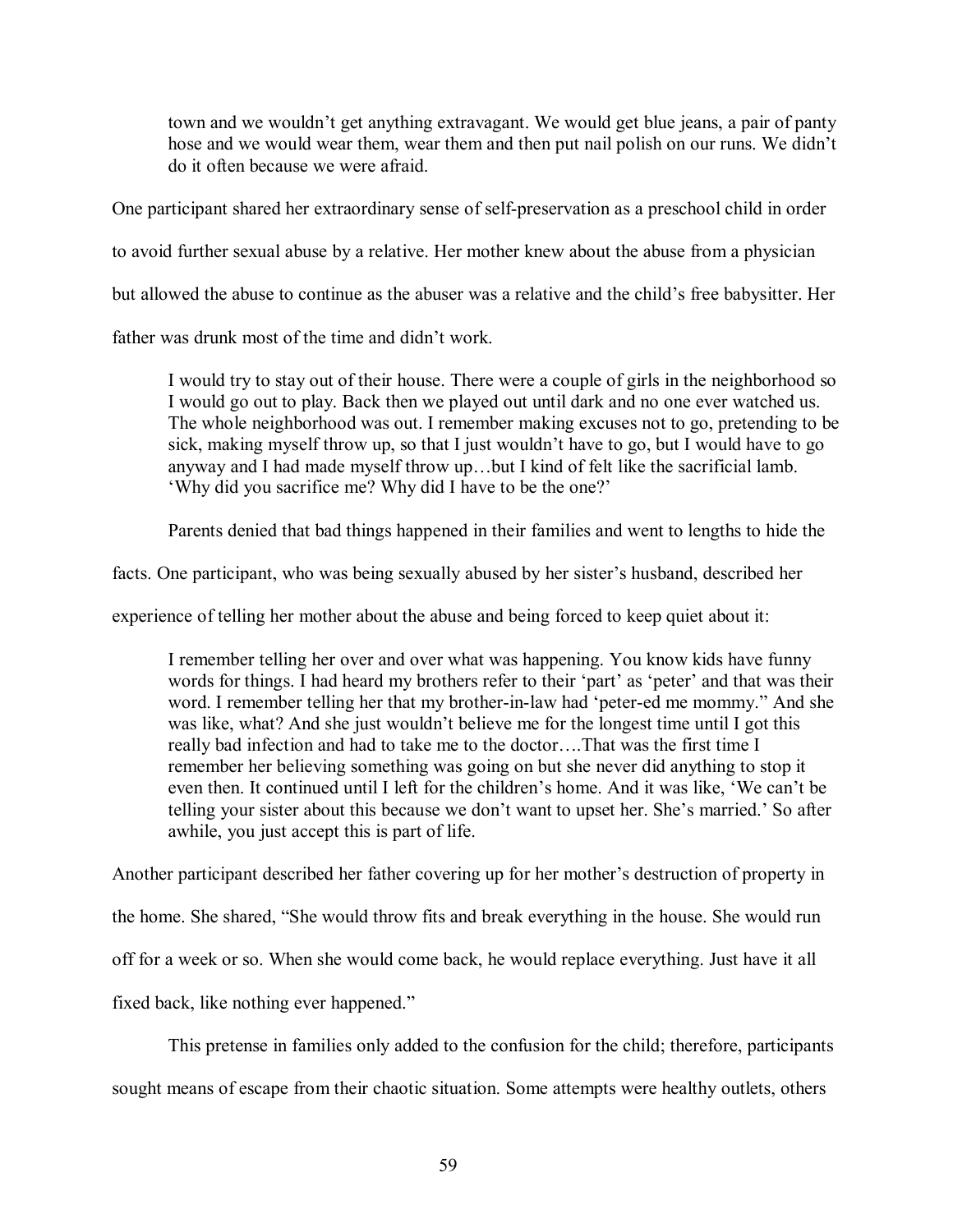were not. All desired to leave their unhappy home life. One participant talked about riding horses as an outlet. "I had a girlfriend that had a horse. I would always go, that was my escape."

Another discussed her plan for escape:

I know it is a sin to have sex before marriage and all of that, but I had begged, I remember going home every night and praying and begging Him (God) for me to be pregnant so I could leave home. I just wanted out from under my Mom so bad. I would literally cry myself to sleep praying for a baby.

Another participant talked about her plan to get away from home, "I went to summer school

every year so I could graduate early. I wanted to graduate early, get a job and get out."

Two participants talked about their desperation for escape through failed suicide attempts. The

first shared:

I remember one time she (mother) beat the tar out of me. I was about 5 or 6. I crawled up between the mattress and the box-spring on the bed. She weighed about 300 pounds and she couldn't get back there to get me. I thought, 'Maybe if I stay here, I'll die. I'll suffocate and die.<sup>7</sup> That was the first time I ever remember really wanting to die.

The other participant related her experience:

I remember thinking, 'I hate these people so bad.' I tried to take, I ended up taking, I don't know what, it was medicine that Mom had for colds or something and I took a bunch of it. Evidently I didn't take enough because it didn't do anything. I was probably 13 years old. I just remember taking a bunch of pills and sitting in the floor with the lamp on and the rest of the lights cut out and I just, there were several times that I thought, ëI just want to die.'

Two participants from this study had opportunities to leave home for a period of time

during childhood to live in an institutional facility. One participant described her experiences of

living in a children's home:

I don't think I would be the person I am today if I had not had that time there. It was a structured environment....It was not a horrible orphanage you hear about. We lived in a house with a set of house parents that were there all the time. They were our parents....It was just a family. It was wonderful. I just loved it.

Another described being sent to a home for unwed teenagers by her mother.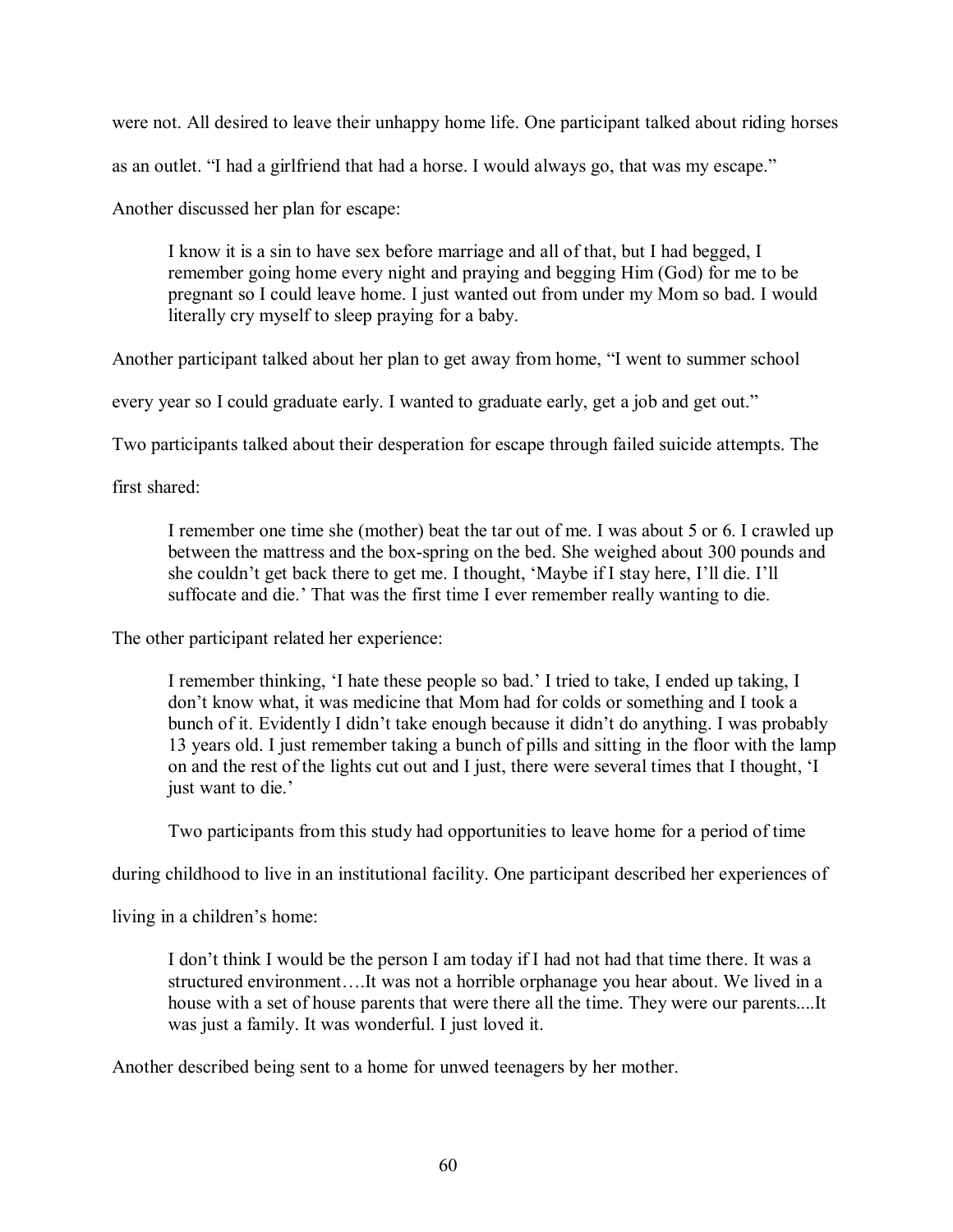There were house parents that were there on nights and weekends after the staff had gone. The couple were the best things to me. I thought, 'Gosh, why couldn't my parents be like this?'....It was a good time for me. I felt protected. I felt, I didn't worry about things.

 In essence, home was not a safe haven for these participants during childhood. Instead, it was a chaotic place with violence. Parents were often absent, emotionally unavailable, cruel, or intoxicated. The participants learned basic survival skills at an early age. The incidents described by the participants demonstrate the extraordinary measures taken to survive their chaotic home environments.

# Manifesting a Devalued Self

 A childhood characterized by living as an emotional orphan while attempting to survive in a chaotic home was not without consequences. The participants during childhood recognized the lack of normalcy in their own lives and experienced low-self esteem, weight problems, shame, and embarrassment. Some developed maladaptive behaviors as coping mechanisms.

Lack of acceptance was a frequent thread in the participant's childhood experiences. One participant shared her feelings about being less important than her younger sister:

One year at Christmas, now at Christmas, because we didn't have much money, there would be like maybe one present a piece. One year at Christmas, they bought a little play organ because that's what she (sister) wanted for Christmas. Which essentially meant, I didn't get anything. And things like that told me my thoughts and feelings didn't mean anything. And that was the pattern. She was lazy and would whine around that her sinuses were hurting or something and she didn't have to work like I did. But if I said my sinuses hurt, I got a good beating and got put back to work. I really, really resented that.

Another participant described her experiences of not being accepted by others at school:

It hurt. You always wanted to have those really close friends. I always felt I truly wasn't good enough. I'm not pretty enough. I don't have the right clothes, or I'm fat so I can't be your friend. I'm not a basketball player so I can't be your friend. It was the same 'low self-esteem' theme. I'm different. You don't need me. Kids are cruel. They don't miss a chance to tell you that, 'I don't want to be your friend, you look funny'....one girl in particular always had the newest ink pens and pencils. I was so envious. They were cool.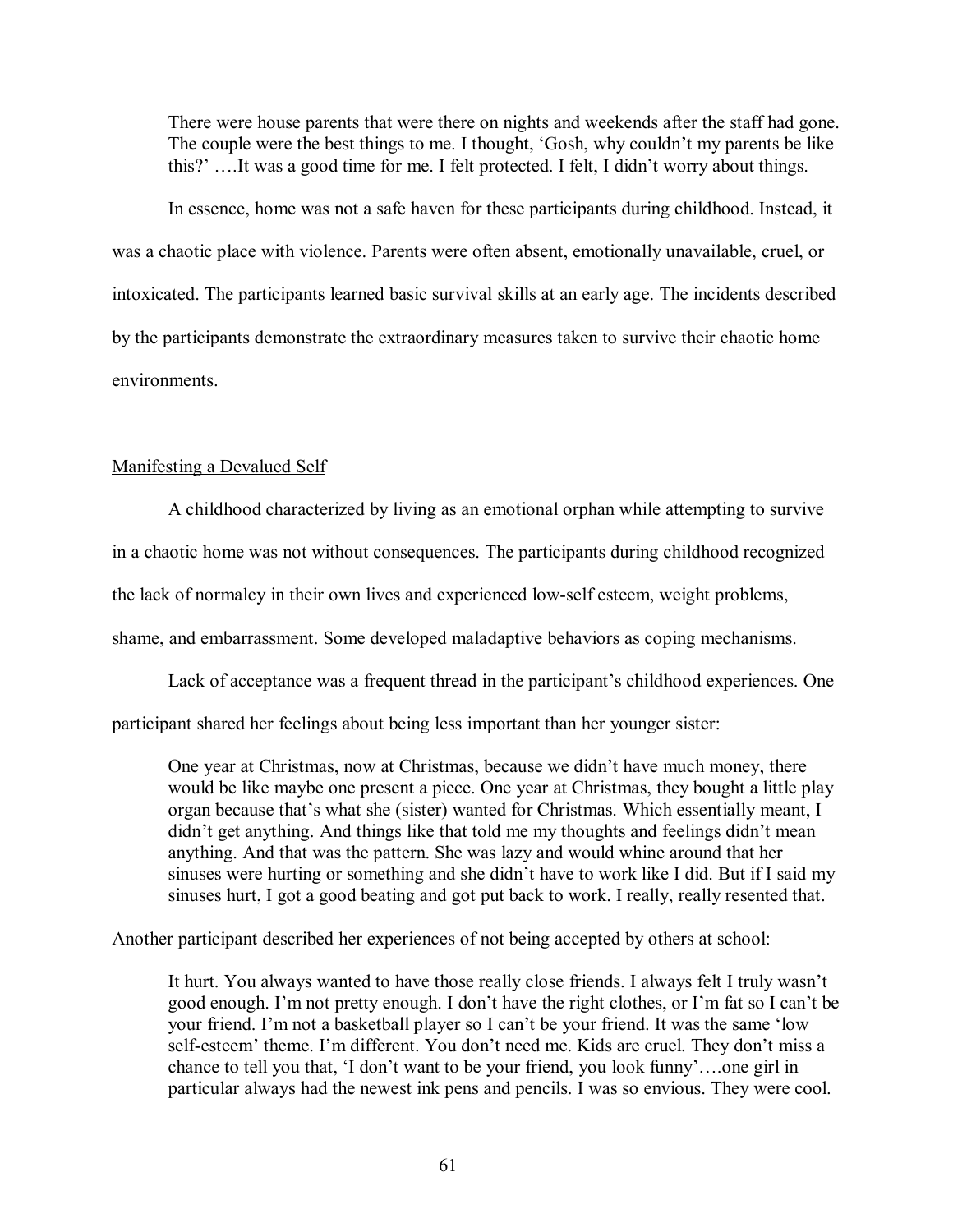And I stole one of those pens and I can remember thinking that I was going to jail. Just being envious over a pen. I got cheap Bic pens from the Dollar Store and this was a red and silver Parker pen. It was cool. She would always let her friends use her pens and pencils but I was never one of her friends, so I couldn't use them. It was important. We don't realize how little things like that affect our lives.

Problems with weight contributed to self-esteem issues. One described her step-father's

verbal abuse about her weight:

I had always wanted a pair of boots but I always had big calves. I've always been a big girl. 'You're too fat for boots. They won't fit around your legs. You need to lose weight. You need to quit eating.' That was a constant. All of his children were slim....Slim is important to him. It's funny though, my mother is overweight. She was overweight when he married her and she is overweight now. He has never said a word to her. I don't know if he wanted me to be better looking than I was or if he was comparing me to his children and that made him feel better, but that was just a constant theme. I came out of this household thinking, ëI am never going to be good enough because I am fat. I am never going to make anything of myself because I am fat.' That is a horrible thing to try to overcome. I mean absolutely horrible.

Another participant described her attempts to control a weight problem in spite of the fact that

she admits she was never overweight but felt that she was.

I felt fat and ugly. I didn't really like myself very much I don't think. I felt like if I were skinnier, if guys liked me, then I would be okay. I didn't date any guys from my school. They were all older and out of school. I didn't feel like anybody liked me at school, as far as guy-wise. I thought it was because I was fat. So when I was a freshman, I had a problem with the eating thing. I got really, really thin. I would save all the money Mom would give me and buy drugs with it. I was determined not to eat. I stayed on speed because I found that it made me lose weight.

One participant, who was overweight, claimed that she did not date because boys were not interested in her. Also, she was unavailable most of the time because she went to school and supported herself financially. "Boys were not interested in me. I was a little heavy. I didn't have cute clothes. I didn't go places where boys went. I didn't hang out and I didn't live their life. I didn't talk their language."

 All of the participants lived in extreme poverty which contributed to their feelings of shame and embarrassment. Parents often spent the meager amount of money that was available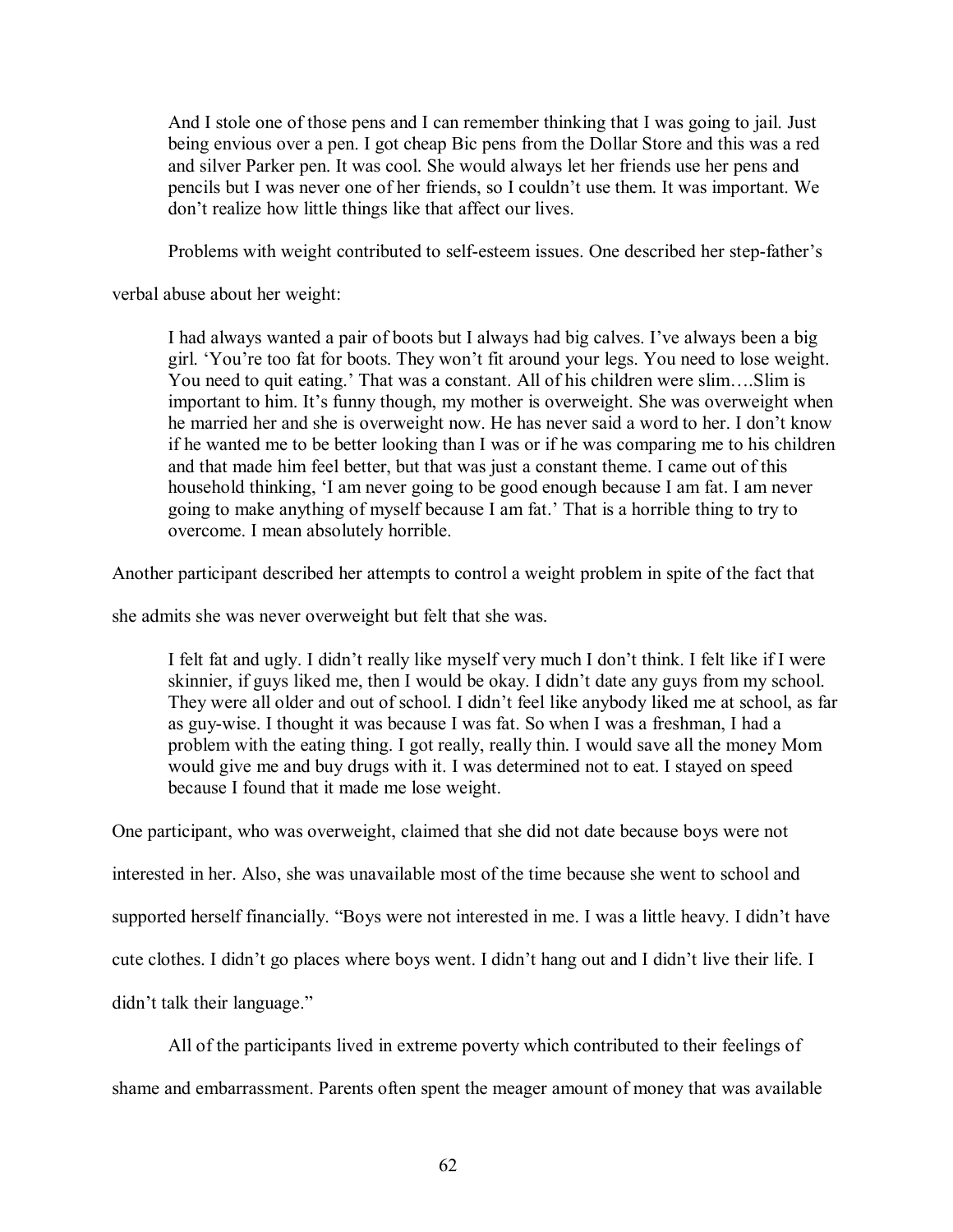on alcohol or on themselves rather than pay bills or buy clothing for the children. One described

her situation:

My mom picked me up really late and I was so embarrassed. My teacher had to wait on us. She came chugging up in this terrible, terrible car. It was always embarrassing because we always had the worst cars, the worst clothes, always hand-me-downs, never nothing new, never any money. They had enough money that we couldn't get free lunch. We had to pay for lunch; however, you probably wouldn't have known that by looking at us. Our clothes were clean I think but it was a matter of being good enough. Like feeling we were never socially where we wanted to be as kids.

Another described her experiences at school:

We were on free lunch at school. When I was little I ate it because I didn't know to be embarrassed. When I got older I wouldn't do it. Kids made fun of us for that. The poor kids were lumped together for free lunches and then the rest of them. Then there were the kids who packed their lunches. You would see them sitting down with those cool lunchboxes. It was like, 'Wow!' I had forgotten about that until just now. I remember seeing some of the richer kids eating out of a lunch box. It made you always curious to see what they had for lunch.

One described an experience of going hungry to avoid being teased by her peers, "We could eat

free lunch at school but I was too ashamed because I knew the other children would laugh.

That's all we ever had was free lunch because we were poor. You went all day without food."

One participant describes her mother giving her money to buy her clothes and school supplies

until she was able to work and provide for herself.

She would give me \$50. I would buy a pair of shoes and what clothes I could. I went barefoot in the summer. She might get me an outfit for Christmas. That was it. I supported myself when I started working. I usually had 2 pair of pants, 4 shirts, panties, socks for the winter and a bra. My friends would give me paper or pencils. I carried the same notebook for years because I couldn't spend that. I always felt bad because I would see other kids get all new stuff for the school year.

Participants expressed a need to belong so they accepted abuse from others in an attempt to fit in.

One participant shared her elementary school experiences:

I had certain friends but it was like I was pushed around or made fun of that was part of the friendship, of the little group. That was important to me, but I was the low man in the group so I was the one who could be teased or pushed around or insulted.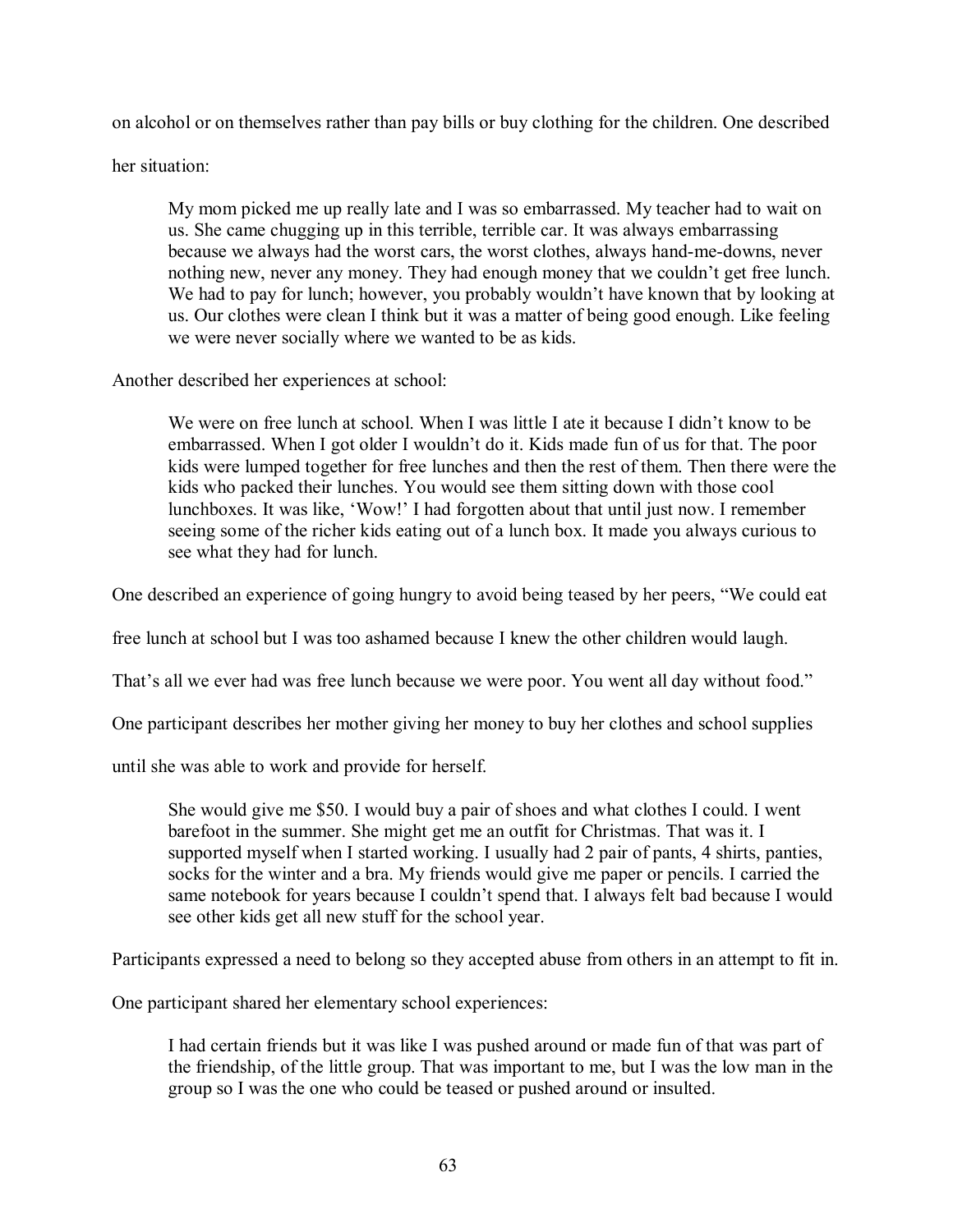She went on to describe experiences with a girl friend in junior high and high school:

She had money, she had the best clothes and the best look. We were in junior high. She wasn't even all that pretty up close. She was always popular at that time. She was real demeaning towards me. After we grew up, we were best friends in high school. I forgot all about all that stuff when we had been kids.

Another participant shared her method for getting along with others:

I never remember anybody being mean to me, never. I think partly because I always swore I'd be friends with everybody. I never wanted to take sides. I tried to stay out of trouble. The less you notice me, the better off I am.'

 The rejection by family and community, the feelings of shame and embarrassment over severe poverty, and the struggle with their weight contributed to the participants' realization of their relative lack of worth to others. This recognition led the participants to manifest behaviors that are consistent with being devalued by self and others.

# Summary

In this phenomenological study of eight women from southern Appalachia, three essential themes were discovered that described their lived experiences of childhood. The first theme, "living 'as if' an orphan" is characterized by the lack of adequate emotional attachment to their parents and significant others. "Surviving in chaos," the second theme, described the child's attempt to successfully navigate in an unpredictable home environment. The child survived through heroic efforts but did not thrive in the home environment. The final theme, "manifesting a devalued self," was the product of the first two themes. As a consequence of insufficient emotional bonding and living in their home environments, the children recognized their relative lack of worth to family and others. The childhood of these participants was characterized by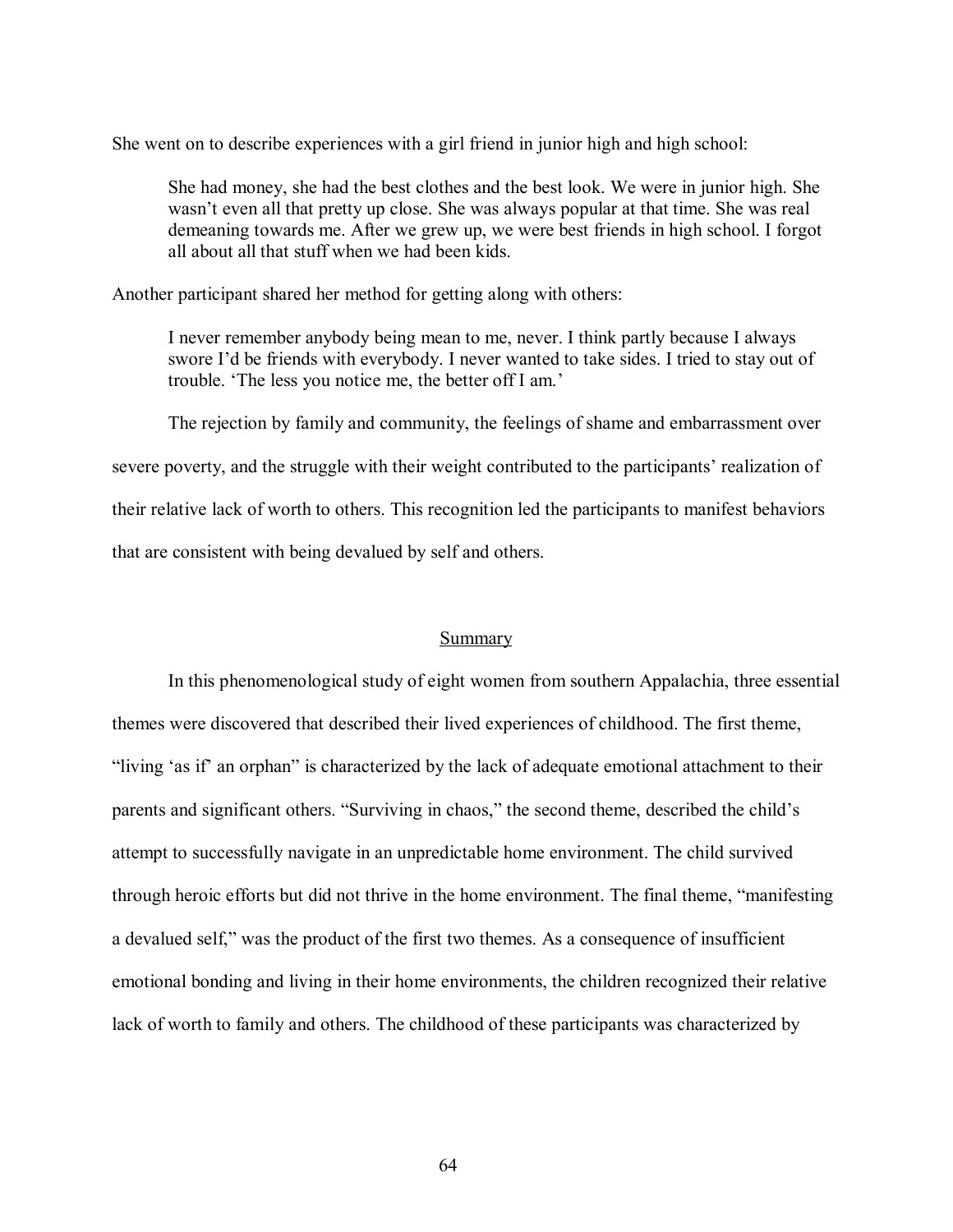weight problems, feelings of being different, experiencing low-self esteem, and feeling ashamed and embarrassed. These feelings led to the development of maladaptive behaviors.

> *In the telling of our stories, we release the power of the past so that we are able to walk in the moment and toward the future. A. Reeves*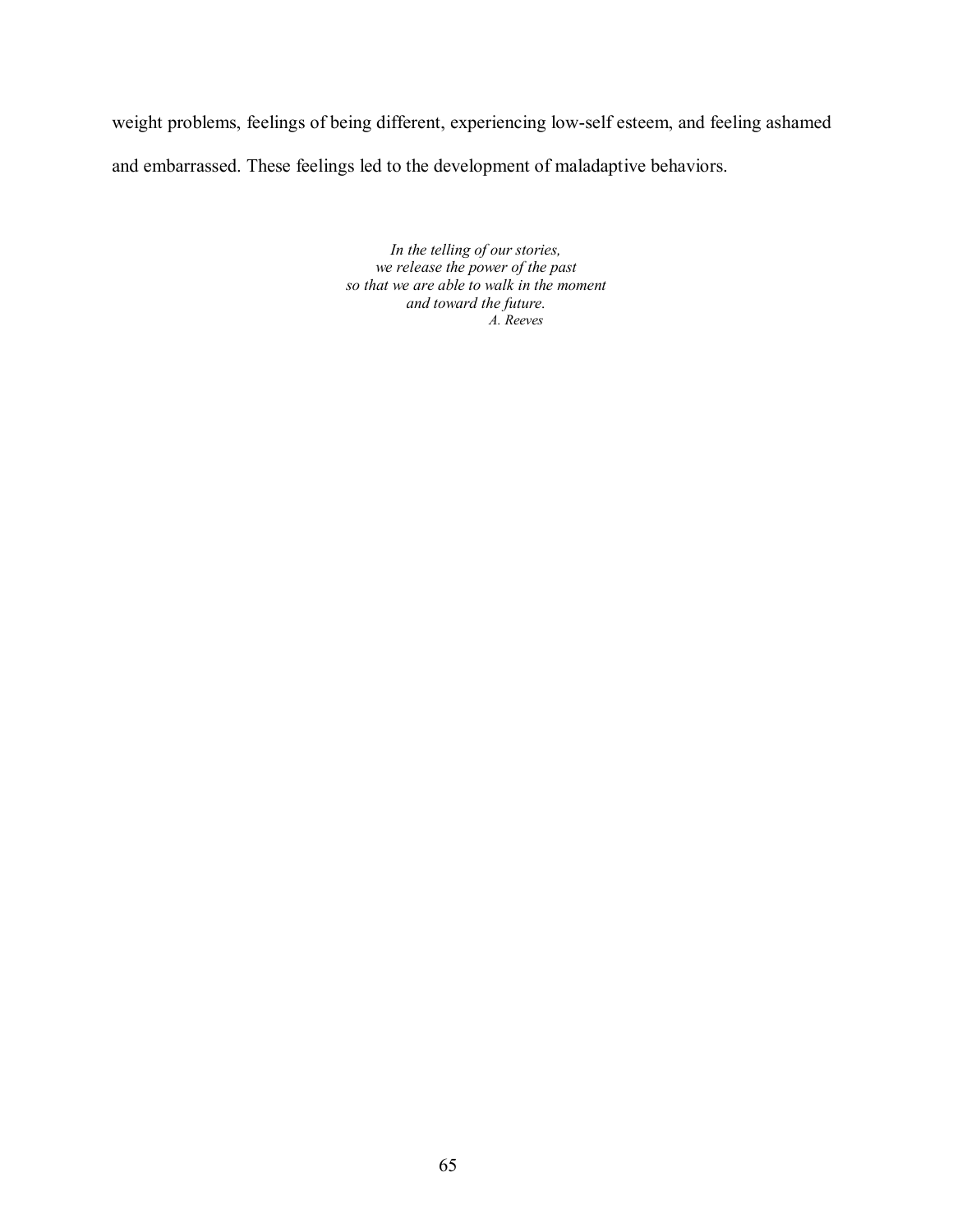# CHAPTER 5

#### **DISCUSSION**

 The purpose of this study was to discover the childhood lived experiences of women from Appalachia who had previously experienced adult intimate partner violence. Eight women participated in a semi-structured, open-ended interview guided by phenomenological methodology. Interviews were transcribed verbatim and analyzed by the researcher, one noncommittee member and three committee members. Three essential themes were derived inductively from meaningful statements found in the participants' interviews: living 'as if' an orphan; surviving in chaos; and manifesting a devalued self.

There are no previous studies in the qualitative literature that describe the experiences of childhood in women who have experienced intimate partner violence. Previous qualitative studies have described the experiences of physical violence in an intimate relationship, leaving an abusive relationship, and life after partner violence. There has been only one quantitative study that examined the relationship of childhood, coping, support, and victimization in adult women (Draucker, 1997). Draucker suggested a qualitative approach may be beneficial to explore the complexity of early childhood.

### **Findings**

## Living 'as if' an Orphan

 The women in this study described being treated like an outsider by their family, school, and church during childhood. Parents often treated these children as a commodity rather than a human being. The participants described caring for their parents rather than parents caring for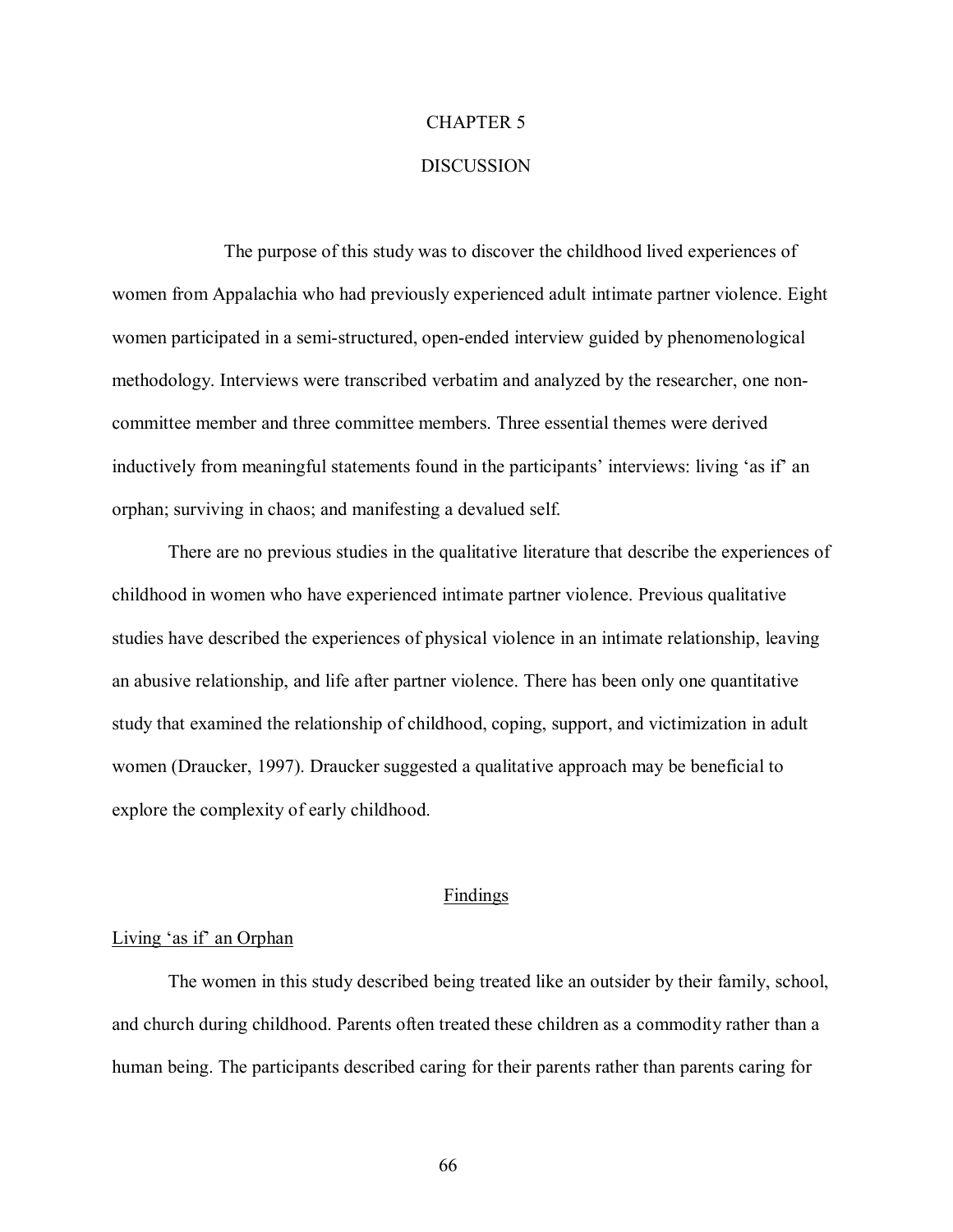them. The participants were not told they were loved by their parents. Parents lacked compassion toward their children, rarely interacted with them in positive ways and were generally unsupportive (Bousha & Twentyman, 1984; Burgess & Conger, 1978). The participants related painful stories of school experiences. Peers were cruel and often made fun of their extreme poverty. As children, the participants were excluded from childhood activities, such as birthday parties and sleep-overs. Experiencing unpopularity with peers has been found in previous studies of abused children (Erickson, Egeland, & Pianta, 1989). Many sought sanctuary in churches but were often rejected there as well. The church and school communities often participated in their mistreatment. Those who did not participate in active mistreatment tolerated these behaviors in silence.

# Surviving in Chaos

 The participants described their childhood as chaotic experiences with parents who were physically and emotionally unavailable. This same type of disruptive environment has been described in the child abuse literature (Erickson et al., 1989). Parents were often intoxicated and unable to provide care for their children. The home environment lacked consistent structure. Parents often physically or verbally abused their spouses, as well as their children, which is consistent with previous research (Henning, Leitenberg, Coffey, Turner, & Bennett, 1996). The children were observers or recipients of violence from parents and, occasionally, siblings. These findings are supportive of previous quantitative research, which linked childhood violence to adolescent or adult victimization in intimate partner relationships (Heyman  $\&$  Slep, 2002; Hotaling & Sugarman, 1990; Levendosky et al., 2002). Draucker (1997) found that "negative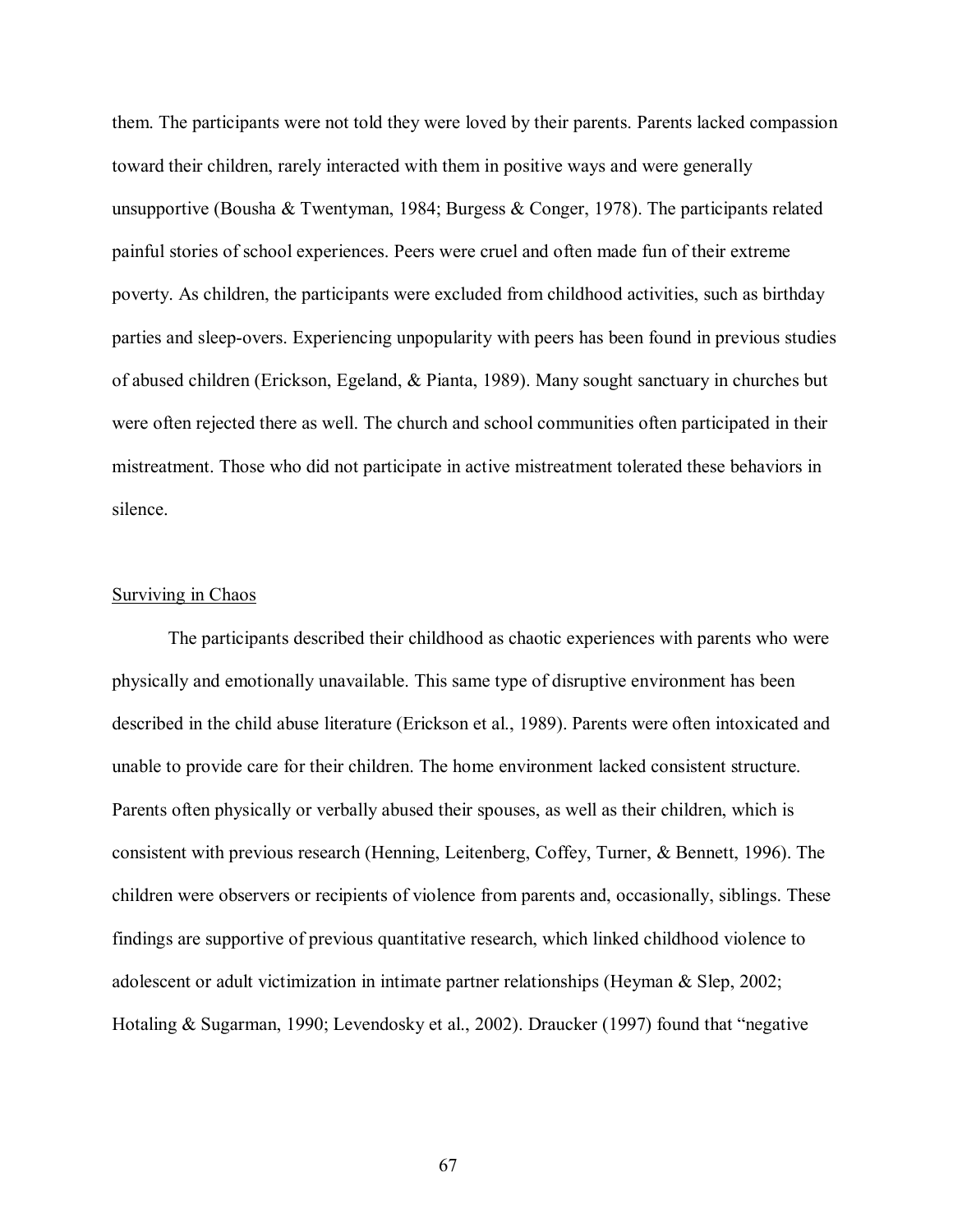family interactions"  $(p, 410)$  and the experience of physical, emotional, or sexual abuse during

childhood increase the risk for future victimization in relationships.

Some participants reported experiences of sexual assault and rape. One described the

assault by an adult neighbor on her paper route when she was 12 years old:

He told me that his sister wanted to talk to me. And, I trust this guy. I really didn't have a reason not to. I went upstairs (in his home) and didn't see her anywhere. I tried to leave the room. He closed the door. He forced the door closed and blocked me where I couldn't get out. And he started to touch my breasts. I tried to push his arms away. He then proceeded to push me towards the bed and I was still trying to push him off....And I can remember laying there in the floor, crying my eyes out and begging him to stop, but he wouldn't do it.

Other participants reported attempted assaults by adults from the neighborhood or church. One

participant shared an experience with her friend's father:

 Her daddy came to my house to talk to my daddy. He asked me if I wanted to go home and spend the night with his little girl. He had his little boy with him. I thought it would be all right. But as soon as he got out of sight of my house, he wanted to go park somewhere with me. And I was 10 or 11. He kept trying to hold on to me and kiss me and I was crying and hitting him. I finally got away from him.

Experiencing rape before the age of 16 or childhood physical abuse has been associated with

adult partner violence (Coid et al., 2001).

Two participants reported intrafamilial child sexual abuse. One described episodes of

inappropriate touching by her adult brother.

My brother sat down beside me. He was so drunk. I don't know if he was on something or not. He smoked pot and stuff too. He put his head where it shouldn't be....It made me feel real uncomfortable and I started crying. I didn't know what to  $do$ .... I was afraid that he would come in the room (her bedroom)....[I was] around 10 maybe. After that I just didn't feel right being around him. I didn't want to be left alone with him.

Intrafamilial child sexual abuse has been correlated with future episodes of adult victimization

by both partners and strangers (Coid et al., 2001; Finkelhor & Browne, 1985; Gidyz et al., 1993;

Kessler & Bieschke, 1999; Krahe, 2000; Walker & Browne, 1985).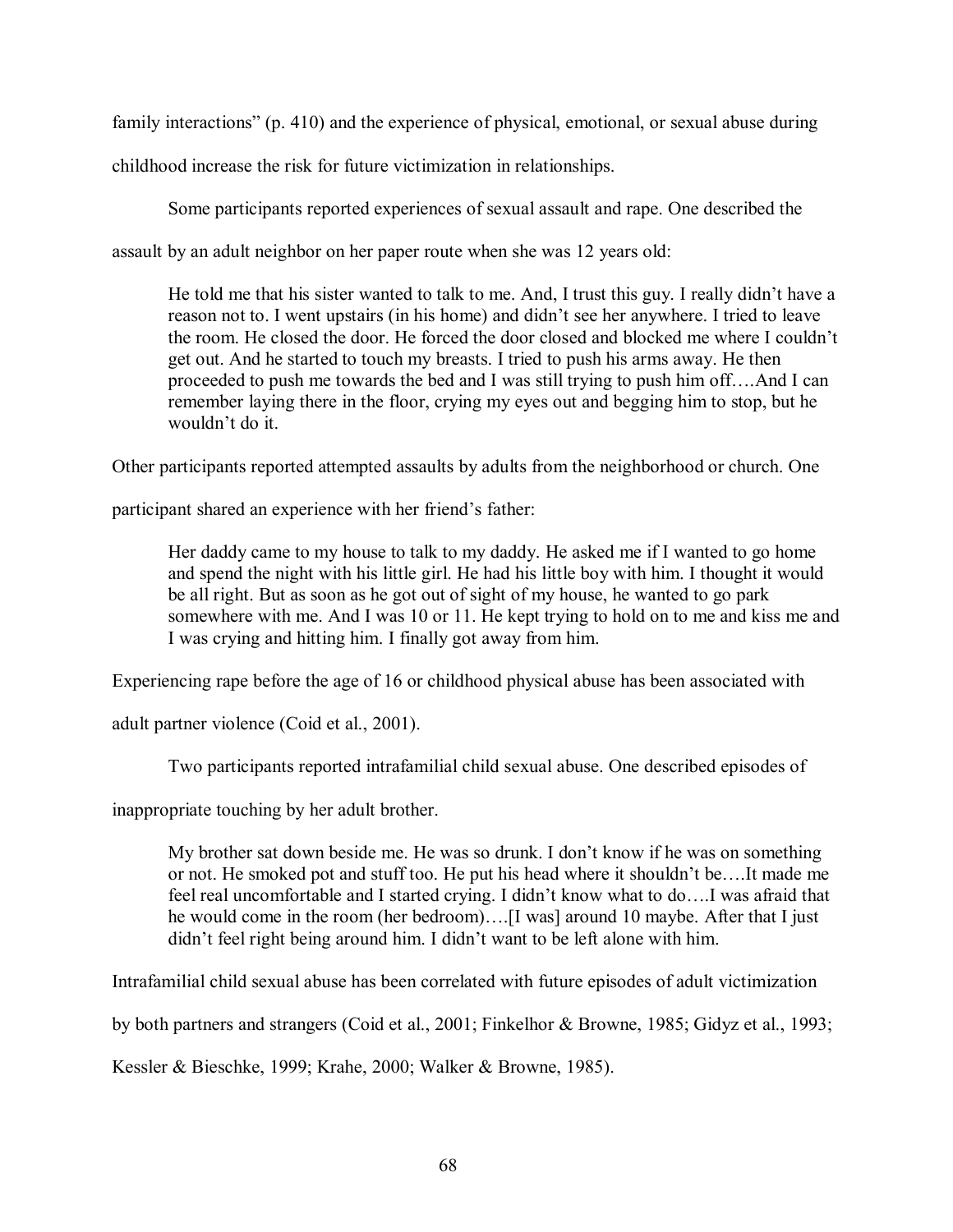Although the participants did not have healthy relationships with their parents, few of the participants had transient healthy relationships with other adults who cared for them during childhood. These few positive interactions may have helped sustain them during their otherwise lonely childhood. One participant described the actions her school principal took:

He would bang on the door until we would get up. He would say, 'You little childrens, you got to get up and get ready because if you don't come to school, they are going to come and get you and there ain't nothing I can do.' And he would give us time to get up and get ready. He would tell us to comb our hair and wash our face. When we would get to school, he would have them make us something to eat and then we would go to class.

Another described her high school agriculture teacher who knew about her dreams of being a veterinarian, "He knew what kind of family life I had. That it sucked. He had a daughter the same age as me...He would take me down to his farm and let me help."

Another participant related talking to her grandfather after being sexually assaulted by a peer:

 And then I went home and everybody was gone, thank God but Granddaddy. I came in crying and he asked me what happened. And I told him. He told me to go take a good, hot shower. And I did. And then when I got done, he said, 'I'm going to take you to get a milkshake or a Pepsi or something.' And I told him what happened. He wanted to know who the boy was. He was ready to kill him. I said, 'No." I made him promise not to tell Mama and Daddy.

# Manifesting a Devalued Self

There are severe consequences to an individual's perception of self-worth when they are made to feel unloved, unworthy, and powerless in their childhood. According to researchers, parental mistreatment during childhood causes the child to develop a negative sense of self, others, and relationships with others (Cicchetti, 1989; Briere, 1992; Rutter 1989). Participants recognized that their lives were different from their peers. Participants shared their struggles with low self-esteem, shame, embarrassment and excess body weight. Some developed unintended self-defeating behaviors, such as allowing themselves to be abused by their peers in an attempt to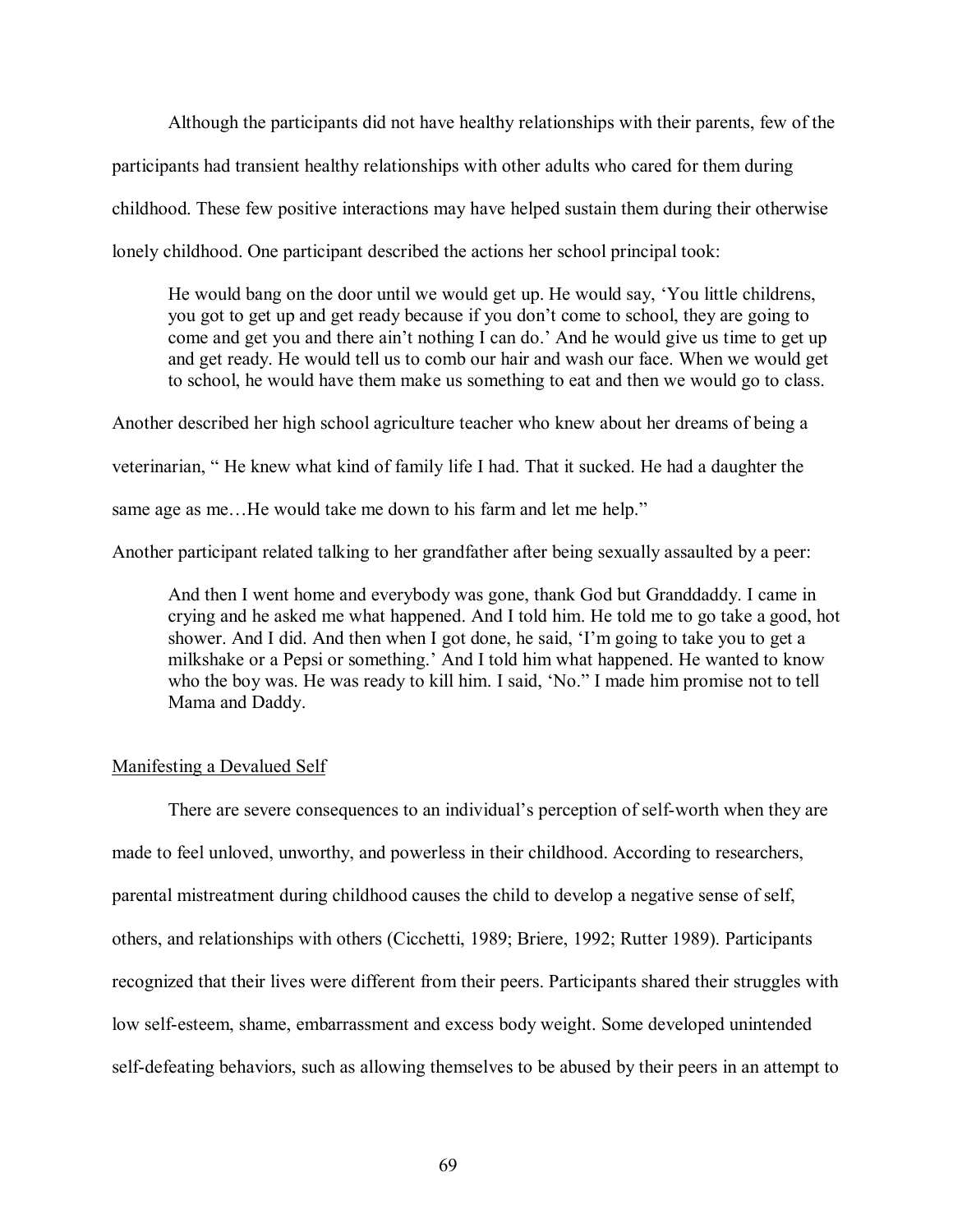fit in which is consistent with previous research (Crittenden & Ainsworth, 1989). Individuals who have low self-esteem and diminished self-worth develop inadequate boundaries, and decreased skills of self-protection which places them at an increased risk for later victimization (Briere; Koss, 1990; Walker & Browne, 1985).

# Theoretical Implications

## Attachment Theory

 Attachment, according to Bowlby (1969), is the type of relationship between parent and child based upon the ability of parents to provide a child with safety and security. According to attachment theory, children base expectations of themselves and others on their early experiences with caregivers. These expectations form the basis for future relationships which may place abused children at risk for unhealthy relationships.

 The participants in this study did not experience close, intimate relationships with their parents during childhood. They felt unloved and unwanted. Participants talked about living in unstable, chaotic homes without adequate supervision. The theme, *surviving in chaos*, is consistent with a study by Robinson (2002), in which she reported that children who have been exposed to childhood abuse, violence, fear, and poverty are at an increased risk for attachment problems. In an environment that lacks safety and security, children may develop behaviors to avoid punishment and to protect themselves. Early research suggested this response was maladaptive. More recently, however, researchers reported that a child's development of protective behaviors in response to their parentsí negative behaviors is a demonstration of positive adaptive skills rather than maladaptive. However, these behaviors in childhood may lead to difficulty in the establishment of healthy adult relationships (Ayoub, Fischer,  $\&$  O'Connor,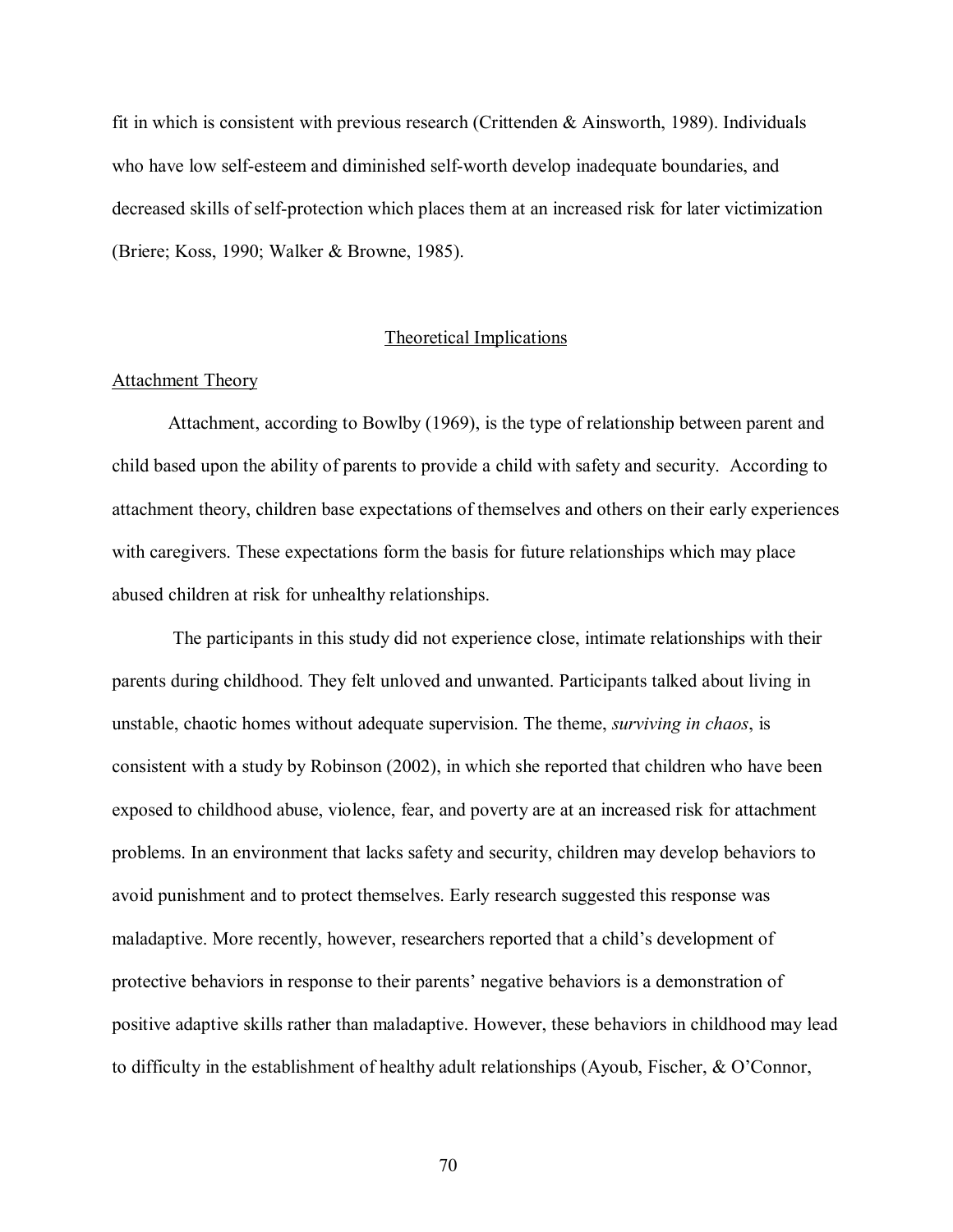2003). This may explain the adult intimate partner violence experienced by the participants in this research.

# Intergenerational Violence Theory

 Intergenerational violence theory supports the notion that patterns of violence are passed down through generations of families. Participants in this study were victims of abuse in their home but discussed how important it was for them to treat their own children differently than they had been treated. Many participants did share that their own parents, who had been abusive to them, had difficult childhoods and had been often abused. The majority of abused children do not grow up to abuse their children. In fact, according to Kaufman and Zigler (1987), only 30% of abused children become child abusers. Research has suggested that the presence during childhood of a supportive adult in the life of a physically abused child may serve to prevent the transmission of violence to the next generation (Egeland, Jacobvitz, & Sroufe, 1988).

### Nursing Theory

 The Neuman Systems Model, derived from General Systems Theory, Gestalt theory and Selye's concept of stress (Fawcett, 2000), provides a comprehensive framework to view these phenomena wholistically. According to Neuman (1982), nursing is "concerned with all of the variables affecting an individual's response to stress" (p. 14). The client in the system can be a person, family or community and is composed of five variables. The interplay among the variables: physiological, psychological, sociocultural, developmental and spiritual, facilitate system stability. "A tendency exists within any system to maintain a steady state or balance"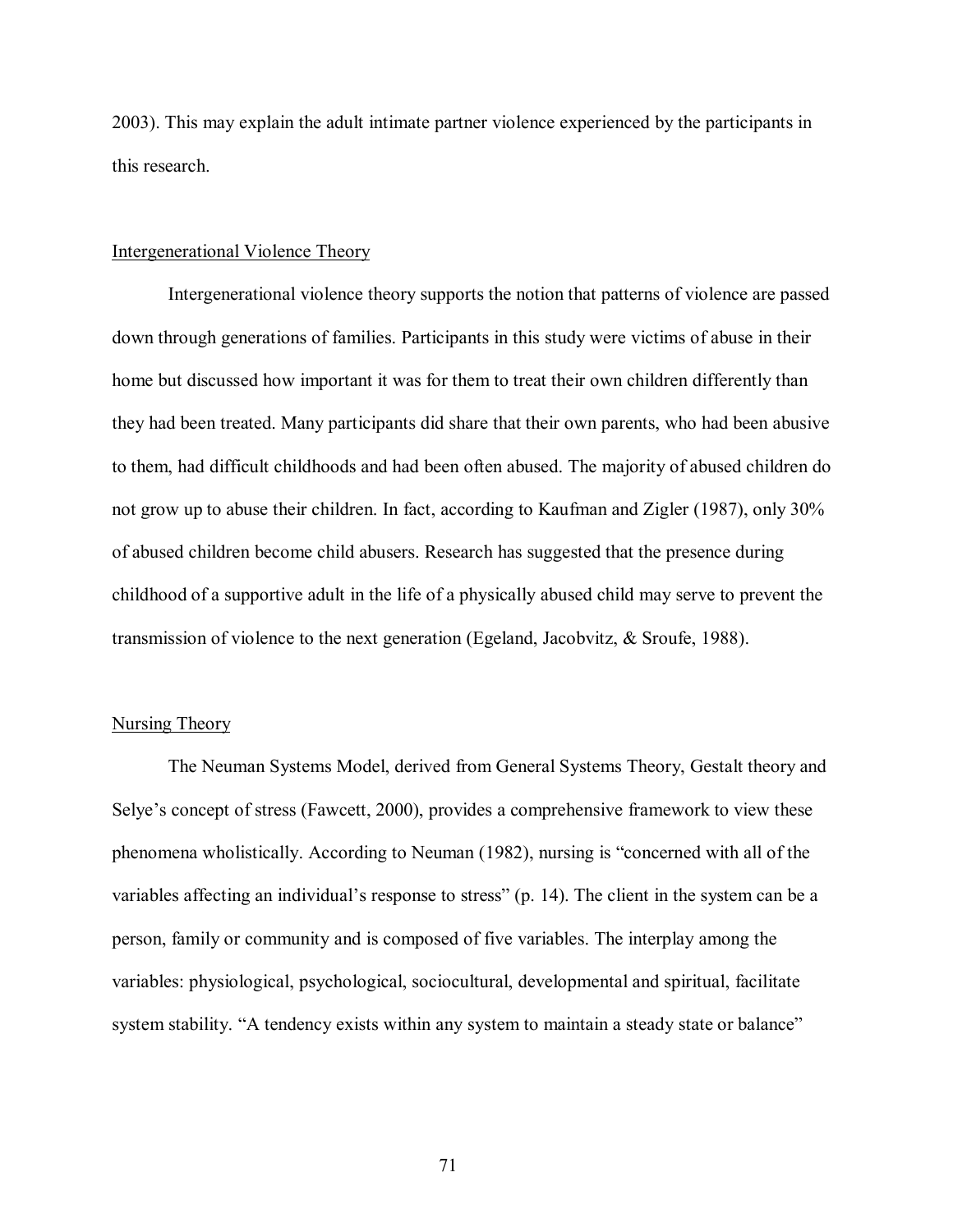(Neuman & Fawcett, 2002, p. 21); however, disruptive forces have the potential to cause system instability within the five variables, resulting in maladaptation.

 A physiological variable important in this study is the general health status of the individuals. The participants struggled with being overweight. As children, the participants had limited access to health care. They did not receive routine, preventive health visits from physicians or dentists due to poverty and lack of health insurance. Some of the families used the emergency room for health care while others relied on home remedies unless the child was severely ill or injured. One participant stated:

We didn't go to doctors when we were little. They were probably expensive. I don't know if we even had health insurance. We didn't have regular check-ups....I don't think I had a pediatrician. Oh, I went to the surgeon in town. He was a nut. He was my grandparent's surgeon and he saw us for medical care, if that's not crazy. He was a really good surgeon but his bedside manner was terrible.

Another participant discussed the home remedies used:

Grandma did home remedies. She loved Vicks salve. She'd rub it all over you. She tried to get me to eat it but I wouldn't. She'd eat a big hunk of it. If I got a bad cold, Granddaddy gave me a little bit of whisky.

One participant shared her experiences with home remedies, "Never went to the doctor. If you

stepped on a rusty nail or got a bee sting, you chewed up tobacco, got it real moist and put it on

it, or you cut a potato in half."

A participant described her lack of health care:

I didn't have a doctor, no relationship with one. If you were sick, you went to the emergency room that was my parent's mentality....I had none of that (physicals) ever. It just wasn't important. The first time I went to the dentist I was 18 and in college and had my teeth cleaned. I paid for it myself.

Psychological variables relate to the mental health functioning of the individual. In this

study, the participants experienced low self-esteem from chronic mistreatment by family, peers,

and the community. Living in an unstable and unpredictable environment caused the participants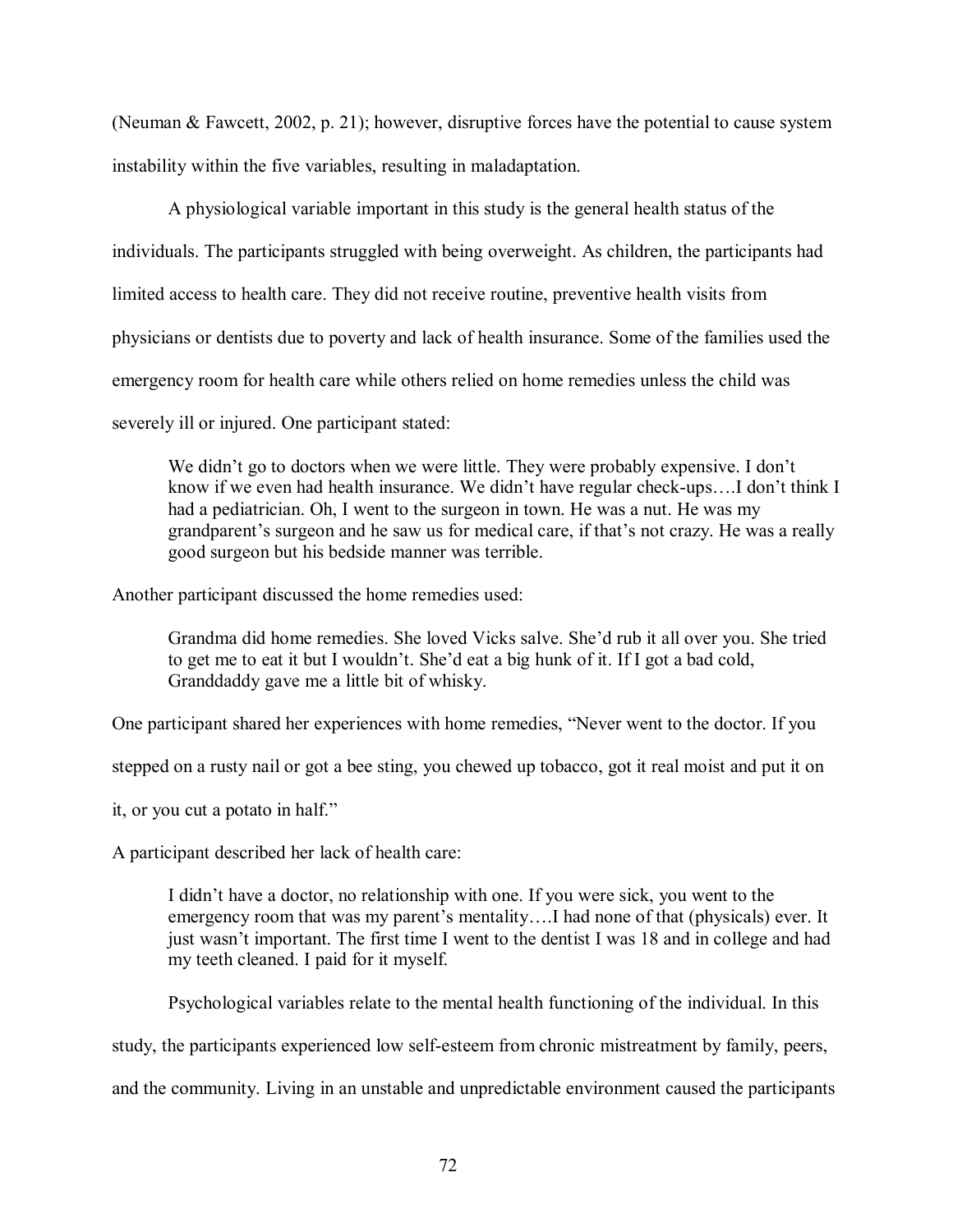to be fearful for themselves and other family members. One participant shared her feelings when her father beat her mother, "I kept thinking, he is going to kill her and she's my mama." Another participant told about her fear of her mother's boyfriend. "He was never mean to me, but I was always afraid when he was beating Mama that he would beat me. I hid under the bed."

 The participants discussed that they felt unloved and unwanted by their parents. Parents did not tell their children that they loved them. One participant shared her experience of feeling unloved:

I don't remember Daddy ever telling me he loved me. I remember the first time Mama told me she loved me. I was having my appendix taken out and she thought I was dying evidently. She told me while they were pushing me through surgery. She said, ëI love you.' I laughed. I didn't know if it was the drugs or what. I was 16 then.

As children, the participants experienced role reversal with their parents. The children were

made to feel that their purpose was to serve their parents' needs and care for them.

One participant described her experiences with her mother:

You really didn't interact with my mother. She told you what to do and you did it. And, after talking with my older sister, I don't think she got hit, like my younger sister and I did, but we were kind of like domestic servants.

Sociocultural variables relate to the influence of culture and society on the individual. In

this study, the variables included the participant's southern Appalachian heritage and living in

poverty. One participant shared information about the poverty in spite of a strong work ethic in

the people of the region:

People tend to picture people from Appalachia as being lazy. That's not true. There is a very strong work ethic in this culture. Now the picture of the poor people they see did not result from laziness. That was related to circumstance. And these people had a tremendous work ethic. They raised tobacco. They raised gardens. They raised cows and pigs and chickens. It was really hard to eke out a living in this part of the country and raise a family and educate them. It meant you had to work from daylight to dark.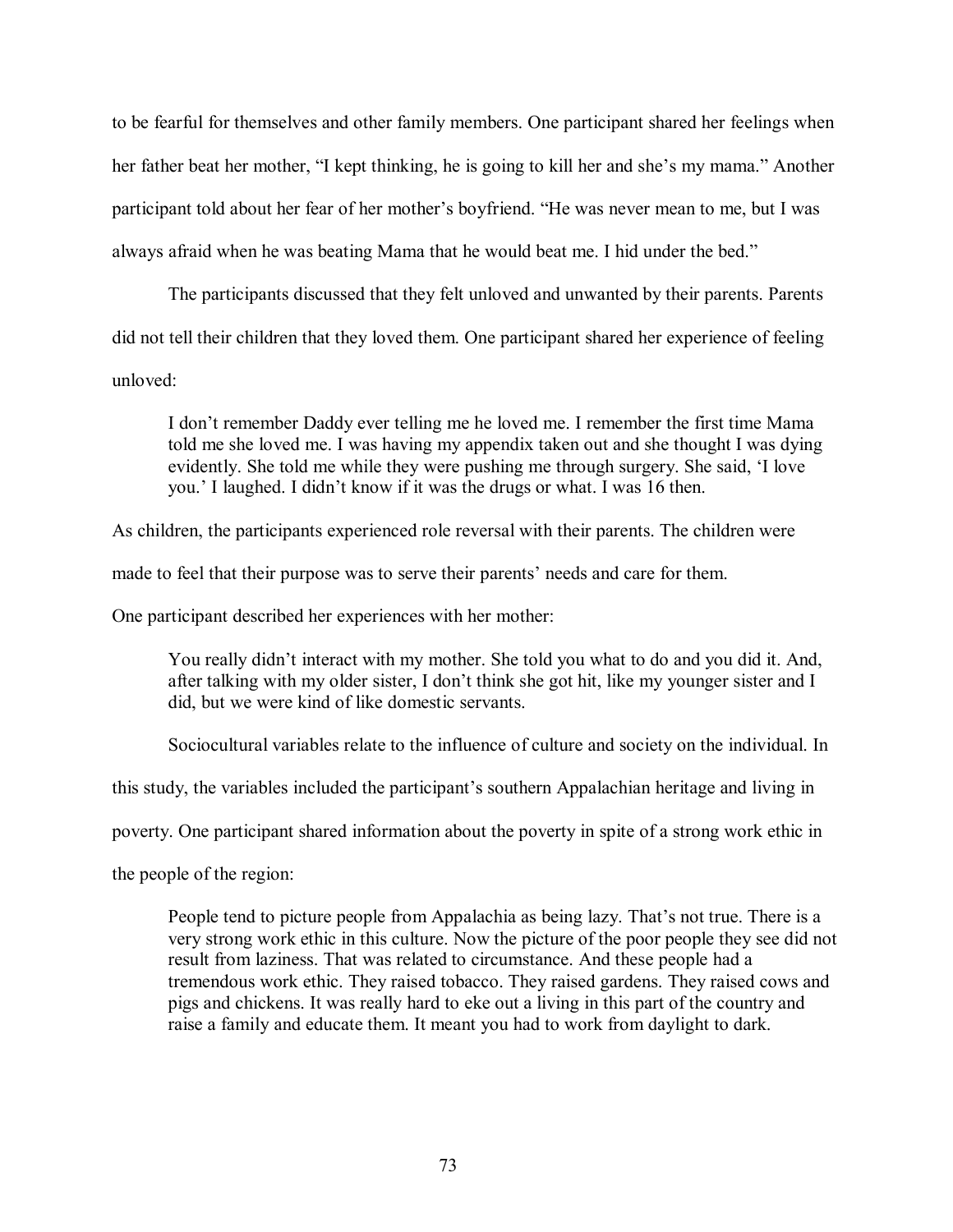The dire circumstances of poverty were described by the participants. One participant had a

literal scar of poverty. She described an incident that happened as a toddler:

 I had been turning somersaults on the couch, like children do. I got dizzy and when I got up, I whacked the end of a coffee table. It laid that (skin above eye) wide-open. The home remedy was to put coal soot on it to stop the bleeding, but then you have a big, black tattoo. So all through elementary, junior high and high school, I had this big nasty scar. So I wore my bangs way down in my eyes to cover it.

Another described her living conditions:

 A lot of rooms you couldnít go in because the floor had fell through. In the winter, we would get up and there would be snow in the foyer where it had blown through. We didn't have any running water.

Shopping for school clothes at the Dollar Store was common for these participants. One shared

her experience:

They didn't have the money so we never got to go anywhere else. She would buy one pair of tennis shoes if we needed shoes. We got a pack of tube socks. They were usually cheap and we had to share them. We usually got one pair of pants and one new shirt.

Participants shared their expectation to care for their parents during old-age as a part of

their cultural heritage. Though they admitted their parents probably did not deserve their care,

the participants felt obligated to provide it. Two participants had already cared for now deceased

parents. One described her experiences with her father:

 I would get his groceries, do his laundry, pick up and clean his house, and he would ask me to get him some liquor....And he would run me off. 'Get the blank out of here. If you ain't here to help me (buy liquor), then get out.' I took care of him until the end. I held his hand when he took his last breath.

The other participant shared her experiences of caring for both parents:

 She was blind from diabetic retinopathy and dad was having serious COPD problems. They were in the room together (at a nursing home). I still took care of them, hand and foot. She would get mad at me and yell; at least she didn't hit me anymore. I'd just turn around and go home.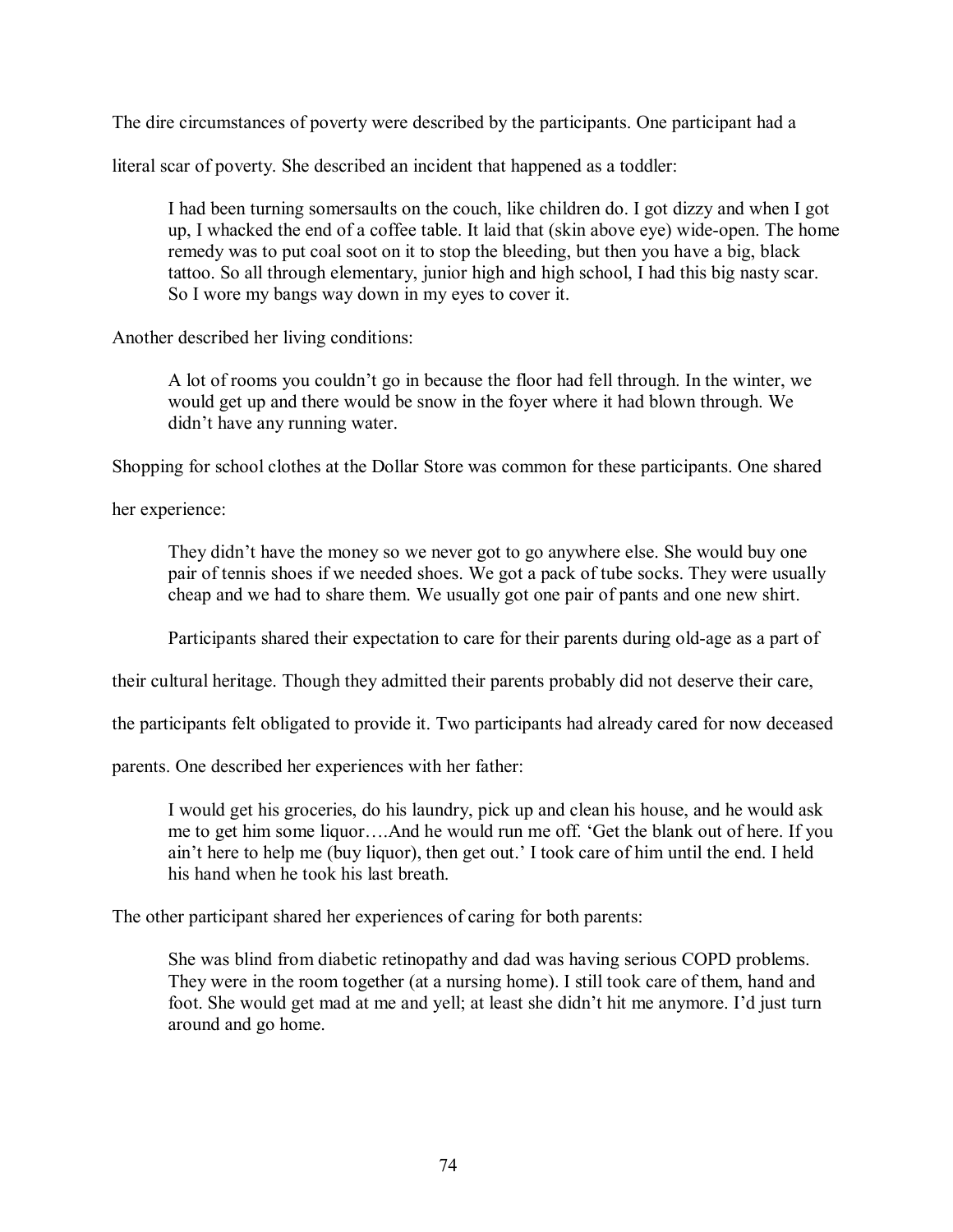Another participant who had not yet experienced caring for her parents described her feelings. "I feel responsible for things that might happen to my family. Even though God knows my parents probably don't deserve that, but I would feel responsible for them."

 The spiritual variable refers to the beliefs of the individual and the influences of religious and spiritual practices on that individual (Neuman & Fawcett, 2002). The southern Appalachian region is known for its numerous churches and strict interpretations of the Bible. One discussed religious influences in the school, "I remember it being more than okay to have prayer in school. In  $4<sup>th</sup>$  and  $5<sup>th</sup>$  grade we had an optional Bible study... My family, we were raised on the King James' Version of the Bible." Participants often sought sanctuary in church, though, most were not well-received. They shared their experiences of church and their universal childhood belief of a punishing God. These negative beliefs about God were correlated to adult partner violence in a study by Good (1999). The participants felt they had done things that were unforgivable. One shared:

We were taught the Bible but we were never taught the love of God. I'm not saying you get out here and do everything you want to do everyday of your life and God's going to forgive you. He might and He might not.

One described her church experience as positive, in spite of the fact that she was pregnant outside of wedlock:

I felt that everybody at church was looking at me and him (and thinking) We know what you did.<sup>7</sup> Of course they did. I don<sup>2</sup>t really think they felt that way because they would all come up and hug us and tell us they loved us. They didn't' show, if they felt that way, they didn't show it to us. It helped us to realize we had done something wrong, that we shouldn't have done. And that we just had to make things right as far as that. Everybody of church was very supportive of us. Most of them were older people that go. I remember dreading walking in those doors, but they were all really good to us.

The final Neuman variable is developmental, which is based upon Erikson's (1963)

developmental theory. Erikson described stages of personality development in response to how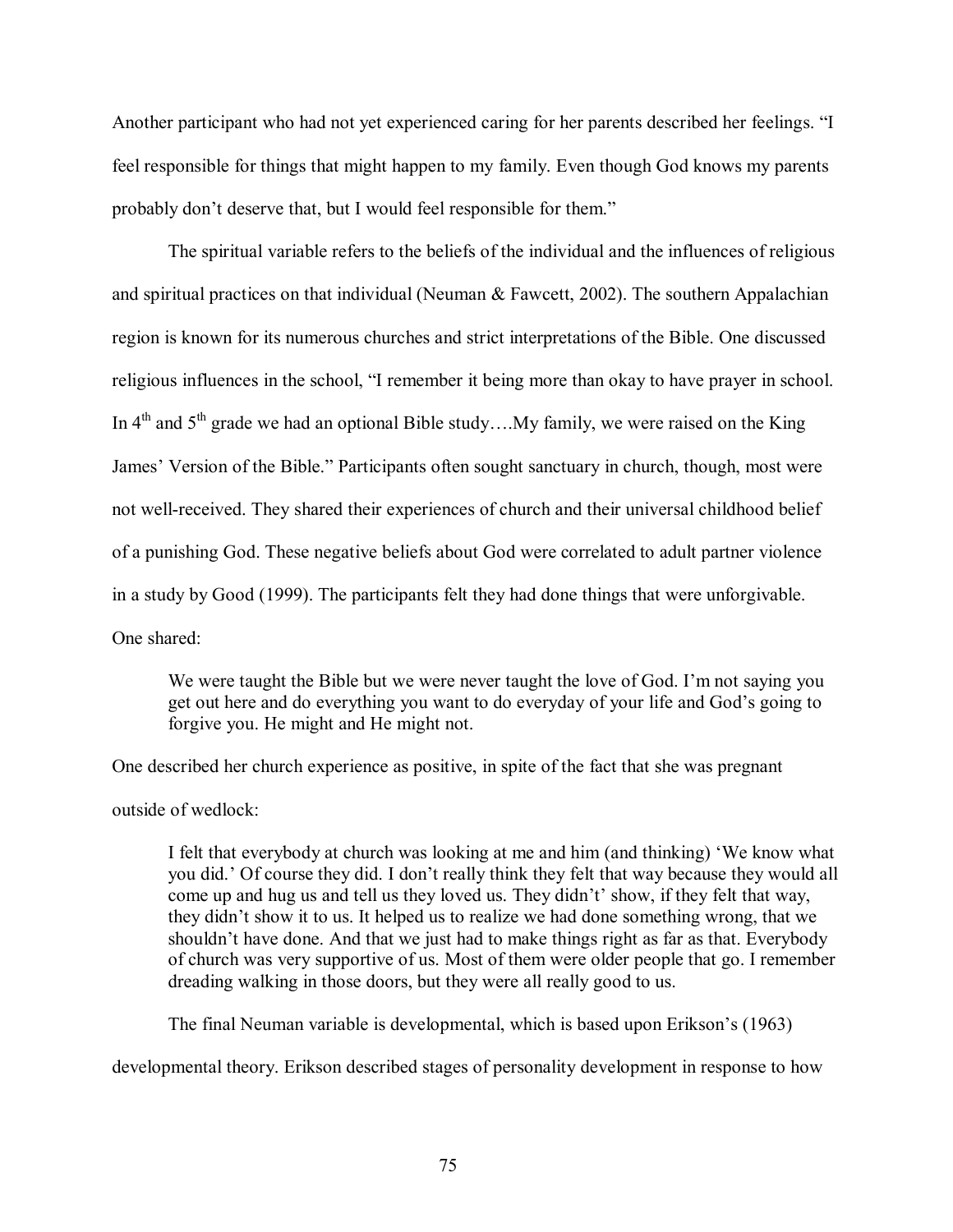an individual resolves crises throughout the lifespan. The first stage, *trust versus mistrust*, is resolved in a healthy manner when the primary caregiver provides a stable, caring environment that enables the infant to gain trust. A lack of such an environment leads to the inability to trust the caregiver that later extends to self and others. In this study, the themes, living 'as if' an orphan and surviving in chaos, address this dilemma. The participants did not live in loving, stable homes. Parents did not tell the children that they were loved. The parents were inconsistent in their discipline and behavior toward the children, often due to intoxication. Many of the participants witnessed or experienced physical violence in their homes; therefore, these children were prone to mistrust rather than trust.

 The second stage, *autonomy versus shame and doubt*, results in autonomy and an internal sense of control when children are allowed to behave and act independently and to learn to control their own actions. When a parent retains rigid control of a toddler, the child experiences shame and doubt about their own abilities and they tend to develop an external sense of control. This leads to unhealthy dependence on others (Erikson, 1963). Studies of Appalachian parenting demonstrated that physical punishment is common. Parents tended to be controlling and display an authoritarian style of parenting (Baumrind, 1968; Rural and Appalachian Youth and Families Consortium, 1996). Authoritarian parenting is a negative style of parenting that uses arbitrary punishment and provides little support or nurturance (Baumrind). This type of parenting leads to the inability of an individual to resolve these developmental crises and impacts their future psychological and interpersonal development (Erikson). In this study, participants felt powerless over situations and developed maladaptive behaviors in order to fit in. One participant described her feelings of powerlessness in an early adolescent relationship:

 One night at a track meet, he wanted me to come down towards the gym floor. I didnít want to. I was having trouble with my history class and I wanted to study, but he looked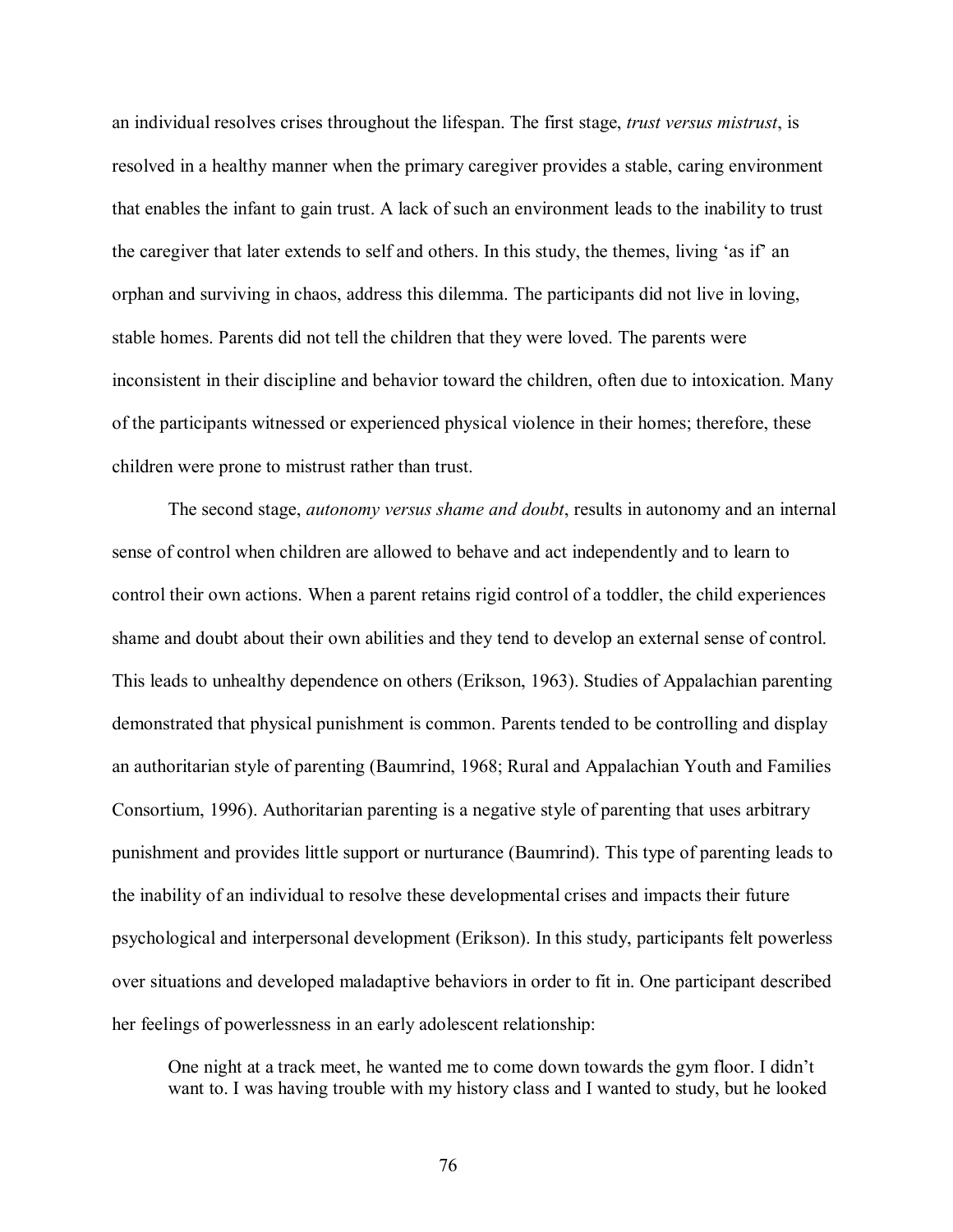at me like I didn't have much choice. I thought, well, maybe going with him will make me feel better. And I really didn't intend to do anything....I didn't want him to. I kept telling him to stop that I didn't want to. And I felt like my body was numb. I felt powerless to say or do anything to convince him that it wasn't a good idea.

Another described her first sexual experience:

When I was 14 that was the first time I had sex. It was with an older guy. I didn't want to because I was scared to death of course. He said, 'Let me just show you some stuff. We won't do it.' Well, we ended up doing it anyway.

These experiences illustrate the interplay among the 5 variables. According to Neuman and Fawcett (2002), disruptive forces affecting the five variables are termed *interpersonal*, *intrapersonal,* and *extrapersonal stressors*. In this study, the theme living 'as if' an orphan reflects stressors that result from nonsupportive *interpersonal* relationships. The participants did not have healthy relationships with their parents, peers, or community members. This lack of relationships serves as a stressor to the individual. The theme, surviving in chaos, describes the *extrapersonal* stressors that resulted from an unstable home environment. As children, the participants were subjected to physical, emotional, and sexual violence, mistreatment, and neglect. Many parents were unable to care for their children due to excessive alcohol use and circumstances of poverty.

The final theme, manifesting a devalued self, is an example of *intrapersonal stressors*. The participants reported feeling different, unworthy, and unloved. They suffered from low selfesteem and weight problems. All these stressors, individually and collectively, influenced the individual's ability to maintain optimal system stability.

Several figures depict the NSM and its application to this study. Figure 1 shows the model in its entirety including the client system as concentric circles, the stressors that affect the system and the three nursing preventions as interventions. Figure 2 depicts the interpersonal, extrapersonal, and intrapersonal stressors on the client. This figure is not representative of the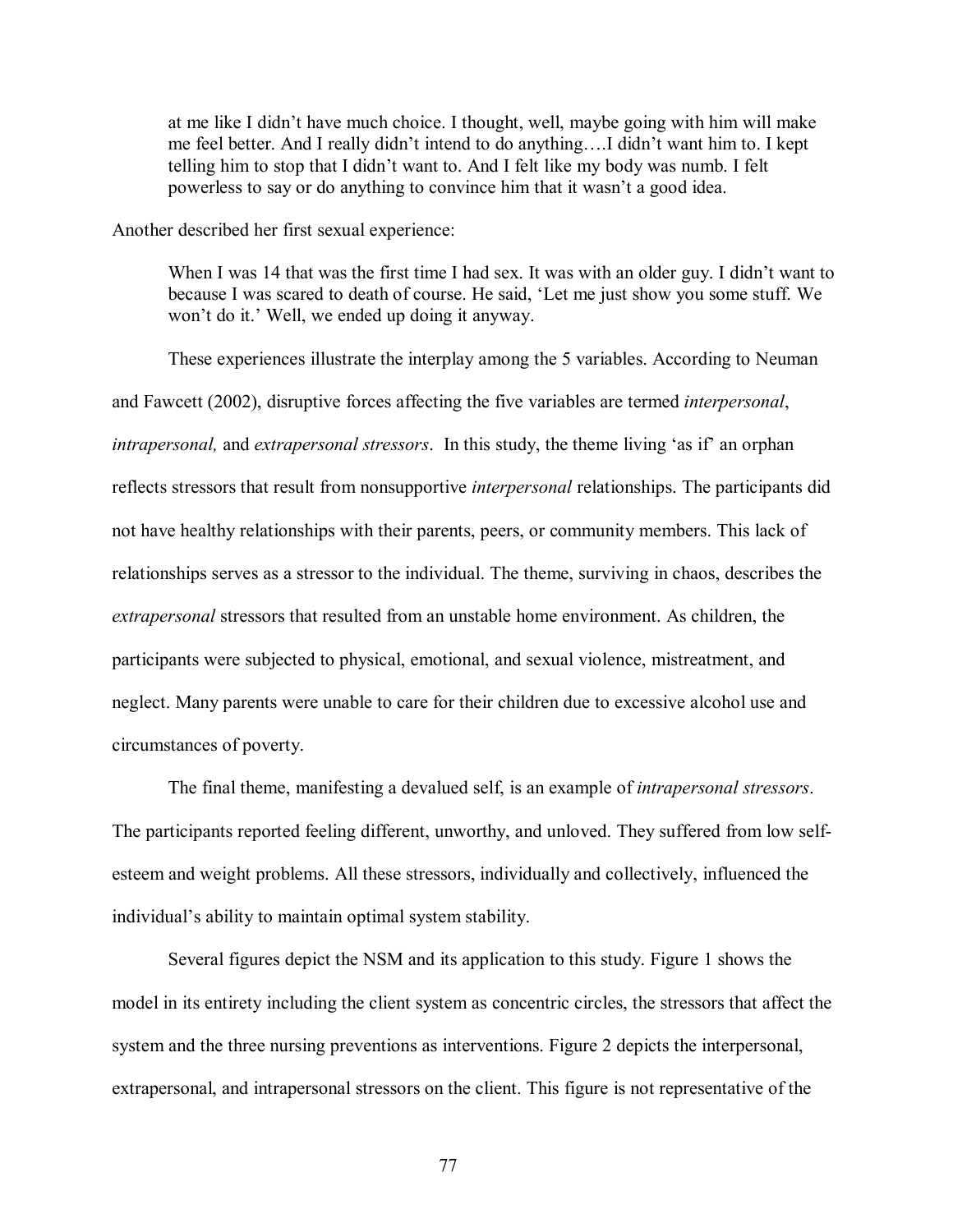entire NSM but rather represents the factors important to this study. The lines of defense surrounding the client represent protective mechanisms for the basic structure to preserve system integrity (Neuman & Fawcett, 2002). Each line contains the 5 system variables that interact to protect the basic structure. The flexible line of defense (FLD) provides a buffer system against stressors. The buffer system is variable and based upon self-care behaviors of the individual. The normal line of defense (NLD) represents the usual coping mechanisms and lifestyle behaviors that have developed in the client over time. The lines of resistance are the individual's defense mechanisms that are activated when stressors overwhelm the NLD. The basic structure is the core of the client consisting of commonalities among persons, such as genetic traits, biophysical parameters and cognitive ability (Neuman & Fawcett). Figure 3 represents findings from this study as interpreted by the NSM. The core represents the childhood of the participants. The findings summarized in the themes, living 'as if' an orphan and surviving in chaos, result in a normal line of defense which is retracted toward the core in this figure because of maladaptive behaviors that evolved over time. The buffer-like FLD has become less effective in protecting the NLD from repeated assaults upon it. The final theme, manifesting a devalued self, represents the lines of resistance used in childhood in response to the altered NLD. Stability of the individual is compromised when her system is altered from the impact of multiple stressors.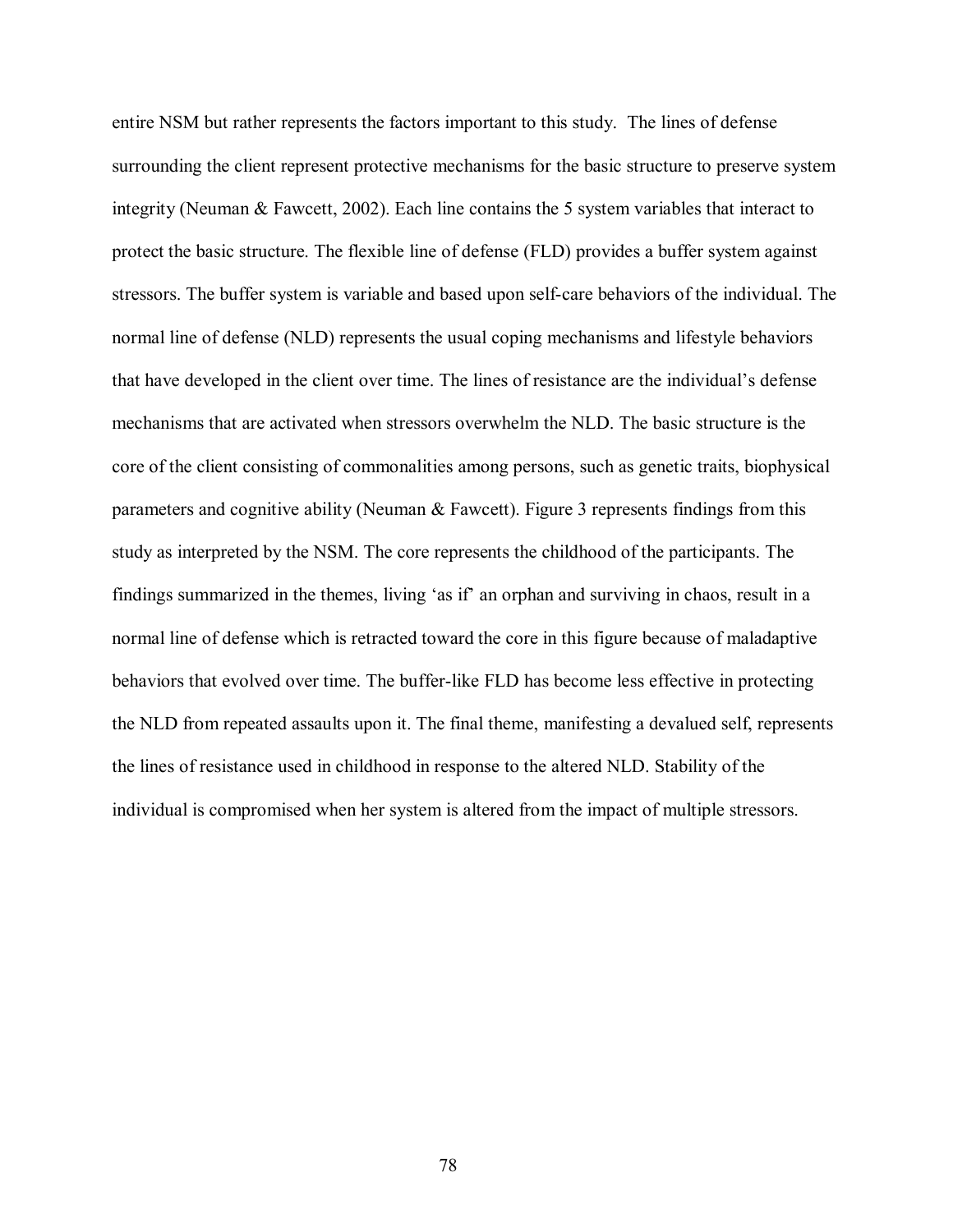

*Figure 1*. The Neuman Systems Model (Neuman & Fawcett, 2002, p. 13).

19 TO  $\mathcal{O}$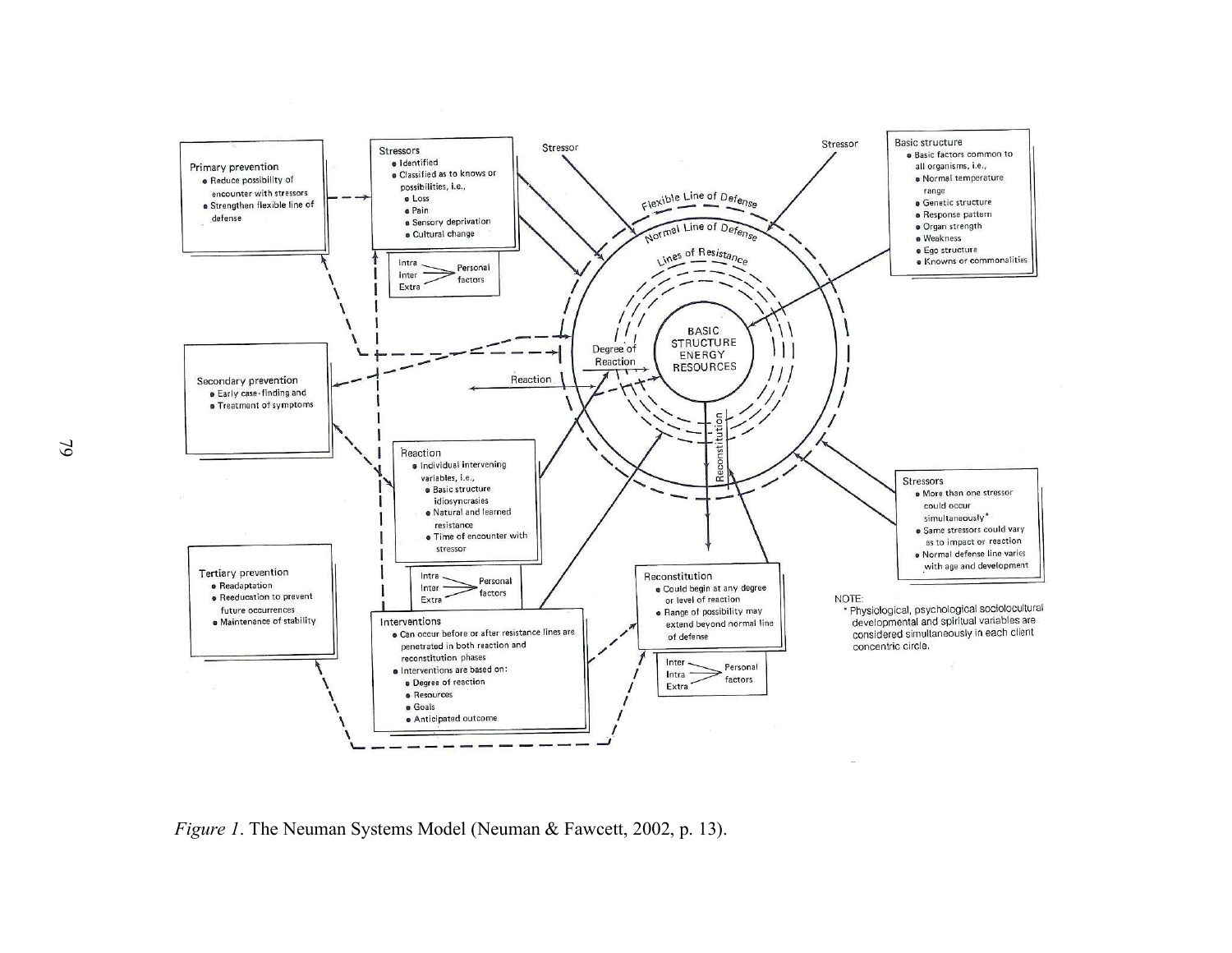

*Figure 2*. Person-environment interactions in the Neuman Systems Model (Neuman & Fawcett, 2002, p. 20).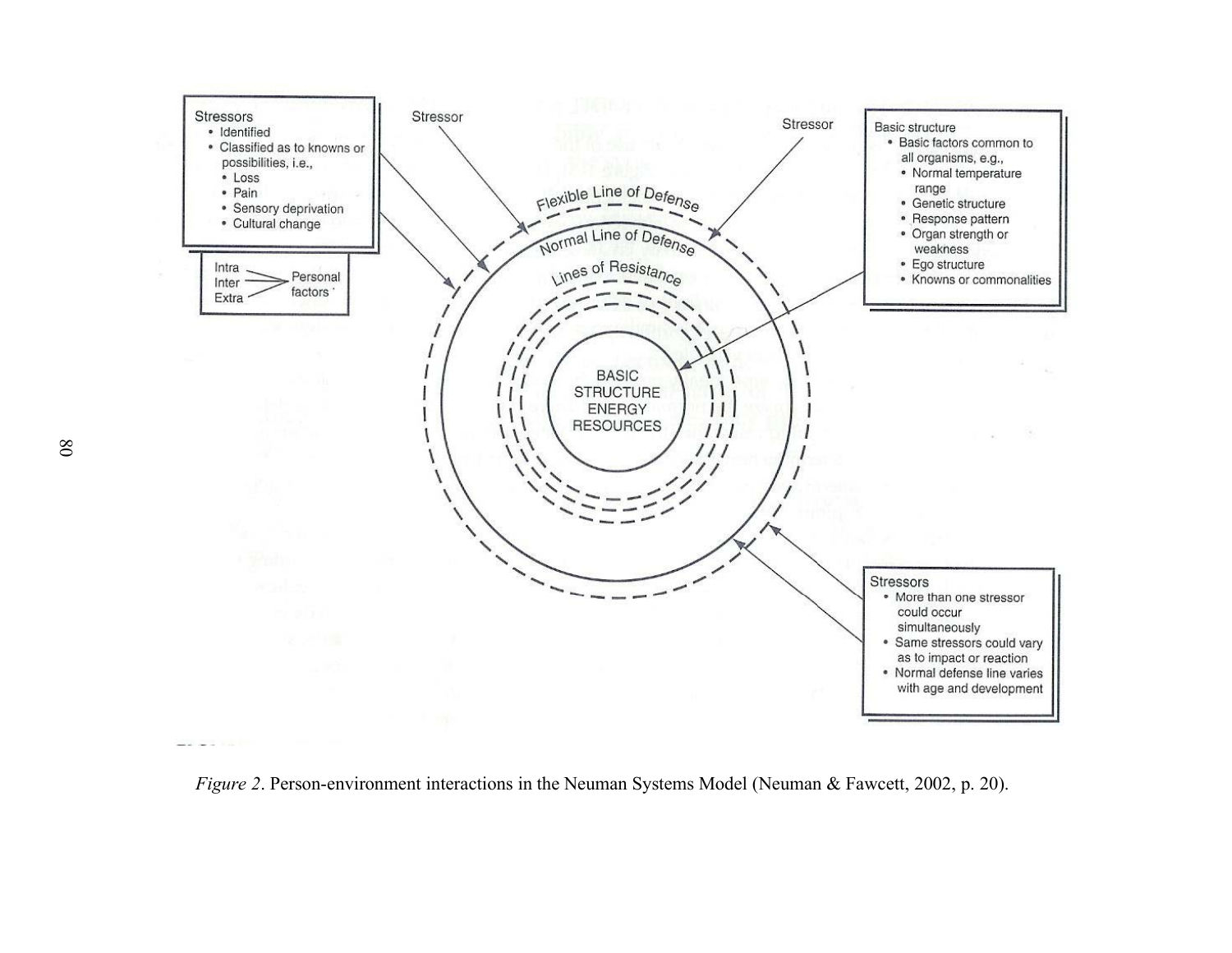

*Figure 3*. Childhood stressors depicted in the Neuman Systems Model.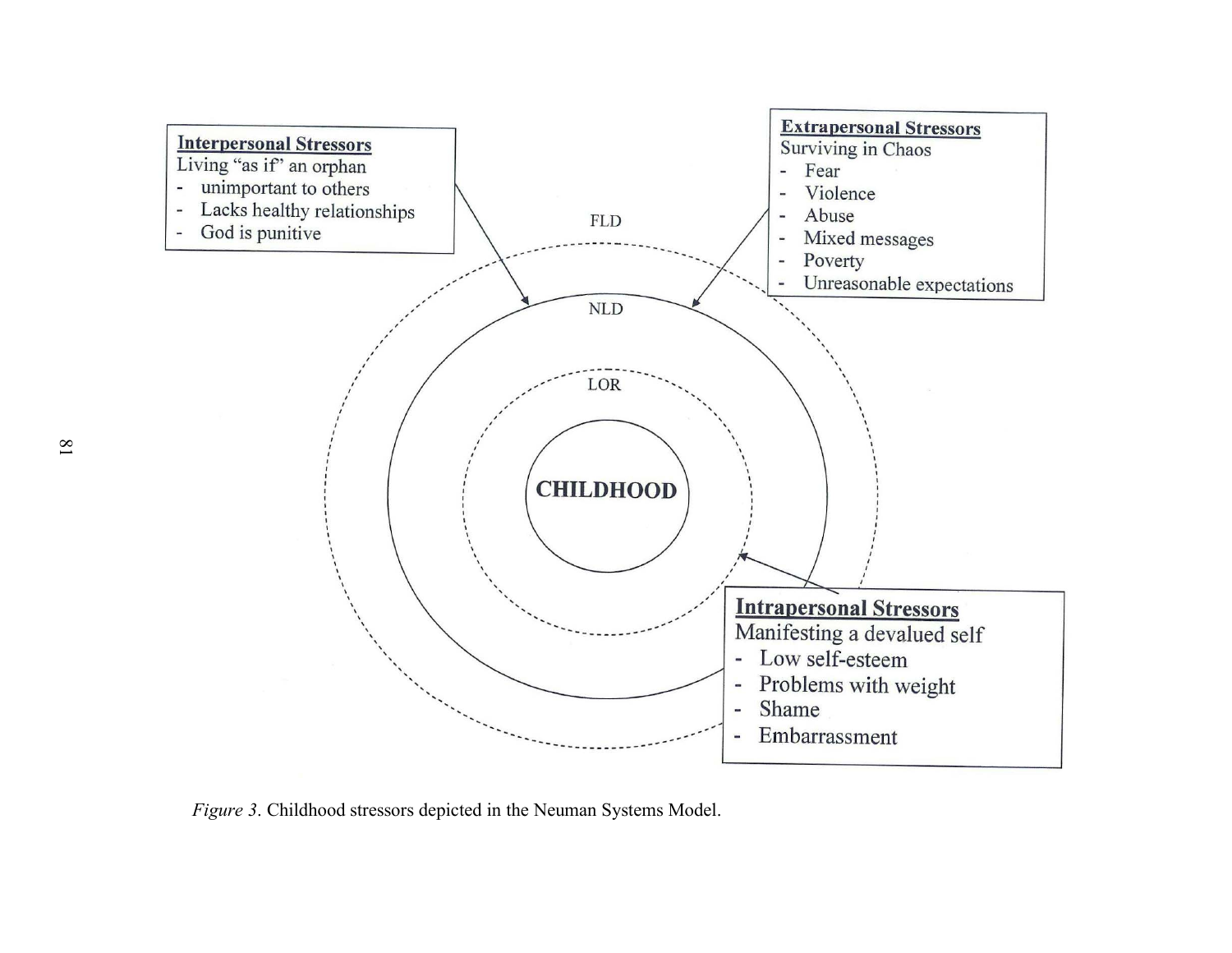The NSM is a heuristic model that provides a schema for nurses to use when providing care for clients through primary, secondary, and tertiary preventions (Neuman & Fawcett, 2002). If the participants of this study were to interact with nurses in the future, tertiary prevention would be most appropriate intervention because previous stressors have caused disruption to the system. Tertiary interventions are directed toward helping the individual re-adapt to a higher level of functioning. This may be achieved through social support and educational information that addresses the long-term physical and psychological impact of intimate partner violence. If the individual is currently in a violent partner relationship, the nurse would implement secondary interventions that focus on symptom recognition and stabilization of the system. For individuals who have not experienced adult partner violence, but are recognized to be at risk, the focus would be on primary prevention. These interventions include education and counseling.

The Neuman Systems Model has been used to direct nursing practice in the care of the individual, family or community client. Through this model, the entire health continuum has been addressed including health promotion, acute, chronic and end-of-life care (Fawcett, 2000). The model has also been used as the basis for undergraduate and master's degree nursing curriculum development, as well as a prototype for continuing education. The NSM has been used extensively in research studies from descriptive to experimental designs to evaluate interventions and patient outcomes. More recently, the Neuman Systems Model has been used as a theoretical framework in qualitative studies (Fawcett).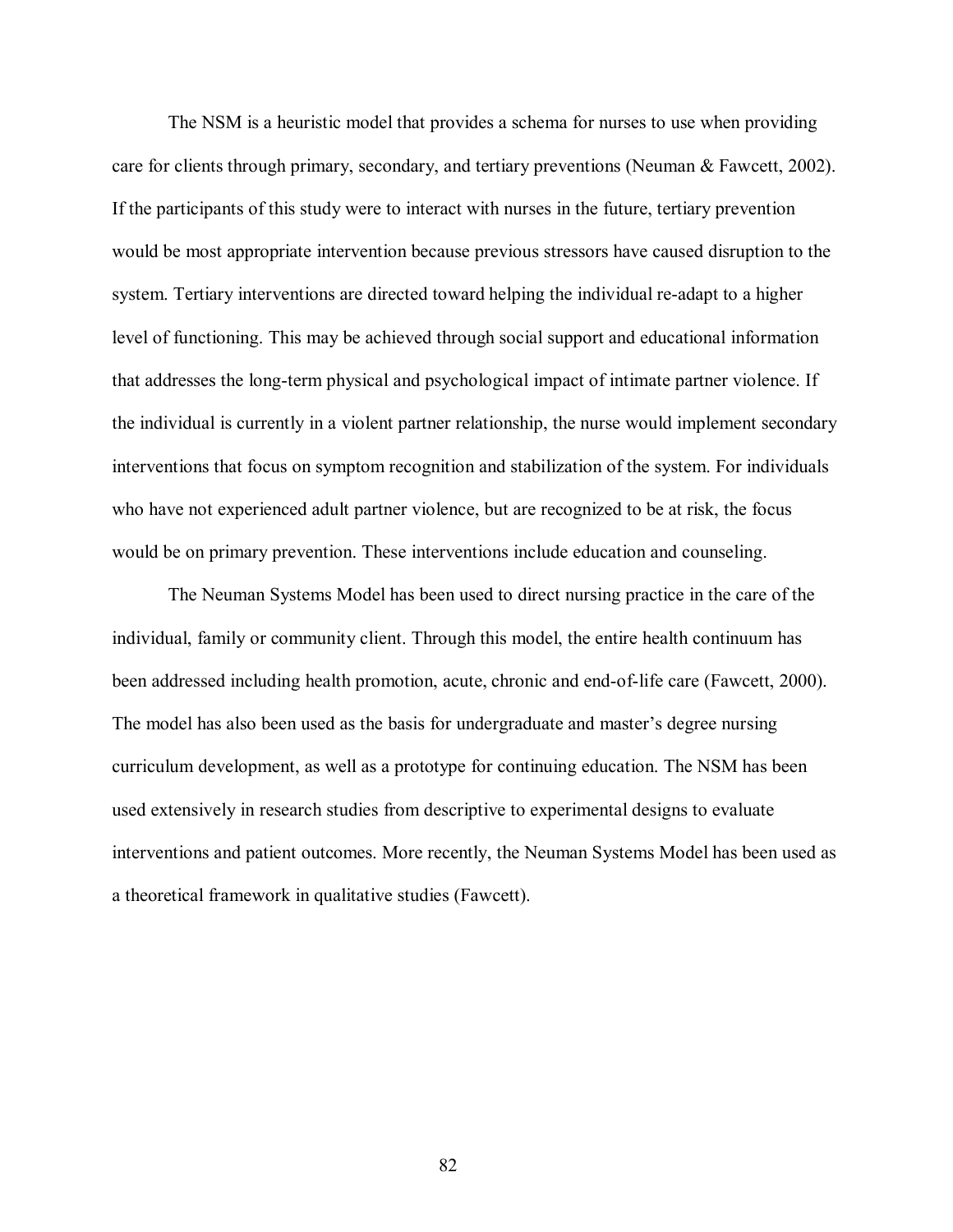#### Implications for Nursing

Findings from this study emphasize the importance of childhood experiences in women who have been in violent adult relationships. Thus, there are implications for nursing practice, education, and research.

# Practice

 IPV affects as many as 1 in 5 women during their lifetime which is more common than breast cancer with a lifetime incidence rate of 1 in 8 women (National Cancer Institute, 2002; Tjaden & Thoennes, 2000). Intimate partner violence has been recognized as a national health concern since 1985 when Surgeon General Koop assembled the first work group of national interdisciplinary experts. These work groups recommended health care professional educational programs, routine screening, public awareness campaigns, and research for partner violence (U. S. Department of Health and Human Services, 1985). The national professional organizations for nursing, medicine and public health, have since issued recommendations for routine screening (American Medical Association, 2000; American Nurses Association, 2000; American Public Health Association, 1999). Identification of victims remains low despite national awareness campaigns and formal recommendations by professional organizations (Berry, 2003; Elliott, Nerney, Jones, & Friedmann, 2002; Fogarty et al., 2002; Richter, Surprenant, Schmelzle, & Mayo, 2003).

Few victims of IPV have received screening by health professionals even though they use a disproportionate amount of health resources for multiple somatic complaints (Council on Scientific Affairs, 1992; Porcerelli et al., 2003). According to Campbell (1992), 20% to 30% of women seen in any health care setting are in an abusive relationship at the time of the visit.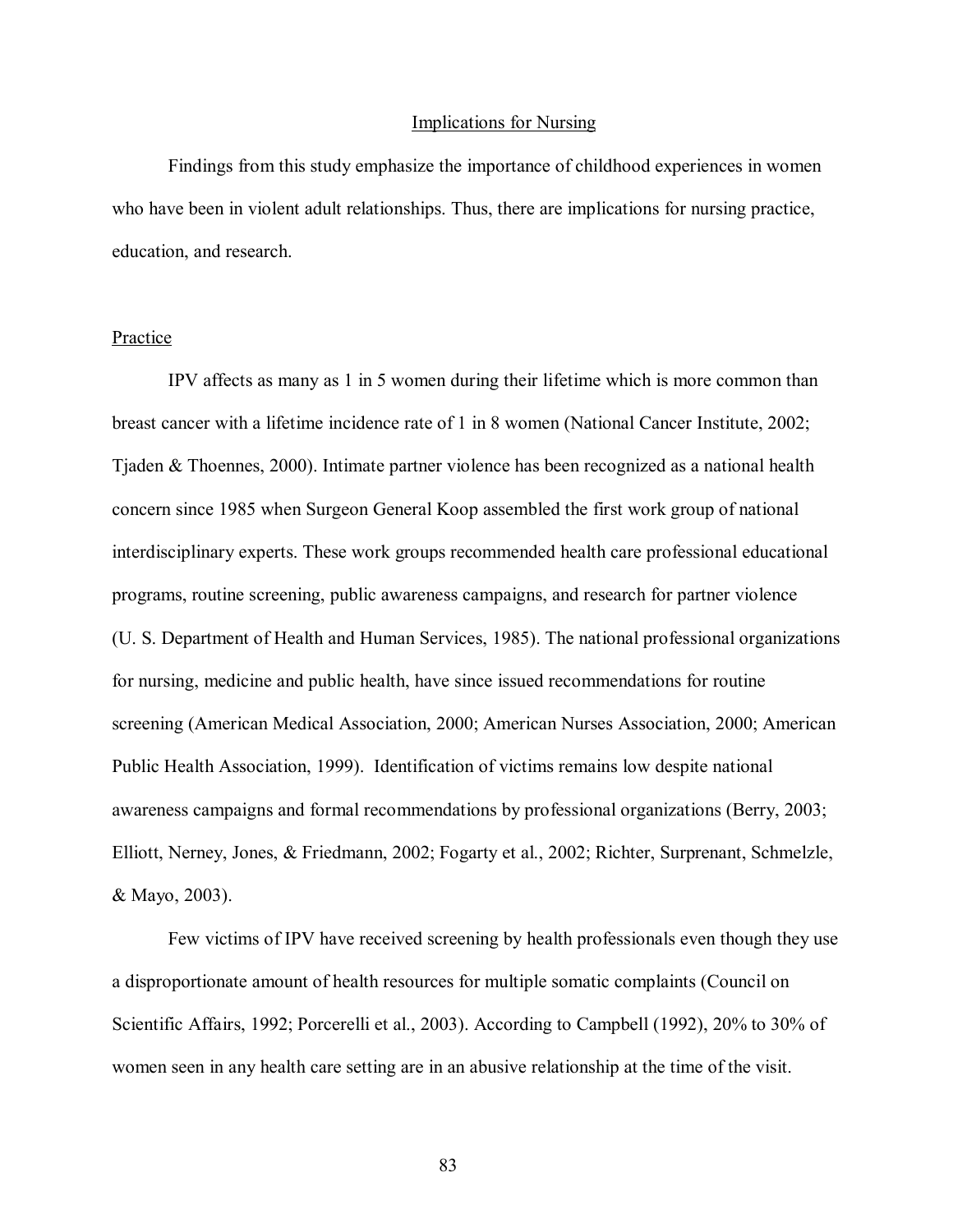These women often seek health care with apparent physical injuries but have reported they are often not asked about the cause of their injuries, or are subjected to cruel and judgmental remarks by various health care providers (Gerbert et al., 1996; Sleutel, 1998). In a study about attitudes of nurse practitioner students toward abused women, 7% of the participants reported that they felt there was justification for the abuse of a victim due to provocation, such as lying or having an affair (Bessette & Peterson, 2002). At the beginning of this dissertation process, I was asked why I would choose such a topic because partner violence cannot be prevented. Not everything in nursing or medicine can be prevented or cured; but that is not a reason to ignore the situation. Palliative nurses provide comfort and care when cure is not an option. Intimate partner violence may not be prevented, but nursing care to individual victims and their families can be improved.

In a qualitative study, survivors of relationship violence described how providers can help clients. The first theme was the importance of asking about abuse. Women reported that they may not divulge or may even lie about their experiences with relationship violence under direct questioning. Reasons given for these denials included: lack of recognition of being in an abusive relationship; fear of retaliation by their partner; the perceived lack of interest by the health care provider; and the belief that the responsibility of the health care organization was to address acute injury and not the cause of injury (Gerbert, Abercrombie, Caspers, Love, & Bronstone, 1999; Gerbert et al., 1996). The second theme was the "power of receiving validation" (Gerbert et al., 1999, p. 115) through the provider's acknowledgement of the abuse and messages of support for the individual. In another qualitative study, the participants reported feeling empowered when health care providers demonstrated caring by asking about partner violence (Nicolaidis, 2002). Even if the client lies about abuse that is occurring, asking may help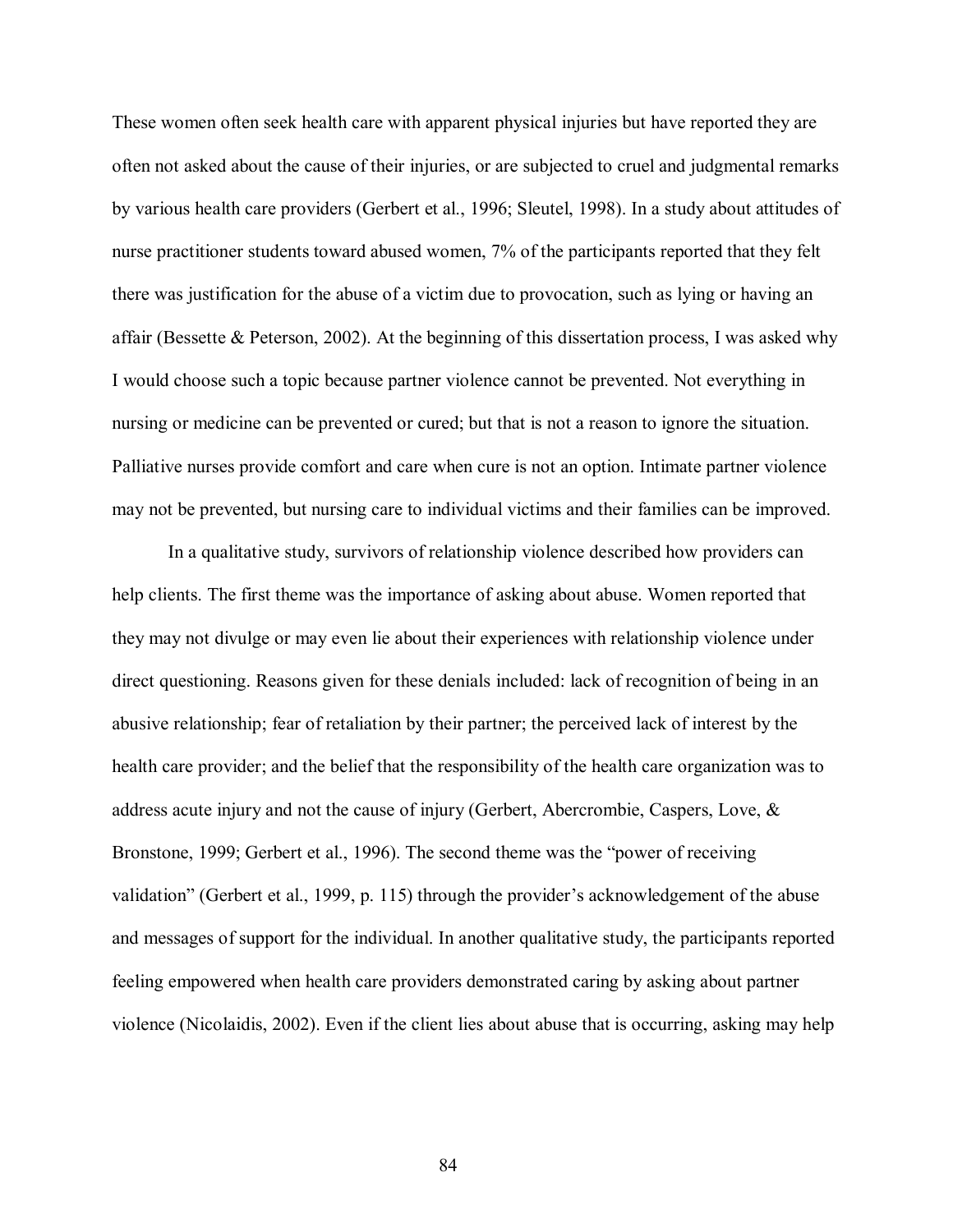the client recognize the potential danger of remaining in the relationship. The client may also feel that professional support is available if needed.

Nurses spend more time with clients than other health professionals. This time spent provides an opportunity to establish a therapeutic relationship. If the nurse recognizes cues that are suggestive of intimate partner violence, the nurse can provide a private place to conduct further history-taking and assessment. However, before these measures can be performed effectively, nurses must be aware of their own beliefs about relationship violence. Awareness of personal feelings about violence may be uncomfortable and lead to avoidance of the subject with clients (Landenburger, Campbell, & Rodriquez, 2004). If nurses recognize that these women have stories that likely include a life of abuse, their attitudes can change. If attitudes change toward clients, therapeutic interventions can follow (Ryan & King, 1998). This underscores the necessity for nurses to understand the stories of abused clients.

 Nurses will recognize that victimized clients may have reasons for certain manifested behaviors. Nurses must be sensitive to situations that may provoke fear in these women. For example, previously abused women may prefer to receive care from only females. Hospitalized clients may feel uncomfortable if an unknown male nurse or physician comes into their room alone. However, these seemingly irrational fears can only be understood if nurses take the time to ask about client concerns. If nurses have an increased awareness of these issues, they can be more effective in establishing trust with these clients.

Further, nurses must learn to discuss sensitive issues, such as weight, with care to avoid causing emotional harm to the client. Participants in this study struggled with low self-esteem, shame and embarrassment during childhood. They were often verbally abused about their appearance and had developed sensitivity about it.

85 and the state of the state of the state of the state of the state of the state of the state of the state of the state of the state of the state of the state of the state of the state of the state of the state of the sta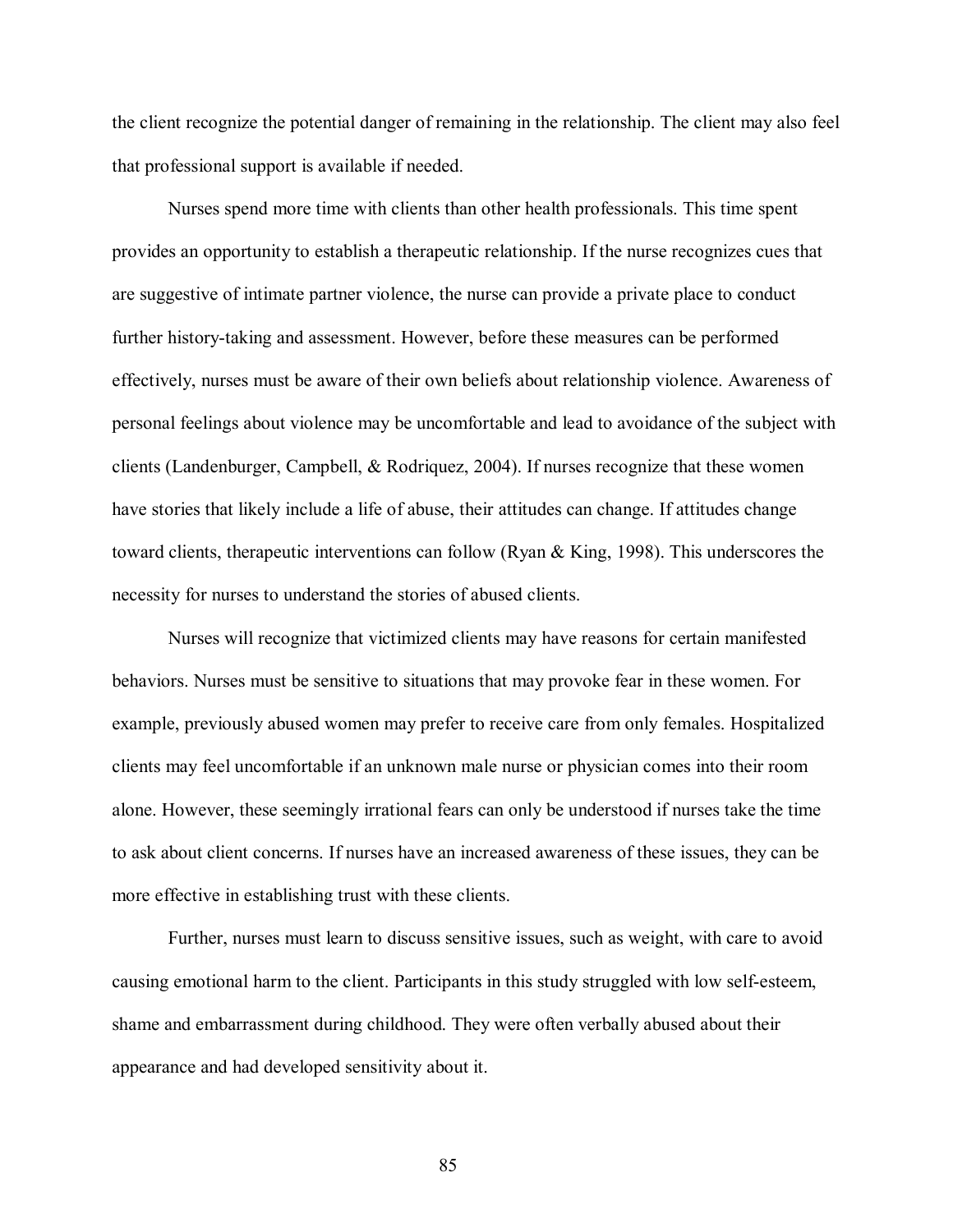Nurses provide patient education as part of primary prevention strategies. In previously victimized clients, the nurse must make extra effort to provide clear and succinct messages to avoid confusing the client who may be accustomed to receiving mixed messages in previous relationships. The participants lived in chaotic worlds that were filled with conflicting messages about love, punishment, gender roles, and the value of females.

It is important that nurses do not reduce abused women to victim status. As demonstrated in this study, the women have survived using extraordinary measures; but they have not necessarily thrived. Several participants shared their stories of previous partner violence though the topic was not the purpose of the interview. Participants also shared that they wanted to tell their stories, though often painful, to help other women and those who care for them. Through the recognition of the unique characteristics in the stories of women who have experienced partner violence, nurses can improve their care by developing respect for these women and their experiences rather than expressing disdain towards them (Campbell, 1992). Through the process of values clarification and understanding personal feelings about violence and victimization, nurses can experience personal growth. As nurses improve physical assessment and communication skills, professional growth can occur as well.

## Education

 In order to change future nursing practice, nursing education also needs to change. Currently, most nursing education programs do not extensively address intimate partner violence unless faculty members have a particular interest in the area (Campbell, 1995). This is shortsighted given the prevalence of the problem in the world today. Some of the research studies that have been conducted on the effectiveness of educational programs on identification of IPV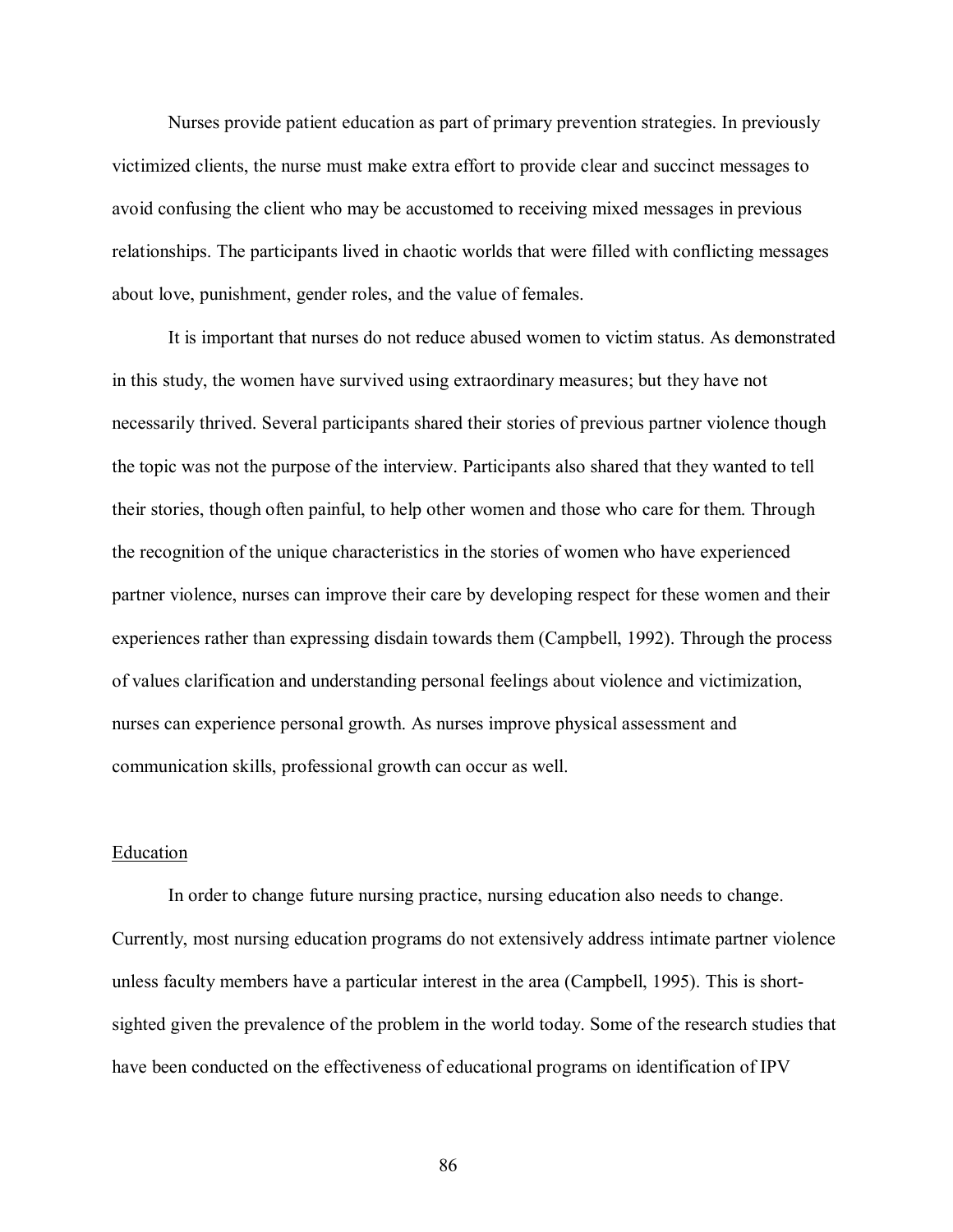victims demonstrated improvement in rates of screening initially; but after 12-months, rates generally returned to pre-program levels (Campbell, 1992; Ernst & Weiss, 2002; Heinzer & Krimm, 2002). Information alone does not alter attitudes and practice behaviors (Campbell; Ryan & King, 1998).

Campbell (1992) recommended the process of education begin with nursing students in order to effect change and develop nurse leaders who will recognize the importance of violence prevention and recognition. Belknap (2003), a nurse educator, developed a two-day intensive, elective course for undergraduate nursing students. The course focused on values clarification, commitment to routine screening, development of confidence in screening skills, and response to actual victims. Students initially role-played with peers. The second day of the course was spent with women at a local shelter. The student responses were positive about the course, demonstrated a change in attitudes, and included recommendations for mandatory inclusion of the content in the curriculum. Nicolaidis (2002), as a result of a qualitative study with survivors of abuse, developed a documentary to educate physicians about partner violence. The excerpts of interviews moved beyond physical violence to include issues of perpetrator control and the impact of violence on the family. Recommendations were made from the interviews on methods to use in specific patient encounters with women who are in abusive relationships.

 When educators develop IPV programs, they need to be aware that some of their students may have had personal experiences with family violence. For example, in this study, 6 of the 8 participants worked in health care settings; 4 were registered nurses. Previous research reported that nursing students experience partner violence as often as the general population and about one-third of them have experienced some form of childhood abuse (Anderson, 2002; Attala, Oetker, & McSweeney, 1995; Little, 1999). Campbell and Humphreys (1984) found that the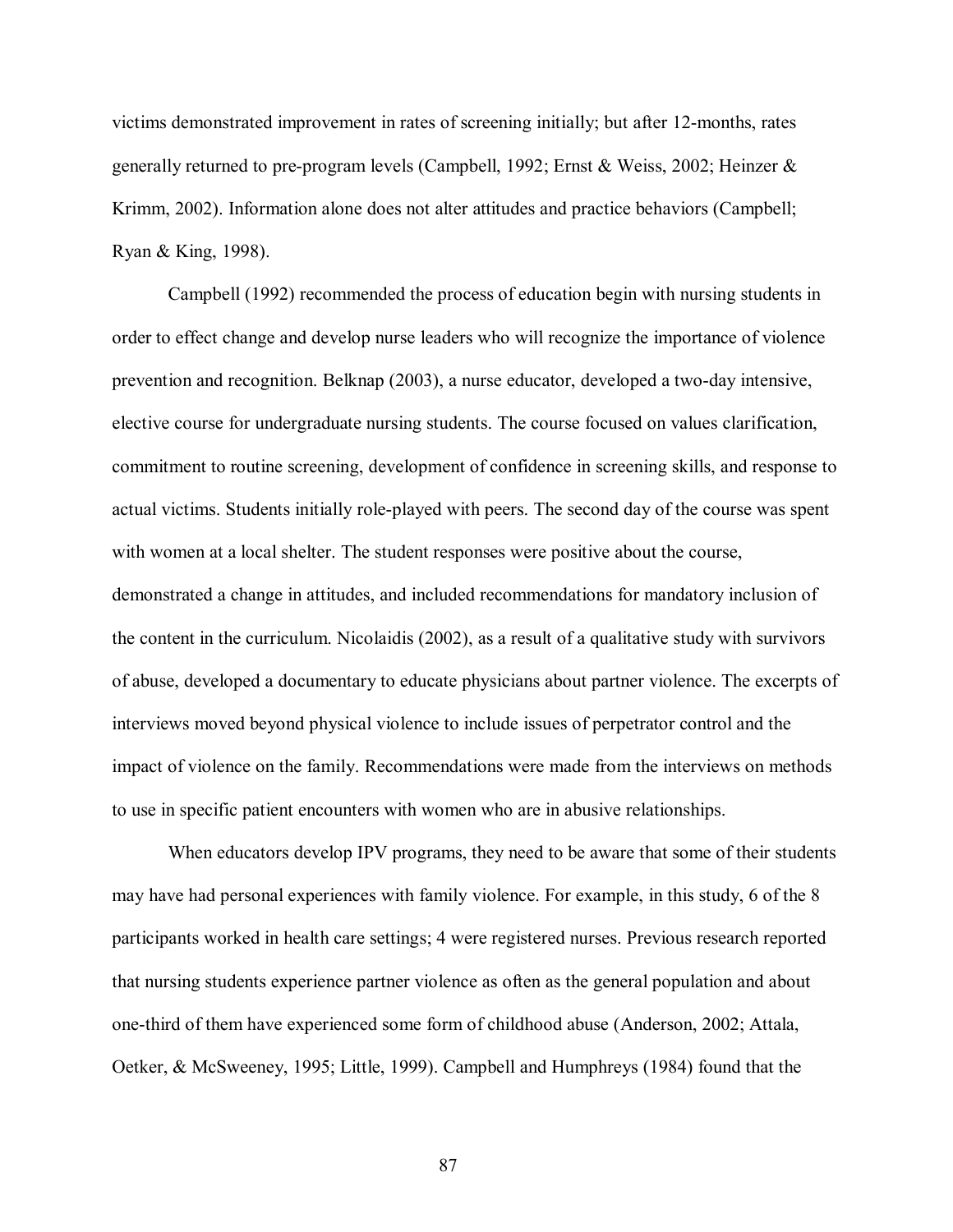majority of nursing students who took their elective course on family violence had personal experience with the subject and were likely working through their past experiences in the course. In a preliminary study, a predictive relationship between a history of childhood sexual abuse in health care workers and the risk for assault by patients in the workplace was found (Little). Homicide is the second-leading cause of occupational death for women, 3% of which are committed by current or former partners (Duhart, 2001). If these findings are further validated, female health care workers are at risk from patient and intimate partner assault which would have tremendous implications for employers in terms of awareness of the problem, risk identification and educational programs (Malecha, 2003).

## Research

 This study has added to the state of the science of partner violence by exploring childhood experiences of women previously abused. Further qualitative and quantitative research is needed in this area with women from various cultural backgrounds (non-Appalachian Caucasian, African-American, and Hispanic), age groups (young adult and older adult), settings (nurses) and geographic locations to improve early recognition. If victimization is recognized in childhood, then nursing can develop interventions that lead to better outcomes for these children. It should also extend to include the experiences of men who have been victims and perpetrators of partner violence. Research needs to be also conducted on the childhood experiences of nonabused women, as well as women who have been able to avoid potentially abusive relationships. Through the understanding of the dynamics in families and the relationship between child and adult violence, nurses can begin to develop interventions focusing on prevention of initial or secondary victimization.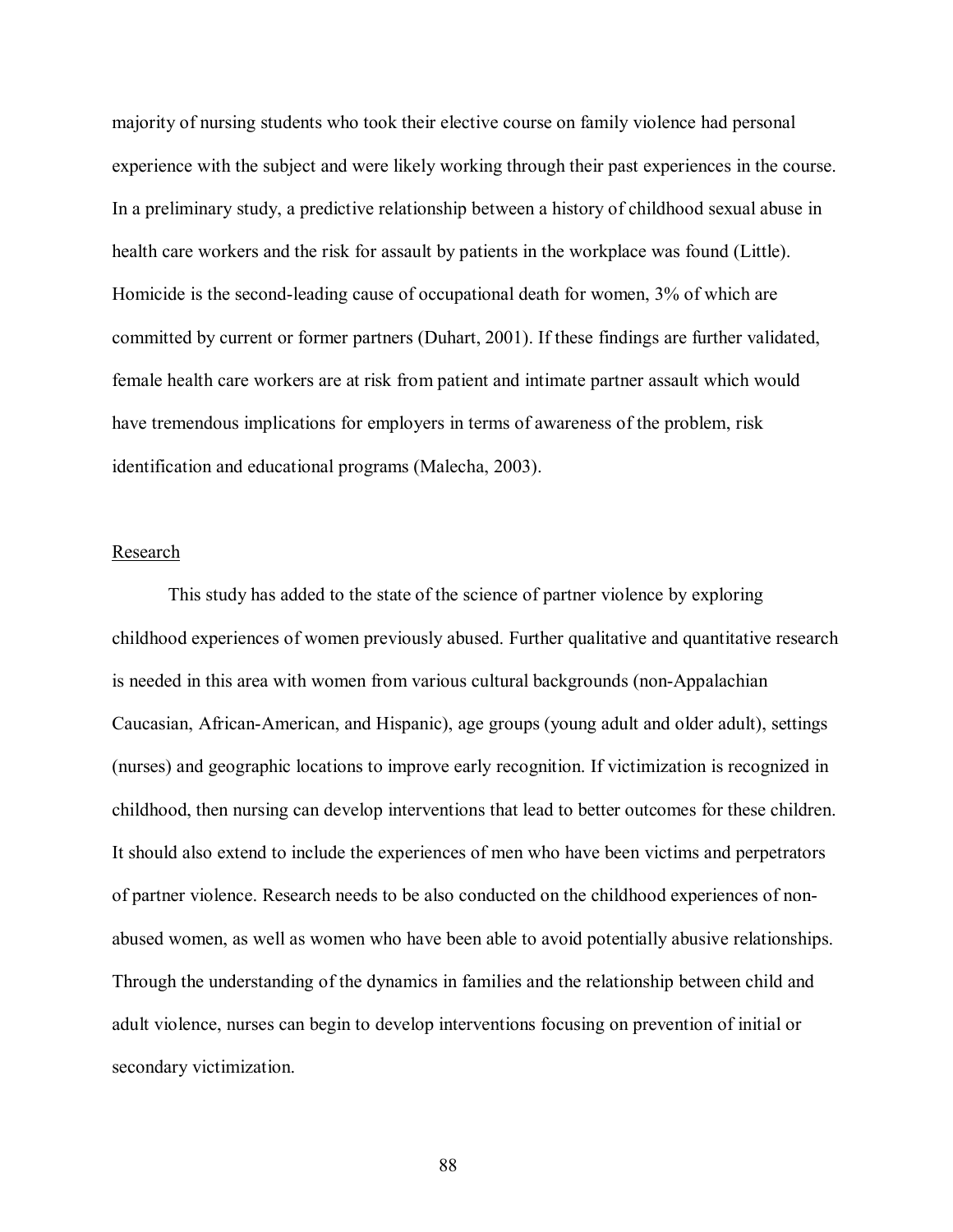Previous research has suggested the transmission of intergenerational violence in families. Further studies need to be conducted with adults who experienced childhood violence but did not abuse their own children. The studies will discover resources that may have prevented the transmission of violence between generations.

 Educational research should begin with an assessment of the beliefs and understanding of IPV in students, nurses, and faculty members. Educational programs could then be developed and evaluated to assess the change in attitudes and practice behaviors towards women involved in partner violence.

 Current assessment strategies with published tools have failed to improve long-term identification of victims. However, from personal clinical experience, I have learned that clients will share their stories when asked open-ended questions about stressors in the home. Therefore, further research is needed to determine the best method for identifying victims of intimate partner violence.

# Conclusion

 This qualitative study explored the lived experiences of childhood in eight female victims of intimate partner violence who were born and reared in southern Appalachia. The three essential themes from childhood were identified as: living 'as if' an orphan; surviving in chaos; and manifesting a devalued self. These themes were congruent with findings from quantitative literature that linked childhood victimization to future victimization in adult relationships and former studies on child abuse. The Neuman Systems Model provided a comprehensive perspective for linking the data from this study to a nursing theoretical framework.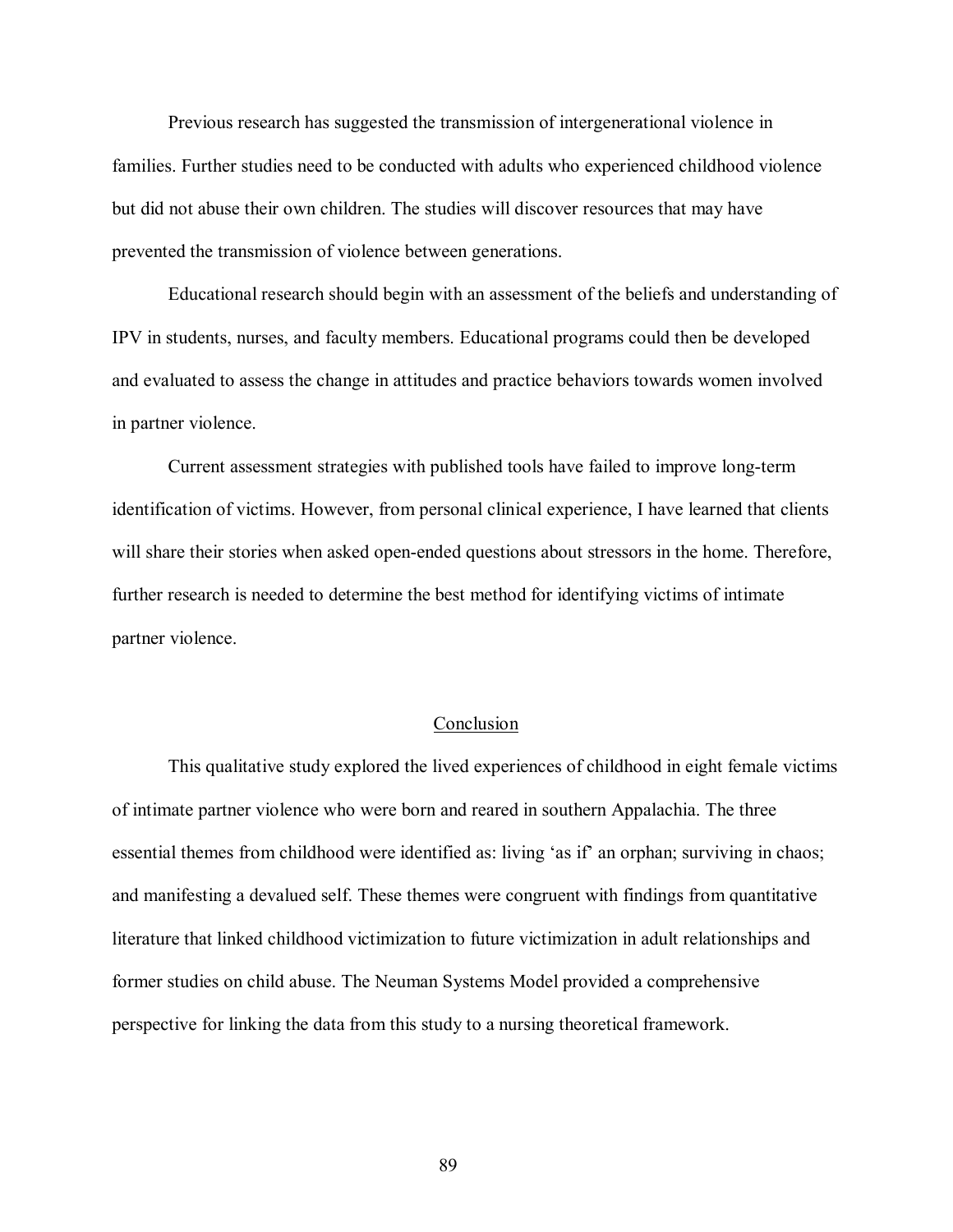Given the prevalence of intimate partner violence, nurses interact with its victims and their families on a frequent basis. Recent studies indicate that health care providers do not identify victims of IPV. This lack of identification allows the victim and their children to remain at risk for further mental and physical abuse. It also suggests an acceptance of violence when obvious injuries are present. To have an effect on the future of nursing care, educational programs must address issues beyond identification of victims which have been generally unsuccessful. Further research is needed in the following areas: childhood experiences of adult victims of IPV; educational programming; assessment strategies for family violence; and interventions for victims of family violence.

> *That which haunts us will always find a way out. The wound will not heal unless given witness. The shadow that follows us is the way in. Rumi (as quoted in Parnell, p. v)*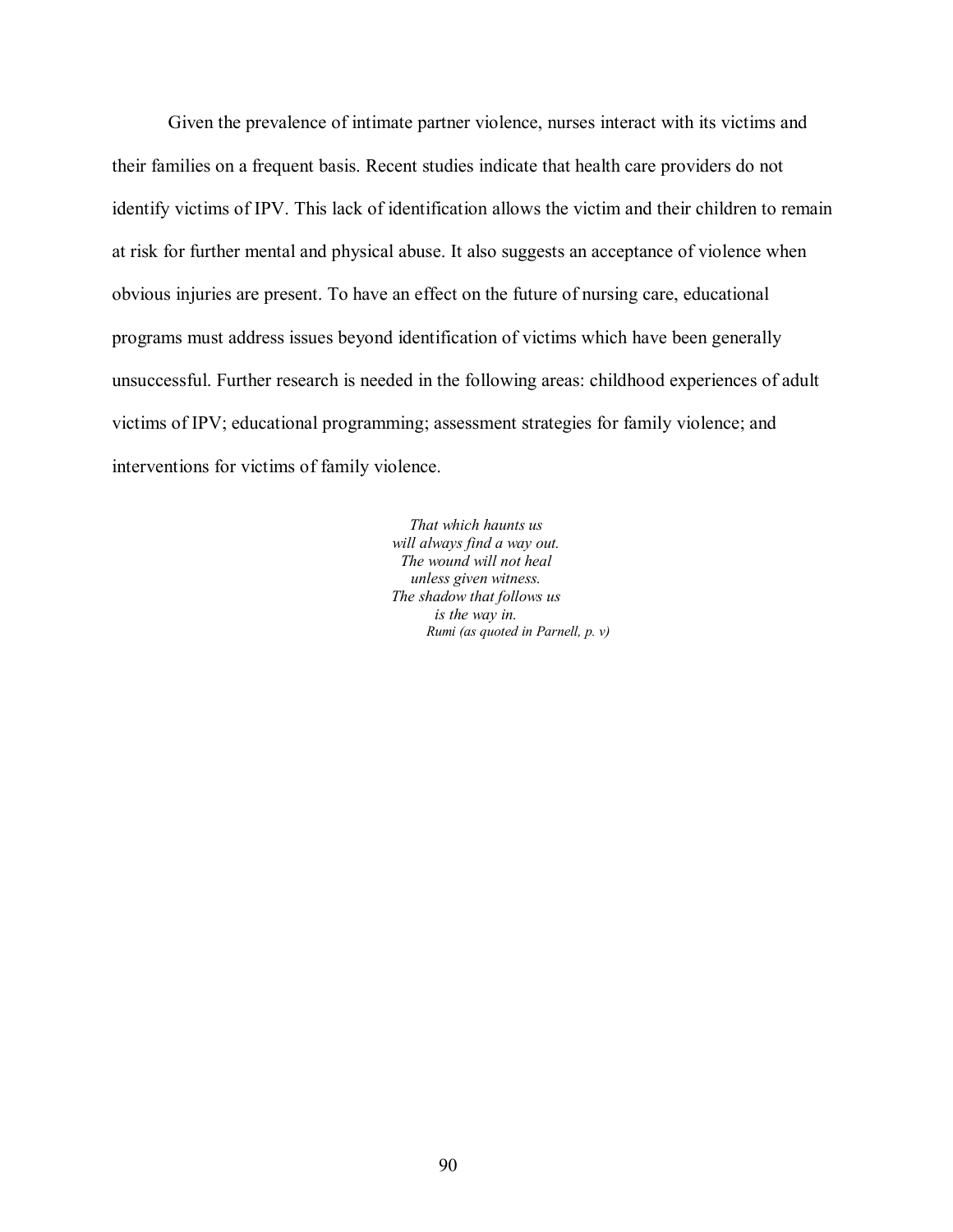#### REFERENCES

- American Academy of Child and Adolescent Psychiatry. (1999) *Children and TV Violence*. Retrieved September 4, 2004, from http://aacap.org/publications/factsfam/violence.html
- American Medical Association. (2000). *AMA data on violence between intimates*. Retrieved September 19, 2004, from http://www.ama-assn.org/ama/pub/article/2036-5298.html
- American Nurses Association. (2000). *Position statement on violence against women*. Retrieved September 19, 2004, from

http://nursingworld.org/readroom/position/social/viowomen.pdf

- American Public Health Association. (1999). *Domestic violence screening, identification and referral by dental health and eye care professionals*. Retrieved September 25, 2004, from http://www.apha.org/legislative/policy/99policy.pdf
- Anderson, C. (2002). Past victim, future victim? *Nursing Management, 33(3)*, 26-31.
- Anderson, K. L. (2002). Perpetrator or victim? Relationships between intimate partner violence and well-being. *Journal of Marriage and Family, 64*, 851-863.
- Appalachian Regional Commission. (2004). *Appalachian region: Economic overview*. Retrieved July 18, 2004, from http://www.arc.gov
- Appleton, J. V. (1995). Analysing [sic] qualitative interview data: Addressing issues of validity and reliability. *Journal of Advanced Nursing, 22,* 993-997.
- Arata, C. M. (2000). From child victim to adult victim: A model for predicting sexual revictimization. *Child Maltreatment, 5(1)*, 28-38.
- Arroyo, W., & Eth, S. (1995). Assessment following violence-witnessing trauma. In E. Peled, P. G. Jaffe, & J. L. Edleson (Eds.), *Ending the cycle of violence: Community responses to children of battered women* (pp. 27-42). Thousand Oaks, CA: Sage.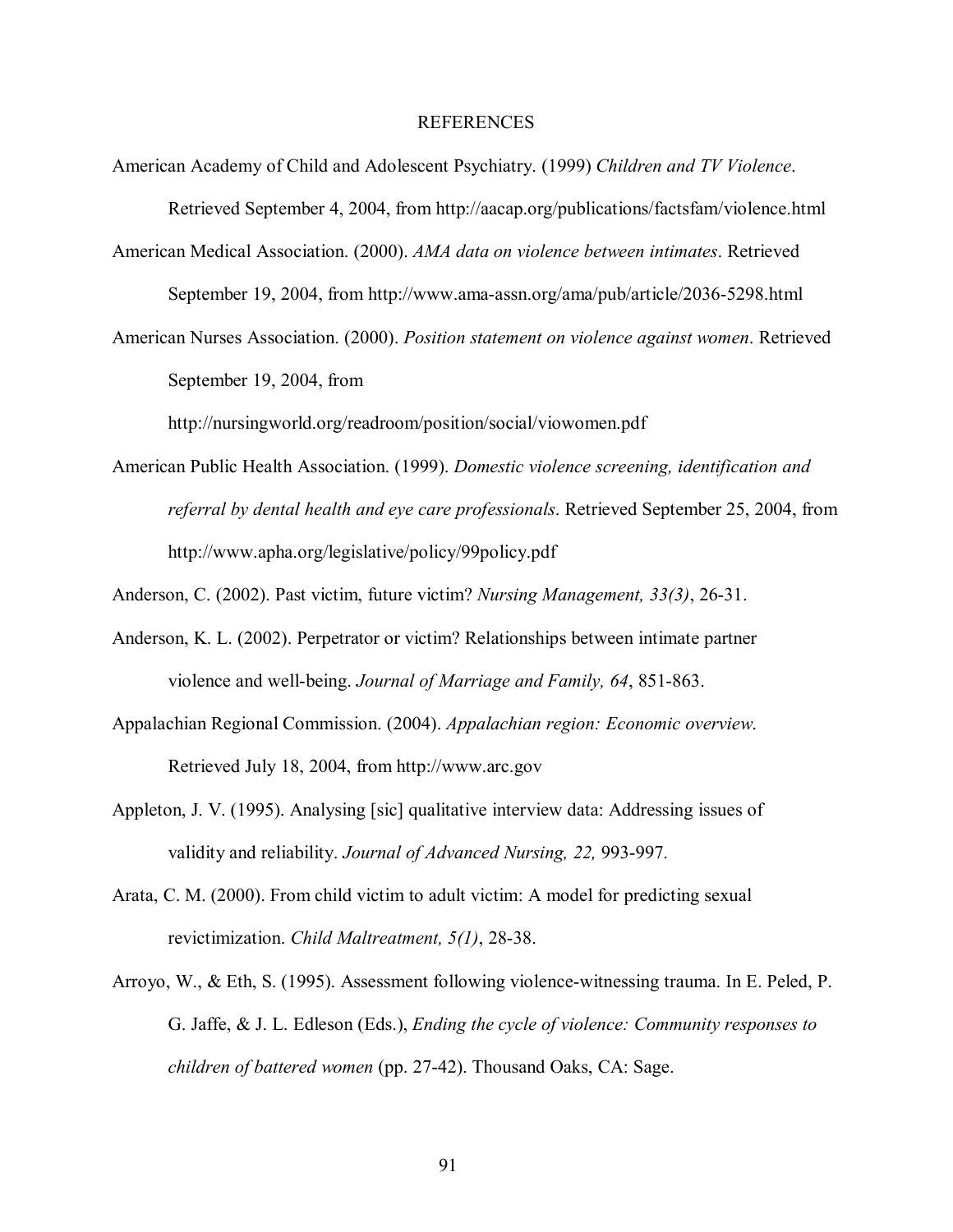- Asher, J., Crespo, E. I., & Sugg, N. K. (2001). Detection and treatment of domestic violence. *Contemporary OB/GYN, 46(9)*, 61-72.
- Attala, J. M., Oetker, D., & McSweeney, M. (1995). Partner abuse against female nursing students. *Journal of Psychosocial Nursing, 33(1)*, 17-24.
- Ayoub, C., Fischer, K. W.,  $& O'Connor, E. E. (2003)$ . Analyzing development of working models for disrupted attachments: The case of hidden family violence. *Attachment & Human Development, 5(2)*, 97-119.
- Barnett, O. W., Miller-Perrin, C. L., & Perrin, R. D. (1997). *Family violence across the lifespan*. Thousand Oaks, CA: Sage.
- Baumrind, D. (1968). Authoritarian vs. authoritative parental control. *Adolescence, 3(11)*, 255- 272.
- Belknap, R. A. (2003). Understanding abuse and violence against women: A two-day immersion course. *Nurse Educator, 28(4)*, 170-174.
- Bergum, V. (1991). Being a phenomenological researcher. In J. M. Morse (Ed.), *Qualitative nursing research: A contemporary dialogue* (Rev. Ed., pp. 55-71). Newbury Park, CA: Sage.
- Berman, H., Hardesty, J., & Humphreys, J. (2004). Children of abused women. In J. Humphreys & J. C. Campbell (Eds.), *Family violence and nursing practice*  (pp. 150-185). Philadelphia: Lippincott Williams & Wilkins.
- Berry, J. (2003). Abuse can't be diagnosed unless it is suspected. *Emergency MedicineNews*, 25, 11-12.
- Bessette, H. D., & Peterson, S. S. (2002). Attitude of adult nurse practitioner students toward women experiencing domestic violence. *Journal of Nursing Education, 41(5)*, 227-230.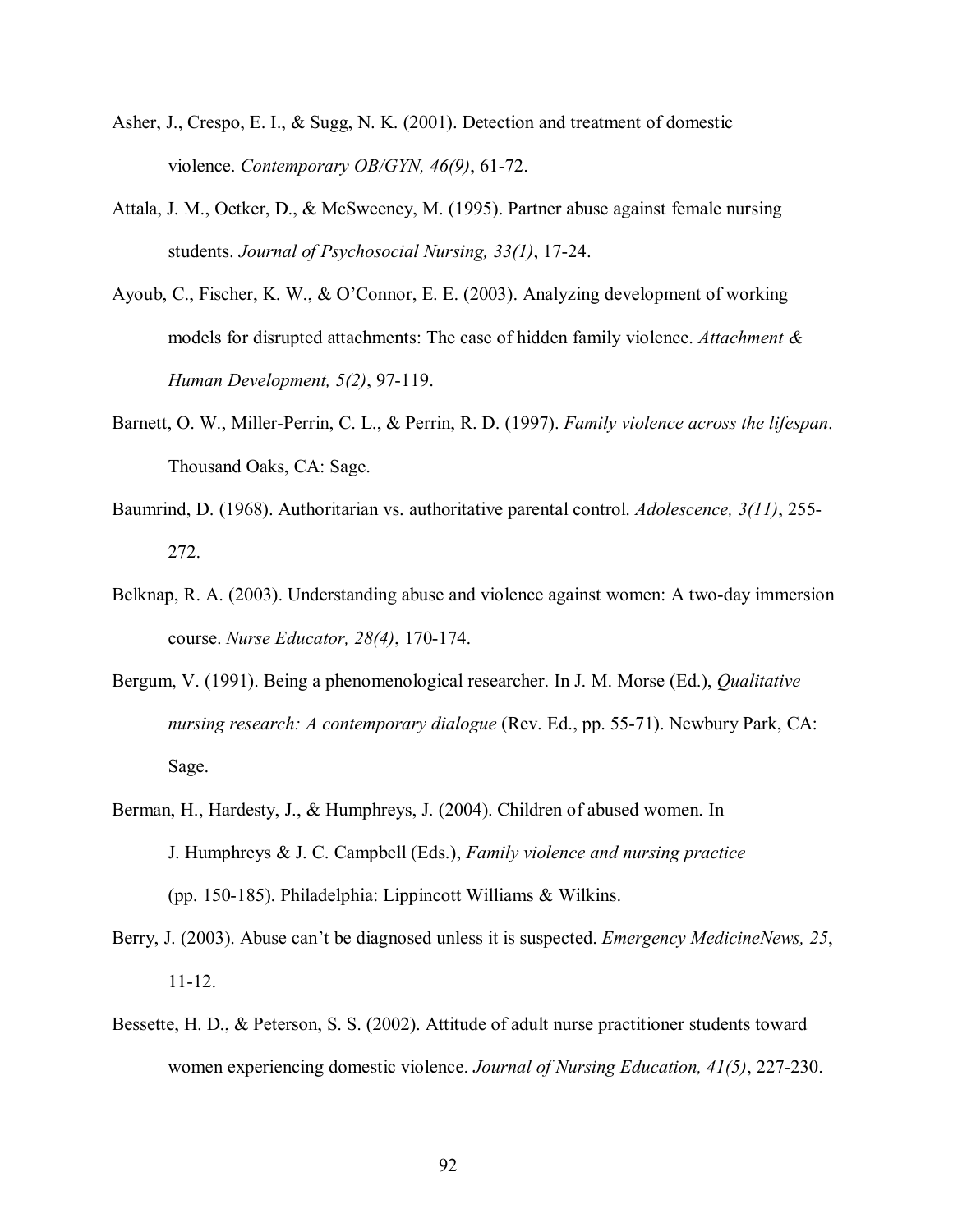- Beutler, L. E., & Hill, C. E. (1992). Process and outcome research in the treatment of adult victims of childhood sexual abuse: Methodological issues. *Journal of Consulting and Clinical Psychology, 60(2)*, 204-212.
- Blair, K. A. (1986). The battered woman: Is she a silent victim? *Nurse Practitioner, 11(6)*, 38-47.
- Bousha, D. M., & Twentyman, C. T. (1984). Mother-child interactional style in abuse, neglect, and control groups: Naturalistic observations in the home. *Journal of Abnormal Psychology, 93(1)*, 106-114.

Bowlby, J. (1969). *Attachment and loss: Vol. 1. Attachment.* New York: Basic Books.

- Boyd, C. O. (1993). Phenomenology: The method. In P. L. Munhall & C. O. Boyd (Eds.), *Nursing research: A qualitative perspective* (pp. 99-132). NY: National League for Nursing.
- Briere, J. N. (1992). *Child abuse trauma: Theory and treatment of the lasting effects*. Newbury Park, CA: Sage.
- Brodsky, S., & Hobart, S. (1978). Blame models and assailant research. *Criminal Justice and Behavior, 5*, 379-388.
- Brown, J. B., Lent, B., Brett, P. J., Sas, G., & Pederson, L. (1996). Development of the Woman Abuse Screening Tool for family practice. *Family Medicine, 28*, 422-428.
- Brown, J. B., Lent, B., Schmidt, G., & Sas, G. (2000). Application of the Woman Abuse Screening Tool (WAST) and WAST-Short in the family practice setting. *Journal of Family Practice, 49(10)*, 896-903.
- Burgess, R. L., & Conger, R. D. (1978). Family interaction in abusive, neglectful, and normal families. *Child Development, 49*, 1163-1173.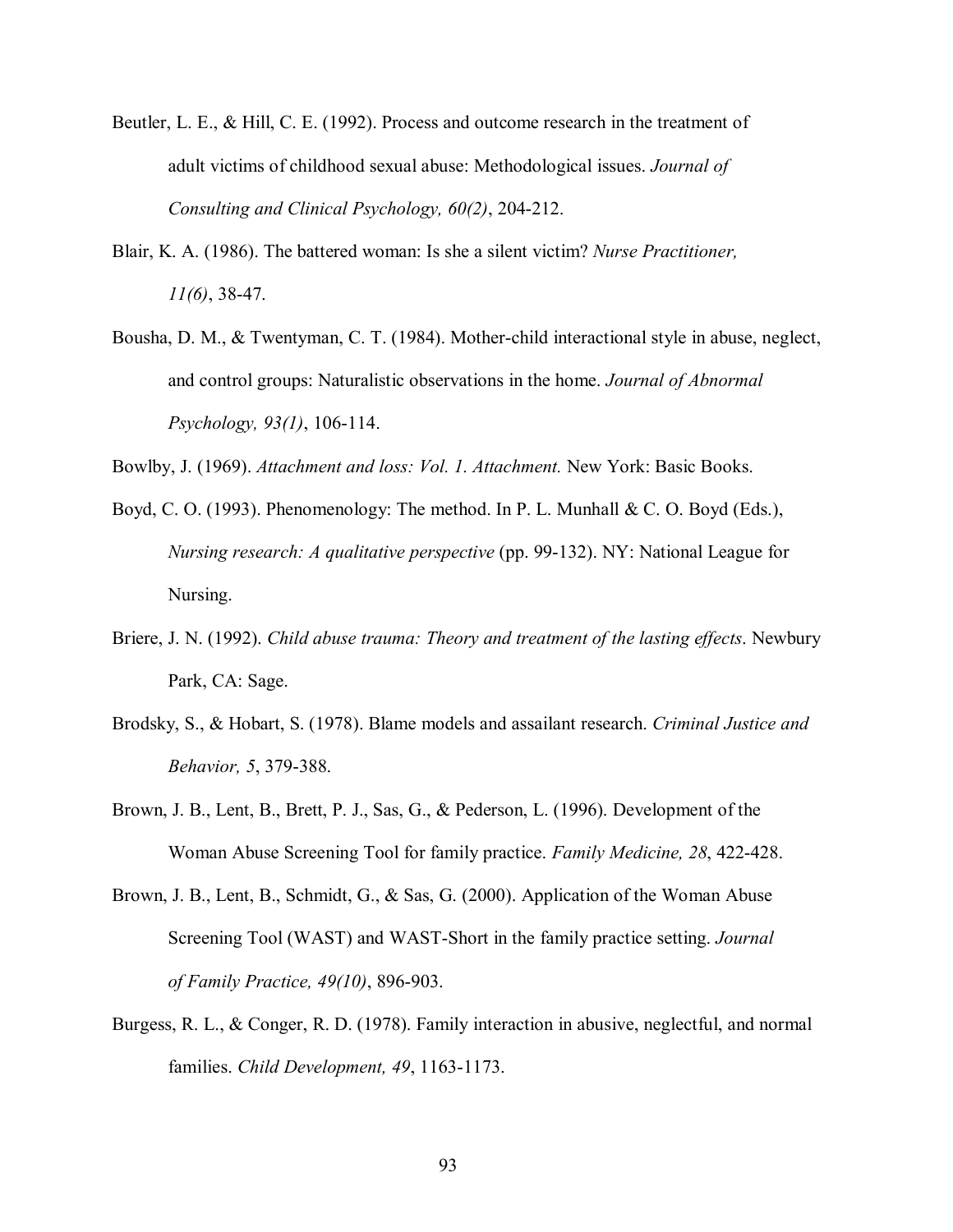- Burns, N. (1989). Standards for qualitative research. *Nursing Science Quarterly, 2(1),*  44-52.
- Campbell, J. C. (1992). Ways of teaching, learning, and knowing about violence against women. *Nursing & Health Care, 13(9)*, 464-470.
- Campbell, J. C. (1995). Violence against women: Where policy needs to go. *Nursing Policy Forum, 1(6)*, 10-17.
- Campbell, J. C., & Humphreys, J. (1984). *Nursing care of victims of family violence.* Reston, VA: Reston.
- Campbell, J. C., & Humphreys, J. (1993). *Nursing care of survivors of family violence.* St. Louis: Mosby.
- Campbell, J. C., Kub, J., Belknap, R. A., Templin, T. N. (1997). Predictors of depression in battered women. *Violence Against Women, 3(3)*, 271-293.
- Campbell, J., & Parker, B. (1999). Clinical nursing research on battered women and their children. In A. S. Hinshaw, S. L. Feetham, & J. L. F. Shaver (Eds.), *Handbook of clinical nursing research* (pp.536-559). Thousand Oaks, CA: Sage.
- Carpiano, R. M. (2002). Long roads and tall mountains: The impact of motherhood on the recovery and health of domestic abuse survivors. *Health Care for Women International, 23,* 442-449.
- Cicchetti, D. (1989). How research on child maltreatment has informed the study of child development: Perspectives from developmental psychopathology. In D. Cicchetti & V. Carlson (Eds.), *Child maltreatment: Theory and research on causes and consequences of child abuse and neglect* (pp. 377-431). Cambridge, UK: Cambridge University Press.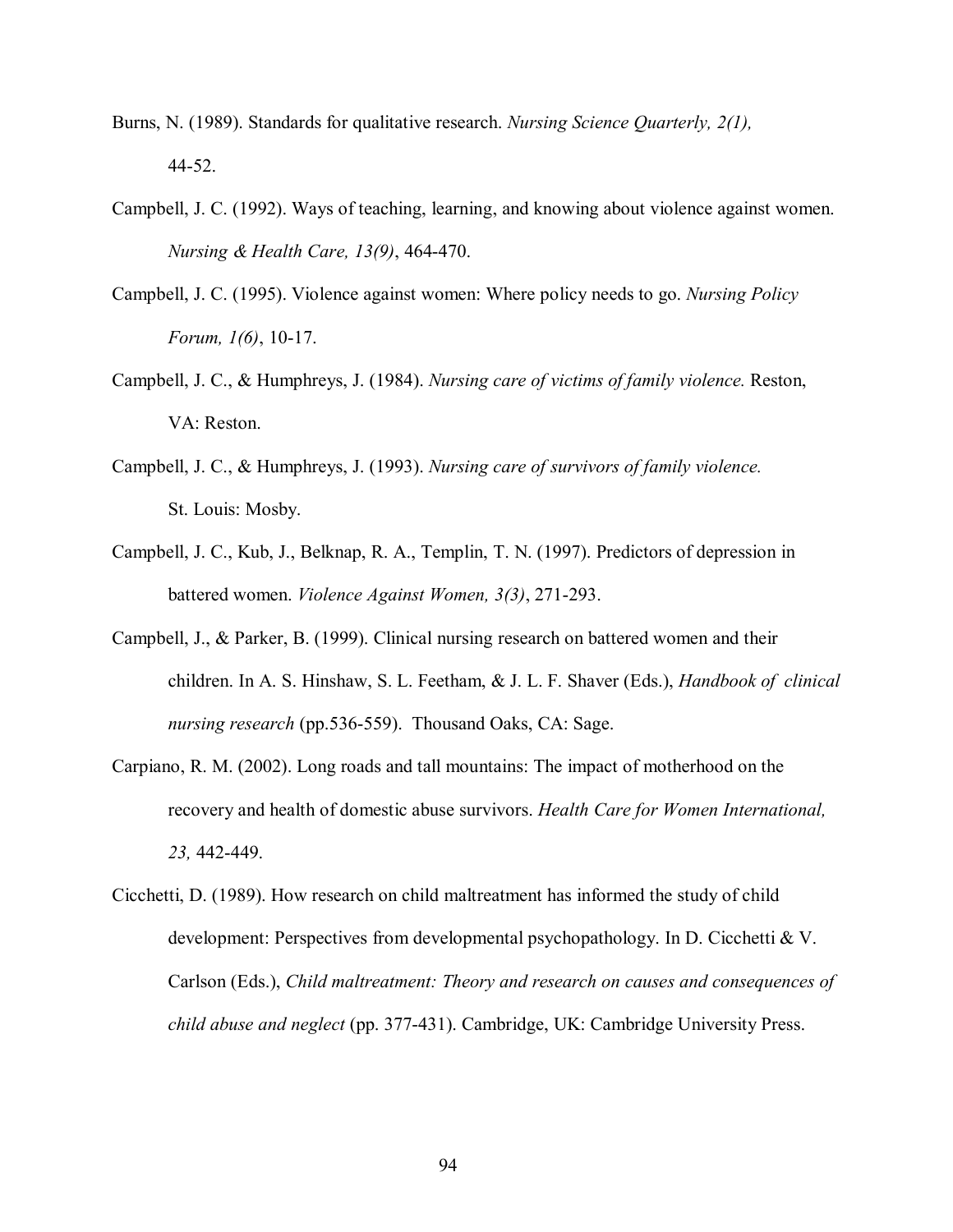- Cohen, M. Z., Kahn, D. L., & Steeves, R. H. (2000). How to analyze the data. In M. Z. Cohen, D. L. Kahn & R. H. Steeves (Eds.), *Hermeneutic phenomenological research: A practical guide for nurse researchers* (pp. 71-83). Thousand Oaks, CA: Sage.
- Coid, J., Petruckevitch, A., Feder, G., Chung, W., Richardson, J., & Moorey, S. (2001). Relation between childhood sexual and physical abuse and risk of revictimization in women: A cross-sectional survey. *The Lancet, 358,* 450-454.
- Council on Scientific Affairs. (1992). Violence against women: Relevance for medical practitioners. *JAMA*, *267(23)*, 3184-3189.
- Crittenden, P. M., & Ainsworth, M. D. S. (1989). Child maltreatment and attachment theory. In D. Cicchetti & V. Carlson (Eds.), *Child maltreatment: Theory and research on causes and consequences of child abuse and neglect* (pp. 432-463). Cambridge, UK: Cambridge University Press.
- Davis, R. E., & Harsh, K. E. (2001). Confronting barriers to universal screening for domestic violence. *Journal of Professional Nursing, 17(6)*, 313-320.
- DePorte, J. V., & Parkhurst, E. (1935). Homicide in New York State: A statistical study of the victims and criminals in 37 counties in 1921-30. *Human Biology, 7*, 47-73.
- Dobash, R. E., & Dobash, R. P. (1992). *Women, violence and social change*. New York: Routledge.
- Dobash, R. P., Dobash, R. E., Wilson, M., & Daly, M. (1992). The myth of marital symmetry in marital violence. *Social Problems, 39(1),* 71-91.
- Draucker, C. B. (1997). Early family life and victimization in the lives of women.  *Research in Nursing and Health, 20*, 399-412.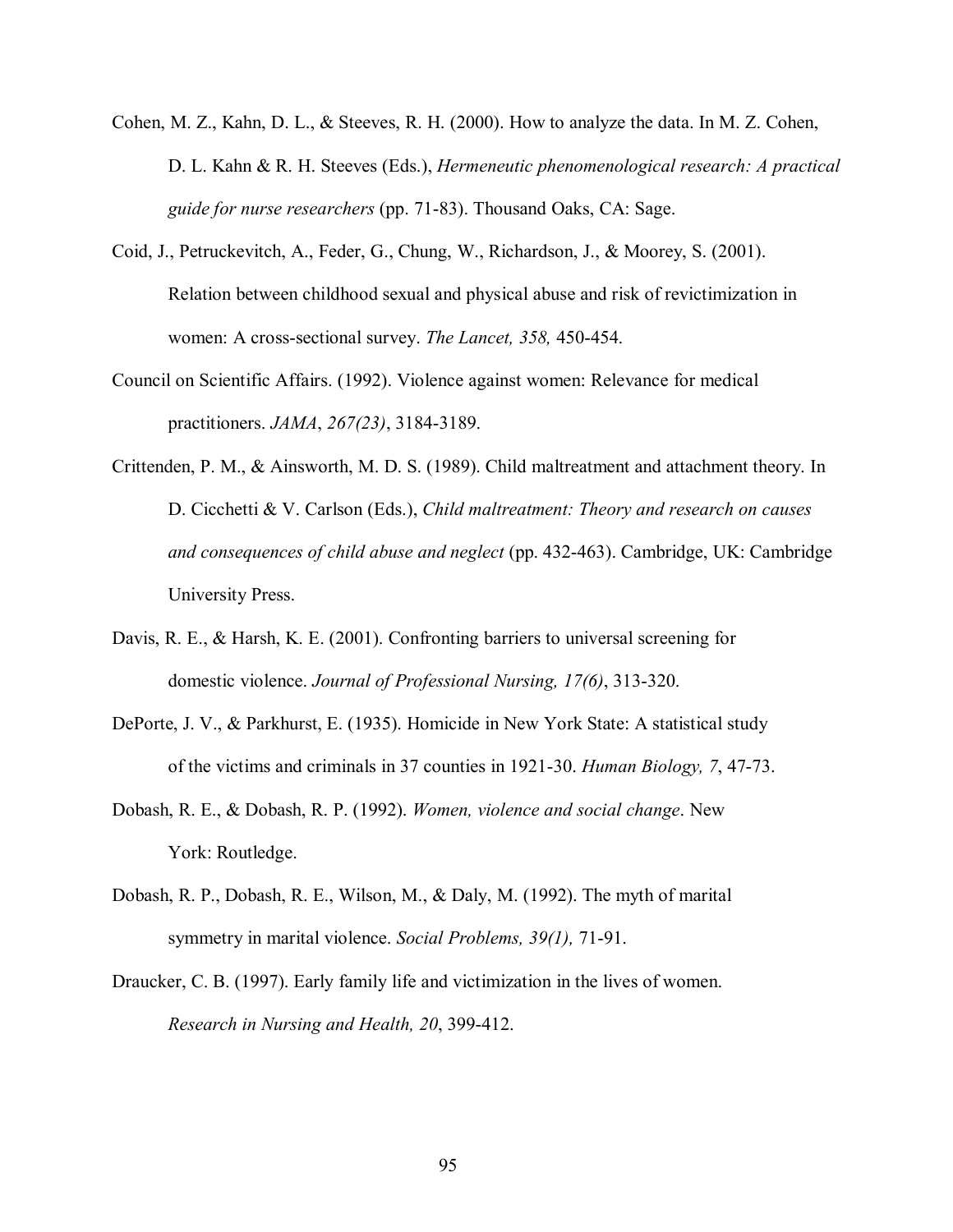- Drew, N. (1999). A return to Husserl and researcher self-awareness. In E. C. Polifroni & M. Welch, (Eds.), *Perspectives on philosophy of science in nursing* (pp. 263-272). Philadelphia: Lippincott Williams & Wilkins.
- Duhart, D. T. (2001). *Violence in the workplace, 1993-1999*. Retrieved October 4, 2004, from http://www.ojp.usdoj.gov/bjs/pub/pdf/vw99.pdf
- Egeland, B., Jacobvitz, D., & Sroufe, L. A. (1988). Breaking the cycle of abuse. *Child Development, 59*, 1080-1088.
- Elliott, L., Nerney, B. A., Jones, T., & Friedmann, P. D. (2002). Barriers to screening for domestic violence. *Journal of General Internal Medicine, 17*, 112-116.
- Ellis, L., & Beattie, C. (1983). Victimization surveys. *The Journal of Sex Research, 19(1)*, 74-93.
- Erickson, M. F., Egeland, B., & Pianta, R. (1989). The effects of maltreatment on the development of young children. In D. Cicchetti & V. Carlson (Eds.), *Child maltreatment: Theory and research on the causes and consequences of child abuse and neglect* (pp. 647-684). Cambridge, UK: Cambridge University Press.
- Erikson, E. H. (1963). *Childhood and society* (2<sup>nd</sup> ed.). New York: Norton.
- Ernst, A. A., & Weiss, S. J. (2002). Intimate partner violence from the emergency medicine perspective. *Women & Health, 35(2/3)*, 71-81.
- Fagan, J. (1996). *Criminalization of domestic violence: Promises and limits.* Retrieved September 19, 2004 from http://www.ncjrs.org/pdffiles/crimdom.pdf
- Farrell, M. L. (1996). Healing: A qualitative study of women recovering from abusive relationships with men. *Perspectives in Psychiatric Care, 32(3),* 23-32.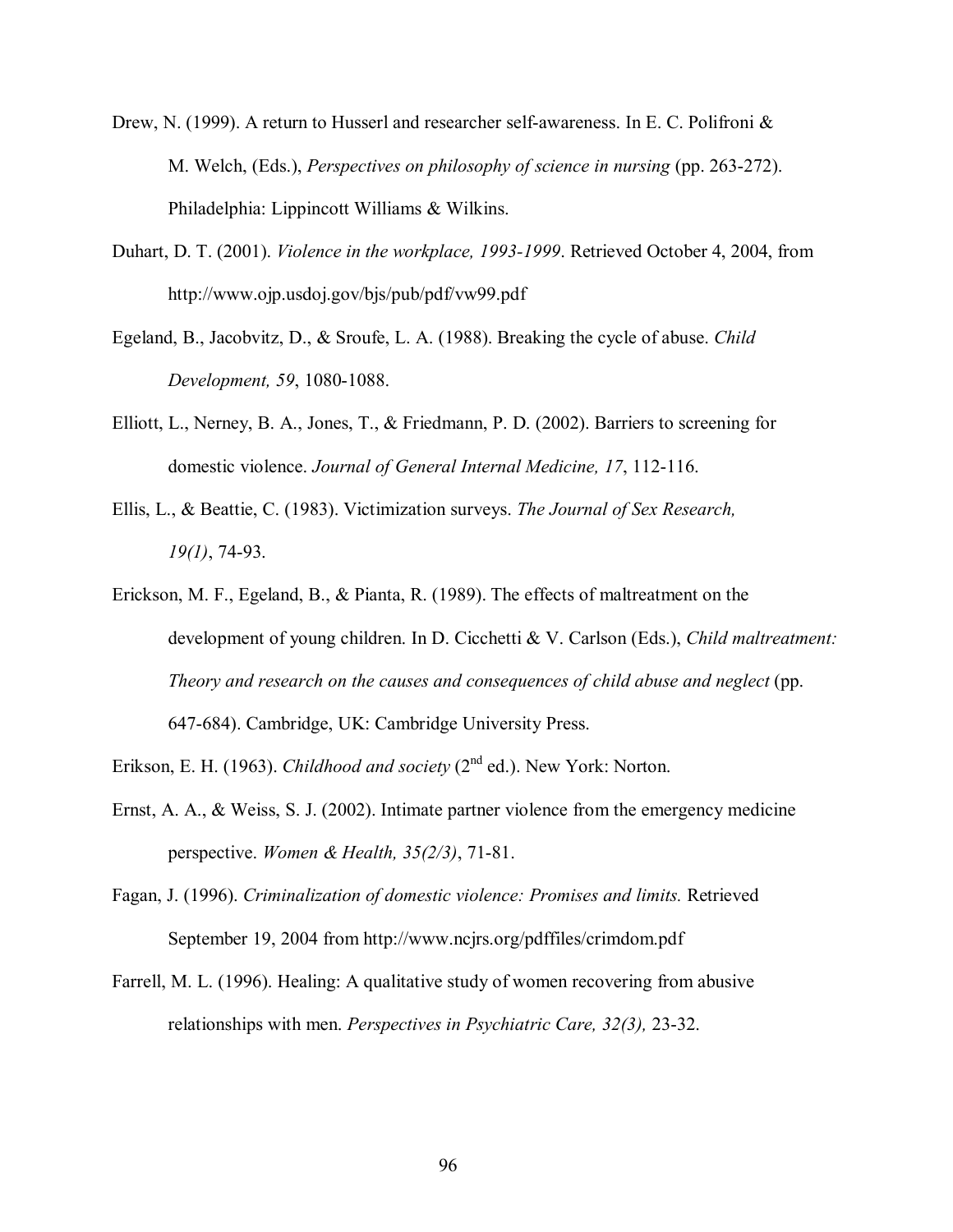- Fawcett, J. (2000). *Analysis and evaluation of contemporary nursing knowledge*. Philadelphia: F. A. Davis.
- Feldhaus, K. M., Koziol-McLain, J., Amsbury, H. L., Norton, I. M., Lowenstein, S. R., & Abbott, J. T. (1997). Accuracy of 3 brief screening questions for detecting partner violence in the emergency department. *JAMA, 277(17)*, 1357-1361.
- Ferraro, K. J., & Johnson, J. M. (1983). How women experience battering: The process of victimization. *Social Problems, 30*, 325-339.

Finkelhor, D. (1979). *Sexually victimized children.* New York: Free Press.

Finkelhor, D., & Browne, A. (1985).The traumatic impact of child sexual abuse: A conceptualization. *American Journal of Orthopsychiatry, 55(4)*, 530-541.

Fishwick, N. J., Campbell, J. C., & Taylor, J. Y. (2004). Theories of intimate partner violence. In J. Humphreys & J. C. Campbell (Eds.), *Family Violence and Nursing Practice* (pp. 29-57). Philadelphia: Lippincott Williams & Wilkins.

- Flitcraft, A. (1997). Learning from the paradoxes of domestic violence. *JAMA, 277(17)*, 1400- 1401.
- Fogarty, C. T., Burge, S., & McCord, E. C. (2002). Communicating with patients about intimate partner violence: Screening and interviewing approaches. *Family Medicine, 34(5)*, 369-375.
- Fontana, A., & Frey, J. H. (1998). Interviewing: The art of science. In N. K. Denzin & Y. S. Lincoln, (Eds.), *Collecting and interpreting qualitative materials* (pp. 47-78). Thousand Oaks, CA: Sage.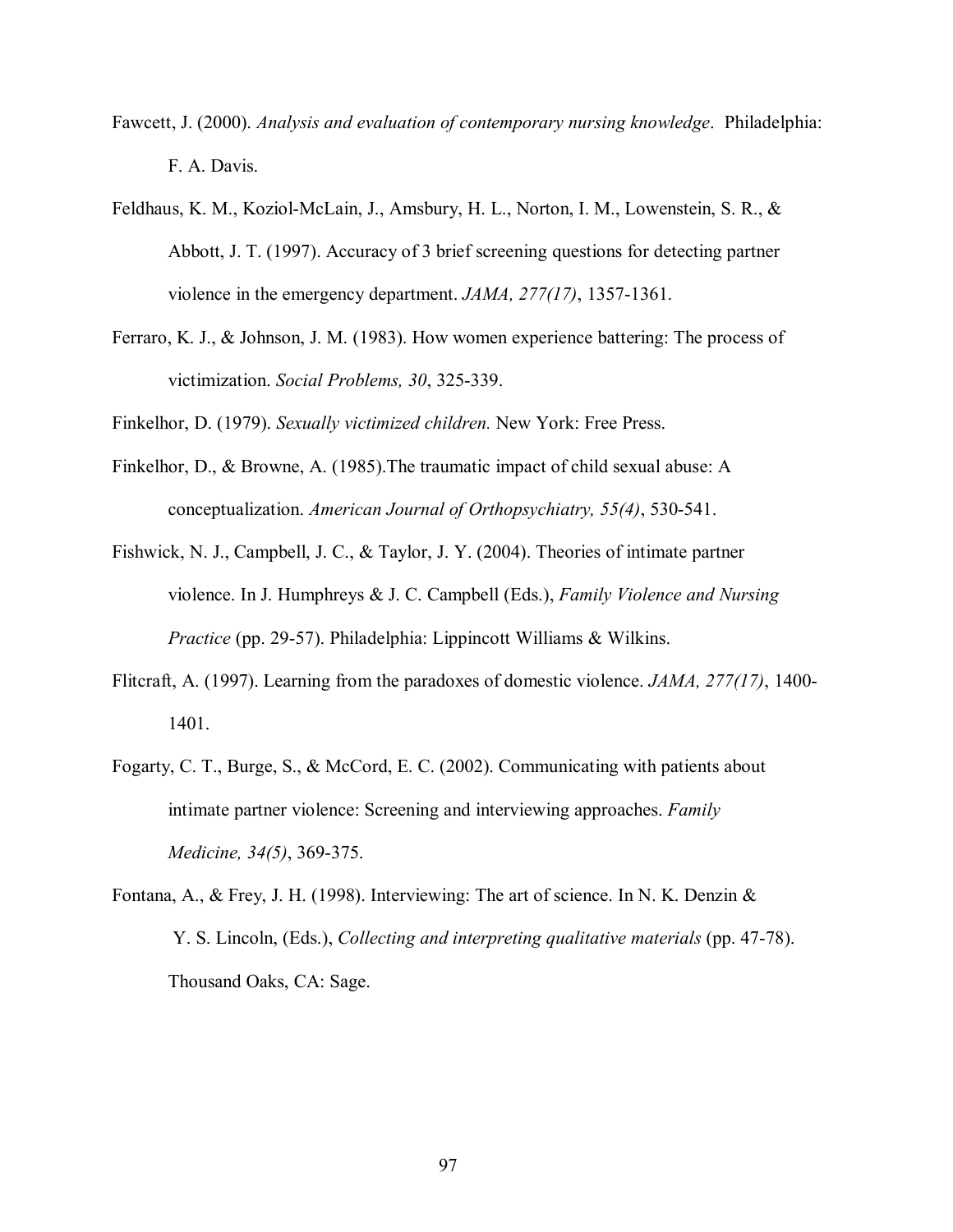Gelles, R. J. (1993). Family violence. In R. L. Hampton, T. P. Gullota, G. R. Adams, E. H. Potter, III, & R. P. Weissberg (Eds.), *Family violence: Prevention and treatment: Vol. 1. Issues in children's and families' lives (pp.1-24).* Newbury Park, CA: Sage.

Gelles, R. J. (1997). *Intimate violence in families*. Thousand Oaks: CA: Sage.

- Gerbert, B., Abercrombie, P., Caspers, N., Love, C., & Rosenbaum, A. (1999). How health care providers help battered women: The survivor's perspective. *Women & Health, 29(3)*, 115-135.
- Gerbert, B., Johnston, K., Caspers, N., Bleecker, T., Woods, A., & Rosenbaum, A. (1996). Experiences of battered women in health care settings: A qualitative study. *Women & Health, 24(3)*, 1-17.
- Gidycz, C. A., Coble, C. N., Latham, L., & Layman, M. J. (1993). Sexual assault experience in adulthood and prior victimization experiences. *Psychology of Women Quarterly, 17*, 151- 168.
- Good, J. A. (1999). *Shame, images of God, and the cycle of violence in adults who experienced childhood corporal punishment*. New York: University Press of America.
- Guba, E. G., & Lincoln, Y. S. (1981). *Effective evaluation*. San Francisco: Jossey- Bass.
- Hadley, S. M., Short, L. M., Lezin, N., & Zook, E. (1995). WomanKind: An innovative model of health care response to domestic abuse. *Women's Health Issues, 5(4)*, 189-198.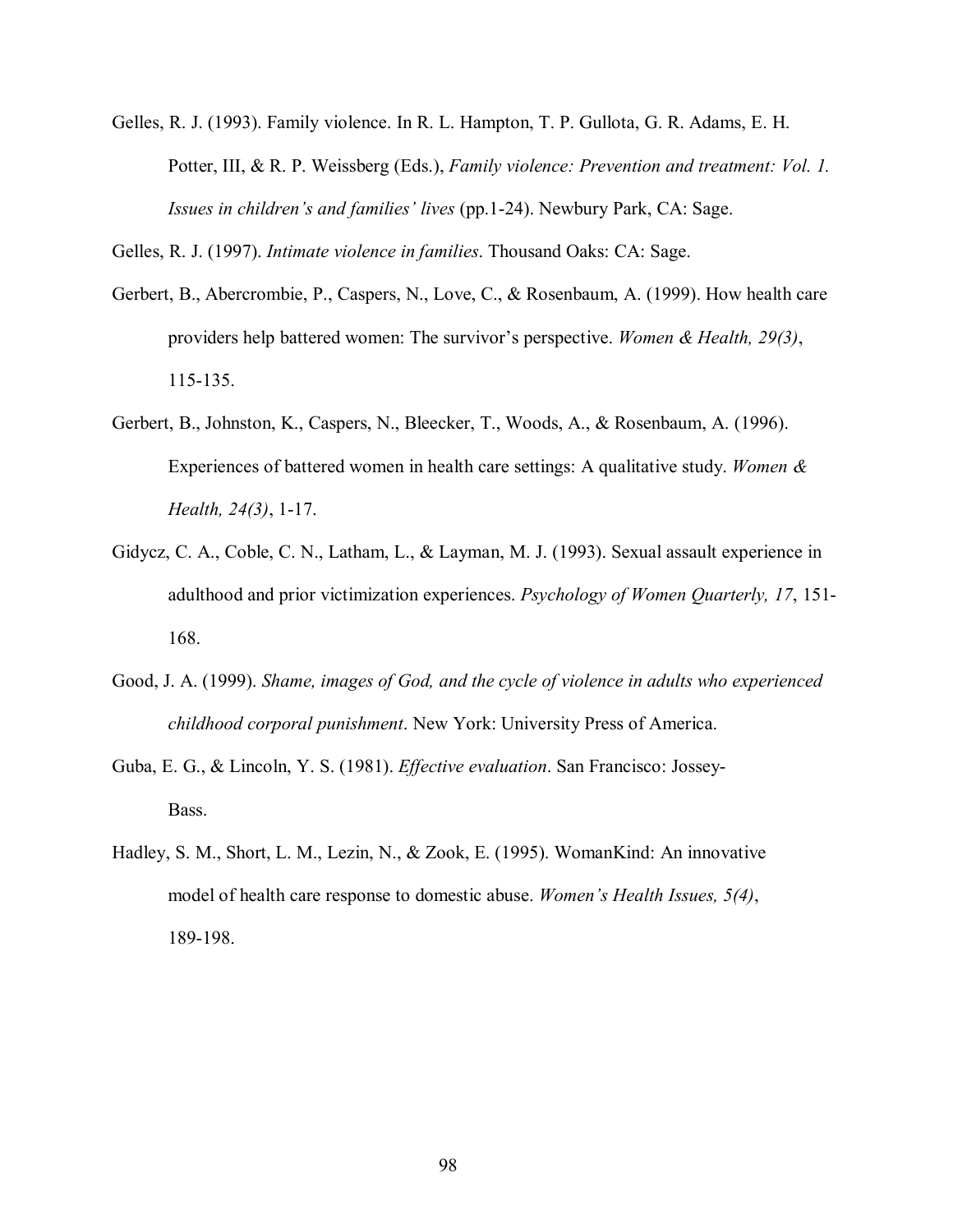- Hampton, R. L., & Coner-Edwards, A. F. W. (1993). Physical and sexual violence in marriage. In R. L. Hampton, T. P. Gullota, G. R. Adams, E. H. Potter III, & R. P. Weissberg (Eds.), *Family violence: Prevention and treatment: Vol. 1. Issues in childrenís and families' lives (pp.113-141).* Newbury Park, CA: Sage.
- Heinzer, M. M. V., & Krimm, J. R. (2002). Barriers to screening for domestic violence in an emergency department. *Holistic Nurse Practitioner, 16(3)*, 24-33.
- Henning, K., Leitenberg, H., Coffey, P., Turner, T., & Bennett, R. T. (1996). Long-term psychological and social impact of witnessing physical conflict between parents.  *Journal of Interpersonal Violence, 11(1)*, 35-51.
- Heru, A. M. (2001). The linkages between gender and victimhood. *International Journal of Social Psychiatry, 47(3),* 10-20.
- Heyman, R. E., & Slep, A. M. S. (2002). Do child abuse and interparental violence lead to adulthood family violence? *Journal of Marriage and Family, 64*, 864-870.
- Hotaling, G. T., & Sugarman, D. B. (1986). An analysis of risk markers in husband to wife violence: The current state of knowledge. *Violent Victimization,* 101-124.
- Hotaling, G. T., & Sugarman, D. B. (1990). A risk marker analysis of assaulted wives.  *Journal of Family Violence, 5(1)*, 1-13.
- Johnson M. P. (1995). Patriarchal terrorism and common couple violence: Two forms of violence against women. *Journal of Marriage and the Family, 57*, 283-294.
- Johnson, M., & Elliott, B. A. (1997). Domestic violence among family practice patients in midsized and rural communities. *Journal of Family Practice, 44(4)*, 391-400.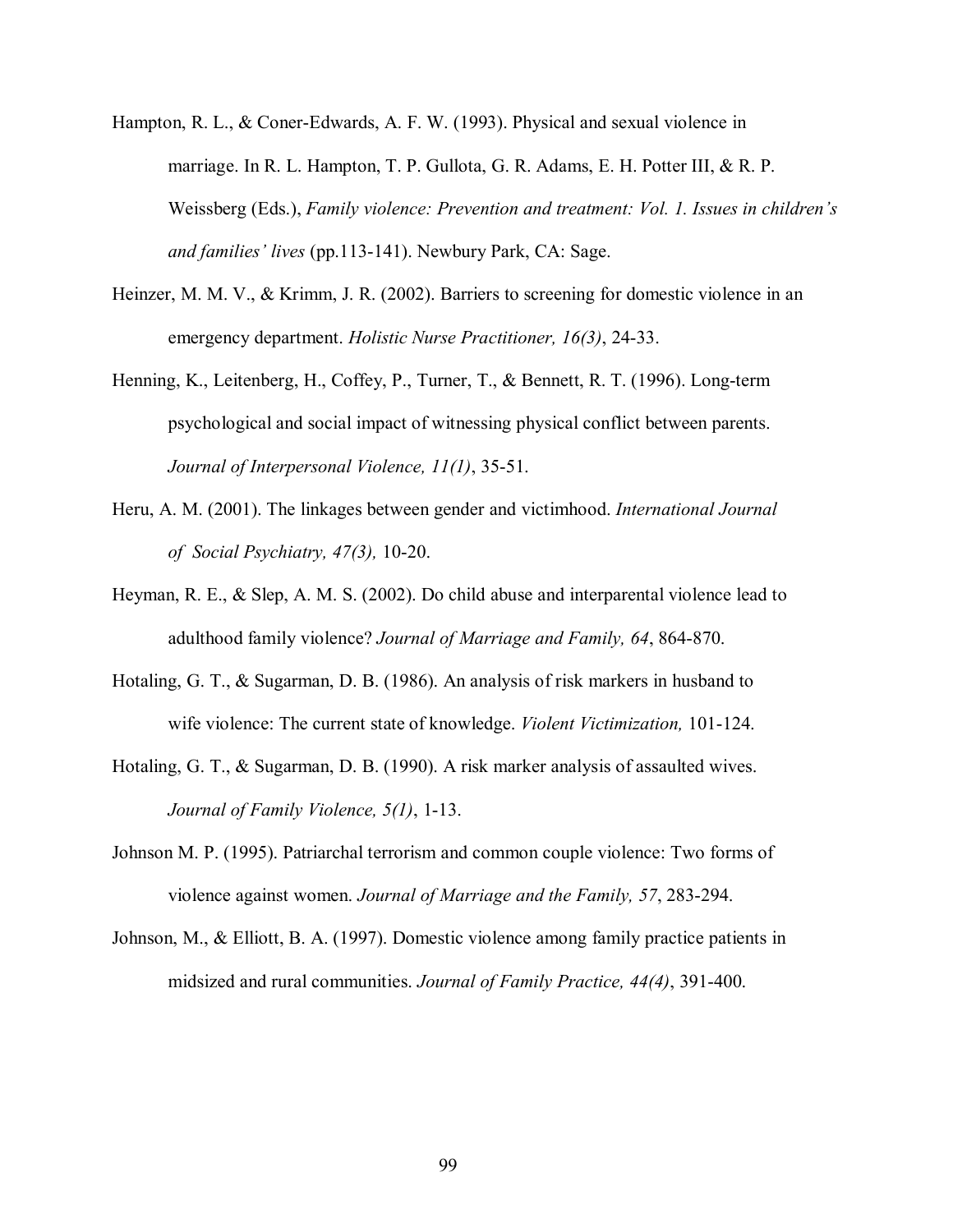- Kahn, D. L. (2000). Reducing bias. In M. Z. Cohen, D. L. Khan, & R. H. Steeves (Eds.), *Hermeneutic phenomenological research: A practical guide for nurse researchers,* (pp. 85-92). Thousand Oaks, CA: Sage.
- Kaufman, J., & Zigler, E. (1987). Do abused children become abusive parents? *American Journal of Orthopsychiatry, 57(2)*, 186-192.
- Kessler, B. L., & Bieschke, K. J. (1999). A retrospective analysis of shame, dissociation, and adult victimization in survivors of childhood sexual abuse. *Journal of Counseling Psychology, 46(3)*, 335-341.
- Kolbo, J. R., Blakely, E. H., & Engleman, D. (1996). Children who witness domestic violence: A review of empirical literature. *Journal of Interpersonal Violence, 11(2)*, 281-293.
- Koss, M. P. (1990). The women's mental health research agenda: Violence against women. *American Psychologist, 45*, 374-380.
- Koss, M. P., & Dinero, T. E. (1989). Discriminant analysis of risk factors for sexual victimization among a national sample of college women. *Journal of Consulting and Clinical Psychology, 57(2)*, 242-250.
- Koverola, C., Proulx, J., Battle, P., & Hanna, C. (1996). Family functioning as predictors of distress in revictimized sexual abuse survivors. *Journal of Interpersonal Violence, 11(2)*, 263-280.
- Krahe, B. (2000). Childhood sexual abuse and revictimization in adolescence and adulthood. *Journal of Interpersonal Loss, 5(2/3)*, 149-165.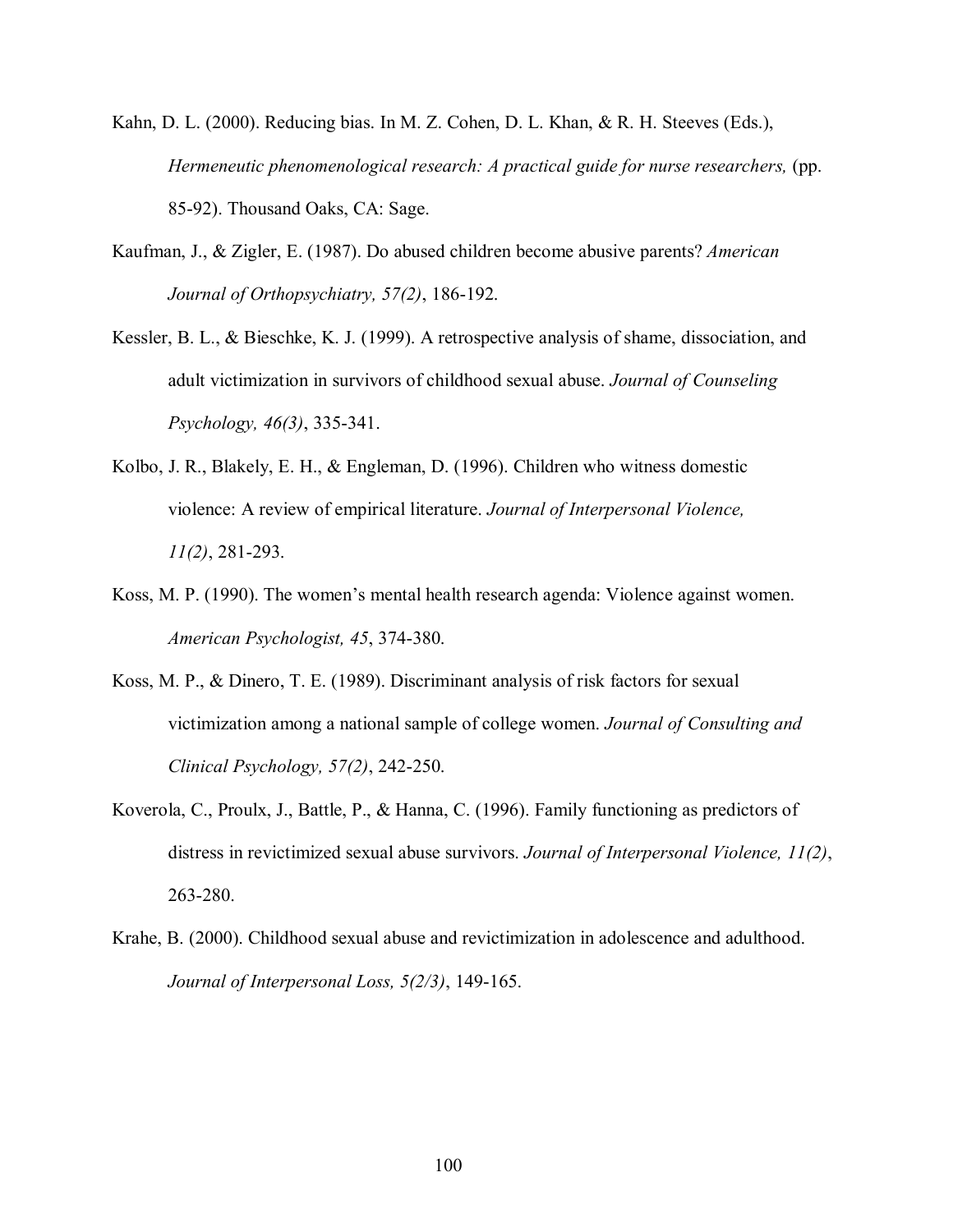- Landenburger, K., Campbell, D. W., & Rodriquez, R. (2004). Nursing care of families using violence. In J. Humphreys, & J. C. Campbell (Eds.), *Family violence and nursing practice* (pp. 220-251). Philadelphia: Lippincott, Williams & Wilkins.
- Levendosky, A. A., Huth-Bocks, A., & Semel, M. A. (2002). Adolescent peer relationships and mental health functioning in families with domestic violence. *Journal of Clinical Child and Adolescent Psychology, 31(2)*, 206-218.
- Lincoln, Y. S., & Guba, E. G. (1985). *Naturalistic inquiry*. Newbury Park, CA: Sage.
- Little, L. (1999). Risk factors for assaults on nursing staff: Child abuse and education level. *Journal of Nursing Administration, 29(12)*, 22-29.
- McFarlane, J., Willson, P., Malecha, A., & Lemmey, D. (2000). Intimate partner violence: A gender comparison. *Journal of Interpersonal Violence, 15(2)*, 158- 169.
- Maguire, J. (1998). *The power of personal storytelling: Spinning tales to connect with others* (p. 18). New York: Tarcher/Putnam.
- Malecha, A. (2003). Screening for and treating intimate partner violence in the workplace. *AAOHN Journal, 51(7),* 310-316.
- McKibben, L., DeVos, E., & Newberger, E. H. (1989). Victimization of mothers of abused children: A controlled study. *Pediatrics, 84*, 531-535.
- Miles, M. B., & Huberman, A. M. (1994). *Qualitative data analysis* (2<sup>nd</sup> ed.). Thousand Oaks, CA: Sage.
- Miller, T. R., Cohen, M. A., & Wiersema, B. (1994). *Victim costs and consequences: A new look.* Retrieved September 19, 2004, from http://www.ncjrs.org/pdffiles/victcost.pdf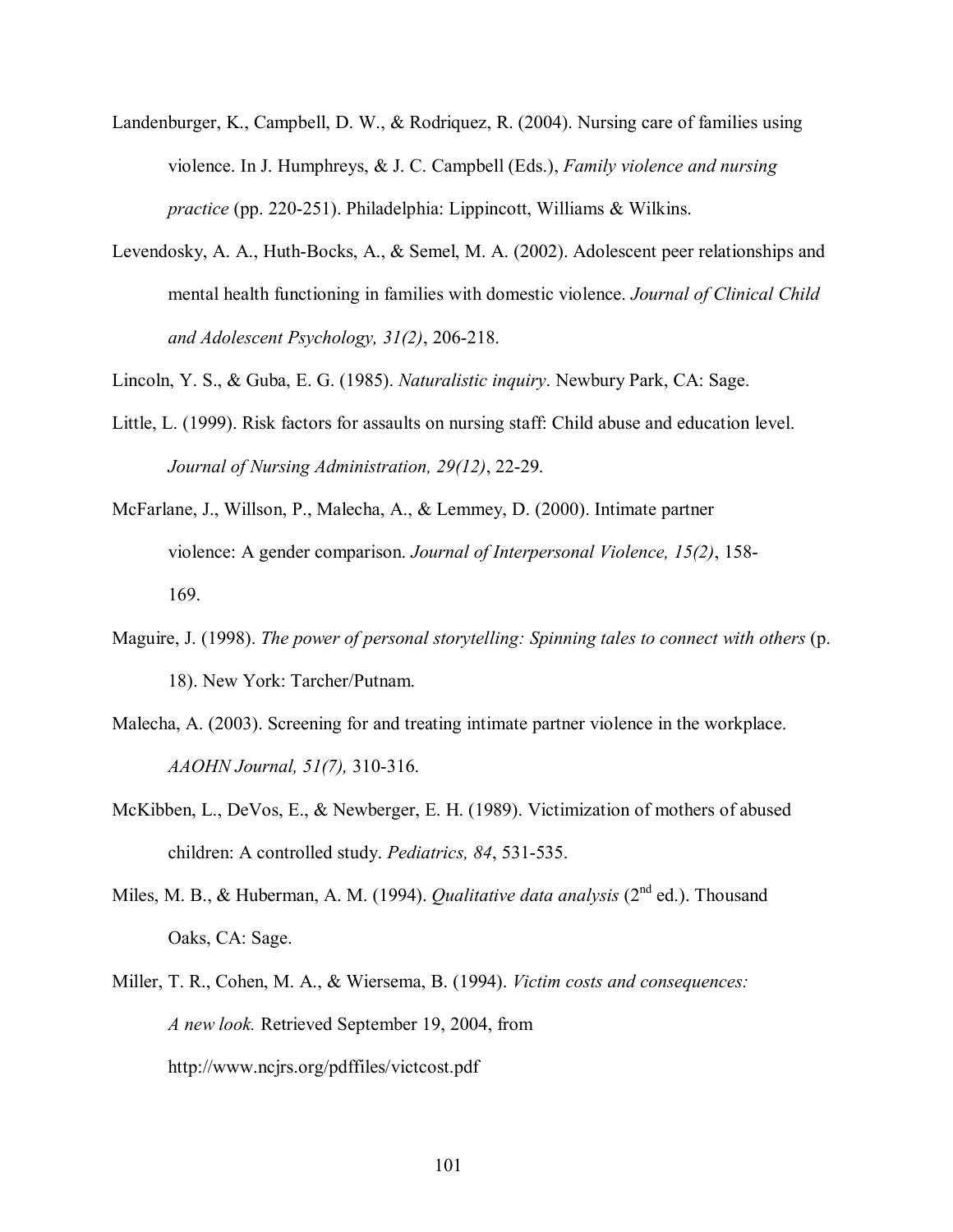- Milner, J. S., Robertson, K. R., & Rogers, D. L. (1990). Childhood history of abuse and adult child abuse potential. *Journal of Family Violence, 5*, 15-34.
- Moncher, F. J. (1996). The relationship of maternal attachment style and risk of physical child abuse. *Journal of Interpersonal Violence, 11(3)*, 335-350.
- Mooney, J. (2000). Revealing the hidden figure of domestic violence. In J. Hanmer & C. Itzin (Eds.), *Home truths about domestic violence: Feminist influences on policy and practice* (pp. 24-43). New York: Routledge.

Moran, D. (2000). *Introduction to phenomenology.* New York: Routledge.

- Muehlenhard, C. L., Highby, B. J., Lee, R. S., Bryan, T. S., & Dodrill, W. A. (1998). The sexual revictimization of women and men sexually abused as children: A review of the literature. *Annual Review of Sex Research, 9*, 177-224.
- Mulder, P. L., & Chang, A. F. (1997). Domestic violence in rural communities: A literature review and discussion. *Journal of Rural Community Psychology, E1*, Article 1. Retrieved August 1, 2004, from http://www.marshall.edu/jrcp/vole1/ vol\_e1\_1/Mulder\_Chang.html
- Murray, J. P., & Lonnborg, B. (1995). *Children and television*. Retrieved September 4, 2004, from http://www.johnmurray.org/c&t.html
- Myers, S. N. (2002). A heuristic study of battered Appalachian women: The role of women's service programs and the legal justice system in providing shelter and protection for victims of domestic violence. *Dissertation Abstracts International, 63*, 06B. (UMI No. AAT3056127).
- National Cancer Institute. (2002). *Cancer facts: Lifetime probability of breast cancer in American women*. Retrieved September 25, 2004, from http://cis.nci.nih.gov/fact5\_6.htm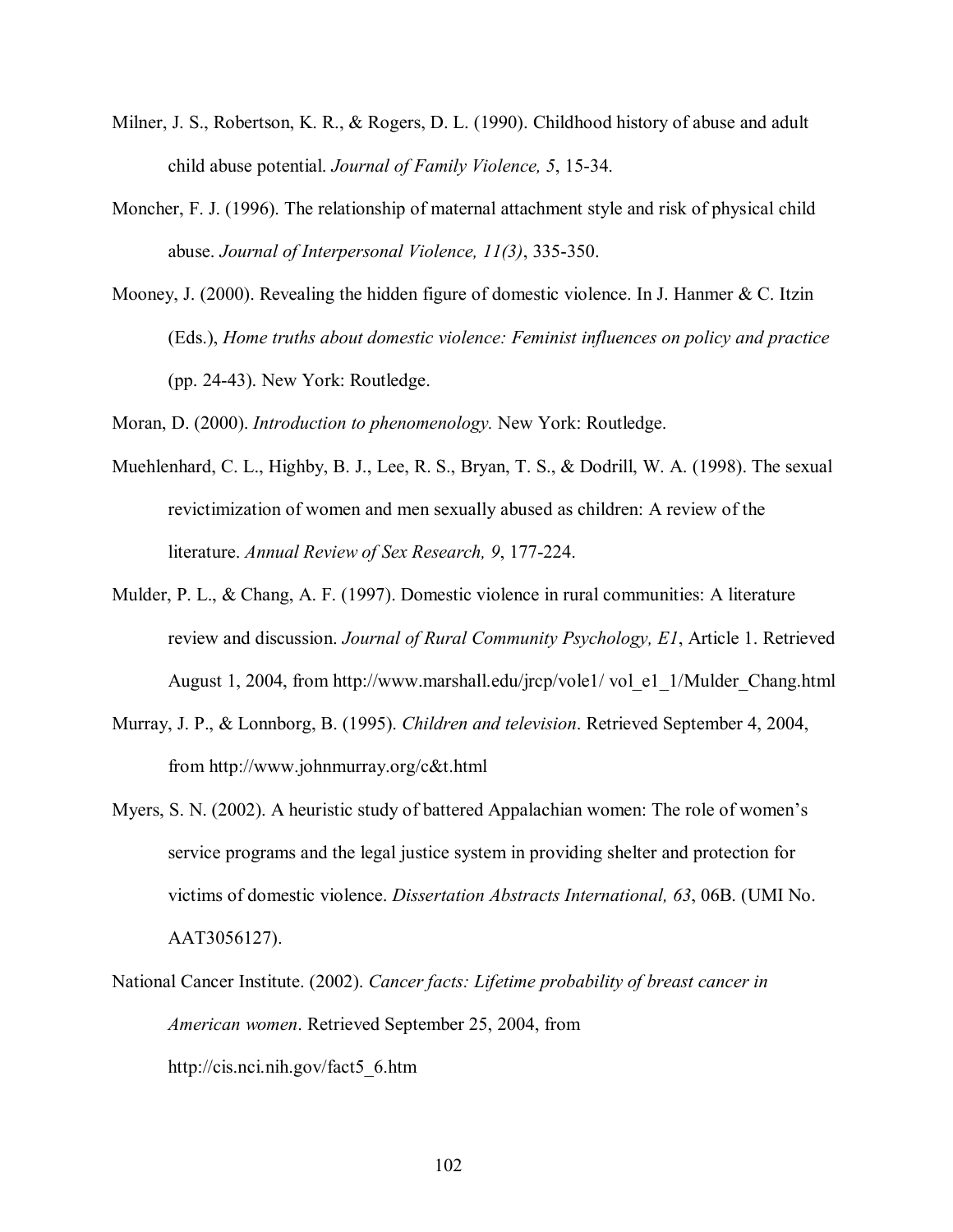- National Center for Injury Prevention and Control. (1999). *The co-occurrence of intimate partner violence against mothers and abuse of children.* Retrieved November 24, 2002 from http://www.cdc.gov/ncipc/factsheets/dvcan.htm
- Neuman, B. (1982). *The Neuman systems model: Application to nursing education and practice*. Norwalk, CT: Appleton-Century-Crofts.
- Neuman, B., & Fawcett, J. (2002). *The Neuman systems model* (4<sup>th</sup> ed.). Upper Saddle River, NJ: Prentice Hall.
- NiCarthy, G. (1982). *Getting free: A handbook for women in abusive relationships.* Seattle, WA: Seal Press.
- Nicolaidis, C. (2002). The Voices of Survivors documentary: Using patient narratives to educate physicians about domestic violence. *Journal of General Internal Medicine, 17*, 117-124.
- Omery, A., & Mack, C. (1995). Phenomenology and science. In A. Omery, C. E. Kasper, & G. G. Page (Eds.), *In search of nursing science* (pp. 139-158). Thousand Oaks, CA: Sage.

Pagelow, M. D. (1984). *Family violence.* New York: Praeger.

- Pan, H. S., Ehrensaft, M. A., Heyman, R. E., O'Leary, K. D., & Schwartz, R. (1997). Evaluating domestic partner abuse in a family practice clinic. *Family Medicine, 29(7)*, 492-495.
- Parnell, L. (1999). *EMDR in the treatment of adults abused as children* (p. v). New York: Norton.
- Polit, D. F., Beck, C. T., & Hungler, B. P. (2001). *Essentials of nursing research: Methods, appraisal, and utilization* (5<sup>th</sup> ed.). Philadelphia: Lippincott.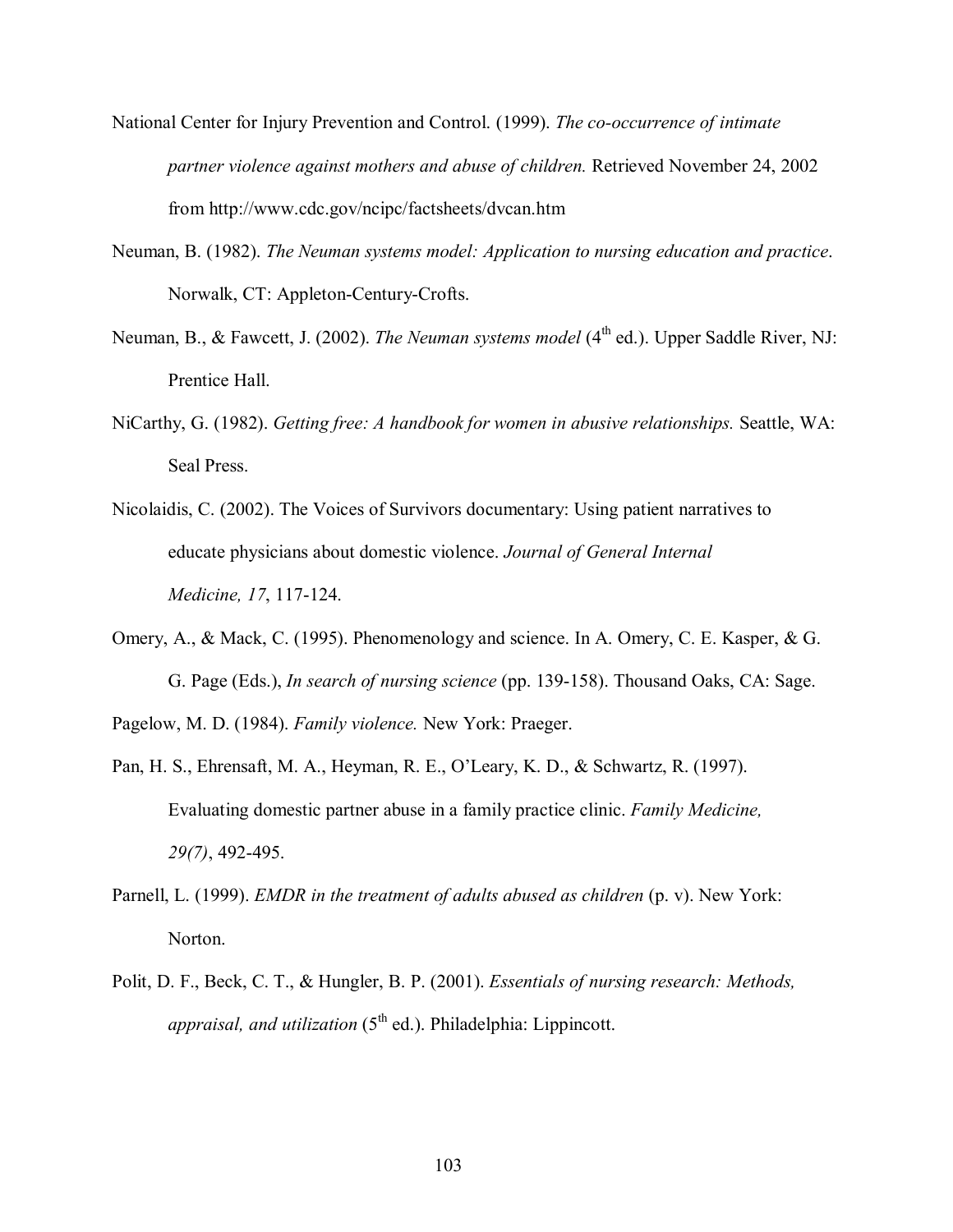- Porcerelli, J. H., Cogan, R., West, P. P., Rose, E. A., Lambrecht, D., Wilson, K. E., et al. (2003). Violent victimization of women and men: Physical and psychiatric symptoms. *Journal of the American Board of Family Practice, 16(1)*, 32-39.
- Pulido, M. L., & Gupta, D. (2002). Protecting the child and the family: Integrating domestic violence screening into a child advocacy center. *Violence Against Women, 8(8)*, 917-933.
- Purnell, L. D. (2003). People of Appalachian heritage. In L. D. Purnell & B. J. Paulanka (Eds.), *Transcultural health care* (2nd ed., pp. 73-89). Philadelphia: F. A. Davis.
- Ramsay, J., Richardson, J., Carter, Y. H., Davidson, L. L., & Feder, G. (2002). Should health professionals screen women for domestic violence? Systematic review. *BMJ USA, 2*, 561-564.

*Random House Dictionary of the English Language, unabridged.* (1966). NY: Random House.

- Reeves, A. L. (2003). *Victimization: A concept analysis*. Unpublished manuscript, East Tennessee State University.
- Reiss, A. J., & Roth, J. A. (1993). *Understanding and preventing violence*. Washington, DC: National Academy of Sciences.
- Rennison, C. M. (2003). *Intimate partner violence, 1993-2001*. Retrieved September 19, 2004, from http://www.ojp.usdoj.gov/bjs/pub/pdf/ipv01.pdf
- Renzetti, C. M. (2001). One strike and you're out: Implications of a federal crime control policy for battered women. *Violence Against Women, 7(6),* 685-698.
- Richardson, J., Coid, J., Petruckevitch, A., Chung, W. S., Moorey, S., & Feder, G. (2002). Identifying domestic violence: Cross sectional study in primary care. *BMJ, 324*, 274-277.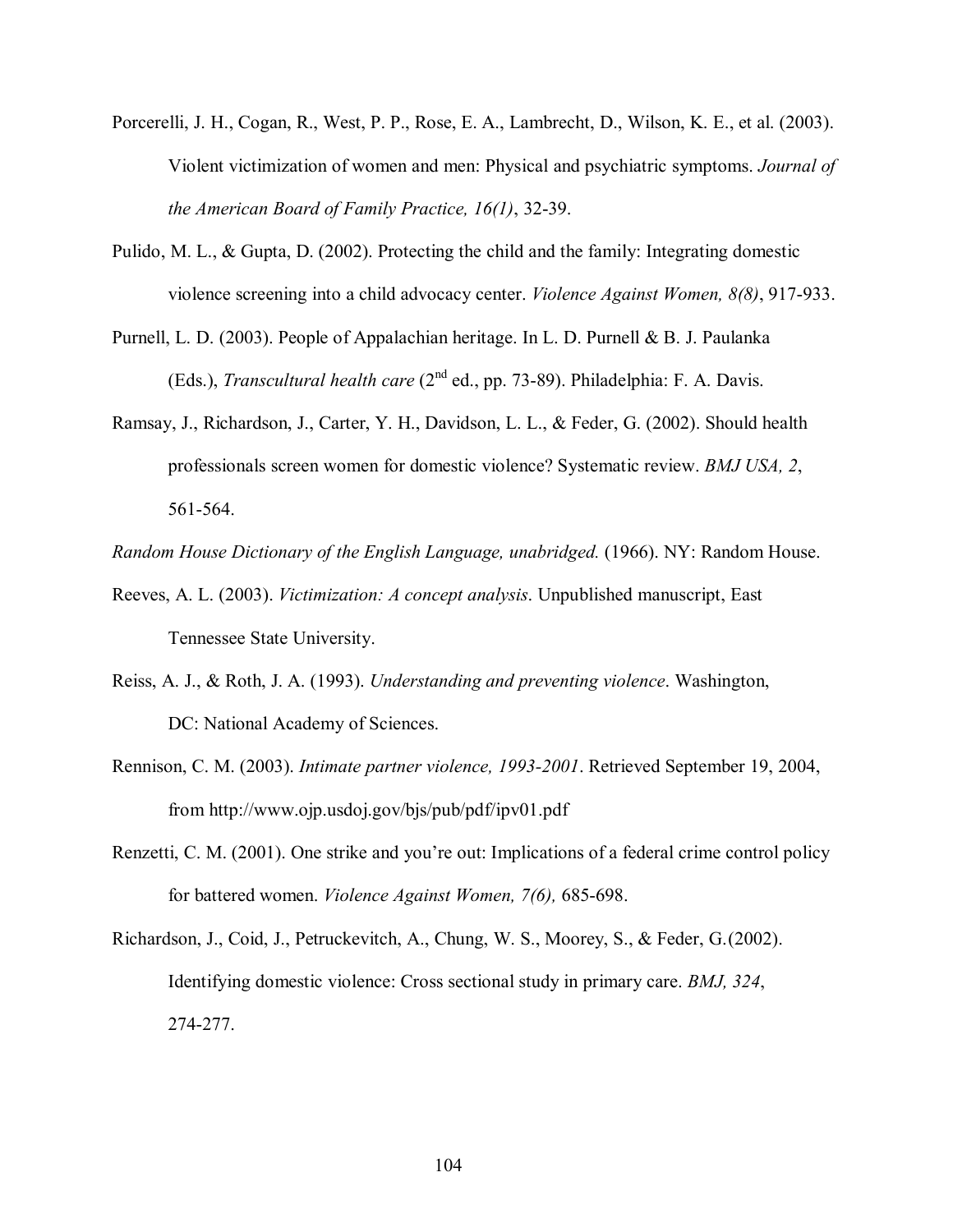- Richter, K. P., Surprenant, Z. J., Schmelzle, K. H., & Mayo, M. S. (2003). Detecting and documenting intimate partner violence: An intake form question is not enough. *Violence Against Women, 9(4)*, 458-465.
- Robinson, J. R. (2002). Attachment problems and disorders in infants and young children: Identification, assessment and intervention. *Infants & Young Children: An Interdisciplinary Journal of Special Care Practices, 14(4)*, 6-18.
- Rockstar Games. (2004). *Video Games*. Retrieved September 5, 2004, from http://www.rockstargames.com
- Rural and Appalachian Youth and Families Consortium. (1996). Parenting practices and interventions among marginalized families in Appalachia: Building on family strengths. *Family Relations, 45,* 387-396.
- Russell, G. E. (1999). Phenomenological research. In J. A. Fain (Ed.), *Reading, understanding and applying nursing research*, (pp. 167-183). Philadelphia: F. A. Davis.
- Rutter, M. (1989). Intergenerational continuities and discontinuities in serious parenting difficulties. In D. Cicchetti & V. Carlson (Eds.), *Child maltreatment: Theory and research on the causes and consequences of child abuse and neglect* (pp. 317-348). Cambridge, UK: Cambridge University Press.
- Ryan, J., & King, C. (1998). Woman abuse: Educational strategies to change nurse practice. In J. Campbell (Ed.), *Empowering survivors of abuse: Healthcare for battered women and their children* (pp. 45-57). Thousand Oaks, CA: Sage.
- Sandelowski, M. (1986). The problem of rigor in qualitative research. *Advances in Nursing Science, 8(3),* 27-37.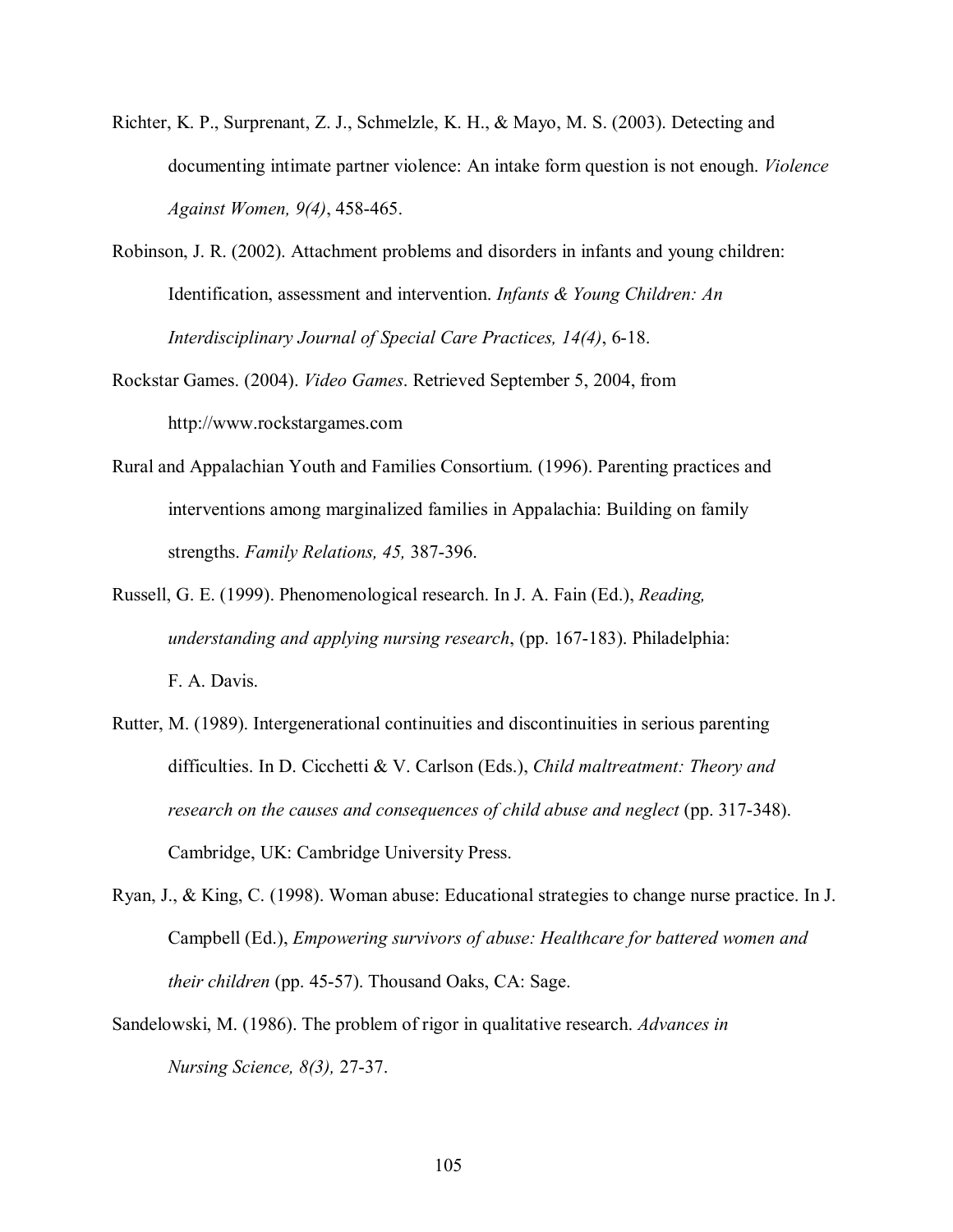- Schafer, J. (1996). Measuring spousal violence with the Conflict Tactics Scale: Notes on reliability and validity issues. *Journal of Interpersonal Violence, 11(4)*, 572-585.
- Schafer, J., Caetano, R., & Clark, C. L. (1998). Rates of intimate partner violence in the United States. *American Journal of Public Health, 88(11),* 1702-1704.
- Scheck, A. (2003). Computer questionnaire successful at ferreting out intimate partner violence. *Emergency Medicine News, 25*, 32-34.
- Sedlak, A. J. (1987). Prevention of wife abuse. In V. B. Van Hasselt, R. L. Morrison, A. S. Bellack, & M. Hersen (Eds.), *Handbook of family violence,* (pp. 319- 358). New York: Plenum Press.
- Shainess, N. (1979). Vulnerability to violence: Masochism as process. *American Journal of Psychotherapy, 33(2)*, 174-189.
- Sherin, K. M., Sinacore, J. M., Li, X., Zitter, R. E., & Shakil, A. (1998). HITS: A short domestic violence screening tool for use in a family practice setting. *Family Medicine, 30(7)*, 508-512.
- Siegel, J. A., & Williams, L. M. (2001). Final report: Risk factors for violent victimization of women: A prospective study. Retrieved September 19, 2004 from http://ncjrs.org/pdffiles1/nij/grants/189161.pdf
- Sleutel, M. R. (1998). Women's experiences of abuse: A review of qualitative research.  *Mental Health Nursing, 19*, 525-539.
- Sloan, P., & Karpinski, E. (1942). Effects of incest on participants. *American Journal of Orthopsychiatry, 12(2)*, 666-673.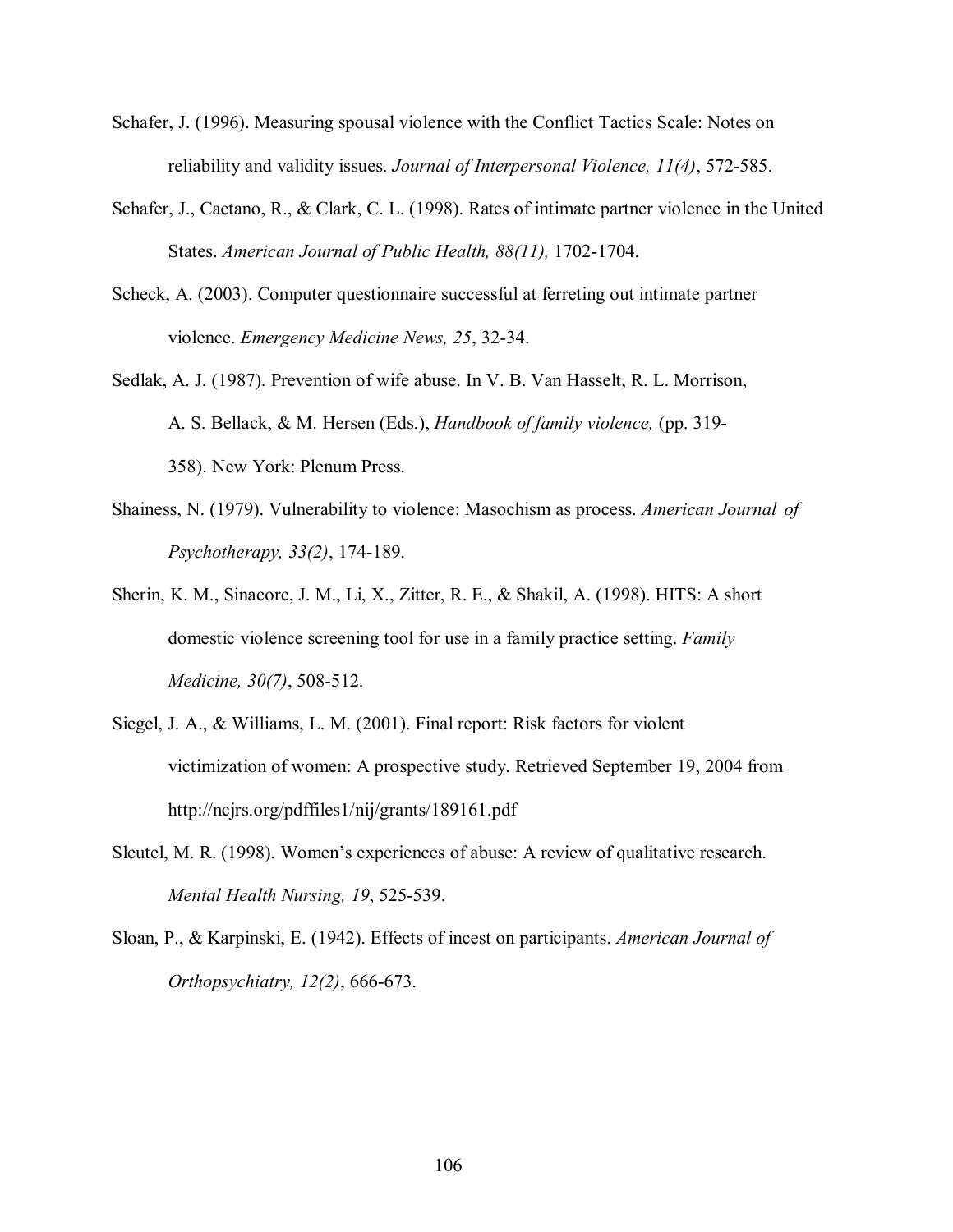- Smith, P. H., Earp, J. A., & DeVellis, R. (1995). Measuring battering: Development of the Womenís Experience with Battering (WEB) scale. *Womenís Health: Research on Gender, Behavior, and Policy, 1(4)*, 273-288.
- Smith, S. K. (1997). Womenís experiences of victimizing sexualization, part I: Responses related to abuse and home and family environment. *Issues in Mental Health Nursing, 18*, 395-416.
- Soeken, K. L., McFarlane, J., Parker, B., & Lominack, M. C. (1998). Abuse Assessment Screen: A clinical instrument to measure frequency, severity, and perpetrator of abuse against women. In J. C. Campbell (Ed.), *Empowering survivors of abuse: Health care for battered women and their children,* (pp.195-203). Thousand Oaks, CA: Sage.
- Spiegelberg, H. (1971). *The phenomenological movement: A historical introduction* (2<sup>nd</sup> ed., Vol. 1). TheHague: Martinus Nijhoff.
- Straus, M. A. (1979). Measuring intrafamily conflict and violence: The Conflict Tactics (CT) Scale. *Journal of Marriage and the Family, 41*, 75-88.
- Sugg, N. K.,  $\&$  Inui, T. (1992). Primary care physicians' response to domestic violence: Opening Pandoraís box. *JAMA, 267(23)*, 3157-3160.
- Taylor, W. K. (2001). The lived experience of battered women. *Violence Against Women, 7(5)*, 563-575.
- Thomas, S. P., & Pollio, H. R. (2002). *Listening to patients: A phenomenological approach to nursing research and practice.* New York: Springer.
- Tjaden, P., & Thoennes, N. (2000). *Extent, nature, and consequences of intimate partner violence: Findings from the National Violence Against Women Survey.* Retrieved September 19, 2004 from http://www.ncjrs.org/pdffiles1/nij/181867.pdf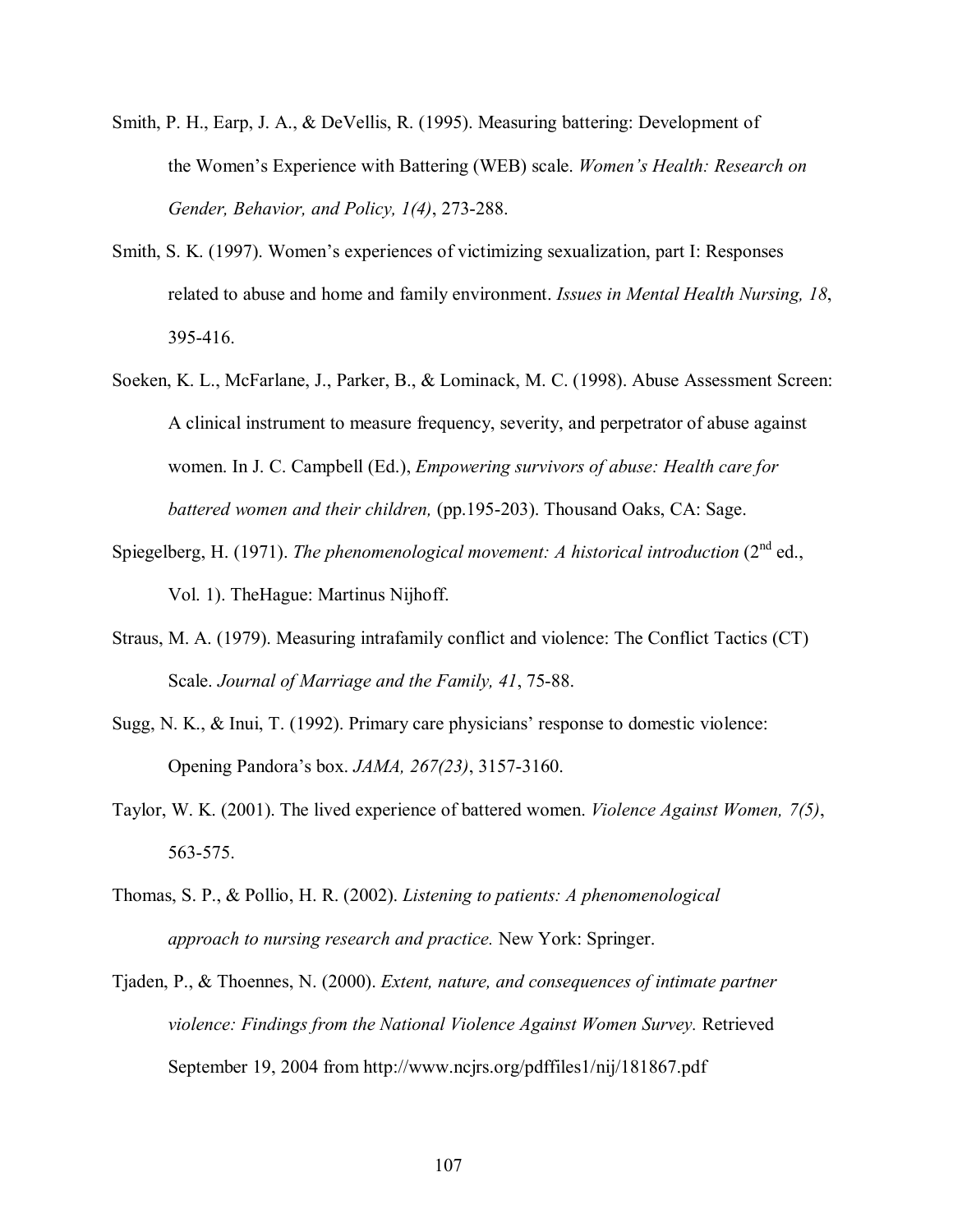- U. S. Department of Health and Human Services. (1985). *Domestic violence plenary session*. Retrieved September 25, 2004 from http://profiles.nlm.nih.gov/NN/B/C/G/D/\_/nnbcgd.pdf
- Van Manen, M. (1990). *Researching the lived experience*. Buffalo: State University of New York Press.
- Vostanis, P., Tischler, V., Cumella, S., & Bellerby, T. (2001). Mental health problems and social supports among homeless mothers and children victims of domestic and community violence. *International Journal of Social Psychiatry, 47(4)*, 30- 40.
- Walker, L. E. (1979). *The battered woman*. New York: Harper & Row.

Walker, L. E. A. (2000). *The battered woman syndrome*. (2<sup>nd</sup> ed.), New York: Springer.

- Walker, L. E. A., & Browne, A. (1985). Gender and victimization by intimates. *Journal of Personality, 53(2)*, 179-195.
- Wallace, H. (1999). *Family violence: Legal, medical, and social perspectives*. Boston: Allyn and Bacon.
- *Webster's Third New International Dictionary, unabridged.* (1993). Springfield, MA: Merriam-Webster.
- Westra, B., & Martin, H. P. (1981). Children of battered women. *Maternal-Child Nursing, 10*, 41-55.
- Wolfe, D. A., Jaffe, P., Wilson, S. K., & Zak, L. (1985). Children of battered women: The relation of child behavior to family violence and maternal stress. *Journal of Consulting and Clinical Psychology, 53*, 657-665.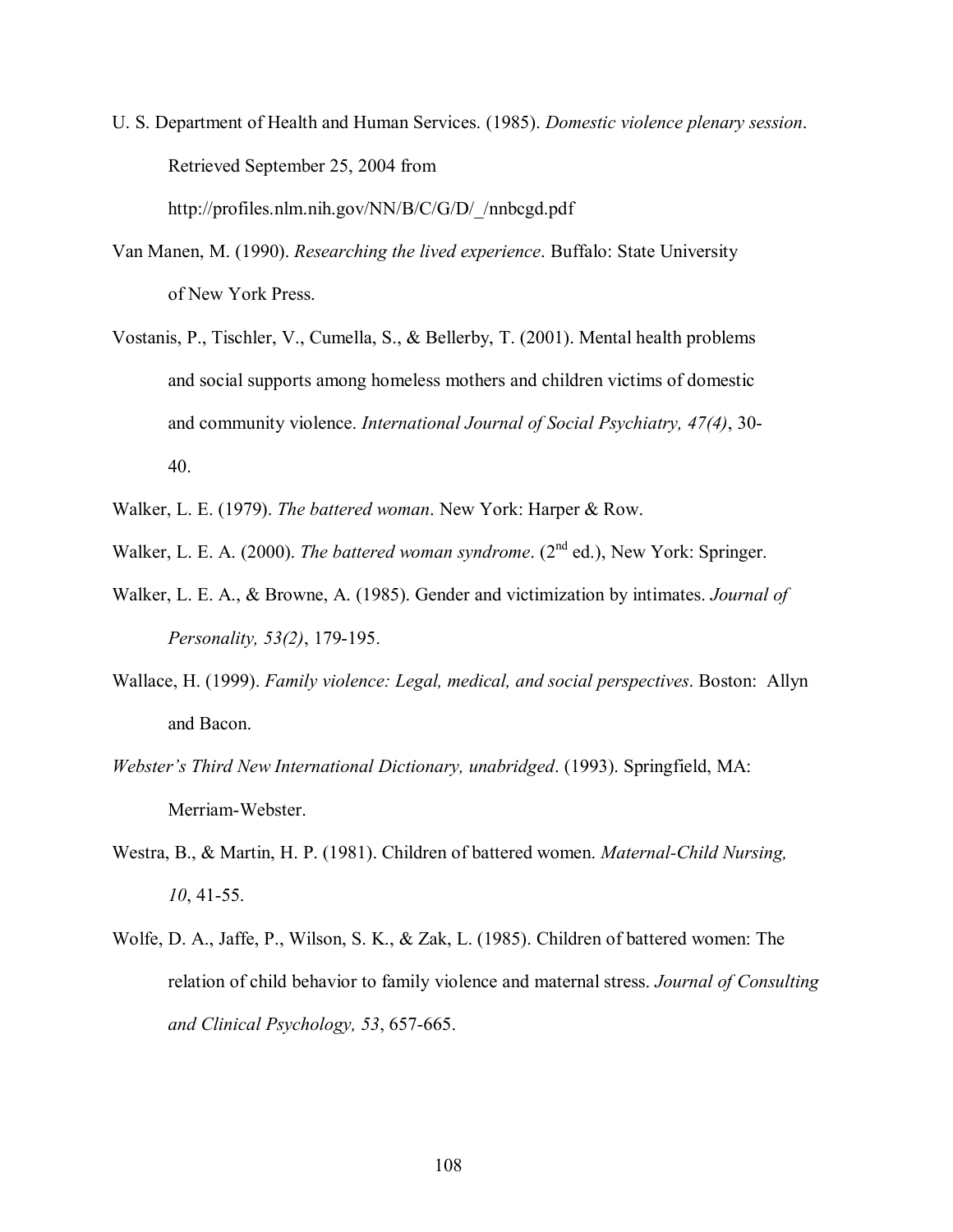- Wolfe, D. A., Wekerle, C., Reitzel, D., & Gough, R. (1995). Strategies to address violence in the lives of high-risk youth. In E. Peled, P. G. Jaffe, & J. L. Edleson (Eds.), *Ending the cycle of violence: Community responses to children of battered women* (pp. 255-274). Thousand Oaks, CA: Sage.
- Wright, R. J., Wright, R. O., & Isaac, N. E. (1997). Response to battered mothers in the pediatric emergency department: A call for an interdisciplinary approach to family violence. *Pediatrics, 99(2)*, 186-193.
- Wyatt, G. E., Newcomb, M., & Riederle, M. (1993). *Sexual abuse and consensual sex: Women's developmental patterns and outcomes.* Newbury Park, CA: Sage.